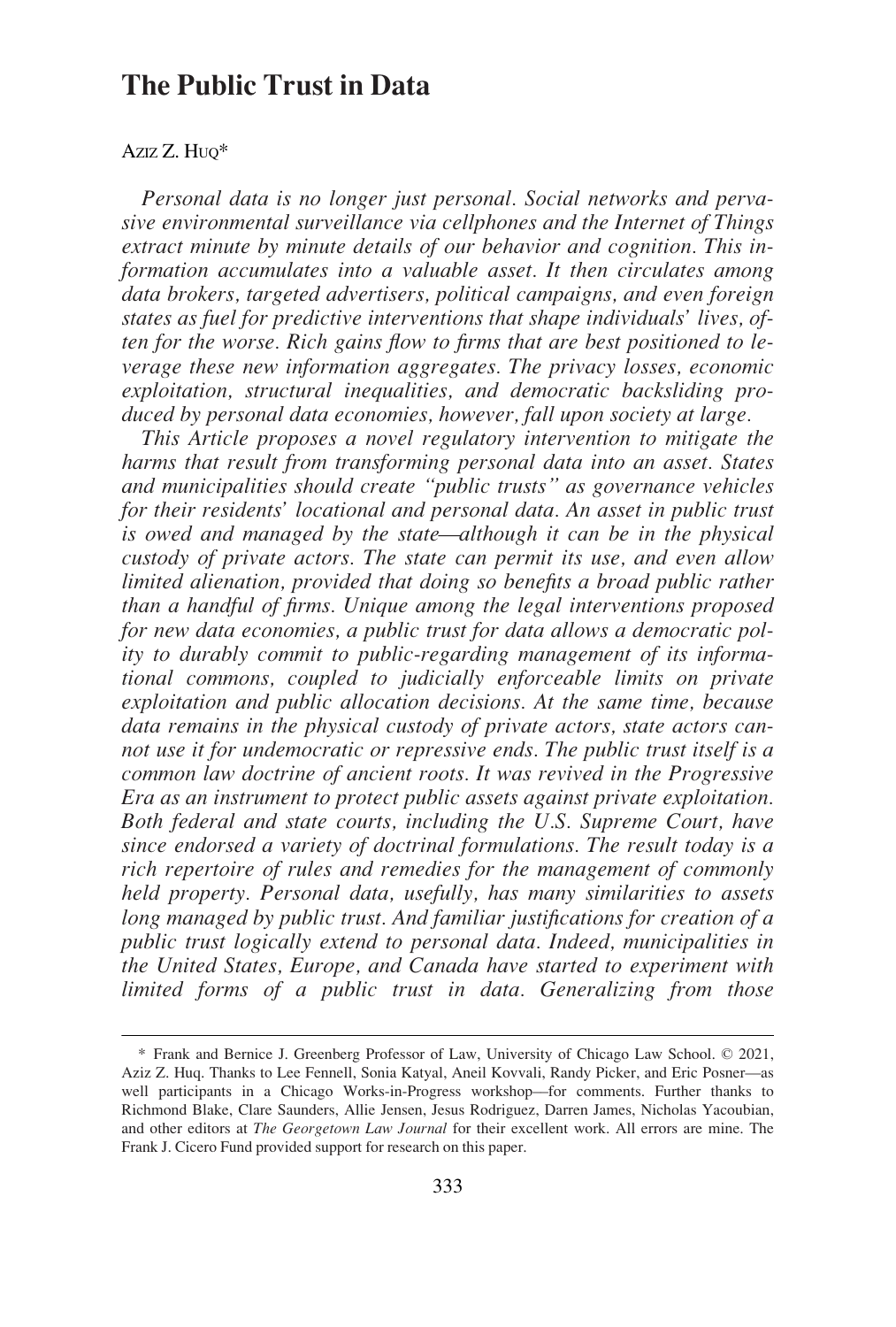*experiences, this Article offers a "proof of concept" for how personal data economies can be leashed through the public trust form—a mechanism for minimizing private harms while preventing abusive state action.* 

# TABLE OF CONTENTS

|     |                                     |                                                        | 335 |  |  |
|-----|-------------------------------------|--------------------------------------------------------|-----|--|--|
| I.  | OUR DATA AND THE ECONOMIES IT MAKES |                                                        |     |  |  |
|     | А.                                  | THE PRE-HISTORY OF OUR DATA ECONOMIES                  | 340 |  |  |
|     | <b>B.</b>                           | THREE CONTEMPORARY ECONOMIES OF PERSONAL DATA          |     |  |  |
|     |                                     | $\mathbf{1}$ .                                         | 344 |  |  |
|     |                                     | Data Brokers<br>2.                                     | 346 |  |  |
|     |                                     | 3.                                                     | 348 |  |  |
| H.  |                                     | THE DISCONTENTS OF PERSONAL DATA ECONOMIES             | 349 |  |  |
|     | A.                                  |                                                        | 350 |  |  |
|     | <b>B.</b>                           |                                                        | 353 |  |  |
|     | C.                                  | RETAIL ECONOMIC EXPLOITATION                           | 355 |  |  |
|     | D.                                  |                                                        | 357 |  |  |
|     | E.                                  | DEMOCRATIC BACKSLIDING                                 | 361 |  |  |
|     | F.                                  |                                                        | 363 |  |  |
|     | G.                                  | THE UNDERPRODUCTION OF PUBLIC GOODS                    | 364 |  |  |
|     | H.                                  | THE COSTS OF PERSONAL DATA ECONOMIES RECAPITULATED     | 367 |  |  |
| Ш.  |                                     |                                                        |     |  |  |
|     | A.                                  | PERSONAL PROPERTY IN DATA                              | 370 |  |  |
|     | <b>B.</b>                           | DATA GOVERNANCE THROUGH FIDUCIARY DUTIES               | 374 |  |  |
|     | C.                                  | STRUCTURAL ANTITRUST REMEDIES                          | 377 |  |  |
|     | D.                                  | THE REGULATORY GAP IN PERSONAL DATA ECONOMIES          | 380 |  |  |
| IV. |                                     |                                                        |     |  |  |
|     | А.                                  | THE PUBLIC TRUST DOCTRINE AS A RESOURCE FOR GOVERNANCE | 381 |  |  |
|     | <b>B.</b>                           | FITTING DATA WITHIN A PUBLIC TRUST FRAMEWORK           | 387 |  |  |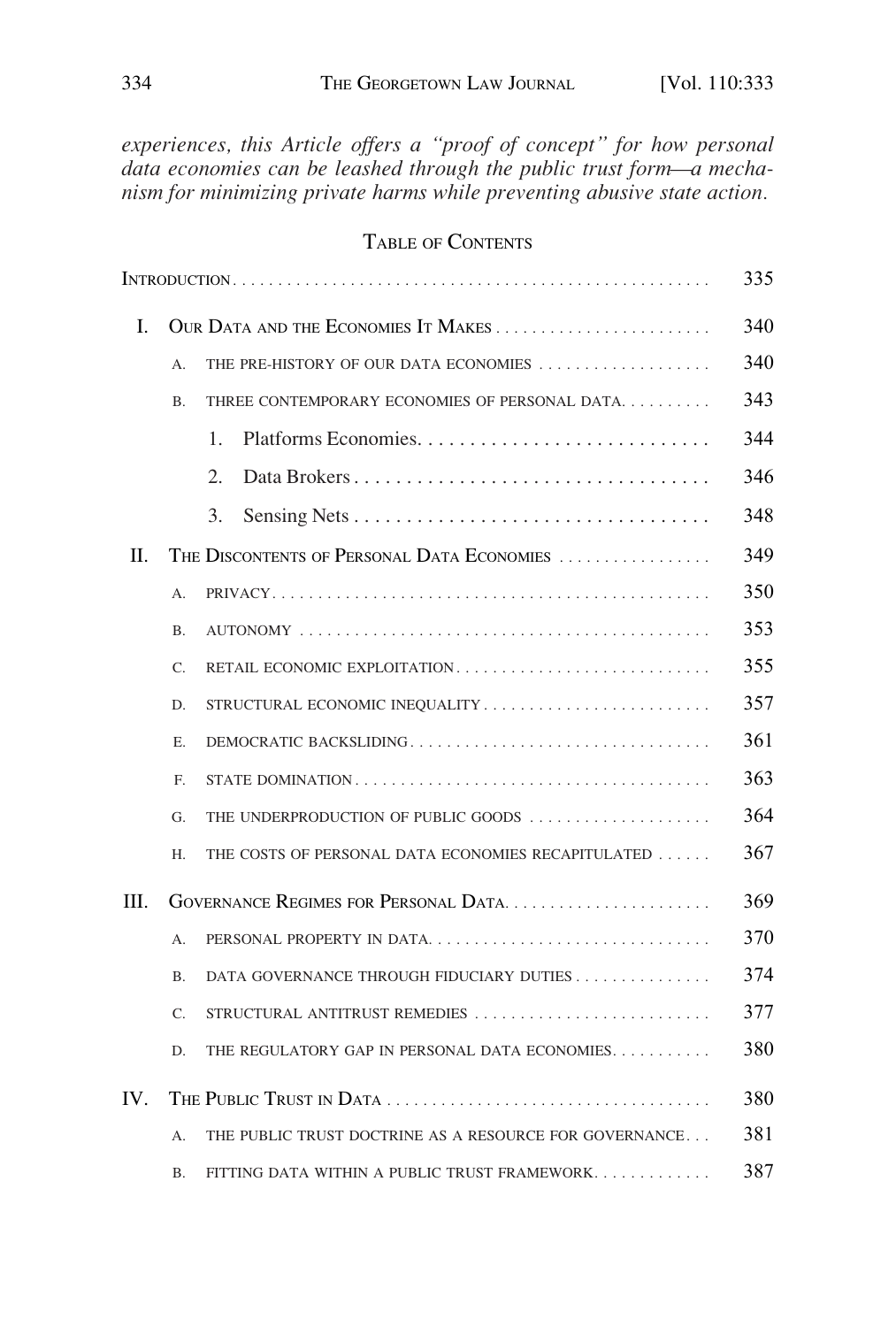<span id="page-2-0"></span>

|    | 1. | Data Is an Archetypal Public Trust Asset                  | 387 |
|----|----|-----------------------------------------------------------|-----|
|    | 2. | The Justifications for the Public Trust Doctrine Apply to | 391 |
| C. |    | IMAGINING THE PUBLIC TRUST IN DATA                        | 394 |
|    |    | Jurisdictional Choice for a Public Trust in Data          | 394 |
|    | 2. |                                                           | 395 |
|    | 3. | Use Limitations Under a Public Trust                      | 397 |
|    | 4. | Enforcing a Public Trust                                  | 399 |
|    |    |                                                           | 402 |

## **INTRODUCTION**

Personal data is no longer just personal. Social networks, websites, cellphones, and an Internet of Things extract minute by minute details of our behavior and cognition. These are warehoused and circulated among data brokers, advertisers, political campaigns, and even foreign states. As it moves, this data accumulates into a valuable asset. It feeds the machine-learning algorithms that allow Amazon to predict purchases, Netflix to estimate views, and governments to anticipate crime. Its predictions drive interventions such as targeted advertising; prompts to digest political disinformation; or decisions to arrest suspects, deny bail to some, and keep yet more behind bars. Rich rewards flow to firms well positioned to leverage these new information aggregates. Dominant social platforms in the United States today have a market capitalization of more than four trillion dollars.<sup>1</sup> But these new affordances come with a price. The personal data economy's toll is felt in lost privacy, economic vulnerability for workers, swelling structural inequality at the social level, and a drip-fed corrosion of democratic values. The solutions commonly proposed to ameliorate these harms include, to date, the creation of individual property rights to personal data and the reinvigoration of antitrust law. But all these solutions are necessarily partial in ambition. None decisively rewire the growing concentration of wealth and income in dominant firms. None clearly redound to the benefit of *all*  users creating value through their tracked activity at the front end.

This Article proposes a novel regulatory intervention to mitigate the harms of personal data economies and to advance the public's privacy, equality, and economic interests. States and municipalities, it contends, should create "public trusts" as governance vehicles for their residents' personal data. An asset in public trust is owned and managed by the state in trust for the general public. Such an

<sup>1.</sup> STIGLER CTR. FOR THE STUDY OF THE ECON. AND THE STATE, UNIV. OF CHI. BOOTH SCH. OF BUS., *Policy Brief, in* STIGLER COMMITTEE ON DIGITAL PLATFORMS: FINAL REPORT 6, 6 (2019), [https://www.](https://www.chicagobooth.edu/-/media/research/stigler/pdfs/digital-platforms---committee-report---stigler-center.pdf)  [chicagobooth.edu/-/media/research/stigler/pdfs/digital-platforms—committee-report—stigler-center.](https://www.chicagobooth.edu/-/media/research/stigler/pdfs/digital-platforms---committee-report---stigler-center.pdf) [pdf](https://www.chicagobooth.edu/-/media/research/stigler/pdfs/digital-platforms---committee-report---stigler-center.pdf) [\[https://perma.cc/4YYG-PS9C\]](https://perma.cc/4YYG-PS9C).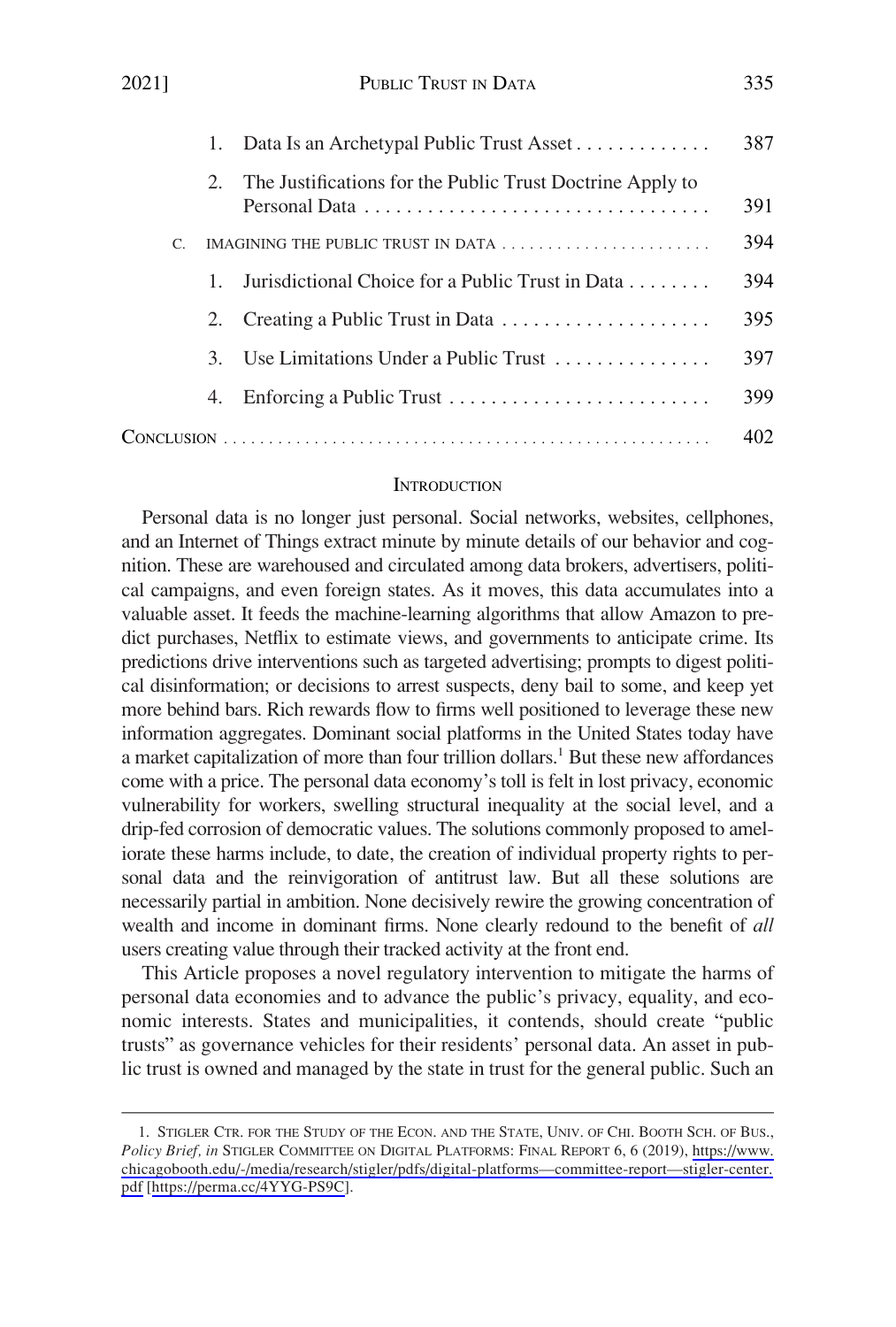asset, once subject to public trust management, can be reserved for the benefit of the general public or made available for controlled commercial exploitation. The asset need not be in the physical custody of the state: private actors can maintain day-to-day control, while the public remains the beneficial owner. The state's decisions about use and alienation are subject to judicial review either at the behest of a trustee identified by the law (for example, a state attorney general) or a private party. Through the judicial enforcement of trust obligations, the state remains subject to a supervening obligation "to protect the people's common heritage"2 and to ensure it remains in good condition.3 Uses that yield concentrated returns to a small coterie of individuals or firms are disfavored.<sup>4</sup> When created by legislation or state constitutional provision, a public trust is a vehicle for democratic decisionmaking over common resources that simultaneously addresses both the risks of private and public abuse. While discrete pieces of regulation can be enacted outside the public trust framework, the latter has the advantage of creating a general framework for use limitations and remedies for both private and public abuse of the asset.

A public trust for data, I propose, might at first cover information generated by locational apps, sensing devices, or geotagged social media platforms within a jurisdiction. That data would not need to be maintained within the jurisdiction. Importantly, it would also not need to be held in government databases: the public could be designated the beneficiary owner of data that remains in private hands, where state officials cannot immediately access it for improper ends. Privacy, that is, is consistent with public ownership.

Data subject to a public trust would, however, be subject to that jurisdiction's regulation even if it were in private hands. The ensuing trust could permit commercial use on the payment of a user fee, which would then be used for the benefit of the population creating the data. The trust could forbid certain uses of the data such as the use of photographic images to train facial recognition instruments. Or the trust could impose obligations to create epistemic public goods with the data. For example, locational data could be mined for epidemiological use against contagious diseases or it could be used to improve access for those with disabilities. Finally, public use of data subject to the trust would be constrained by limits

<sup>2.</sup> Nat'l Audubon Soc'y v. Superior Ct., 658 P.2d 709, 724 (Cal. 1983) (en banc).

<sup>3.</sup> *See* Joseph L. Sax, *The Public Trust Doctrine in Natural Resource Law: Effective Judicial Intervention*, 68 MICH. L. REV. 471, 477 (1970) (enumerating specific limits on the use of a public trust asset). Sax's article is widely recognized as marking a sea change in scholarly understandings of the public trust doctrine. "Until it was revived and re-invented by Sax, the doctrine held that some resources, particularly lands beneath navigable waters or washed by the tides, are either inherently the property of the public at large, or are at least subject to a kind of inherent easement for certain public purposes." Carol M. Rose, *Joseph Sax and the Idea of the Public Trust*, 25 ECOLOGY L.Q. 351, 351 (1998). It became instead "a vehicle for insisting that public bodies pay attention to—and adequately vindicate—the changing public interest in diffuse resources." *Id.* at 355.

<sup>4.</sup> *See* Erin Ryan, *A Short History of the Public Trust Doctrine and Its Intersection with Private Water Law*, 38 VA. ENV'T L.J. 135, 161 (2020) ("The public trust's doctrinal infrastructure shows that it doesn't just protect the public nature of these common resources—it also assigns responsibility for their protection—specifically, to the government.").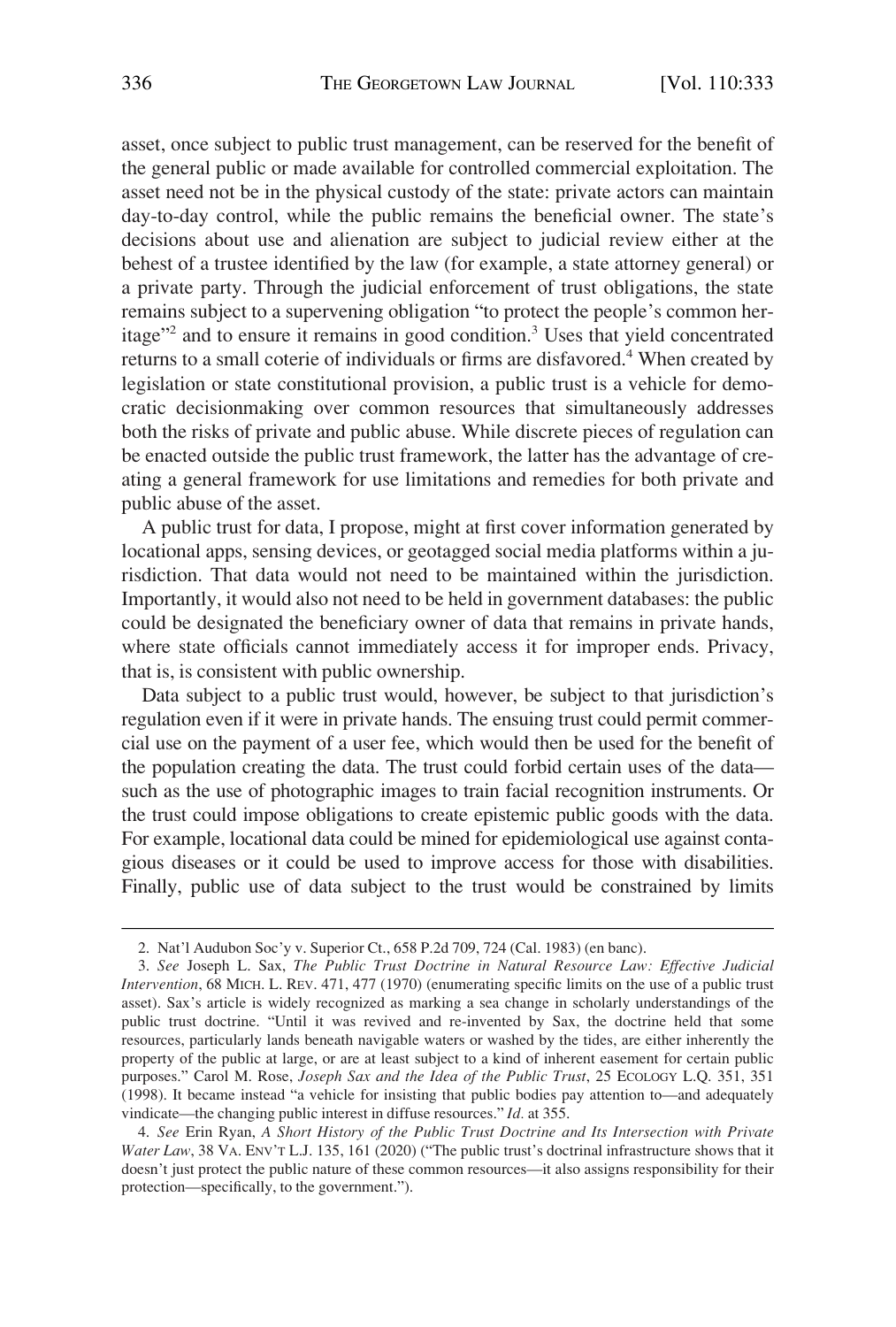designed to maintain individual privacy and public trust—much as data collected by social security and tax authorities is constrained.

A public trust in data (of a sort) has already been halfway implemented by cities around the world:

- The Spanish city Barcelona uses a platform called "Decidim" as a vehicle for the governance of personal data.<sup>5</sup> For example, a company wishing to operate a service that creates and uses personal locational data—say, a bikesharing firm—must agree to give their data to Decidim, where its uses will be subject to public debate and decision.<sup>6</sup> Decidim is being adopted by other European cities such as Amsterdam. It aims to create "new types of local data commons where people are empowered to collect and share data in response to local challenges."
- Since January 2019, New York City has mandated that ride-sharing companies such as Uber and Lyft disclose operational data on "the date, time, and location of pickups and drop-offs (at least down to the intersection), the vehicle's license number, the trip mileage, itemized trip fare, route (including whether the vehicle entered traffic-choked Midtown), and how much the driver was paid" as a condition of operating.<sup>8</sup> By bringing this data into public hands, New York City takes a crucial step toward making locational data a matter of public trust.
- On the other side of the country, the Silicon Valley Regional Data Trust brings together streams of information from benefits agencies, child protection bureaus, schools, and education technology companies to create a "well-managed regional data trust [and] provide a comprehensive understanding of factors contributing to student failure and success."<sup>9</sup> Hosted by Santa Clara County, the Data Trust's primary purpose is to allow research to improve service and educational outcomes, especially for children of poverty.<sup>10</sup> It thus allows for the production of a public good that would otherwise be untapped.

All these initiatives blend together private and public data, impose democratically determined use rules and vindicate policy goals that would otherwise go unrealized. They are all ways to ensure, as Rana Foroohar of the *Financial Times*  has put it, that firms are not "mining our biggest natural resource for free."<sup>11</sup> At the same time, all of these schemes work without a requirement that the state

<sup>5.</sup> Amy Lewin, *Barcelona's Robin Hood of Data: Francesca Bria*, SIFTED (Nov. 16, 2018), https:// [sifted.eu/articles/barcelonas-robin-hood-of-data-francesca-bria/](https://sifted.eu/articles/barcelonas-robin-hood-of-data-francesca-bria/) [<https://perma.cc/H4LK-22A3>].

<sup>6.</sup> *Id.* 

<sup>7.</sup> THEO BASS & ROSALYN OLD, DECODE, COMMON KNOWLEDGE: CITIZEN-LED DATA GOVERNANCE FOR BETTER CITIES 24 (2020), [https://media.nesta.org.uk/documents/DECODE\\_Common\\_Knowledge\\_](https://media.nesta.org.uk/documents/DECODE_Common_Knowledge_Citizen_led_data_governance_for_better_cities_Jan_2020.pdf)  [Citizen\\_led\\_data\\_governance\\_for\\_better\\_cities\\_Jan\\_2020.pdf](https://media.nesta.org.uk/documents/DECODE_Common_Knowledge_Citizen_led_data_governance_for_better_cities_Jan_2020.pdf) [[https://perma.cc/KJ3Y-C2PL\]](https://perma.cc/KJ3Y-C2PL).

Aarian Marshall, *NYC Now Knows More Than Ever About Your Uber and Lyft Trips*, WIRED (Jan. 8. 31, 2019, 6:18 PM), [https://www.wired.com/story/nyc-uber-lyft-ride-hail-data/.](https://www.wired.com/story/nyc-uber-lyft-ride-hail-data/)

<sup>9.</sup> SILICON VALLEY REGIONAL DATA TRUST, [https://perma.cc/5QLE-US8D.](https://perma.cc/5QLE-US8D)

<sup>10.</sup> *See id.* 

<sup>11.</sup> RANA FOROOHAR, DON'T BE EVIL: THE CASE AGAINST BIG TECH 275 (2019).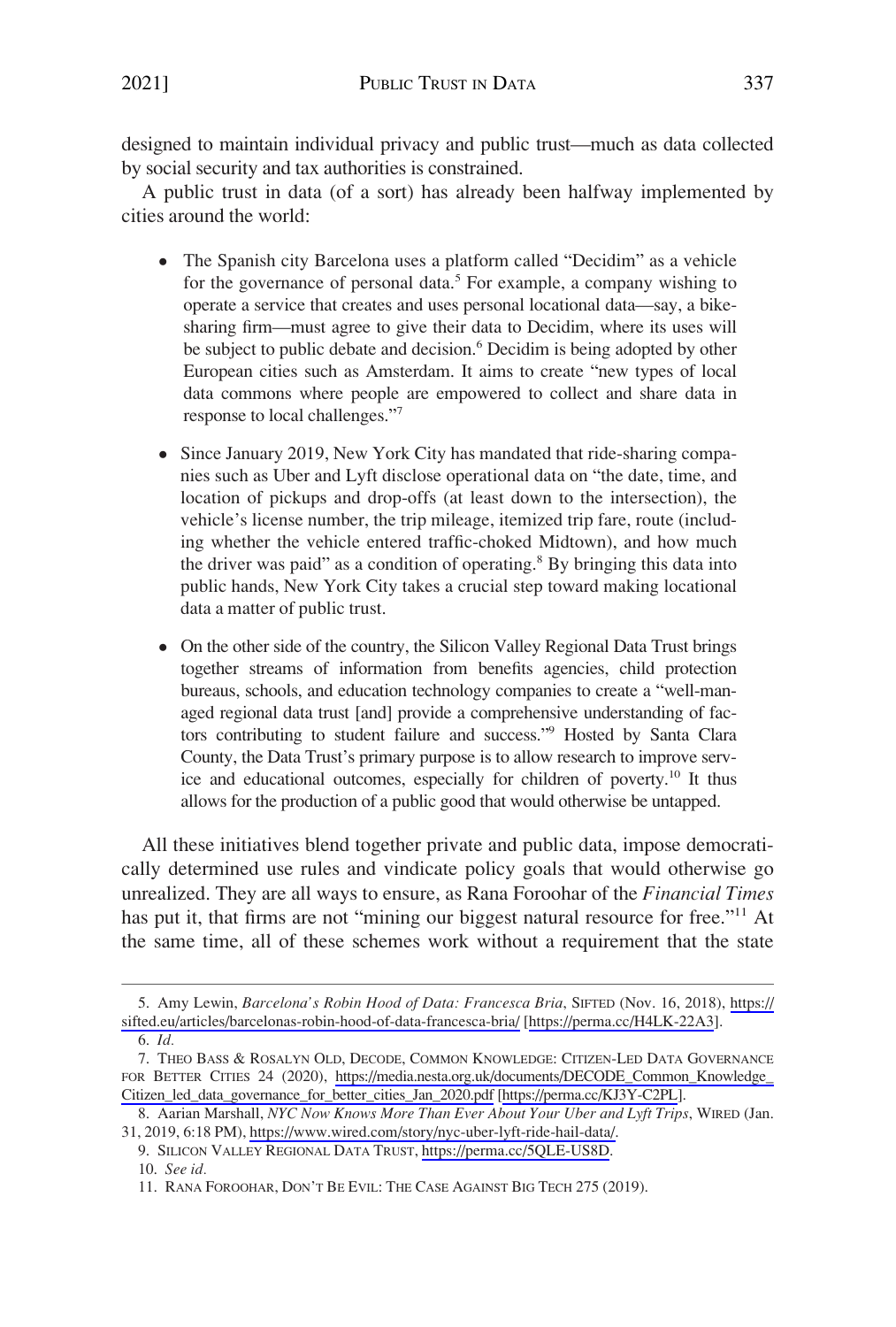physically transfer data to its custody, or that line officials can access data, perhaps for their own nefarious ends. That is, they are consistent with strong norms of privacy.

This Article extends these emergent models of personal data governance by a public body. It offers a proof of concept for a new legal strategy, albeit one with deep common law roots, tailored to a novel resource. The asset I'm concerned with here is "personal data." By this, I mean information that "singles out a specific individual from others," even "when specific identification, while possible, is not a significantly probable event."12 This Article's core theoretical intuition is that we should view this data not as an aspect of individual action or a particular firm's ingenuity, but as a shared asset—one realized through the entangled social interactions of the many, and one capable of vindication only by recognizing the many rather than the one as pivotal. In this regard, its motivating impulse is Karl Polanyi's injunction to "transcend the self-regulating market by consciously subordinating it to a democratic society."13 Indeed, the project as a whole can be understood as an exercise in political economy inspired by Polanyi's famous model of capitalism and society: An effort to assert once again a shared social normative framework over market activities that threaten to exploit and thereby unravel important noneconomic relationship without which society would be far poorer.

Why look to the ancient common law for a solution to a distinctively modern problem of personal data and its economies?14 Familiarity no doubt eases the transitional costs of adoption. But more importantly, the public trust is already surprisingly well suited to address the harms flowing from personal data economies. The doctrine was first developed in Roman and English common law as a governance tool for common resources such as fisheries and shared navigable waters. In the late nineteenth century, the U.S. Supreme Court embraced it as an instrument for managing common assets at risk of abuse by powerful interest groups.15 The Court's analysis suggested that such an asset should benefit a broad public, not just powerful firms. It also identified a risk that state bodies such as legislatures might be captured and thus dispose of the asset in ways that contravened the

<sup>12.</sup> Paul M. Schwartz & Daniel J. Solove, *The PII Problem: Privacy and a New Concept of Personally Identifiable Information*, 86 N.Y.U. L. REV. 1814, 1877–78 (2011); *cf.* NEIL RICHARDS, INTELLECTUAL PRIVACY: RETHINKING CIVIL LIBERTIES IN THE DIGITAL AGE 8 (2015) (describing privacy as "the ability to control information about yourself, which capture[s] many, but not most, uses of the term").

<sup>13.</sup> KARL POLANYI, THE GREAT TRANSFORMATION: THE POLITICAL AND ECONOMIC ORIGINS OF OUR TIME 242 (Beacon Press, 2d ed. 2001) (1944).

<sup>14.</sup> Even more familiar applications of public trust principles are subject to criticism. For a cogent argument on democracy-related grounds, see William D. Araiza, *The Public Trust Doctrine as an Interpretive Canon*, 45 U.C. DAVIS L. REV. 693, 696 (2012) (noting the criticism that "courts have neither the legal authority nor the expertise" to implement public trusts).

<sup>15.</sup> *See* Ill. Cent. R.R. Co. v. Illinois, 146 U.S. 387, 449–54 (1892). For earlier iterations, see Martin v. Lessee of Waddell, 41 U.S. (16 Pet.) 367, 413 (1842).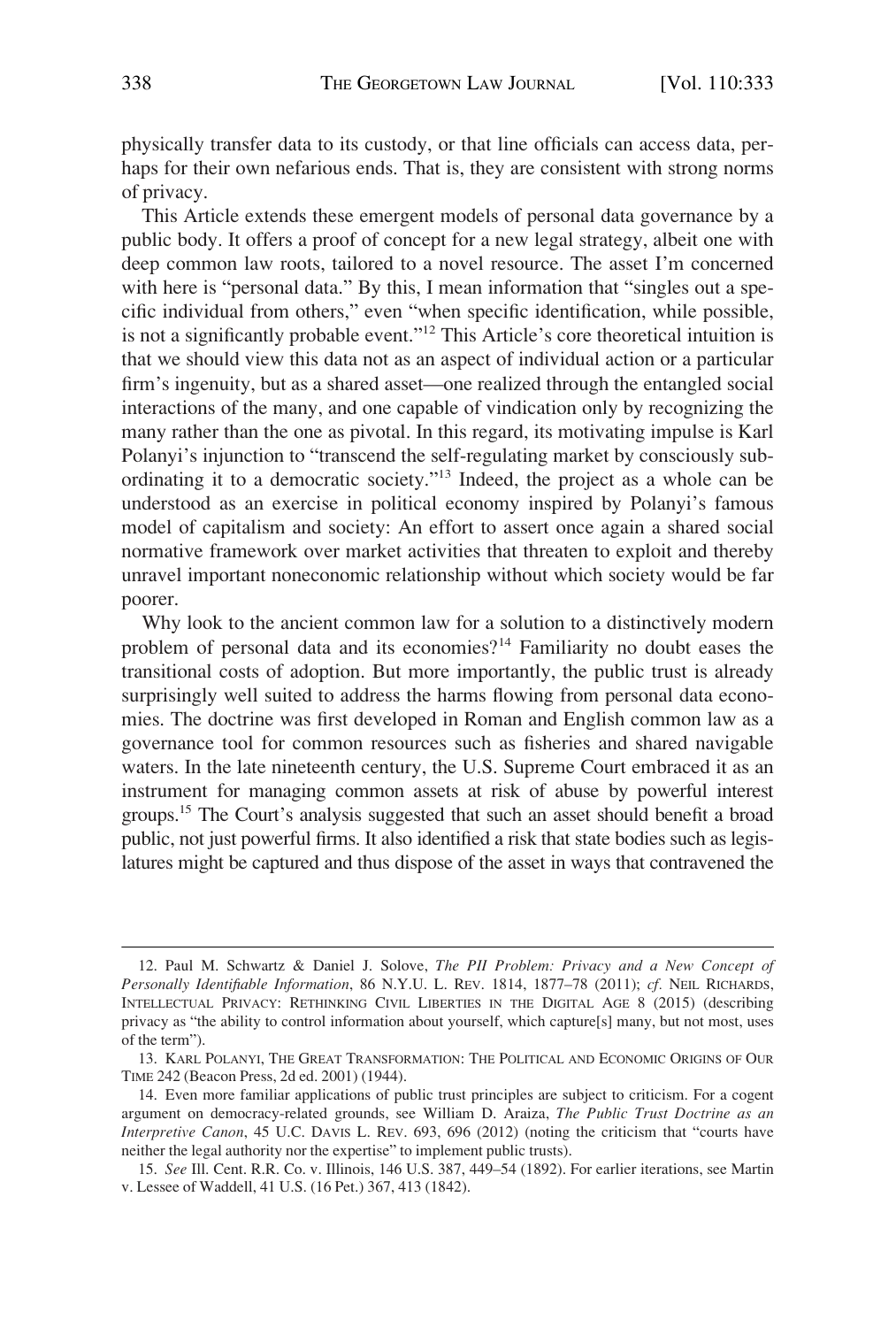public interest.16 To prevent this, a Progressive Era public trust came with a thicket of substantive and procedural safeguards. In this way, the public trust took flight in America's first gilded age of inequality and corporate dominance as a doctrinal shield for the public against the abuse of concentrated private power. It is an animating logic that can be transposed, with some adjustments at the edges, to the present day.

The public trust is, fortunately, a malleable doctrinal tool. State courts have adapted and refined the public trust doctrine to fit widely divergent asset types.<sup>17</sup> It has been used to cover oyster beds, navigation rights in lakes and rivers, parklands, groundwater, and the littoral beaches of the Atlantic seaboard.<sup>18</sup> The environmental resources to which the doctrine is canonically applied are natural rather than man-made. But still, they have striking similarities to personal data. Some were created through the contributions of many; most are valuable when aggregated rather than when divided; they have a borderless, open-ended quality; and they present the need to balance both public and private uses. There are, therefore, powerful parallels between earlier iterations of the public trust doctrine and the proposal advanced here.

Personal data, while well suited to the public trust doctrine in terms of its form, is different from assets covered by earlier iterations of the doctrine in one way worth noting here. Whereas land or water resources are rivalrous, and so subject to exhaustion, data is nonrivalrous and so not exhausted. I will argue, however, that this difference does not justify a refusal to extend the public trust model. For each kind of asset falling within the doctrine, judges have fashioned a distinct set of governance rules. These can include easements for the general public, limitations on alienation and uses, even something akin to administrative law's "hard look" doctrine.<sup>19</sup> This sheer range of doctrinal ingenuity reflects common law judges' efforts to balance diverse exploitation and spoilage risks. Today, it means that the public trust doctrine offers a rich repertoire of doctrinal tools for managing personal data as an asset held in common for the general benefit of all.

The most promising venue for the creation of a public trust is municipal government rather than our gridlocked national government. Indeed, as we have already seen, this is where it is already happening. Locational data of the sort collected by Decidim provides the most ready target for a public trust. Cities could also extend public trusts in data to protect the personal data their residents generate on platform economies such as Facebook, Twitter, and Google, and on the internet more generally. Regulation by even a small number of large American cities has the potential to force significant, public-regarding changes to

<sup>16.</sup> *Cf.* Sax, *supra* note 3, at 521 ("The 'public trust' [doctrine] has no life of its own and no intrinsic content. It is no more—and no less—than a name courts give to their concerns about the insufficiencies of the democratic process.").

<sup>17.</sup> *See id.* at 509 (describing the doctrine as a "technique" and canvassing prominent state-level uses).

<sup>18.</sup> *See infra* Section IV.A.

<sup>19.</sup> For an example of something akin to hard look review, see *In re* Water Use Permit Applications, 93 P.3d 643, 650 (Haw. 2004).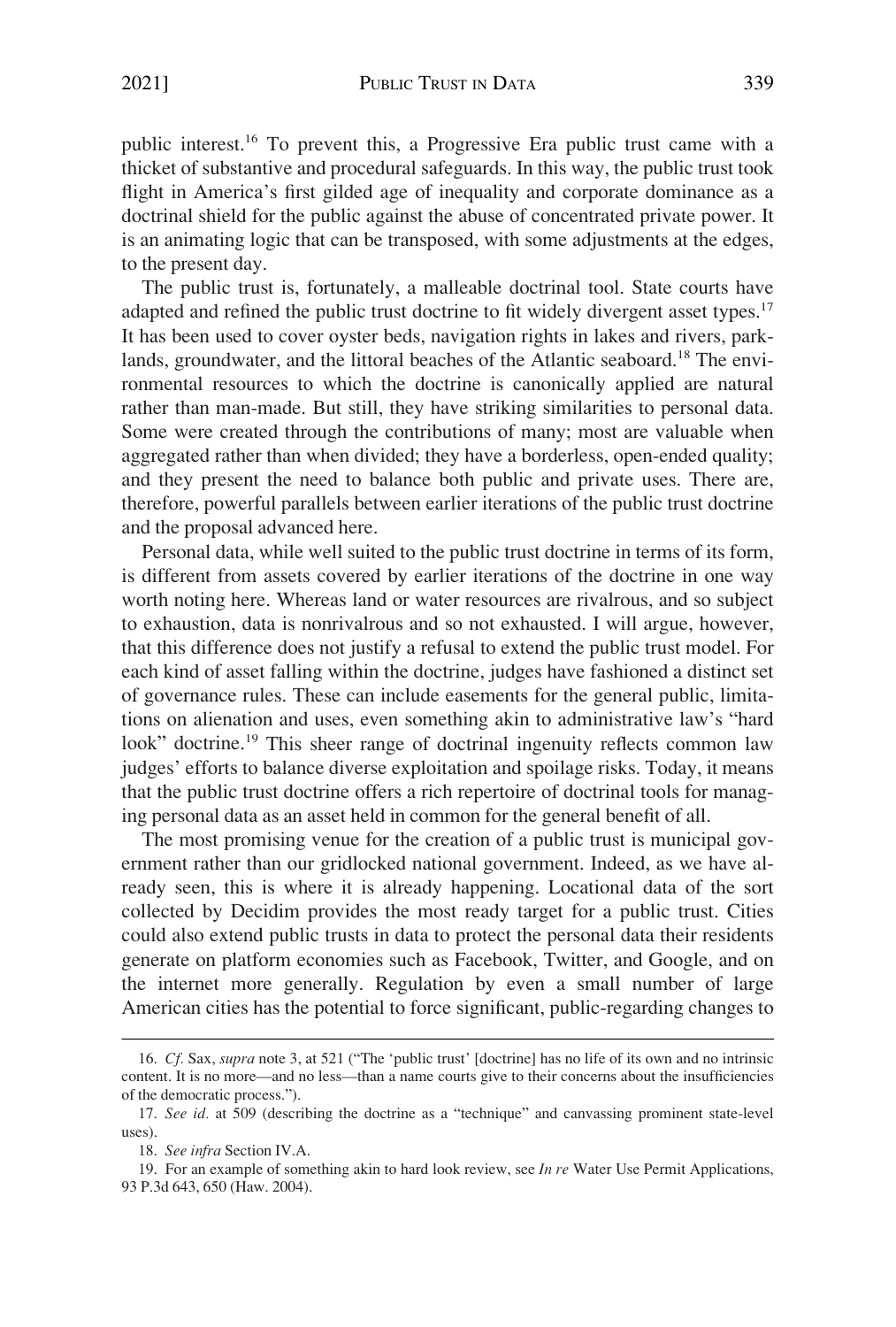<span id="page-7-0"></span>personal data economies more generally.20 Once established by a legislature or state constitution-making body, a public trust also has democratic credentials: it enables ongoing public deliberation and determination of how a common asset is employed, with the courts working as a backstop against interest group capture. It could be used to stymie the harmful uses of personal data while promoting public regarding ones, and it could prevent the concentration of profits in a small number of firms to the exclusion of those who create data in the first instance. The result would be a more democratic and less regressive data-based economy; it would be one that was less inimical to interests in privacy and economic desert.

The argument has four elements. Part I summarizes the basic economic logic of commodification, circulation, and commercial use that now animates personal data economies. To establish the need for a new regulatory intervention, Part II documents, and then supplements, a catalog of normative objections to personal data economies. The leading proposed responses—including the creation of a private property interest in data and the aggressive application of structural antitrust remedies—are considered in Part III. While valuable, none of these interventions covers the waterfront of harms documented in Part II. The final and most important element of the Article is Part IV, which proposes and defends the possibility of a public trust in data as a generally applicable vehicle for addressing harms of new personal data economies.

# I. OUR DATA AND THE ECONOMIES IT MAKES

The case for a public trust in personal data stands upon first a factual and then a normative foundation. This Part takes up the factual part of that case by setting out how personal data becomes an asset. It historicizes the emergence of data economies and outlines in more detail three circuits through which personal data passes to accrue commercial value.

#### A. THE PRE-HISTORY OF OUR DATA ECONOMIES

Economies of personal data are more than a century old.<sup>21</sup> In 1903, the New York Life insurance company adopted the nation's first insurance rating system drawing on demographic and health data.<sup>22</sup> Two years later, Pennsylvania enacted a law requiring the collection of vital statistics, greatly expanding the

<sup>20.</sup> *See infra* Section IV.C.

<sup>21.</sup> The creation of "data doubles" by "states, corporations, and voluntary organizations" to further a range of "governing ambitions" dates back to the post-Civil War era. Dan Bouk, *The History and Political Economy of Personal Data over the Last Two Centuries in Three Acts*, 32 OSIRIS 85, 89 (2017); *see also* JAMES C. SCOTT, SEEING LIKE A STATE: HOW CERTAIN SCHEMES TO IMPROVE THE HUMAN CONDITION HAVE FAILED 2 (1998) (describing states' aspiration to render governed populations "legible" through a "standard grid whereby [social data] could be centrally recorded and monitored").

<sup>22.</sup> JAMES R. BENIGER, THE CONTROL REVOLUTION: TECHNOLOGICAL AND ECONOMIC ORIGINS OF THE INFORMATION SOCIETY 422 (1986); *see also* Bouk, *supra* note 21, at 96 ("By making people into 'statistical individuals,' it became possible to sort them according to the futures the statistics predicted they would have.").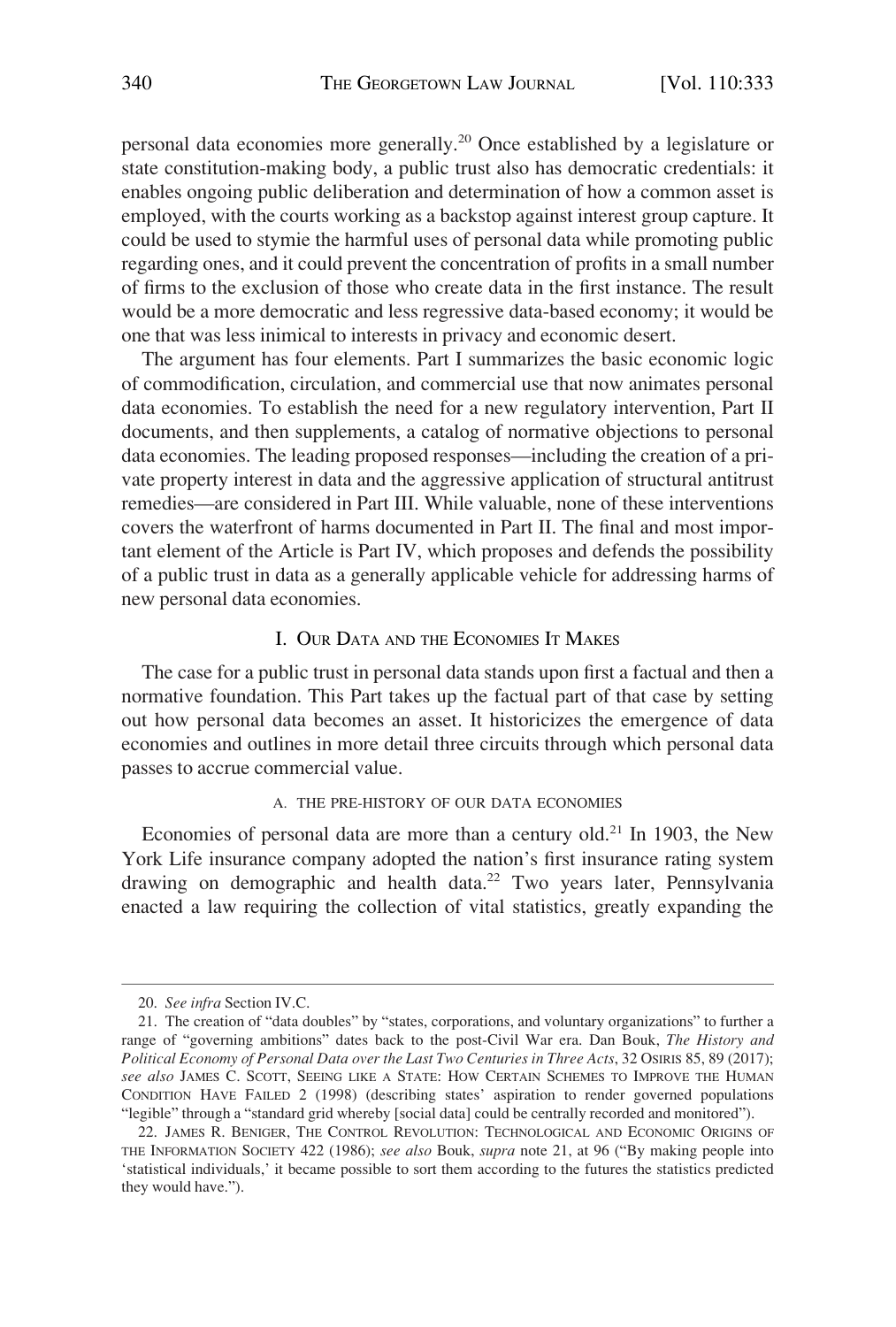empirical scope for actuarial calculation.<sup>23</sup> Midcentury advances in computing stimulated new data uses. In 1953, the AT&T Company purchased IBM's Univac system to manage its 100,000-person Bell System Employee Attitude Survey, $^{24}$ while the Nielsen Company started gathering data on what TV American families watched.<sup>25</sup> In 1959, the Simulmatics corporation broke new ground. It sieved polling data through a scrim of midcentury behavioral science to create predictions for sale to advertising agencies and political campaigns.26

By 1972, the National Academy of Sciences would document fifty-five large "computerizing organizations" collecting personal data.27 These ranged from the Bank of America and Mutual of Omaha to the Massachusetts Institute of Technology and the Church of the Latter-Day Saints.<sup>28</sup> Yet the Academy found "no radical departures" from pre-computer information practices.<sup>29</sup> Data may have been everywhere at the time, but it was also almost always economically sterile.

Had technological and organizational constraints held fast, the best governance regime for personal data would then be a question of only passing academic interest. But the 1980s saw great advances in machine-learning algorithms for discerning relationships and making predictions using large data sets.<sup>30</sup> Then, in the 1990s, large corporations found themselves "accumulating tremendous amounts of data," often across disparate and irreconcilable databases.<sup>31</sup> In response, techniques of "data warehous[ing]" in ever "more comprehensive" databases emerged.<sup>32</sup> Improvements in computing power—which are captured in Moore's famous law concerning the number of transistors a microchip can hold—the

32. *Id.* at 8–9.

<sup>23.</sup> By 1929, all but two states, South Dakota and Texas, had followed suit. COLIN KOOPMAN, HOW WE BECAME OUR DATA: A GENEALOGY OF THE INFORMATIONAL PERSON 47–48 (2019).

<sup>24.</sup> Frederick F. Stephan, Roger K. Harter, Eli S. Marks, Joseph F. Daly & Robert H. Hanson, *The Machine Revolution in the Processing of Data*, 21 PUB. OP. Q. 410, 411 (1957).

<sup>25.</sup> Shawn Selby, *Nielsen and the Networks: Scientific Capitalism, Broadcasting and Congress, 1956–1958*, 34 HIST. J. FILM, RADIO & TELEVISION 586, 590–91 (2014) (recounting history of the Neilsen Company).

<sup>26.</sup> *See generally* JILL LEPORE, IF THEN: HOW THE SIMULMATICS CORPORATION INVENTED THE FUTURE (1st ed. 2020) (recounting history of the Simulmatics company).

<sup>27.</sup> SARAH E. IGO, THE KNOWN CITIZEN: A HISTORY OF PRIVACY IN MODERN AMERICA 246 (1st prtg. 2018).

<sup>28.</sup> *Id.* 

<sup>29.</sup> *Id. But see* Rob Lucas, *The Surveillance Business*, 121 NEW LEFT REV. 132, 141 (2020) (book review) (describing the mass data collection activities of TRW corporation during the 1970s).

<sup>30.</sup> *See* ETHEM ALPAYDIN, MACHINE LEARNING: THE NEW AI 28 (2016) (describing the emergence of machine learning alongside "the capacity to build parallel hardware containing thousands of processors"); MELANIE MITCHELL, ARTIFICIAL INTELLIGENCE: A GUIDE FOR THINKING HUMANS 39–40 (1st ed. 2019) (identifying 1980s as the first majority advance of artificial intelligence). A seminal paper describing the backpropagation method used in neural networks was published in 1986. *See* David E. Rumelhart, Geoffrey E. Hinton & Ronald J. Williams, *Learning Representations by Back-Propagating Errors*, 323 NATURE 533 (1986); *see also* James Somers, *Is AI Riding a One-Trick Pony?*, 120 MIT TECH. REV. 29, 30 (2017) (explaining the historical emergence of contemporary forms of machine learning).

<sup>31.</sup> JOHN D. KELLEHER & BRENDAN TIERNEY, DATA SCIENCE 8 (2018).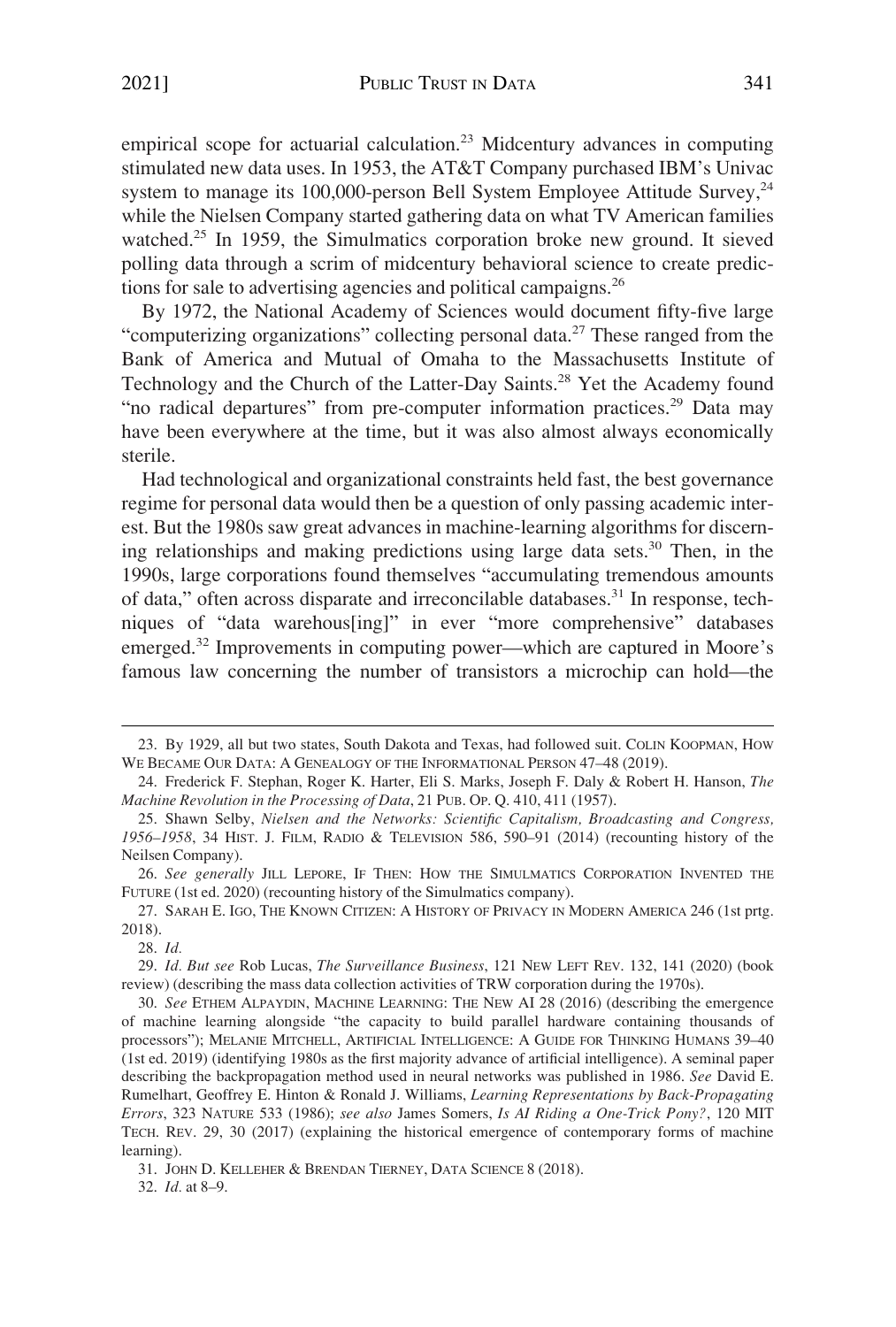commodification of cheap data storage, and the creation of new dataflows cracked commercial frontiers.<sup>33</sup> And then, in the 2010s, improvements in the processing of natural-language corpuses (for example, the growing body of email and website texts or Google searches) opened a new larger realm of speech and Internet interaction for analysis and enclosure.<sup>34</sup> Some of the first commercial surveillance tools, such as IBM's EasiOrder and Firefly Network's "intelligent agent" software, emerged just as firms were grappling with the problem of how to exploit this new resource.<sup>35</sup>

There is data aplenty to analyze now. A 2003 study reported that whereas humanity had accumulated about twelve exabytes of data before the commodification of computers, in 2002 alone five exobytes were created.36 The upward arc of data production continues. Data generated by the Internet is predicted to reach some 3.3 zettabytes in  $2021$ .<sup>37</sup> The Internet facilitates, while being enabled by, personal data economies. The more it is used, the more data is produced about its users' habits, preferences, and behaviors—and the more apps and services can be built.<sup>38</sup> There is also an ongoing dispersion of sensors into cellphones, vehicles, appliances, and physical infrastructure—the so-called Internet of Things—that will make the familiar Internet but one tributary of an increasingly engorged "[e]xaflood" of data.<sup>39</sup>

The interaction between new machine-learning tools and this exaflood is reworking the economy—from manufacturing to logistics to retail to human resources to marketing. Many of the ensuing circuits of acquisition, processing, and use concern personal data. And the line between personal data economies and other data economies can be fuzzy. Financial institutions, for example, use machine-learning tools to conduct algorithmic trading and manage compliance with capitalization regulations.<sup> $40$ </sup> At the same time, many of the same institutions also apply the same tools to assign credit risk and to identify fraudulent activity by employees, potentially using the same data.<sup>41</sup>

Upon this fertile ground, data is reimagined as something that is not barren or static. Instead, it is "a raw material of business" and "a new form of economic value."<sup>42</sup> It is, in short, a febrile asset—even if it directly touches on, or indirectly

<sup>33.</sup> *See id.* at 30–31.

<sup>34.</sup> NICK POLSON & JAMES SCOTT, AIQ: HOW PEOPLE AND MACHINES ARE SMARTER TOGETHER 130–32 (2018).

<sup>35.</sup> Sarah Myers West, *Data Capitalism: Redefining the Logics of Surveillance and Privacy*, 58 BUS. & SOC'Y 20, 26 (2019).

<sup>36.</sup> LUCIANO FLORIDI, INFORMATION: A VERY SHORT INTRODUCTION 6 (2010).

<sup>37.</sup> CARL BENEDIKT FREY, THE TECHNOLOGY TRAP: CAPITAL, LABOR, AND POWER IN THE AGE OF AUTOMATION 303 (2019). A zettabyte is 2 to the 70th power bytes.

<sup>38.</sup> *See id.* at 304.

<sup>39.</sup> *See* FLORIDI, *supra* note 36.

<sup>40.</sup> *See* Larry D. Wall, *Some Financial Regulatory Implications of Artificial Intelligence*, 100 J. ECON. & BUS. 55, 56–61 (2018).

<sup>41.</sup> *See id.* 

<sup>42.</sup> VIKTOR MAYER-SCHÖNBERGER & KENNETH CUKIER, BIG DATA: A REVOLUTION THAT WILL TRANSFORM HOW WE LIVE, WORK AND THINK 5 (2013).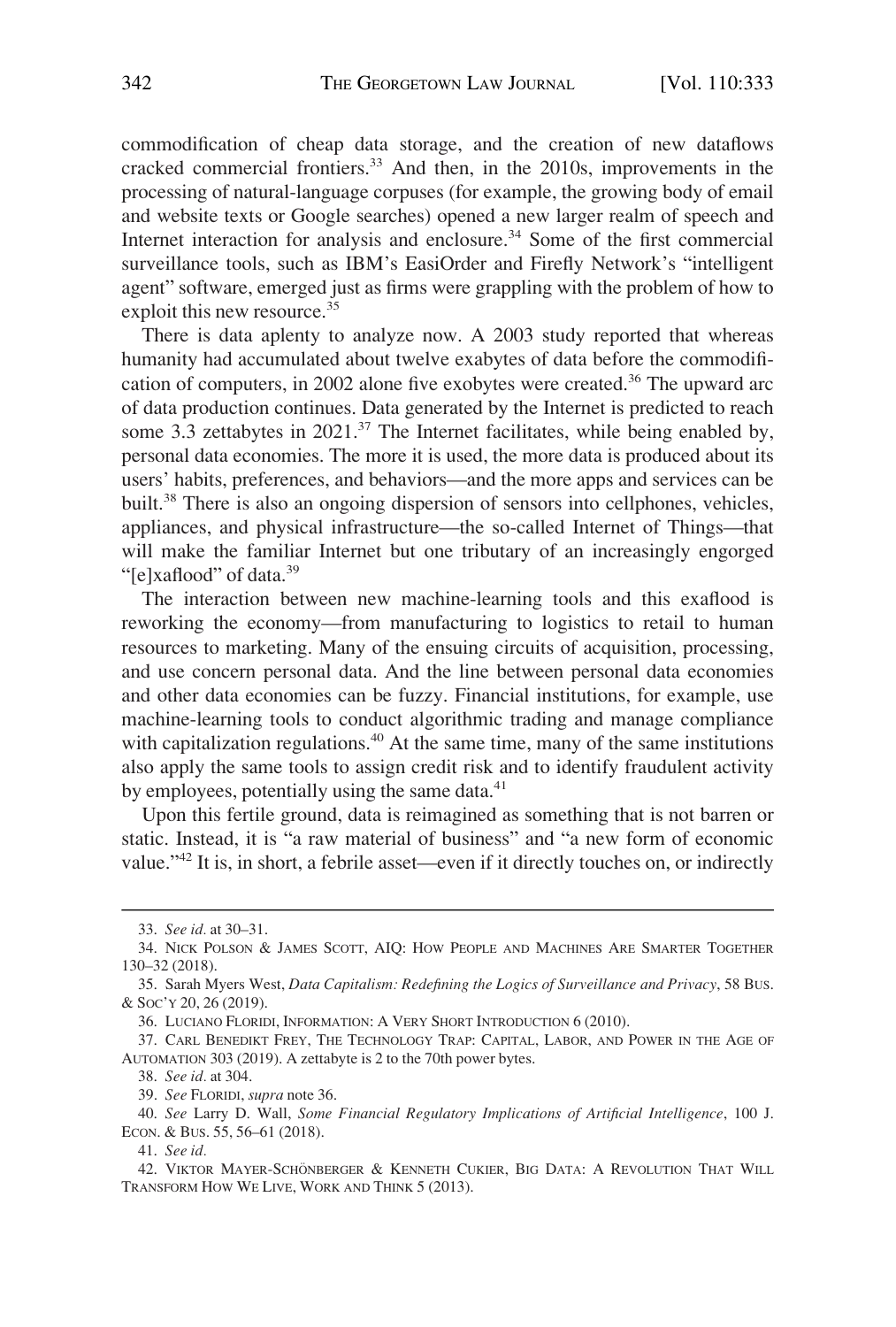<span id="page-10-0"></span>could be used to reveal, information most people would consider properly subject to their own exclusive control.

## B. THREE CONTEMPORARY ECONOMIES OF PERSONAL DATA

Personal data can create economic rent in many ways. This Section identifies three important means by which such data circulates and accrues value: platform economies, data brokerages, and sensing nets. All three of these overlapping domains share the same three-step sequential logic of "dragnets, scores, and interventions."43 First comes sweeping collection of data regardless of a firm's "imaginative reach or analytic grasp," in the hope it will "eventually be useful."44 The second step involves nesting data within a classification system.<sup>45</sup> Through the extraction of standardized "feature[s],"46 classification makes available "various scoring, grading and ranking methods."<sup>47</sup> In the final step, data is treated as an asset to be refined to fit the needs of advertisers and others.48 This is the point at which "data rents," or "revenues that can be derived from ownership and control rights over personal data (as an asset)" are derived.<sup>49</sup>

Some combination of dragnets, scoring, and interventions characterizes various data economies. For present purposes, the most important of these can be broken into three rough categories according to the manner in which they are experienced by users: *platforms economies* such as Facebook and Google; the business-facing clearing houses called *data brokerages*, including firms such as Experian; and an emerging economy of *sensing nets*—spatially distributed devices gathering data on individuals' behavior found in smartphones, Apple watches, and Fitbits. Sensing nets are a subset of platform economies; indeed, platform firms such as Google and Amazon have made deep inroads already into the sensing net market. But I break them out for separate treatment here because the latter represents a particularly important and distinct source of data with some distinct dynamics. These three categories certainly do not exhaust contemporary

48. *See* Thomas Beauvisage & Kevin Mellet, *Datassets: Assetizing and Marketing Personal Data*, *in*  ASSETIZATION: TURNING THINGS INTO ASSETS IN TECHNOSCIENTIFIC CAPITALISM 75, 75–76 (Kean Birch & Fabian Muniesa eds., 2020).

<sup>43.</sup> Marion Fourcade & Kieran Healy, *Seeing like a Market*, 15 SOCIO-ECON. REV. 9, 13 (2017).

<sup>44.</sup> *Id.* 

<sup>45.</sup> *See id.* 

<sup>46.</sup> David Lehr & Paul Ohm, *Playing with the Data: What Legal Scholars Should Learn About Machine Learning*, 51 U.C. DAVIS L. REV. 653, 700–01 (2017) (describing feature selection).

<sup>47.</sup> Fourcade & Healy, *supra* note 43, at 14. Features and classificatory systems can be opaque and, for all practical purposes, impenetrable to human understanding. Machine learning in particular can entail a transformation of data through analytic tools that cannot be reproduced in a form comprehensible to a human. *See* Jenna Burrell, *How the Machine 'Thinks': Understanding Opacity in Machine Learning Algorithms*, BIG DATA & SOC'Y, Jan.–June 2016, at 1, 10. Nevertheless, the classification system's results can have commercial value.

<sup>49.</sup> Kean Birch, Margaret Chiappetta & Anna Artyushina, *The Problem* of *Innovation in Technoscientific Capitalism: Data* Rentiership *and the Policy Implications of Turning Personal Digital Data into a Private Asset*, 41 POL'Y STUD. 468, 475 (2020); *see also* Paul Langley & Andrew Leyshon, *Platform Capitalism: The Intermediation and Capitalisation of Digital Economic Circulation*, 3 FIN. & SOC'Y 11, 23 (2017) ("[T]he revenues prescribed by the platform business model amount to the extraction of 'rent' from circulations and associated data trails.").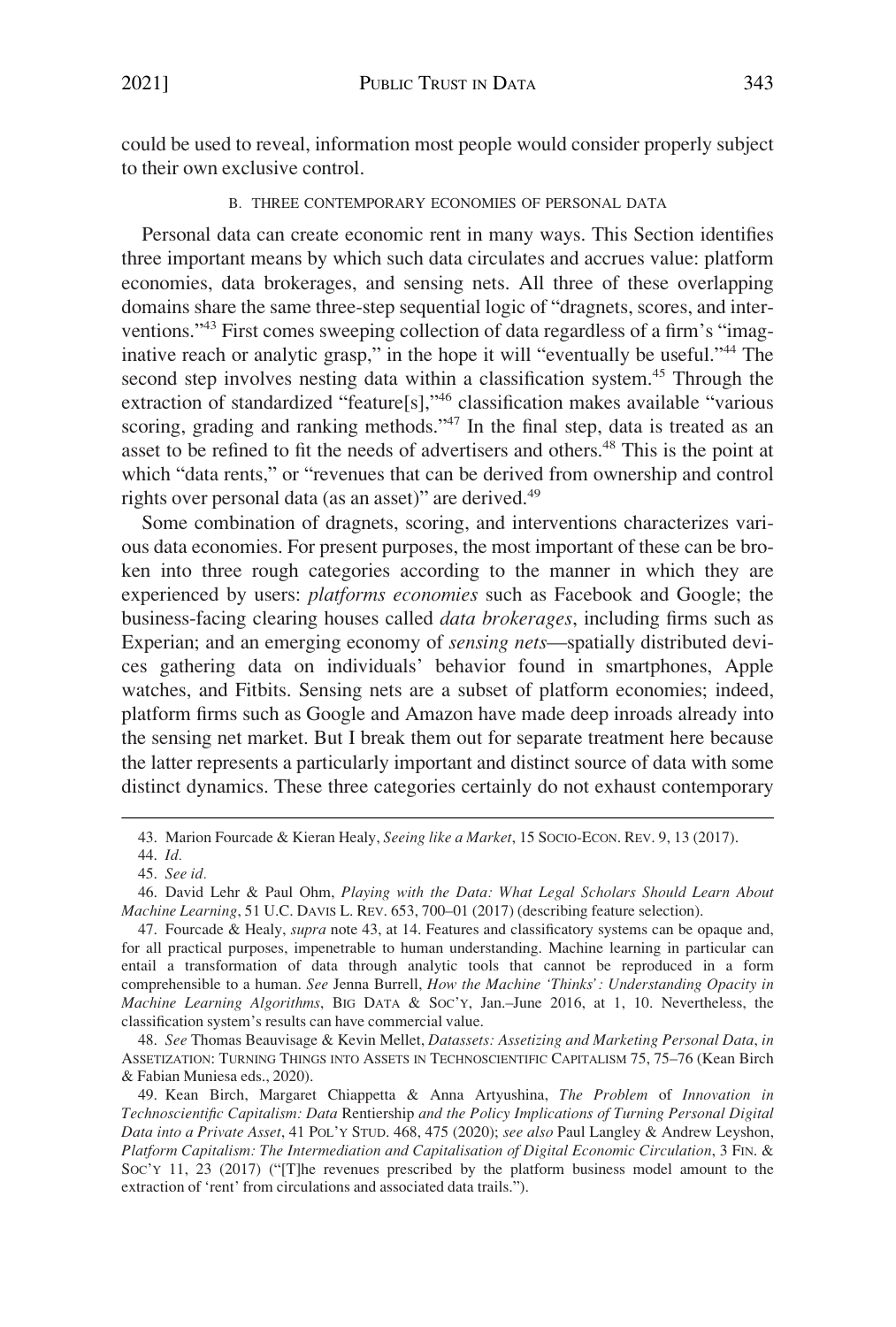<span id="page-11-0"></span>personal data economies. But they are the most important. As such, their workings bear directly on the question of appropriate governance regime for personal data.

## 1. Platforms Economies

A platform is a model for organizing transactions in the data economy. Platforms use "technical protocols and centralized control to define networked spaces in which users can conduct a heterogeneous array of activities."<sup>50</sup> A platform can perform several different functions. It can "replace" and "rematerialize" a market—think Amazon, Uber, or AirBnB.<sup>51</sup> Often, a platform creates two connected markets: one facing consumers from whom data is extracted and the other facing other businesses that purchase either the data or a good into which the value of acquired data is impounded (for example, advertising slots). On the consumer-facing side, a platform can be a substitute for social and cultural connectivity. Or it can become the democratic public sphere. On the business-to-business side, a platform's data can help to target messaging and products; to manage and control behavior (for example, worker productivity); to model probabilities; or to grow the value of other physical assets (for example, by tailoring their deployment to the emergence of new consumer demands).<sup>52</sup>

Leading platforms interact with staggering numbers of individuals. Because it is the largest such platform, Facebook serves as a useful example. Starting in 2004 at Harvard, Facebook at first "leapfrogged from campus to campus," engorging itself along the way.53 As it grew beyond ivied universities, its allure remained the sentimental leveraging of "the need to see what old friends or family were up to without the burden of talking to them."54 In return for this connectivity, users "hand[ed] over a treasure trove of detailed demographic data."55 This data could be analyzed with an eye to targeting advertisements. These generate "substantially all" of platform revenues.<sup>56</sup> In its 2020 regulatory filings, Facebook reported having some 2.6 billion users.<sup>57</sup> According to a 2018 study, about half of American adults use Facebook every day.<sup>58</sup> This has created a surge of detailed

<sup>50.</sup> JULIE E. COHEN, BETWEEN TRUTH AND POWER: THE LEGAL CONSTRUCTIONS OF INFORMATIONAL CAPITALISM 41 (2019). Another definition of a "platform" is "a discrete and dynamic arrangement defined by a particular combination of socio-technical and capitalist business practices." Langley & Leyshon, *supra* note 49, at 13.

<sup>51.</sup> COHEN, *supra* note 50, at 42; *see also* Orly Lobel, *The Law of the Platform*, 101 MINN. L. REV. 87, 94 (2016) (focusing on the role of a "platform company . . . as an online intermediary between buyers and sellers of goods and services" aided by new digital technologies).

<sup>52.</sup> Jathan Sadowski, *When Data Is Capital: Datafication, Accumulation, and Extraction*, 6 BIG DATA & SOC'Y 1, 5–6 (2019).

<sup>53.</sup> TIM WU, THE ATTENTION MERCHANTS: THE EPIC SCRAMBLE TO GET INSIDE OUR HEADS 294–95 (2016).

<sup>54.</sup> *Id.* at 296.

<sup>55.</sup> *Id.* at 301.

<sup>56.</sup> Facebook, Inc., Annual Report (Form 10-K) 7 (Jan. 28, 2021).

<sup>57.</sup> Facebook, Inc., Quarterly Report (Form 10-Q) 31 (Apr. 30, 2020).

*See* AARON SMITH & MONICA ANDERSON, PEW RSCH. CTR., SOCIAL MEDIA USE IN 2018: A 58. MAJORITY OF AMERICANS USE FACEBOOK AND YOUTUBE, BUT YOUNG ADULTS ARE ESPECIALLY HEAVY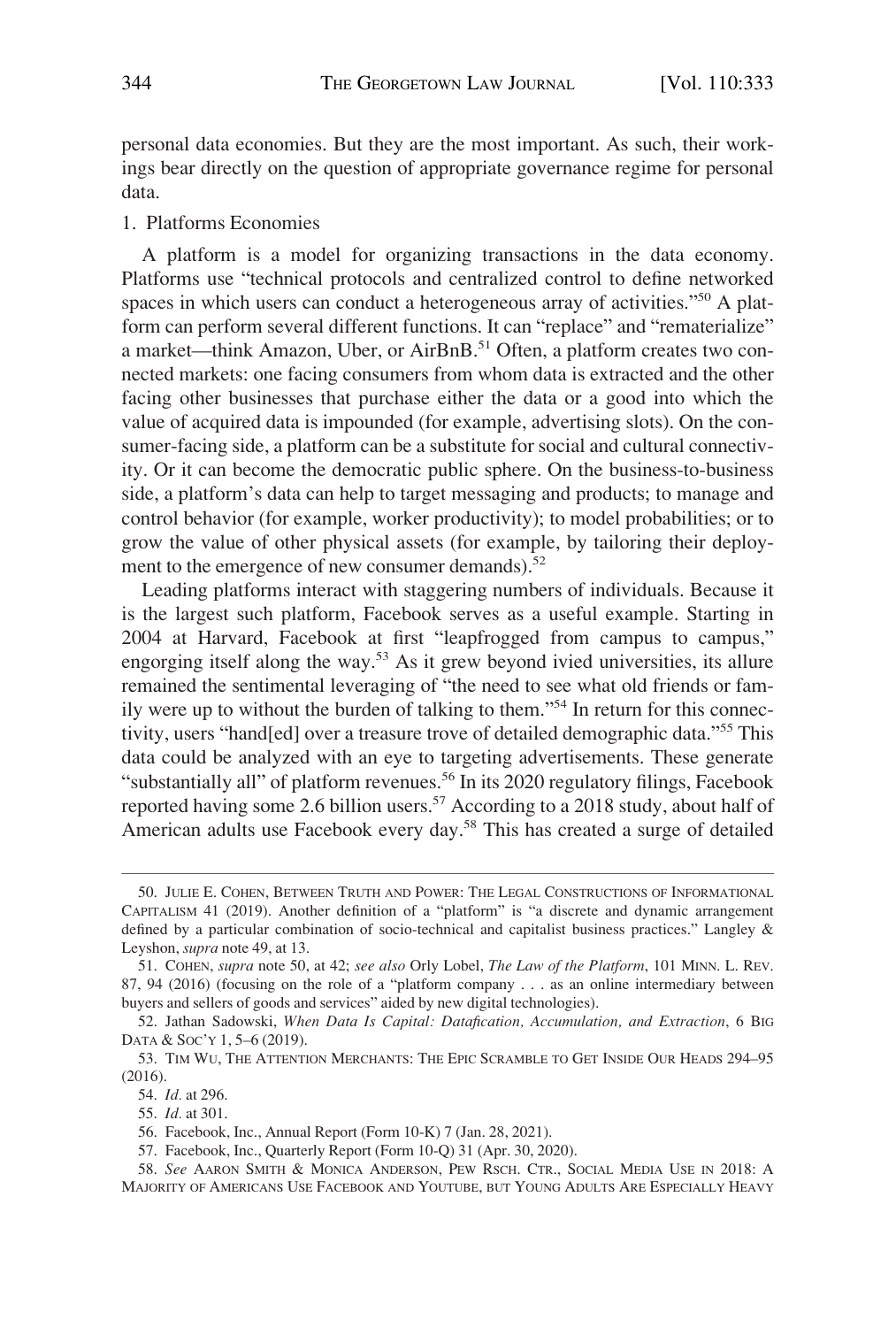data on items, including "the amount of time you hover your mouse over a particular button and the number of days an item sits in your shopping basket, to every location you've visited with your phone and how you psychologically react to different posts and words."59 Yet in Facebook's "data-as-payment" model, consumers may or may not understand the extent to which they are paying for a service through their disclosures of their own (and perhaps also others') personal data.<sup>60</sup>

In addition to the data acquired through user interactions on the social network, Facebook also derives user and nonuser information from the millions of independent websites and apps integrating Facebook's Like button.<sup>61</sup> "Facebook uses plug-ins to track users' browsing histories when they visit third-party websites, and then compiles these browsing histories into personal profiles which are sold to advertisers to generate revenue."<sup>62</sup> When installed on an Android mobile phone, Facebook's app also captures call history and messaging activity.<sup>63</sup> All this data helps Facebook sell "impression-targeted ads" and "action-based ads."<sup>64</sup> And there is no opt-out. For its first six years, user surveillance was not among Facebook's mandatory terms.<sup>65</sup> But since an initial public offering, user surveillance has been mandatory<sup>66</sup> and legally largely unconstrained.<sup>67</sup>

The collection of personal data as a collateral, often unwitting, side effect of platform use is central to the business model of other platforms. Take Google. Every use of Google Maps or Search by default "saves certain information about

60. Stacy-Ann Elvy, *Paying for Privacy and the Personal Data Economy*, 117 COLUM. L. REV. 1369, 1384 (2017).

*Websites Using Facebook Like Button*, BUILTWITH, [https://trends.builtwith.com/websitelist/](https://trends.builtwith.com/websitelist/Facebook-Like-Button)  61. [Facebook-Like-Button](https://trends.builtwith.com/websitelist/Facebook-Like-Button) [\[https://perma.cc/9QEC-AM5V\]](https://perma.cc/9QEC-AM5V) (last updated Oct. 19, 2021).

62. *In re* Facebook, Inc. Internet Tracking Litig., 956 F.3d 589, 596 (9th Cir. 2020) (footnote omitted).

65. *Id.* at 44–45.

*Id.*; *see* Jennifer Shore & Jill Steinman, *Did You Really Agree to That? The Evolution of*  66. *Facebook's Privacy Policy*, TECH. SCI. (Aug. 10, 2015), <https://techscience.org/a/2015081102>[\[https://](https://perma.cc/AN88-A4L8)  [perma.cc/ AN88-A4L8\]](https://perma.cc/AN88-A4L8) (documenting decline in the strength of Facebook's privacy promises).

USERS OF SNAPCHAT AND INSTAGRAM 2 (2018), [https://www.pewinternet.org/wp-content/uploads/sites/](https://www.pewinternet.org/wp-content/uploads/sites/9/2018/02/PI_2018.03.01_Social-Media_FINAL.pdf)  [9/2018/02/PI\\_2018.03.01\\_Social-Media\\_FINAL.pdf](https://www.pewinternet.org/wp-content/uploads/sites/9/2018/02/PI_2018.03.01_Social-Media_FINAL.pdf) [\[https://perma.cc/4GZZ-KCY3](https://perma.cc/4GZZ-KCY3)].

<sup>59.</sup> Lina M. Khan, *Sources of Tech Platform Power*, 2 GEO. L. TECH. REV. 325, 329 (2018). When this facility was rolled out, "Facebook induced websites to install Facebook plug-ins by representing that the company would not use this installed code to channel user data to its advertising business." Lina M. Khan, *The Separation of Platforms and Commerce*, 119 COLUM. L. REV. 973, 1005 (2019) [hereinafter Khan, *Separation*].

<sup>63.</sup> Alex Hern, *Facebook Logs SMS Texts and Calls, Users Find as They Delete Accounts*, GUARDIAN (Mar. 26, 2018, 2:10 PM), [https://www.theguardian.com/technology/2018/mar/25/facebook](https://www.theguardian.com/technology/2018/mar/25/facebook-logs-texts-and-calls-users-find-as-they-delete-accounts-cambridge-analytica)[logs-texts-and-calls-users-find-as-they-delete-accounts-cambridge-analytica](https://www.theguardian.com/technology/2018/mar/25/facebook-logs-texts-and-calls-users-find-as-they-delete-accounts-cambridge-analytica) [[https://perma.cc/X72R-](https://perma.cc/X72R-8FET)[8FET\]](https://perma.cc/X72R-8FET).

<sup>64.</sup> Dina Srinivasan, *The Antitrust Case Against Facebook: A Monopolist's Journey Towards Pervasive Surveillance in Spite of Consumers' Preference for Privacy*, 16 BERKELEY BUS. L.J. 39, 42– 43 (2019).

<sup>67.</sup> But in April 2020, the Court of Appeals for the Ninth Circuit held that plaintiffs had standing and a right of action under California privacy law and federal wiretap statute to challenge Facebook's use of plug-ins to track logged out users' browsing histories when they visited third-party websites. *In re Facebook, Inc.*, 956 F.3d at 596–97.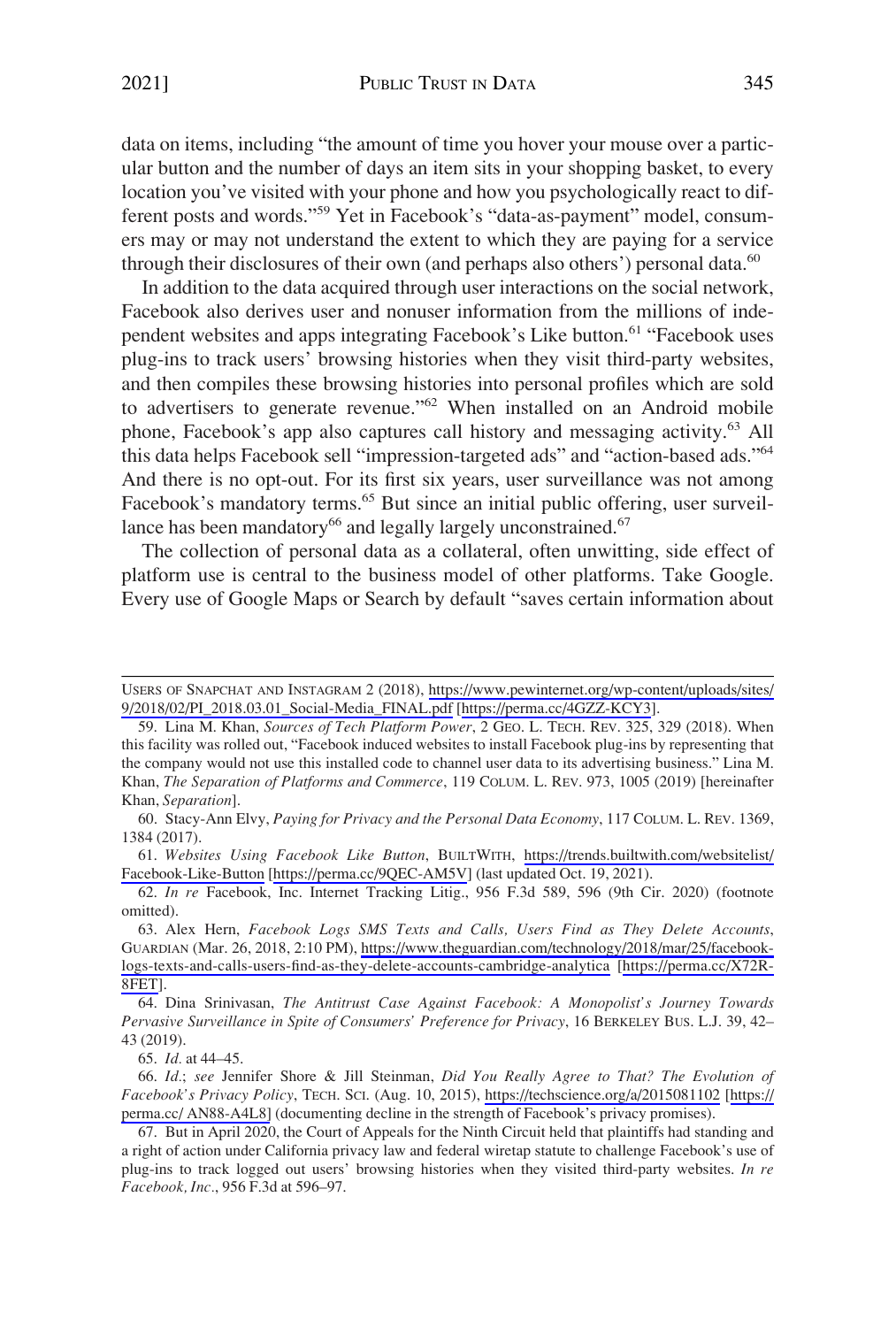<span id="page-13-0"></span>a user's activity" for the company.68 As a result, Google's AdWords, which appear as text alongside search results, are "wildly successful as a means for monetizing the company's search business."69 More than four-fifths of Alphabet's revenue derives from the sale of advertisements targeted using this data.70

The scope of platform economies is expanding. A novel example with profound and as-yet unexplored ramifications is the consumer genomics market. This market did not exist before the early  $2000s$ .<sup>71</sup> Once the human genome had been sequenced (in 2003), advances in sequencing tools reduced costs to the point where genomics had become a multibillion-dollar consumer industry by the mid- $2010s$ <sup>72</sup> Like social media networks and search engines, consumer genomics is a two-sided market. It serves both individuals seeking genetic information and also pharmaceutical firms and research laboratories seeking data stocks.73 With rare exceptions, genomic data from a single individual is not particularly valuable. Hundreds of thousands of samples are required for effective medical exploitation.74 Genetic data sets, however, fall outside the 1996 Health Insurance Portability and Accountability Act and other regulatory regimes.<sup>75</sup> Their commercial sale, purchase, and use are therefore largely unregulated.<sup>76</sup>

## 2. Data Brokers

If social media and search engines are the public storefront of the personal data economy, data brokers are its back office. Data brokers engage in "information arbitrage" by "buying, repackaging, and selling consumer data across contexts."<sup>77</sup> They help create telemarketing lists, aid debt collectors, screen employees, and select targets for credit offers.<sup>78</sup> In 2017, the data broker Axiom offered to sell up to three thousand attributes on *each* of the seven hundred

- 71. *See generally* JOHN ARCHIBALD, GENOMICS: A VERY SHORT INTRODUCTION 14–26 (1st ed. 2018) (providing a history of how genetic data has been used and developed).
- 72. Susi Geiger & Nicole Gross, *A Tidal Wave of Inevitable Data? Assetization in the Consumer Genomics Testing Industry*, 60 BUS. & SOC'Y 614, 623 (2019).

74. Laura M. Beskow, *Lessons from HeLa Cells: The Ethics and Policy of Biospecimens*, 17 ANN. REV. GENOMICS & HUM. GENETICS 395, 397 (2016).

<sup>68.</sup> *In re* Google Location Hist. Litig., 428 F. Supp. 3d 185, 188 (N.D. Cal. 2019) (internal quotation marks omitted).

<sup>69.</sup> West, *supra* note 35, at 32.

<sup>70.</sup> Alphabet Inc., Annual Report (Form 10-K) 7 (Feb. 5, 2019).

<sup>73.</sup> *Id.* at 624.

<sup>75.</sup> Kelsey Russo, *The Digital Life of Henrietta Lacks: Reforming the Regulation of Genetic Material*, 38 J. LEGAL MED. 449, 460–61 (2018).

<sup>76.</sup> Academic research using genomic data is, however, governed by the Common Rule. *See*  Beskow, *supra* note 74, at 398–99.

<sup>77.</sup> Matthew Crain, *The Limits of Transparency: Data Brokers and Commodification*, 20 NEW MEDIA & SOC'Y 88, 98 (2016); *see also* West, *supra* note 35, at 30 (characterizing data brokers as "an industry that quickly grew around collection of online data, forming a market ecosystem that treated data as a commodity to be sold and circulated").

<sup>78.</sup> Leanne Roderick, *Discipline and Power in the Digital Age: The Case of the US Consumer Data Broker Industry*, 40 CRITICAL SOCIO. 729, 732 (2014).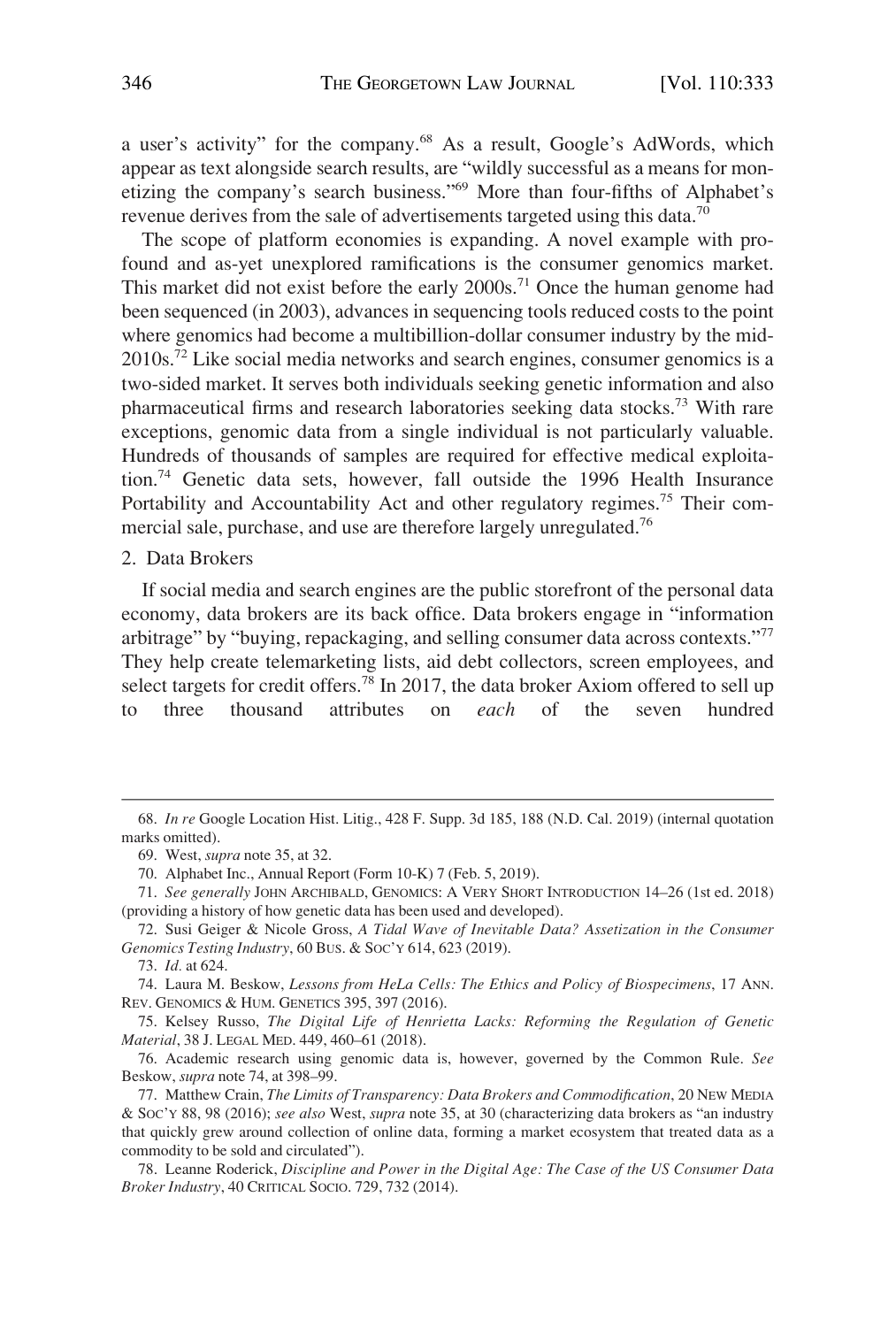million individuals in their records; in 2018, it could offer up to ten thousand items on some 2.5 billion people.<sup>79</sup> These numbers are likely larger now.

The data brokerage industry is opaque.<sup>80</sup> In 2014, the Federal Trade Commission promulgated a much-remarked report listing nine firms.<sup>81</sup> In May 2018, Vermont enacted legislation requiring entities collecting third-party data for commercial purposes to register with the state.<sup>82</sup> More than 120 did, ranging from long-established credit reporting agencies such as Experian and Axciom to novel online search engines such as Spokeo, and smaller niche actors catering to landlords and insurance companies.<sup>83</sup> Some are behemoths. In 2018, Acxiom reported operating revenues of \$917 million.<sup>84</sup> And the Vermont registry is incomplete. It excluded companies that exploit or trade data related to their own customers, including platforms such as Facebook and search engines such as Google.<sup>85</sup> Its 121 registered firms are only a "fraction" of the broader set of backend processors and vendors of personal data.<sup>86</sup> Over time, the data brokerage industry has had "movements of consolidation" resulting in "large multipurpose data brokers."87 But a recent estimate still counts between 2,500 and 4,000 data brokering firms in the United States.<sup>88</sup>

Steven Melendez & Alex Pasternack, *Here Are the Data Brokers Quietly Buying and Selling*  79. *Your Personal Information*, FAST CO. (Mar. 2, 2019), [https://www.fastcompany.com/90310803/here](https://www.fastcompany.com/90310803/here-are-the-data-brokers-quietly-buying-and-selling-your-personal-information)[are-the-data-brokers-quietly-buying-and-selling-your-personal-information.](https://www.fastcompany.com/90310803/here-are-the-data-brokers-quietly-buying-and-selling-your-personal-information)

<sup>80.</sup> *See* COHEN, *supra* note 50, at 62 (noting refusal of data brokers to testify before Congress); West, *supra* note 35, at 30 (noting how data brokers "remain largely under the radar").

FTC, DATA BROKERS: A CALL FOR TRANSPARENCY AND ACCOUNTABILITY 7–9 (2014), [https://](https://www.ftc.gov/system/files/documents/reports/data-brokers-call-transparency-accountability-report-federal-trade-commission-may-2014/140527databrokerreport.pdf)  81. [www.ftc.gov/system/files/documents/reports/data-brokers-call-transparency-accountability-report-federal](https://www.ftc.gov/system/files/documents/reports/data-brokers-call-transparency-accountability-report-federal-trade-commission-may-2014/140527databrokerreport.pdf)[trade-commission-may-2014/140527databrokerreport.pdf](https://www.ftc.gov/system/files/documents/reports/data-brokers-call-transparency-accountability-report-federal-trade-commission-may-2014/140527databrokerreport.pdf) [\[https://perma.cc/2R6Z-TY2W\]](https://perma.cc/2R6Z-TY2W) (listing Acxiom, Corelogic, Datalogix, eBureau, ID Analytics, Intelius, PeekYou, Rapleaf, and Recorded Future).

*See* VT. STAT. ANN. tit. 9, § 2446(a) (2019); *see also H.764 (Act 171): An Act Relating to Data*  82. *Brokers and Consumer Protection*, VT. GEN. ASSEMBLY, [https://legislature.vermont.gov/bill/status/](https://legislature.vermont.gov/bill/status/2018/H.764)  [2018/H.764](https://legislature.vermont.gov/bill/status/2018/H.764) [\[https://perma.cc/QYX3-CEWX](https://perma.cc/QYX3-CEWX)] (last visited Oct. 21, 2021) (reporting that the bill was enacted without the governor's signature on May 22, 2018). The act defines "[d]ata broker" as "a business . . . that knowingly collects and sells or licenses to third parties the brokered personal information of a consumer with whom the business does not have a direct relationship." VT. STAT. ANN. tit. 9, § 2430(4)(A) (2020).

Steven Melendez, *A Landmark Vermont Law Nudges over 120 Data Brokers out of the Shadows*, 83. FAST CO. (Mar. 2, 2019), [https://www.fastcompany.com/90302036/over-120-data-brokers-inch-out-of](https://www.fastcompany.com/90302036/over-120-data-brokers-inch-out-of-the-shadows-under-landmark-vermont-law)[the-shadows-under-landmark-vermont-law](https://www.fastcompany.com/90302036/over-120-data-brokers-inch-out-of-the-shadows-under-landmark-vermont-law).

<sup>84.</sup> Acxiom Corporation, Annual Report (Form 10-K) F-2 (May 25, 2018).

<sup>85.</sup> Issie Lapowsky, *How Tim Cook's Data Broker Registry Might Actually Work*, WIRED (Jan. 23, 2019, 12:25 PM), [https://www.wired.com/story/tim-cook-data-broker-registry/.](https://www.wired.com/story/tim-cook-data-broker-registry/)

<sup>86.</sup> Melendez & Pasternack, *supra* note 79. In 2014, journalist Julia Angwin reported that she had identified 212 data brokers by searching for entities that held her own information; her efforts to scrub personal data from them were only partially successful. JULIA ANGWIN, DRAGNET NATION: A QUEST FOR PRIVACY, SECURITY, AND FREEDOM IN A WORLD OF RELENTLESS SURVEILLANCE 161–63 (2014).

<sup>87.</sup> Beauvisage & Mellet, *supra* note 48, at 85.

<sup>88.</sup> Paul Boutin, *The Secretive World of Selling Data About You*, NEWSWEEK (May 30, 2016, 2:30 PM), <http://www.newsweek.com/secretive-world-selling-data-about-you-464789>[[https://perma.](https://perma.cc/K9QA-JRWP)  [cc/K9QA-JRWP](https://perma.cc/K9QA-JRWP)].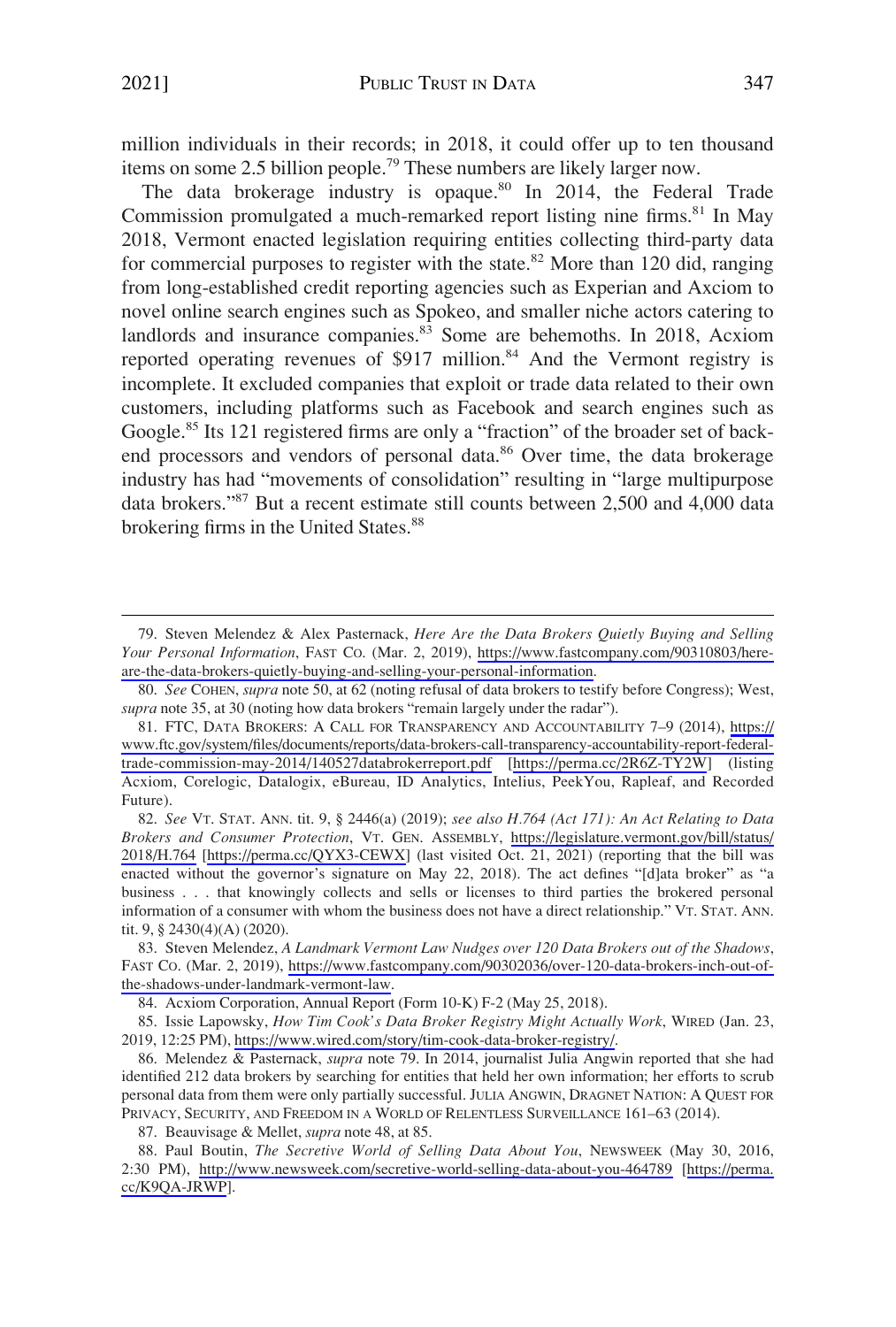## <span id="page-15-0"></span>3. Sensing Nets

A third personal data economy involves the collection, classification, and application of digital traces produced by physical devices. Small, low-cost, wireless, and energy-efficient sensors can be installed in a range of objects to generate geolocated digital signatures.<sup>89</sup> Vehicles, home appliances, Fitbits and other portable devices, home and office security systems, and even medical devices produce a constant stream of physical, behavioral, locational, and biometric information.<sup>90</sup> Almost all American vehicles, for example, contain an event data recorder that "continuously measure[s] information on a car's speed, braking, acceleration, angular momentum, and other similar data."91 In the home, "Siri" is now in active use on more than a half-billion devices globally.<sup>92</sup> In the United States, as of 2019, some sixty-nine percent of U.S. homes were using "smart" devices, including home networking, home security, smart thermostats, smart lighting, or video doorbells.<sup>93</sup> Closer to the bone, medical devices such as the artificial pancreas, used by diabetics to substitute for their inadequate insulin supply, pipe out a stream of information about somatic operations that are unavailable even to the person in question.<sup>94</sup>

All these digital traces enable a wide range of inferences about behavior, habits, and bodies. Together, they operate as a "sensing net" covering a large and varied slice of human behavior.<sup>95</sup> The end result will be one in which "all software needs to be spatially aware" as a matter of prevailing economic logic.<sup>96</sup> One especially ambitious, if normatively ambivalent, proposal involves the dispersion of "smart dust," or "nanosensors—scattered micro devices that are smaller than

*See* FTC, INTERNET OF THINGS: PRIVACY & SECURITY IN A CONNECTED WORLD 5–6 (2015), 89. [https://www.ftc.gov/system/files/documents/reports/federal-trade-commission-staff-report-november-](https://www.ftc.gov/system/files/documents/reports/federal-trade-commission-staff-report-november-2013-workshop-entitled-internet-things-privacy/150127iotrpt.pdf)[2013-workshop-entitled-internet-things-privacy/150127iotrpt.pdf](https://www.ftc.gov/system/files/documents/reports/federal-trade-commission-staff-report-november-2013-workshop-entitled-internet-things-privacy/150127iotrpt.pdf) [<https://perma.cc/W8YD-SGA9>].

For an early and prescient taxonomy, see Scott R. Peppet, *Regulating the Internet of Things: First*  90. *Steps Toward Managing Discrimination, Privacy, Security, and Consent*, 93 TEX. L. REV. 85, 98–117 (2014). For examples, see Maggie Astor, *Your Roomba May Be Mapping Your Home, Collecting Data that Could Be Shared*, N.Y. TIMES (July 25, 2017), [https://www.nytimes.com/2017/07/25/technology/](https://www.nytimes.com/2017/07/25/technology/roomba-irobot-data-privacy.html)  [roomba-irobot-data-privacy.html](https://www.nytimes.com/2017/07/25/technology/roomba-irobot-data-privacy.html) (vacuum cleaner); Ry Crist, *Here's What's Next for Samsung's Family Hub Smart Fridge*, CNET (Jan. 7, 2018, 2:00 PM), [https://www.cnet.com/home/kitchen-and-household/](https://www.cnet.com/home/kitchen-and-household/heres-whats-next-for-samsung-family-hub-smart-fridge-ces-2018/)  [heres-whats-next-for-samsung-family-hub-smart-fridge-ces-2018/](https://www.cnet.com/home/kitchen-and-household/heres-whats-next-for-samsung-family-hub-smart-fridge-ces-2018/) [[https://perma.cc/4LTU-8PSH\]](https://perma.cc/4LTU-8PSH) (fridge); and Chris Matyszczyk, *Samsung's Warning: Our Smart TVs Record Your Living Room Chatter*, CNET (Feb. 8, 2015, 2:10 PM), [https://www.cnet.com/tech/services-and-software/samsungs-warning-our-smart-tvs](https://www.cnet.com/tech/services-and-software/samsungs-warning-our-smart-tvs-record-your-living-room-chatter/)[record-your-living-room-chatter/](https://www.cnet.com/tech/services-and-software/samsungs-warning-our-smart-tvs-record-your-living-room-chatter/) [\[https://perma.cc/W57W-LLW5](https://perma.cc/W57W-LLW5)] (television).

<sup>91.</sup> Daniel Harper, *Automobile Event Data Recorders, and the Future of the Fourth Amendment*, 120 COLUM. L. REV. 1255, 1255–56 (2020).

*HomePod Arrives February 9, Available to Order This Friday*, APPLE: NEWSROOM (Jan. 23, 92. 2018), [https://www.apple.com/newsroom/2018/01/homepod-arrives-february-9-available-to-order-this](https://www.apple.com/newsroom/2018/01/homepod-arrives-february-9-available-to-order-this-friday/)[friday/](https://www.apple.com/newsroom/2018/01/homepod-arrives-february-9-available-to-order-this-friday/) [\[https://perma.cc/C8D4-9QD2](https://perma.cc/C8D4-9QD2)].

<sup>93.</sup> Chuck Martin, Smart Home Technology Hits 69% Penetration in U.S., MEDIAPOST (Sept. 30, 2019), [https://www.mediapost.com/publications/article/341320/smart-home-technology-hits-69](https://www.mediapost.com/publications/article/341320/smart-home-technology-hits-69-penetration-in-us.html/) [penetration-in-us.html/](https://www.mediapost.com/publications/article/341320/smart-home-technology-hits-69-penetration-in-us.html/) [[https://perma.cc/M2LX-R8D4\]](https://perma.cc/M2LX-R8D4).

<sup>94.</sup> For a thoughtful mediation on this technology, see Mark C. Taylor, Opinion, A.I. and I, N.Y. TIMES (Dec. 14, 2020),<https://www.nytimes.com/2020/12/14/opinion/AI-human-body.html>.

<sup>95.</sup> COHEN, *supra* note 50, at 57–58.

<sup>96.</sup> SHASHI SHEKHAR & PAMELA VOLD, SPATIAL COMPUTING 23 (2019).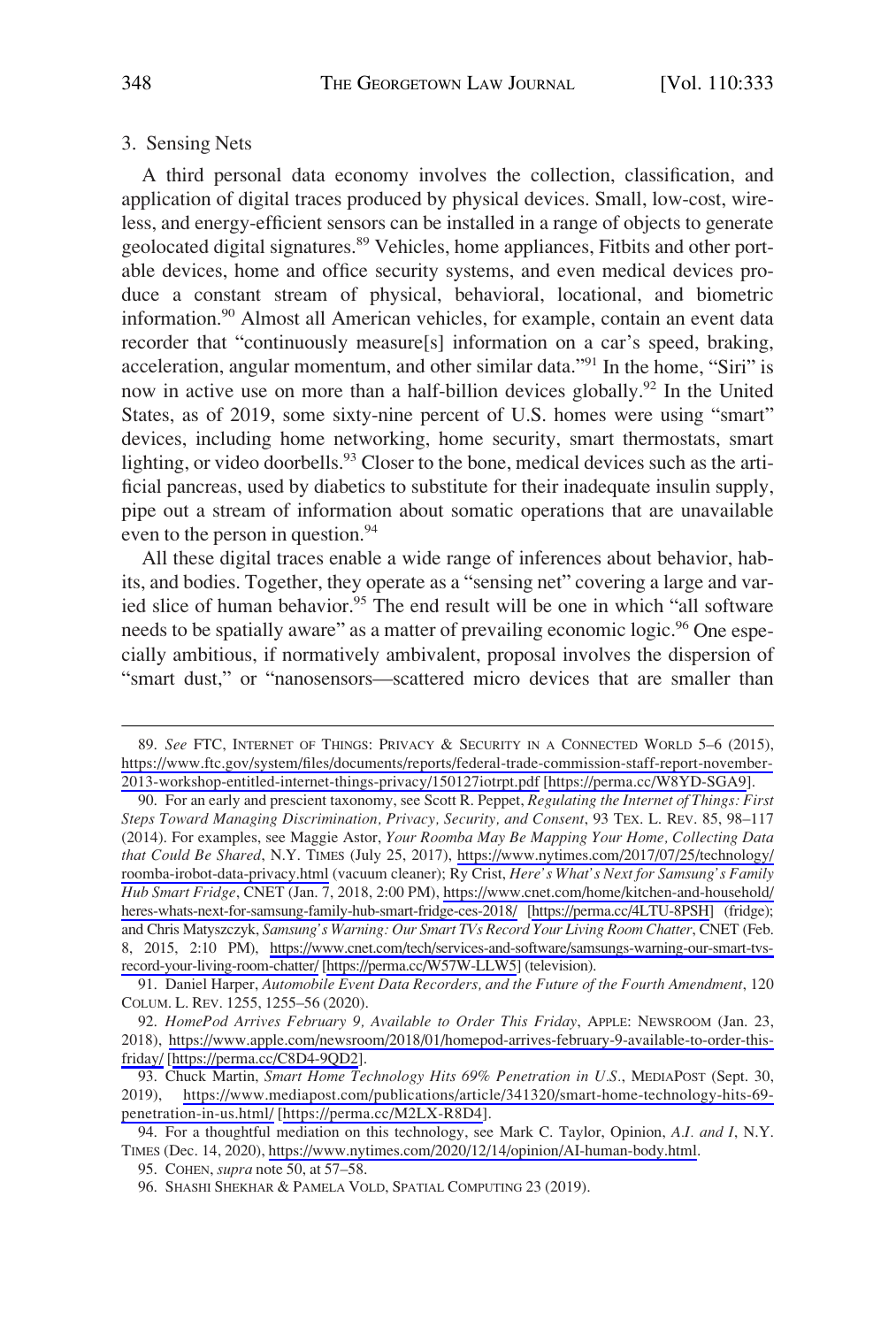<span id="page-16-0"></span>grains of rice" that would be "laced ubiquitously" through urban physical spaces.<sup>97</sup>

The sensing net torques economic logic of familiar goods. In 2017, the American appliance manufacturer Whirlpool sought tariffs on Korean competitors LG and Samsung for flooding the U.S. market with cheap smart devices.<sup>98</sup> The Korean companies' strategies reflected its belief that "in a data-driven business," the best way to expand market share is "to push prices as low as possible in order to build your customer base, enhance data flow, and cash in" later.<sup>99</sup> Companies can use the data produced by, say, a fridge by "selling you recipe subscriptions, maybe, or getting a cut of your food orders," which it places automatically when you run  $low.^{100}$  The physical appliance then "becomes (perhaps primarily) a means of producing data."<sup>101</sup> At some point, that is, the personal data created by appliances will be more valuable than the appliance itself.<sup>102</sup> Like consumer genetic data, these flows are now largely unregulated.<sup>103</sup> Indeed, roughly twofifths of firms offering paid mobile applications or devices that monitor consumer health lack even a privacy policy.<sup>104</sup> As a result, there are few legal constraints on the manner in which the resulting personal data can be transformed into assets.

\* \* \*

The technological and material foundations of personal data economies are barely twenty years old. Yet these two decades have witnessed an explosion of new tools for social connectivity, information acquisition, and more. These generate, and sometimes also rely upon, new flows of personal data, often collected without full disclosure to or understanding of the user. This information is treated as an asset, either for exploitation within a firm or for resale. The result is an evergrowing, robust, and interlinked series of personal data economies.

#### II. THE DISCONTENTS OF PERSONAL DATA ECONOMIES

Personal data economies enhance individual welfare through connectivity, search, and the personalized tailoring of goods and services. Yet there is also

<sup>97.</sup> CARLO RATTI & MATTHEW CLAUDEL, THE CITY OF TOMORROW: SENSORS, NETWORKS, HACKERS, AND THE FUTURE OF URBAN LIFE 48 (2016).

Adam Davidson, *A Washing Machine that Tells the Future: How Smart Appliances Are*  98. *Revolutionizing Commerce.*, NEW YORKER (Oct. 23, 2017), [https://www.newyorker.com/magazine/](https://www.newyorker.com/magazine/2017/10/23/a-washing-machine-that-tells-the-future)  [2017/10/23/a-washing-machine-that-tells-the-future](https://www.newyorker.com/magazine/2017/10/23/a-washing-machine-that-tells-the-future).

<sup>99.</sup> *Id.* 

<sup>100.</sup> *Id.* 

<sup>101.</sup> Sadowski, *supra* note 52, at 7.

*See, e.g.,* Matt McFarland, *Your Car's Data May Soon Be More Valuable than the Car Itself*, 102. CNN (Feb. 7, 2017, 9:05 AM),<http://money.cnn.com/2017/02/07/technology/car-data-value/index.html> [[https://perma.cc/WV4R-XY33\]](https://perma.cc/WV4R-XY33).

<sup>103.</sup> Three states have enacted legislation respecting biometric data. *See* 740 ILL. COMP. STAT. ANN. 14/15 (2021); TEX. BUS. & COM. CODE ANN. § 503.001 (2021); WASH. REV. CODE ANN. § 19.375.010 (2021).

<sup>104.</sup> Stacy-Ann Elvy, *Commodifying Consumer Data in the Era of the Internet of Things*, 59 B.C. L. REV. 423, 439 (2018).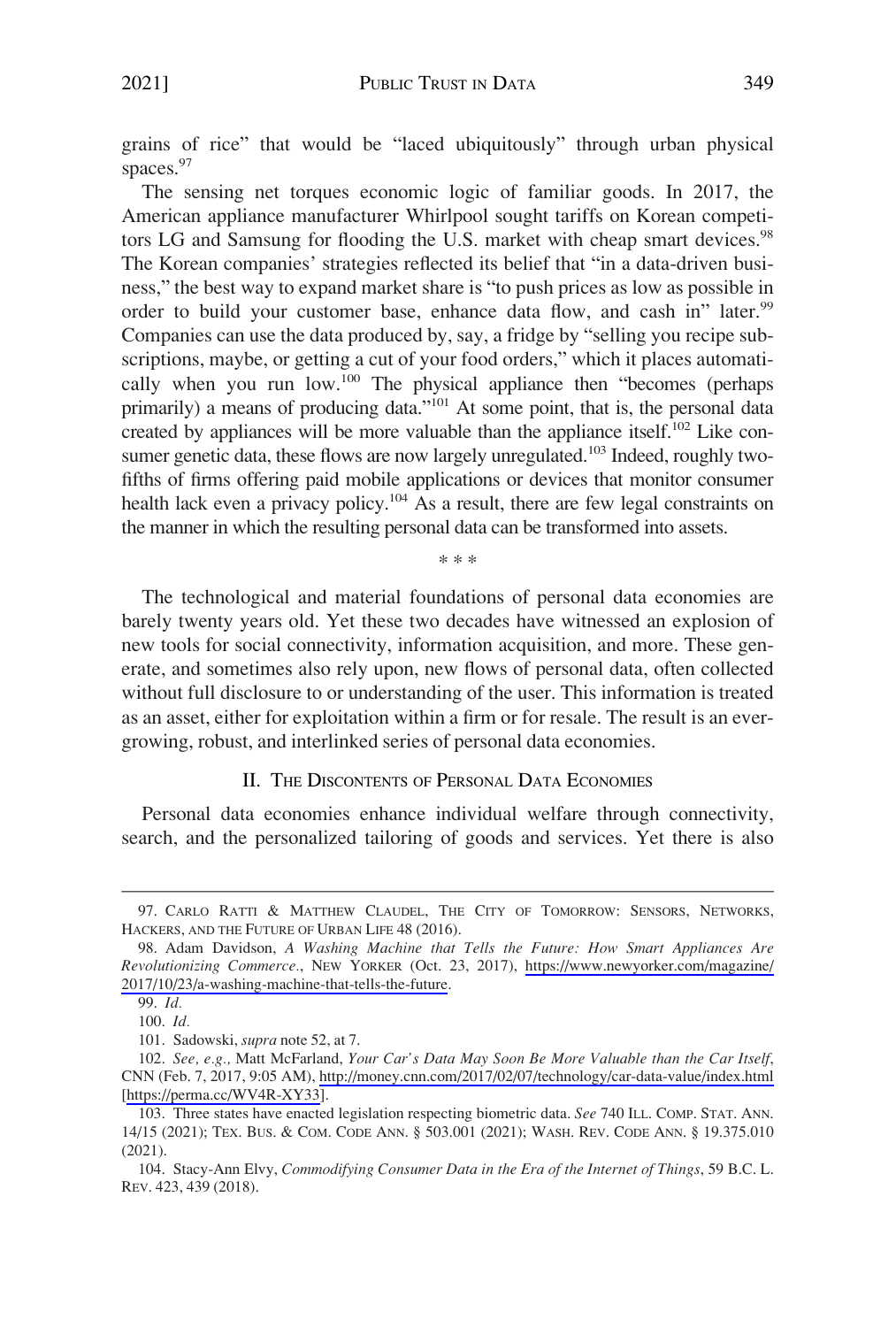<span id="page-17-0"></span>widespread discontent about their individual and social effects. The ambition to constrain some or all of these ills motivates many proposals for new governance regimes. To evaluate governance regimes for the data economy, it is useful to begin with its critiques.

This Part offers a taxonomy of normative critiques leveled against personal data economies. They fall into six broad categories: privacy, autonomy, exploitation, economic inequality, democratic backsliding, and state domination. To this half dozen found in the literature, I add a seventh: the failure to generate beneficial public goods. Boundaries between these categories are sometimes porous. Problems of privacy, for example, can sometimes be rephrased as matters of personal autonomy, as can critiques of exploitation. Economic inequality, on the other hand, can also be understood as a mere aggregation of worries about individuals' exploitation. Despite these blurred lines, the taxonomy is helpful because it clarifies the stakes, as well as providing a way to sort among different normative priorities. From the taxonomy, a general theme also bubbles up: the most plausible and forceful lines of critique largely (although not perfectly) converge in a consequentialist concern about how platform economies, data brokers, and sensing nets exacerbate structural inequality in society at large.

#### A. PRIVACY

Economies of personal data have sparked privacy concerns from their conception. Even early information-economy boosters recognized that a firm alchemizing personal data into economic rents could impose privacy spillovers.<sup>105</sup> Privacy concerns are either retail—that is, specific to certain affordances, firms, or sectors—or wholesale—that is, applicable to the whole data economy. I sketch three retail lines of criticism and then summarize the leading wholesale critique.

First, a firm might be criticized for failing to abide by its own privacy regulations. Data sharing among platform economies is an example. In December 2018, a set of special arrangements between Facebook on the one hand, and Amazon, Bing, Spotify, and Yahoo (among others) allowed those counterparties access to users' personal data through undisclosed exemptions to privacy policies.<sup>106</sup> Harms thereafter arise because users did not agree to, and cannot stop, these transfers.

Second, a firm might fail to secure personal data from external misappropriation. Again, harm arises from disclosures without consent and beyond user control. Data breaches are said to cause "an increased risk of identity theft, fraud, and

<sup>105.</sup> Viktor Mayer-Schönberger and Kenneth Cukier, for example, called for a new "caste of bigdata auditors" to deal with privacy concerns. MAYER-SCHÖNBERGER & CUKIER, *supra* note 42, at 184. Informational privacy is "concerned with the use, transfer, and processing of the personal data generated in daily life." Paul M. Schwartz, *Property, Privacy, and Personal Data*, 117 HARV. L. REV. 2056, 2058 (2004).

Gabriel J.X. Dance, Michael LaForgia & Nicholas Confessore, *As Facebook Raised a Privacy*  106. *Wall, It Carved an Opening for Tech Giants*, N.Y. TIMES (Dec. 18, 2018), [https://www.nytimes.com/](https://www.nytimes.com/2018/12/18/technology/facebook-privacy.html)  [2018/12/18/technology/facebook-privacy.html.](https://www.nytimes.com/2018/12/18/technology/facebook-privacy.html)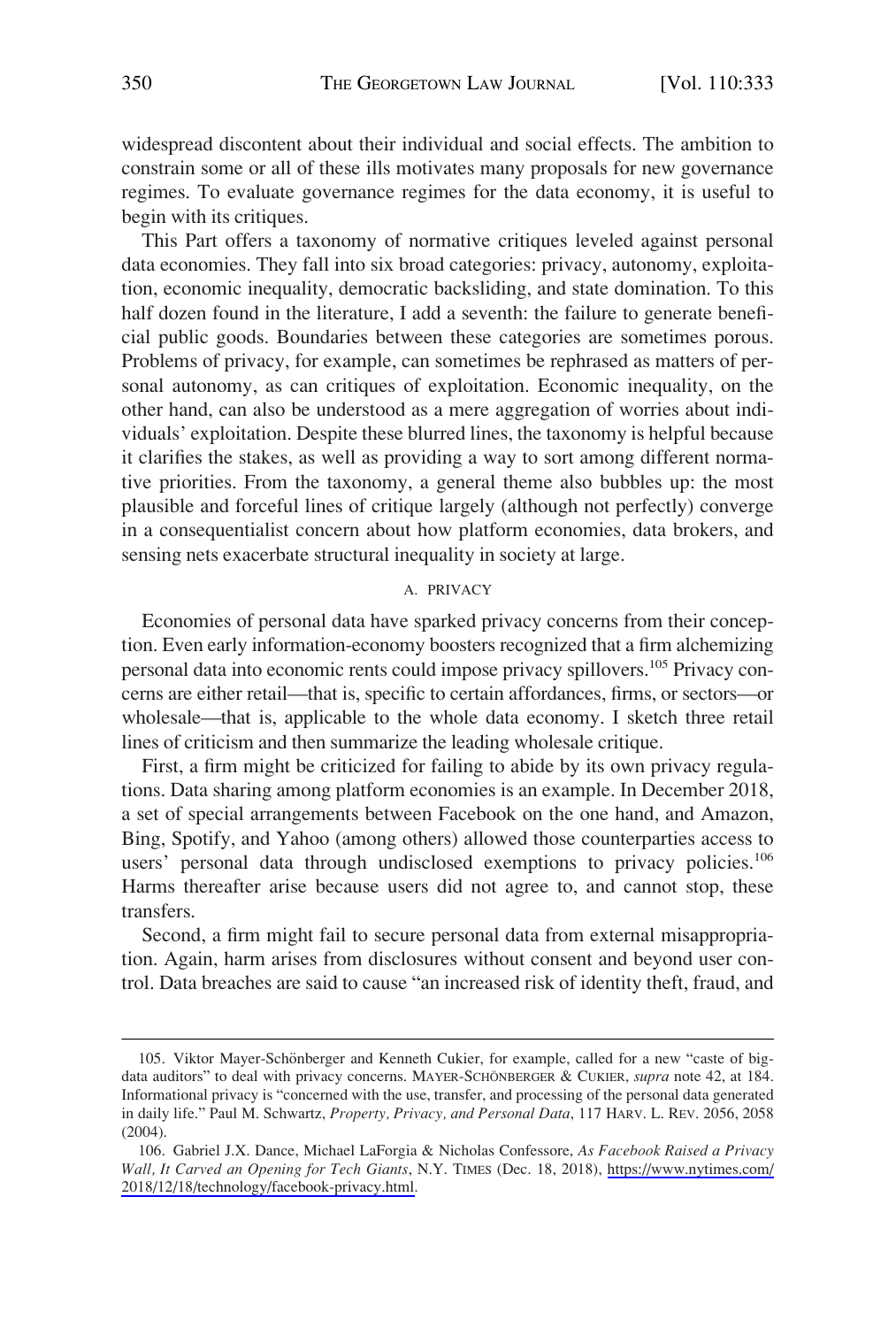reputational damage," as well as immediate "[e]motional distress."107 The precise rate of personal data breaches is unknown because not all are reported.<sup>108</sup> Between 2000 and 2010, however, one study found more than 230 data-breach suits in federal court.<sup>109</sup> Risk of a breach unsurprisingly rises as the volume of information being held by an entity grows.<sup>110</sup> A breach, moreover, may trigger tort liability under state or federal law. William McGeveran has identified fourteen different legal regimes covering data breaches, which together create "a common set of standards for data security in the United States."<sup>111</sup>

A third possible retail concern is that certain technological affordances built into an application or an appliance create pervasive and unavoidable privacy risk. Consider two examples. The first comes from the emergent sensing net: digital assistants such as Siri, Echo, and Alexa do not just record and transmit ambient conversation (as smartphones do), they also detect and map movement and behavior using "lidar" sensors.<sup>112</sup> Google's home alarm system initially recorded ambient noise—without disclosing this to purchasing homeowners.<sup>113</sup> The decision to build these affordances into the device arguably presents a distinct challenge to privacy norms insofar as they raise the question of what capabilities a tool has in the first instance.<sup>114</sup>

A second example concerns the way that tech companies collaborate to share information without consumers' knowledge or at least with an imperfect form of

108. *See* Sasha Romanosky & Alessandro Acquisti, *Privacy Costs and Personal Data Protection: Economic and Legal Perspectives*, 24 BERKELEY TECH. L.J. 1061, 1101 (2009).

111. William McGeveran, *The Duty of Data Security*, 103 MINN. L. Rev. 1135, 1139 (2019).

*How Creepy Is Your Smart Speaker?*, ECONOMIST (May 11, 2019), [https://www.economist.com/](https://www.economist.com/leaders/2019/05/11/how-creepy-is-your-smart-speaker)  112. [leaders/2019/05/11/how-creepy-is-your-smart-speaker](https://www.economist.com/leaders/2019/05/11/how-creepy-is-your-smart-speaker).

<sup>107.</sup> Daniel J. Solove & Danielle Keats Citron, *Risk and Anxiety: A Theory of DataBreach Harms*, 96 TEX. L. REV. 737, 745 (2018).

<sup>109.</sup> Sasha Romanosky, David Hoffman & Alessandro Acquisti, *Empirical Analysis of Data Breach Litigation* 11 J. EMPIRICAL LEGAL STUD. 74, 74, 93 (2014).

<sup>110.</sup> Benjamin Edwards, Steven Hofmeyr & Stephanie Forrest, *Hype and Heavy Tails: A Closer Look at Data Breaches*, 2 J. CYBERSECURITY 3, 4–6 (2016) (finding that while the frequency of data breaches has not changed over the last decade, the chance of a breach is a log-skewnormal distribution of the size of a company). A variation on the data breach problem is when companies "charge a premium price and deliver a bargain-basement service that falls below industry standards where data security is concerned." Lior Jacob Strahilevitz, *Data Security's Unjust Enrichment Theory*, 87 U. CHI. L. REV. 2477, 2491 (2020).

<sup>113.</sup> See Taylor Telford, *Google Failed to Notify Customers It Put Microphones in Nest Security Systems*, WASH. POST (Feb. 20, 2019), [https://www.washingtonpost.com/business/2019/02/20/google](https://www.washingtonpost.com/business/2019/02/20/google-forgot-notify-customers-it-put-microphones-nest-security-systems/)[forgot-notify-customers-it-put-microphones-nest-security-systems/.](https://www.washingtonpost.com/business/2019/02/20/google-forgot-notify-customers-it-put-microphones-nest-security-systems/)

A related concern is that "the accumulation of data, including personal data, by dominant firms 114. [in ways that] entrench]] their dominant positions." Giuseppe Colangelo & Mariateresa Maggiolino, *Data Accumulation and the Privacy–Antitrust Interface: Insights from the Facebook Case*, 8 INT'L DATA PRIV. L. 224, 225 (2018). In February 2019, for instance, Germany's competition authority (the Bundeskartellamt) prohibited Facebook from combining users' WhatsApp, Instagram, and Facebook data streams without their consent. BUNDESKARTELLAMT, BUNDESKARTELLAMT PROHIBITS FACEBOOK FROM COMBINING USER DATA FROM DIFFERENT SOURCES: BACKGROUND INFORMATION ON THE BUNDESKARTELLAMT'S FACEBOOK PROCEEDING 1 (2019), [https://www.bundeskartellamt.de/Shared](https://www.bundeskartellamt.de/SharedDocs/Publikation/EN/Pressemitteilungen/2019/07_02_2019_Facebook_FAQs.pdf?__blob=publicationFile&v=6) [Docs/Publikation/EN/Pressemitteilungen/2019/07\\_02\\_2019\\_Facebook\\_FAQs.pdf?\\_\\_blob=publication](https://www.bundeskartellamt.de/SharedDocs/Publikation/EN/Pressemitteilungen/2019/07_02_2019_Facebook_FAQs.pdf?__blob=publicationFile&v=6) [File&v=6](https://www.bundeskartellamt.de/SharedDocs/Publikation/EN/Pressemitteilungen/2019/07_02_2019_Facebook_FAQs.pdf?__blob=publicationFile&v=6) [\[https://perma.cc/2Y2T-JDVV\]](https://perma.cc/2Y2T-JDVV).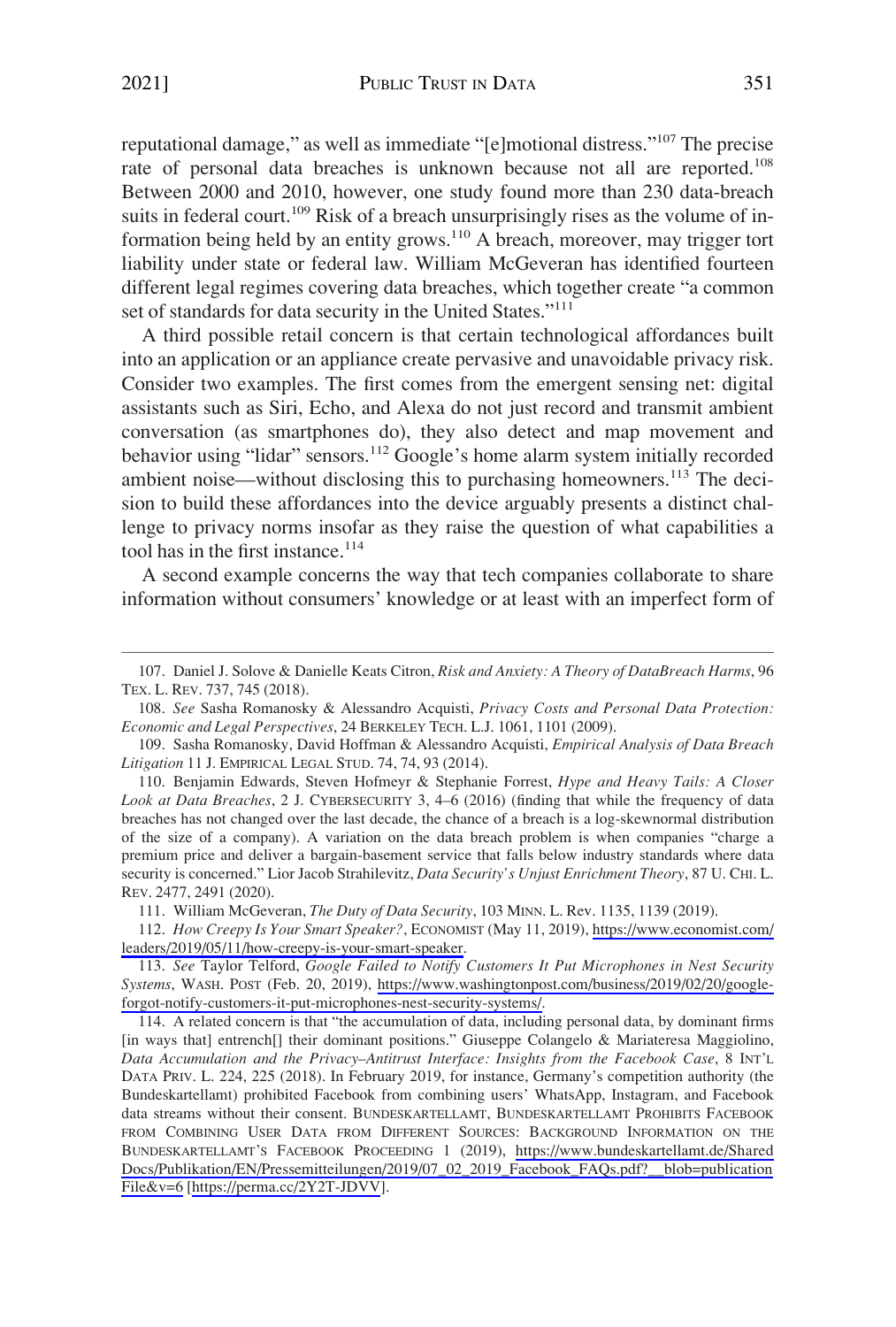consent. Facebook "leverage[s] the code on third-party sites and apps used to deliver other Facebook products—Like buttons, Login buttons, conversion tracking pixels, retargeting pixels, and the Facebook software development kit—for the additional new purpose of tracking users" as they interact with other web sites.<sup>115</sup> As Dina Srinivasan explains in an important article, "when a consumer visited a website with a Facebook plugin, Facebook piggy-backed onto the requests and responses necessary to simply display the plugins, to . . . also surveil the users of competitor ad sellers" whether or not they use Facebook.<sup>116</sup> This data then "augment[s]" Facebook's ad targeting.<sup>117</sup> Here, there is plausibly a worry not just about what is disclosed, but also about the changed relation between firms and consumers. The marginal increase in information revelation is substantial, with the firm gaining a whole new kind of insight into millions of its customers without a reciprocal advantage to those users. The concern about privacy raised by this dynamic plausibly bleeds here into a concern about unequal power.

Beyond these localized, retail worries, there is also a most ambitiously gauged privacy argument against the very enterprise of extracting economic rents from personal data in the first instance. A version of this categorical argument is offered by Shoshana Zuboff. She argues that technologies that acquire personal data operate as a "one-way mirror" erasing the possibility of interiority by rendering the psychologically internal into a digital feed.<sup>118</sup> What is lost as a result, she argues, is "the sanctity of the individual, the ties of intimacy, the sociality that binds us together in promises, and the trust they breed."<sup>119</sup> Surveillance capitalism, she argues, "rob[s] us of the life-sustaining inwardness, born in sanctuary, that finally distinguishes us from the machines."120 Zuboff's analysis is consistent with a call for a radical contraction in personal data economies.

Zuboff's is perhaps the most influential argument against these economies. But the wholesale critique of personal data economies she offers prickles with difficulties.121 Her claim that "intimacy" and "sociality" are fatally compromised by social networks is overdrawn.<sup>122</sup> Connections created or sustained during the pandemic through platform economies such as Facetime and Zoom belie her cynicism. Gauging concerns about privacy in such sweeping terms also risks losing sight of more specific ways in which data economies can conduce to disclosurebased harms (for instance, through data breaches, unauthorized tracking, or

119. *Id.* at 516.

120. *Id.* at 492.

<sup>115.</sup> Srinivasan, *supra* note 64, at 71 (footnote omitted).

<sup>116.</sup> *Id.* at 72.

<sup>117.</sup> *Id.* at 71. Apple has recently allowed iPhone users to opt out of much of this tracking, to Facebook's manifest dismay. *See* Jack Nicas & Mike Isaac, *Facebook Takes the Gloves off in Feud with Apple*, N.Y. TIMES (Dec. 16, 2020), [https://www.nytimes.com/2020/12/16/technology/facebook-takes](https://www.nytimes.com/2020/12/16/technology/facebook-takes-the-gloves-off-in-feud-with-apple.html)[the-gloves-off-in-feud-with-apple.html.](https://www.nytimes.com/2020/12/16/technology/facebook-takes-the-gloves-off-in-feud-with-apple.html)

<sup>118.</sup> SHOSHANA ZUBOFF, THE AGE OF SURVEILLANCE CAPITALISM: THE FIGHT FOR A HUMAN FUTURE AT THE NEW FRONTIER OF POWER 81 (2019).

<sup>121.</sup> *See generally Mariano-Florentino Cuéllar & Aziz Z. Huq, <i>Economies of Surveillance*, 133 HARV. L. REV. 1280 (2020) (reviewing ZUBOFF, *supra* note 118) (criticizing Zuboff's analysis).

<sup>122.</sup> ZUBOFF, supra note 118, at 516.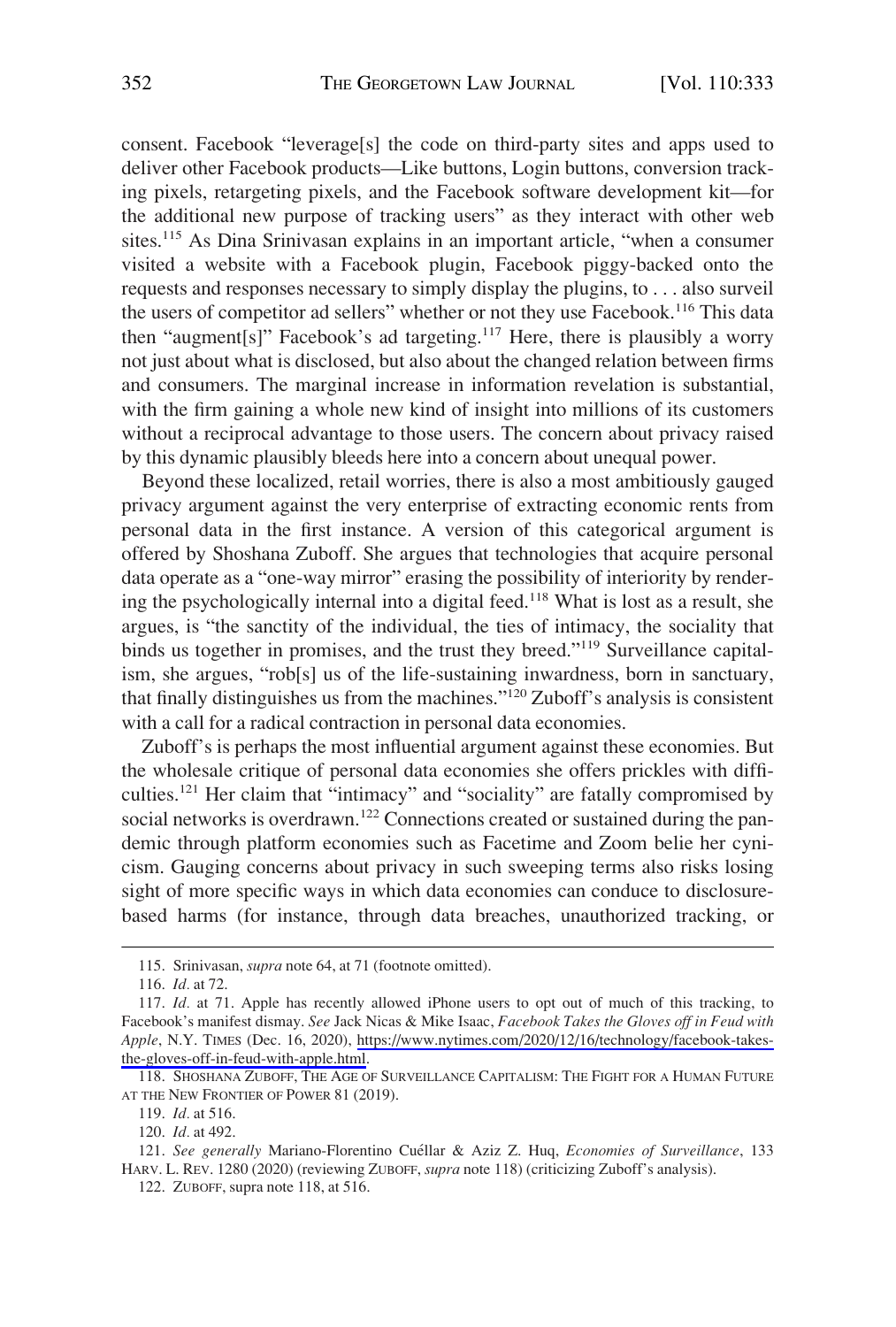<span id="page-20-0"></span>surprising inferences). Moreover, Zuboff importantly misses the way in which platform economies and sensing nets can create valuable public goods. In proceeding, therefore, I will focus on retail rather than wholesale privacy critiques.<sup>123</sup>

#### B. AUTONOMY

A second common theme in critiques of personal data economies concerns the influence gained by platforms and other firms over individuals' autonomy or agency. Both terms—autonomy and agency—are important yet frustratingly imprecise.124 Autonomy, for example, might be glossed narrowly "as abstract rationality and responsibility attributed to an individual."<sup>125</sup> Alternatively, Margaret Radin has argued, a person might "be bound up with an external 'thing' in some constitutive sense," so as to make "control over that 'thing'" a necessary part of their "autonomy" that the law should recognize.<sup>126</sup> Radin applied this insight to residential property, personal vehicles, and wedding rings.<sup>127</sup> Her logic can be extended to personal data economies.

Several scholars have tried to develop the connection between data and autonomy. None leans on Radin's seminal work. But her approach is echoed in John Cheney-Lippold's claim that "datafied lives . . . increasingly define who we are and who we can be."128 His account emphasizes not just the acquisition of data but also the extraction of commercial value via predictions. This ability to intimate future behavior is cast as a deprivation of human autonomy. In a similar vein, Oxford philosopher James Williams argues that platform economies "threaten to frustrate one's authorship of one's own life," such that "the operation of the will . . . has also been short-circuited and undermined."129 Zuboff, again, argues that it is a per se wrong when "human nature . . . is scraped, torn, and taken for another century's market project" because users are being transformed into "means to others' ends."<sup>130</sup> Zuboff uses forceful language redolent of Radin's to critique the use of personal data from platform economies for behavioral

<sup>123.</sup> There is a large literature exploring the normative grounds of a more retail account of privacy. *See, e.g.*, Robert C. Post, *Three Concepts of Privacy*, 89 GEO. L.J. 2087 (2001); Julie E. Cohen, *What Privacy Is for*, 126 HARV. L. REV. 1904 (2013); Priscilla Regan, *Legislating Privacy: Technology, Social Values, and Public Policy*, *in* THE HANDBOOK OF PRIVACY STUDIES: AN INTERDISCIPLINARY INTRODUCTION 57 (Bart van der Sloot & Aviva de Groot eds., 2018). I do not engage here with the question of which of these accounts gets privacy right.

<sup>124.</sup> *See* Aziz Z. Huq, *A Right to a Human Decision*, 106 VA. L. REV. 611, 652–53 (2020) (discussing the difficulties in relying on such terms in theorizing about the right to a human decision in legal contexts because of their plural, often imprecise uses).

<sup>125.</sup> Margaret Jane Radin, *Property and Personhood*, 34 STAN. L. REV. 957, 960 (1982).

<sup>126.</sup> *Id.* 

<sup>127.</sup> *Id.* at 987, 992–93, 1000.

<sup>128.</sup> JOHN CHENEY-LIPPOLD, WE ARE DATA: ALGORITHMS AND THE MAKING OF OUR DIGITAL SELVES 19 (2017).

<sup>129.</sup> JAMES WILLIAMS, STAND OUT OF OUR LIGHT: FREEDOM AND RESISTANCE IN THE ATTENTION ECONOMY 88 (2018).

<sup>130.</sup> ZUBOFF, *supra* note 118, at 94 (emphasis omitted).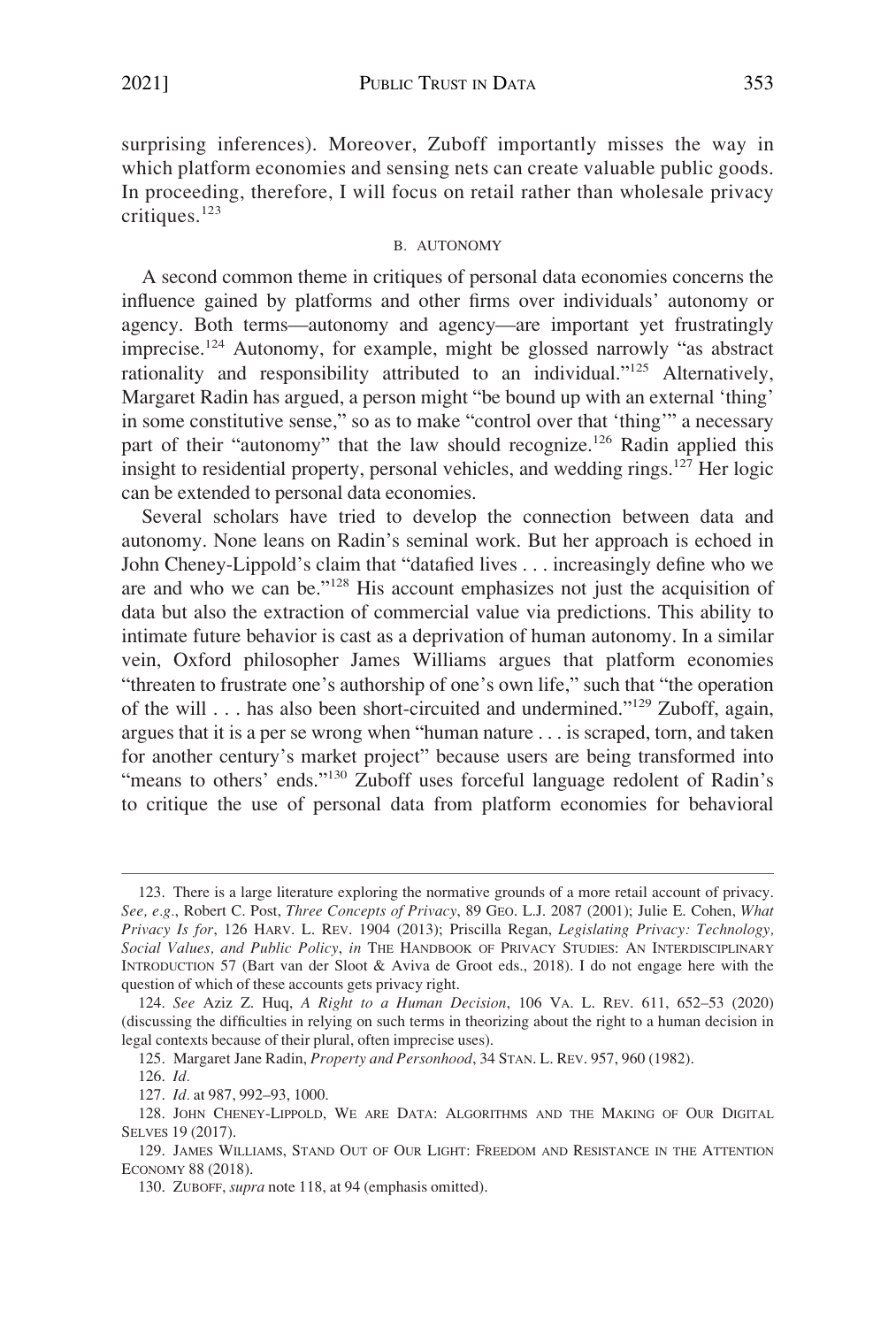predictions.131 These defy "millennia of human contest and sacrifice" by denying "the freedom of the will."<sup>132</sup> In the legal academy, Tal Zarsky has defined "manipulation" in terms that cover all predictive applications of personal data to which users are "oblivious."<sup>133</sup> Stanching such manipulation logically means changing the terms of the personal data economy, because "personal data is the fuel of the manipulation process."<sup>134</sup>

Like the wholesale privacy critique lodged by Zuboff, the argument from autonomy seems overbroad to me. A key question is why the interventions powered by personal data are so intrusive or so effective as to violate individual autonomy. Facebook and Google monetize their personal data streams through the sale of digital advertising.<sup>135</sup> Of course, these manipulate their audience; but the same is true of *all* advertising. Facebook might be better at microtargeting,<sup>136</sup> but it is not clear this should make a difference to the efficacy of advertisements. Absent concerns about capacity (for example, when it comes to minors), it is hard to see how even precisely targeted digital advertising is a fatal attack on human autonomy. They simply do not all comprehensively "structure users' conditions of possibilit[y],"137 if only because they shape just one of several venues for human interaction. Further, the vague intuition expressed by many critics that data-based interventions are "too effective" does not cash out as a clear line that can be used to distinguish beneficial forms of targeted advertisement from improper manipulation. More modestly, and more plausibly, concerns about autonomy are probably best glossed as worries about the ability of platform economies and data brokers to seize a disproportionate share of the material surplus created by personal data economies. Again, the question is at bottom one of power and distribution.

<sup>131.</sup> Her argument presumably would apply with greater force to sensing nets.

<sup>132.</sup> ZUBOFF, *supra* note 118, at 331–32; *see also* Daniel Susser, Beate Roessler & Helen Nissenbaum, *Online Manipulation: Hidden Influences in a Digital World*, 4 GEO. L. TECH. REV. 1, 3–4 (2019) (suggesting that "[t]he information we volunteer and shed about our interests, preferences, desires, emotional states, beliefs, habits, and so on, provides everything a would-be manipulator needs to know about how to subvert our decision-making").

<sup>133.</sup> Tal Z. Zarsky, *Privacy and Manipulation in the Digital Age*, 20 THEORETICAL INQUIRIES LAW 157, 169 (2019).

<sup>134.</sup> *Id.* at 186. The objection that Zuboff and Zarsky advance seems to reflect a concern that data, even if not consciously disclosed, "such as the web browser we use and who we call on the phone, has constitutive effect on our lives." CHENEY-LIPPOLD, *supra* note 128, at 195. But why are such constitutive effects different in kind from other viscidities of good or bad fortune beyond an individual's control? Such critiques help themselves to unwarranted assumptions about the baseline extent of human agency.

<sup>135.</sup> *See, e.g.*, Bass v. Facebook, Inc., 394 F. Supp. 3d 1024, 1028 (N.D. Cal. 2019) (noting that ninety-six percent of Facebook's revenue comes from targeted advertising).

<sup>136.</sup> On the use of algorithms in targeting advertisements, see Evelyn Douek, *Facebook's "Oversight Board:" Move Fast with Stable Infrastructure and Humility*, 21 N.C. J.L. & TECH. 1, 40–44 (2019).

<sup>137.</sup> CHENEY-LIPPOLD, *supra* note 128, at 169.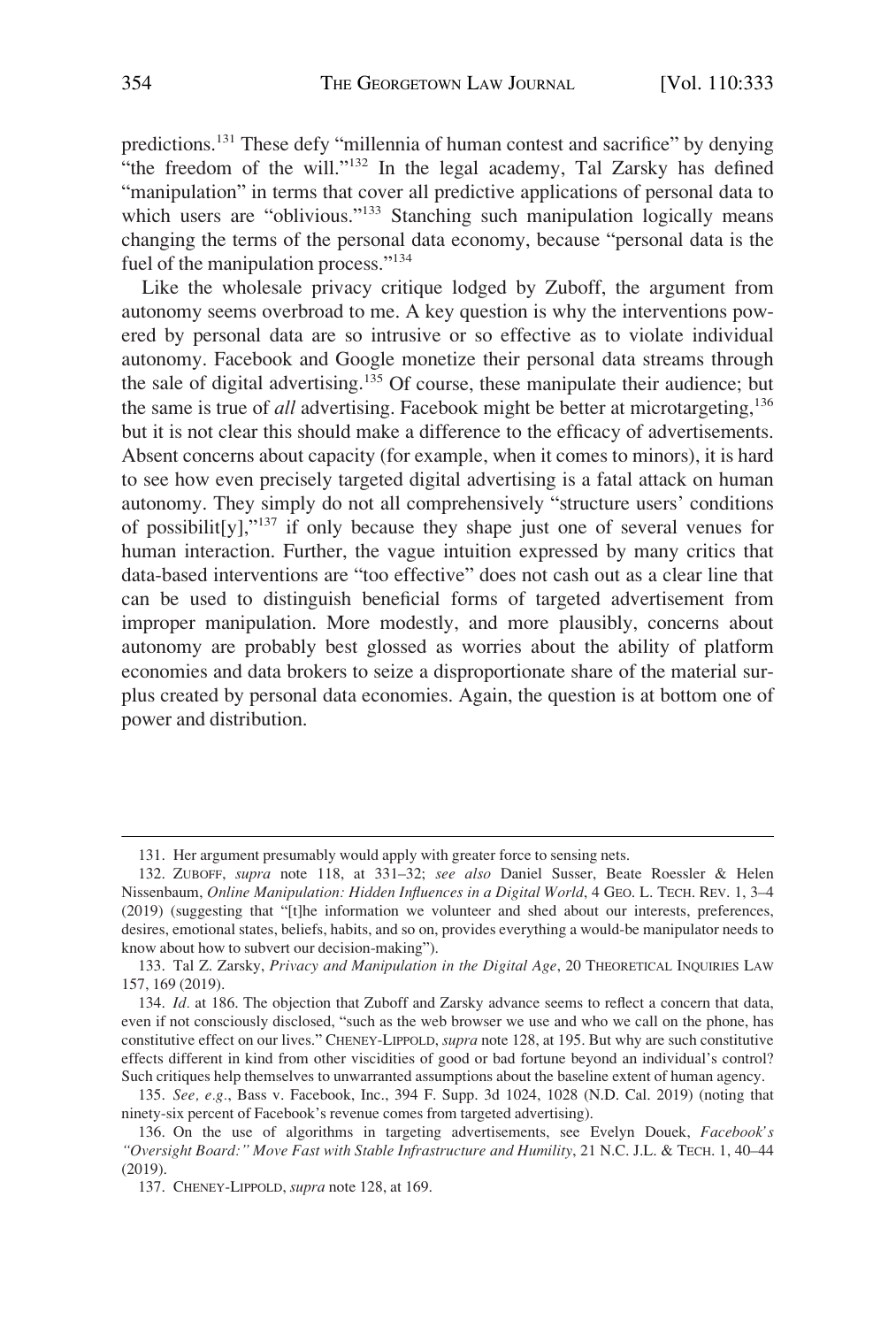#### C. RETAIL ECONOMIC EXPLOITATION

<span id="page-22-0"></span>Adjacent to these autonomy concerns, and often expressed in the same terms, is a worry about the economic exploitation of individual users and contributors. This objection runs against both the "dragnet" and the "intervention" stages of data economies.<sup>138</sup> I offer here three examples of arguable exploitation. The first two touch on how personal data is extracted by platform economies. The third relates to how first-degree price discrimination arises at the back-end.

A first problem arises if users do not understand that platform economies or sensing nets are acquiring their data. If that happens, "a subsidy is given to those data-processing companies that exploit personal data. As a result, these organizations are not charged the true 'cost' of the personal data they acquire."<sup>139</sup>

A second problem arises because—notwithstanding their sheen of novelty and innovation—platform economies often reproduce gendered divisions of labor and reward that have long plagued industrial capitalism. In an earlier era, it was believed that "[t]he male head of the household would be paid a family wage, sufficient to support children and a wife-and-mother, who performed domestic labor without pay."<sup>140</sup> While this "family wage" concept has collapsed, a similar gendered division of labor persists in personal data economies. There, (usually male) architects of a platform's code tend to be highly remunerated, whereas content contributors go without any financial reward. In the dominant discourse employed in the tech sector, this "primacy of the platform" is justified by the assumption that content creation—whether on review services such as Yelp or postings on Etsy or another social media platform--just "isn't 'real' work."<sup>141</sup> The labor of content providers, "a female-dominated sector of the economy," are instead equated to "domestic, especially female, labor"<sup>142</sup> that the family-wage model treats as unpaid. Platform economies thus are a "reinvention of the family as an instrument for distributing wealth and income."<sup>143</sup>

Social networks that supply connectivity rather than content operate on a similarly gendered logic. Sociologists Marion Fourcade and Daniel Kluttz argue that these networks' acquisition of personal data relies upon preexisting social structures of trust, consent, and gift-giving.<sup>144</sup> Platform economies subtly exploit a "natural compulsion to reciprocate" and "existing solidaristic bond[s]" to

<sup>138.</sup> Fourcade & Healy, *supra* note 43, at 11–13.

<sup>139.</sup> Schwartz, *supra* note 105, at 2079.

<sup>140.</sup> NANCY FRASER, FORTUNES OF FEMINISM: FROM STATE-MANAGED CAPITALISM TO NEOLIBERAL CRISIS 111 (2013).

<sup>141.</sup> ADRIAN DAUB, WHAT TECH CALLS THINKING: AN INQUIRY INTO THE INTELLECTUAL BEDROCK OF SILICON VALLEY 50–51 (1st ed. 2020).

<sup>142.</sup> *Id.* 

<sup>143.</sup> MELINDA COOPER, FAMILY VALUES: BETWEEN NEOLIBERALISM AND THE NEW SOCIAL CONSERVATISM 17 (2017). Cooper argues that such reinventions are "periodic" and endemic to capitalism as an economic arrangement. *Id.* 

<sup>144.</sup> Marion Fourcade & Daniel N Kluttz, *A Maussian Bargain: Accumulation by Gift in the Digital Economy*, BIG DATA & SOC'Y, Jan.–June 2020, at 1, 10.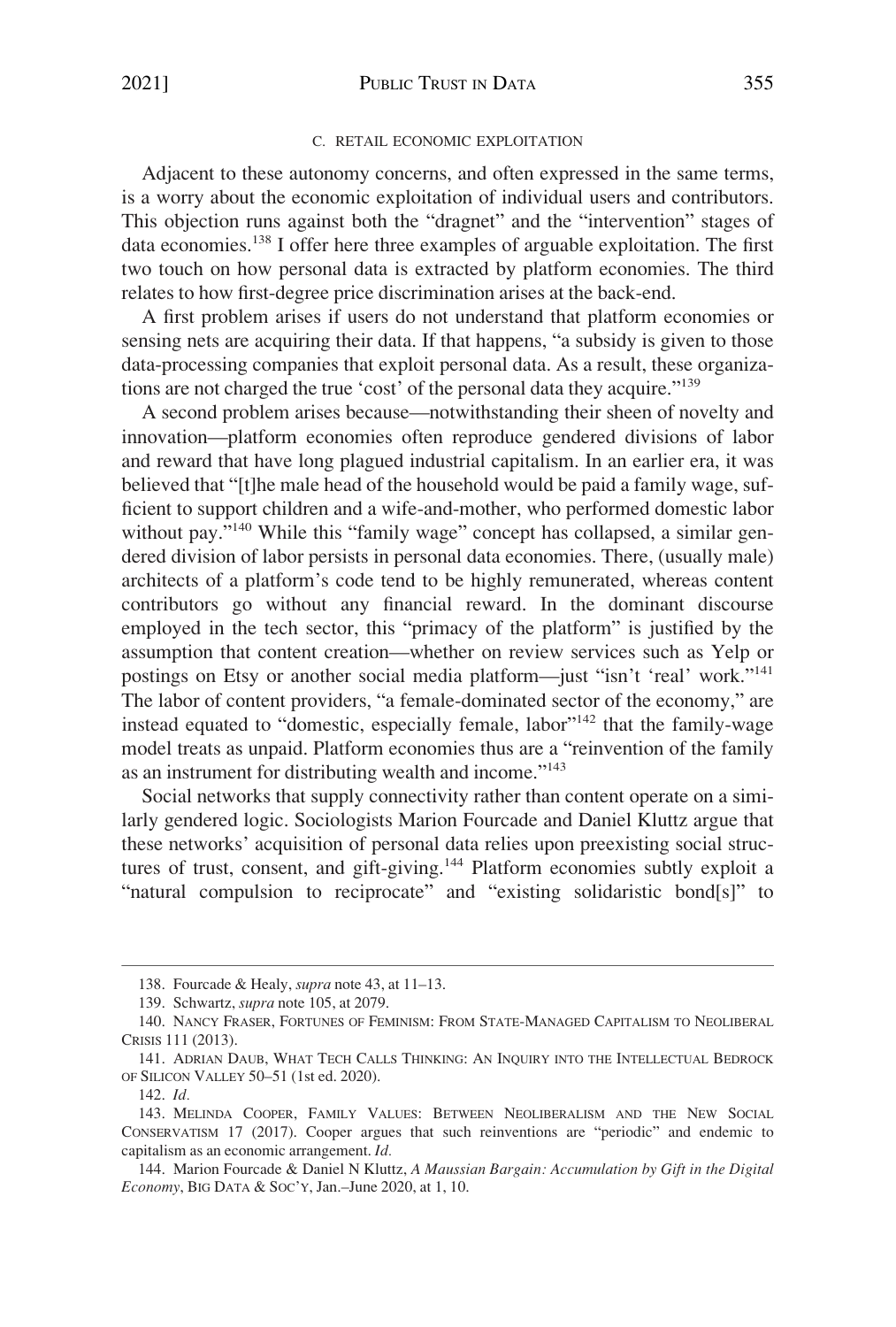generate a circulatory system of interactions ripe with personal data.145 The "affective labor" that is the ordinary work of human contact and interaction is seized and transformed into an informational asset.<sup>146</sup> The marketing of consumer genetics similarly appeals to altruism. It asks consumers to "give back" and to participate in a "crowdsourced healthcare revolution."147 As such, platform economies rely on subtle (and gendered) emotional manipulation to commercial ends.

Third, at the last step of its economic cycle, data can be used to enable firstdegree price discrimination by which different consumers are presented with variable, individualized prices for the same product.<sup>148</sup> This too can harm users. For example, data brokers crunch the information voluntarily or unwittingly supplied by consumers to offer financial goods, such as "subprime credit," that may inflict a heavy toll.<sup>149</sup> Individualized harms might also be imposed by the sharing of erroneous data that serves to limit a person's access to credit or goods.<sup>150</sup> And although first-degree price discrimination can reflect consumer preferences, it also allows sellers to "extract[] the entire surplus by setting a price that is just below each consumer's [willingness to pay]."<sup>151</sup> Further, where such discrimination takes advantage of consumer misperceptions, consumers can end up strictly worse off.<sup>152</sup> Even apart from welfare effects, these dynamics are "a profound challenge to the distribution of wealth between producers and consumers."<sup>153</sup> Even if efficient by some definition, first-degree price discrimination conduces to objectionable forms of inequality—a possibility that leads us to the next critique.

147. Geiger & Gross, *supra* note 72, at 631–32.

149. Roderick, *supra* note 78.

*See* John Lucker, Susan K. Hogan & Trevor Bischoff, *Predictably Inaccurate: The Prevalence*  150. *and Perils of Bad Big Data*, DELOITTE REV., July 2017, at 7, 10, [https://www2.deloitte.com/us/en/](https://www2.deloitte.com/us/en/insights/deloitte-review/issue-21/analytics-bad-data-quality.html)  [insights/deloitte-review/issue-21/analytics-bad-data-quality.html](https://www2.deloitte.com/us/en/insights/deloitte-review/issue-21/analytics-bad-data-quality.html) [<https://perma.cc/BP3N-K6JE>] (describing "the potential prevalence and types of inaccurate data from US-based data brokers").

151. Oren Bar-Gill, *Algorithmic Price Discrimination When Demand Is a Function of Both Preferences and (Mis)perceptions*, 86 U. CHI. L. REV. 217, 220 (2019).

152. *See id.* at 221. For a similar analysis of "behavioral discrimination," see ARIEL EZRACHI & MAURICE E. STUCKE, VIRTUAL COMPETITION: THE PROMISE AND PERILS OF THE ALGORITHM-DRIVEN ECONOMY 31–32, 117–30 (1st prtg. 2016).

153. Ramsi A. Woodcock, *Big Data, Price Discrimination, and Antitrust*, 68 HASTINGS L.J. 1371, 1374 (2017).

<sup>145.</sup> *Id.* 

<sup>146.</sup> *See* Kim Doyle, *Facebook, Whatsapp and the Commodification of Affective Labour*, 48 COMMC'N, POL. & CULTURE 51, 61–62 (2015) ("Facebook attracts and maintains users through the affective investments users make with the platform and other users on the platform; thus, popularity and relevance are essential to the monetarisation of these platforms.").

<sup>148.</sup> Alessandro Acquisti, Curtis Taylor & Liad Wagman, *The Economics of Privacy*, 54 J. ECON. LITERATURE 442, 466 (2016) ("Tracking and measurability, in addition to websites' ability to dynamically update and personalize prices for each visitor, are bringing online markets closer to the theoretical scenario of first-degree price discrimination."). For a discussion of possible first-degree price discrimination in the ride-sharing context, see Ryan Calo & Alex Rosenblat, Essay, *The Taking Economy: Uber, Information, and Power*, 117 COLUM. L. REV. 1623, 1659 (2017).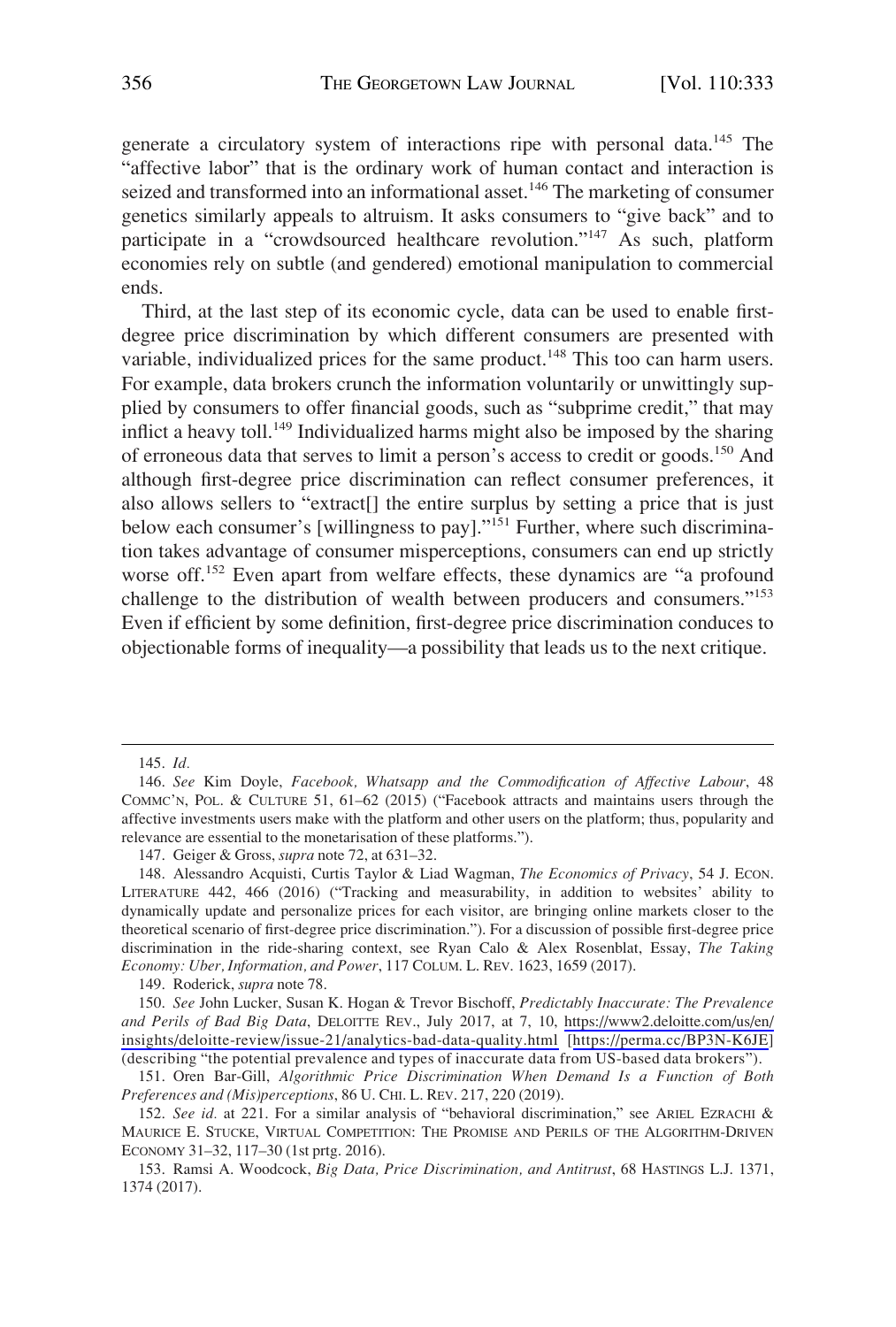#### D. STRUCTURAL ECONOMIC INEQUALITY

<span id="page-24-0"></span>Concerns about the equities of interaction between platforms and users or content providers can be scaled up into a systemic, macroeconomic concern about the distribution of economic rents from data economies and about their dynamic effects upon labor markets.154 The link between data economies and inequality is often framed in vague and suggestive terms, using economy-wide trends.155 We can be more precise. I chart briefly here three specific pathways by which data economies exacerbate aggregate economic inequalities or generate new forms of inequitable hierarchy.<sup>156</sup>

To begin with, personal data economies are facilitating new Taylorite strategies of automated scheduling, task redefinition, and loss- and risk-prediction in the workplace. These can have major dignitary, distributive, and economic consequences.157 A California company called Humanyze, for example, offers employers technologies to track where their workers sit, where they are in an office, how quickly they move, how much time they spend speaking to people of the same gender, and the amount of time they spend listening or speaking.<sup>158</sup> Its tool allows the extraction of a greater share of surplus value from workers, and hence a greater share of profits, without any concomitant benefit (but with some psychic loss) for workers.<sup>159</sup> Quite apart from the disquiet Humanyze's tool induces, it

<sup>154.</sup> I bracket here concerns about race and gender discrimination. I have written elsewhere about the problem of race discrimination in state adoption of machine learning, which I think is potentially quite significant. *See generally* Aziz Z. Huq, *Racial Equity in Algorithmic Criminal Justice*, 68 DUKE L.J. 1043 (2019) (considering two alternative modes for evaluating the racial effects of algorithmic criminal justice); Aziz Z. Huq, *Constitutional Rights in the Machine-Learning State*, 105 CORNELL L. REV. 1875, 1917–27 (2020) (discussing the application of equality and antidiscrimination norms). There is a literature on race and gender effects of private uses of machine learning, but that literature is largely quantitative, leaves unclear the magnitude of race and gender effects, and is often characterized by conceptual confusion. *See generally* Aziz Z. Huq, *Apps in Black and White*, 61 EUR. J. SOCIOLOGY 423 (2021) (reviewing RUHA BENJAMIN, RACE AFTER TECHNOLOGY: ABOLITIONIST TOOLS FOR THE NEW JIM CODE (2019)) (developing criticisms of the current scholarship). Although I hope to take up these questions in later work, I leave them aside here given the empirical and conceptual uncertainty.

<sup>155.</sup> *See, e.g.*, Amy Kapczynski, *The Law of Informational Capitalism*, 129 YALE L.J. 1460, 1477 (2020) (reviewing ZUBOFF, *supra* note 118; COHEN, *supra* note 50) (drawing on general economic trend data to suggest that "[i]nformation technologies plausibly accelerate such winner-take-all dynamics").

<sup>156.</sup> In effect, I am specifying in more detail Katharina Pistor's claim that big data "is the power to transform free contracting and markets into a controlled space that gives a huge advantage to sellers over buyers." Katharina Pistor, *Rule by Data: The End of Markets?*, 83 LAW & CONTEMP. PROBS. 101, 117 (2020).

<sup>157.</sup> *See* Ifeoma Ajunwa, Kate Crawford & Jason Schultz, *Limitless Worker Surveillance*, 105 CALIF. L. REV. 735, 738–39 (2017). *See generally* Pegah Moradi & Karen Levy, *The Future of Work in the Age of AI: Displacement or Risk-Shifting?*, *in* THE OXFORD HANDBOOK OF ETHICS OF AI 271 (Markus D. Dubber et al. eds., 2020) (discussing surveillance tools).

<sup>158.</sup> See There Will Be Little Privacy in the Workplace of the Future: AI Will Make Workplaces *More Efficient, Safer—and Much Creepier*, ECONOMIST (Mar. 28, 2018), [https://www.economist.com/](https://www.economist.com/special-report/2018/03/28/there-will-be-little-privacy-in-the-workplace-of-the-future)  [special-report/2018/03/28/there-will-be-little-privacy-in-the-workplace-of-the-future.](https://www.economist.com/special-report/2018/03/28/there-will-be-little-privacy-in-the-workplace-of-the-future)

<sup>159.</sup> *See* ZUBOFF, *supra* note 118, at 424–25.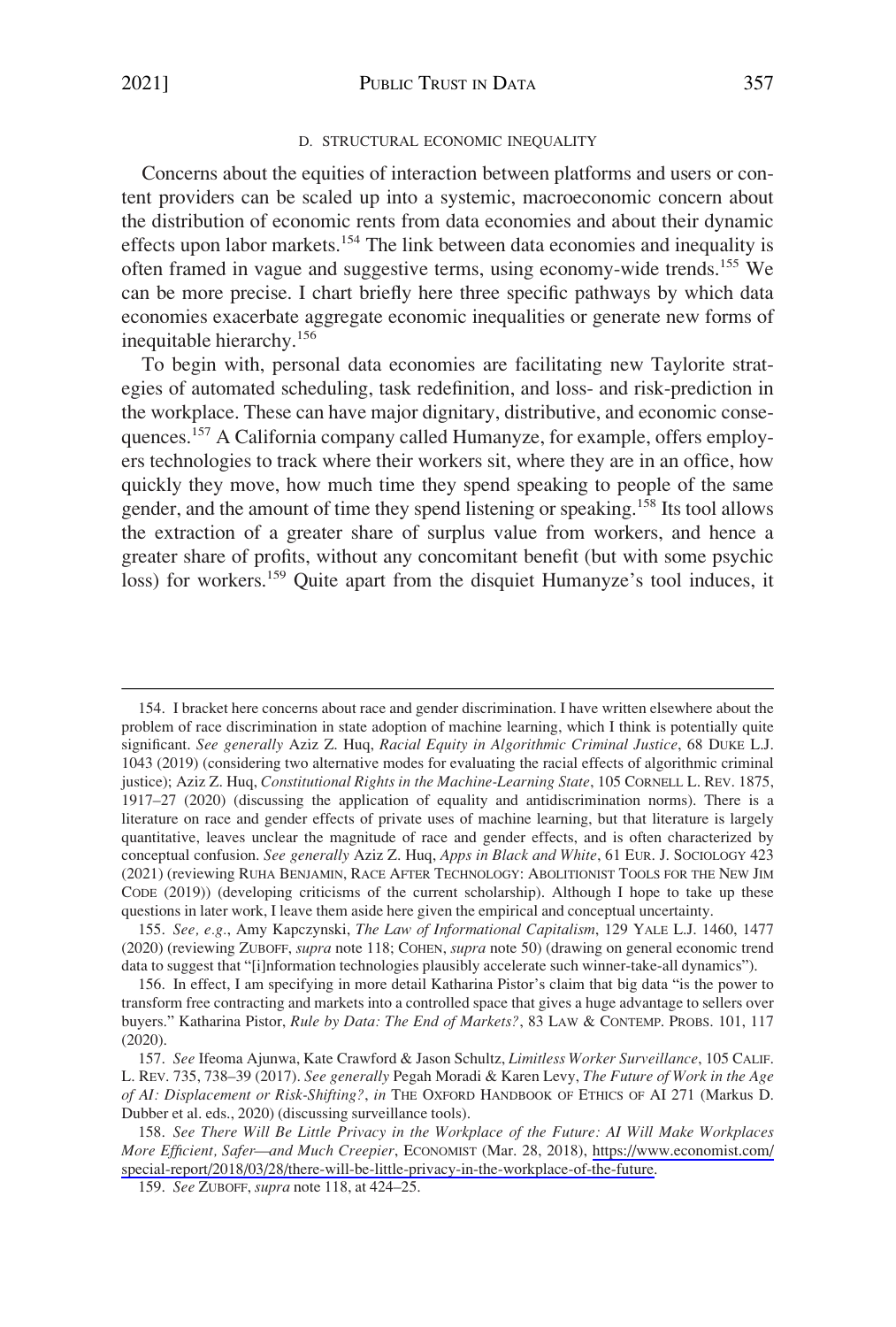can also thwart collective action. This further inhibits employees from securing a greater share of economic rents.<sup>160</sup>

Second, and relatedly, the business model of certain platform-based applications may generate a surplus not simply because of data but through the exploitation of gaps in the legal protections for workers. Loss-making ride-share companies such as Uber, for example, exploit the difference between the legal protection for employees and for contractors as a way to offer lower prices than taxi companies.<sup>161</sup> Obviously, this is to the considerable detriment of labor. Regulatory arbitrage may be only part of the business model of these platform economies.162 But when coupled with the increasing control of the workplace, such platform-economy tools have the potential to dramatically alter how gains from commerce are distributed between employers and workers.

Third, and more broadly, data economies supply new predictive tools that substitute for human capital. These shape the overall labor market and drive economic inequality. Data-driven machine learning is a "general purpose technology."163 It is deployed in place of human labor across many different workplaces. Advances in machine learning since the 1980s have enlarged the slice of the labor market for which automation is a plausible substitute. Moore's law, predicting a geometric rate in the increase in the capacity of integrated circuits to hold transistors, means that the cost of such substitution falls over time. Some economists argue that the resulting loss of jobs likely will strike lower-income, blueand white-collar positions hardest.<sup>164</sup> Others attribute declining labor share to declining productivity and a global manufacturing capacity glut.<sup>165</sup> Either way, among the sectors of the labor market most likely to be undermined by automation are "[o]ffice and administrative support, production, transportation and logistics, food preparation, and retail jobs."166 For instance, in 2018, Google

<sup>160.</sup> *See* Brishen Rogers, *The Law and Political Economy of Workplace Technological Change*, 55 HARV. C.R.-C.L. L. REV. 531, 542 (2020).

<sup>161.</sup> DAUB, *supra* note 141, at 6–7. On Uber's losses, see Andrew J. Hawkins, *Uber Reports* \$2.9 *Billion Quarterly Loss During Pandemic: It Was the Company's Biggest Loss in Three Quarters*, VERGE (May 7, 2020, 4:34 PM), [https://www.theverge.com/2020/5/7/21251111/uber-q1-earnings-rides-loss](https://www.theverge.com/2020/5/7/21251111/uber-q1-earnings-rides-loss-eats-delivery-coronavirus)[eats-delivery-coronavirus](https://www.theverge.com/2020/5/7/21251111/uber-q1-earnings-rides-loss-eats-delivery-coronavirus) [\[https://perma.cc/79X6-PC7C\]](https://perma.cc/79X6-PC7C). For a slightly different critique of Uber as "treat[ing] drivers both like consumers and like workers," and exploiting that ambiguity, see ALEX ROSENBLAT, UBERLAND: HOW ALGORITHMS ARE REWRITING THE RULES OF WORK 206–07 (2018).

<sup>162.</sup> Brishen Rogers, *The Social Costs of Uber*, 82 U. CHI. L. REV. DIALOGUE 85, 87 (2015) (arguing that Uber's "success is not based just on regulatory arbitrage" but "in having reduced . . . transaction costs").

<sup>163.</sup> Erik Brynjolfsson & Tom Mitchell, *What Can Machine Learning Do? Workforce Implications*,, SCI., Dec. 22, 2017 at 1530, 1530.

<sup>164.</sup> *See* FREY, *supra* note 37, at 298–99 ("The employment prospects for the middle class crucially hinge upon what computers can and cannot do."); *see also* David Autor & Anna Salomons, *Is Automation Labor-Displacing? Productivity Growth, Employment, and the Labor Share*, BROOKINGS PAPERS ECON. ACTIVITY, Feb. 27, 2018, 1, 8 (finding that "automation has become increasingly labordisplacing in recent decades, both at the industry level and in aggregate").

<sup>165.</sup> *See* Aaron Benanav, *Automation and the Future of Work—I*, 119 NEW LEFT REV. 5, 37–38 (2019).

<sup>166.</sup> *See* FREY, *supra* note 37, at 320.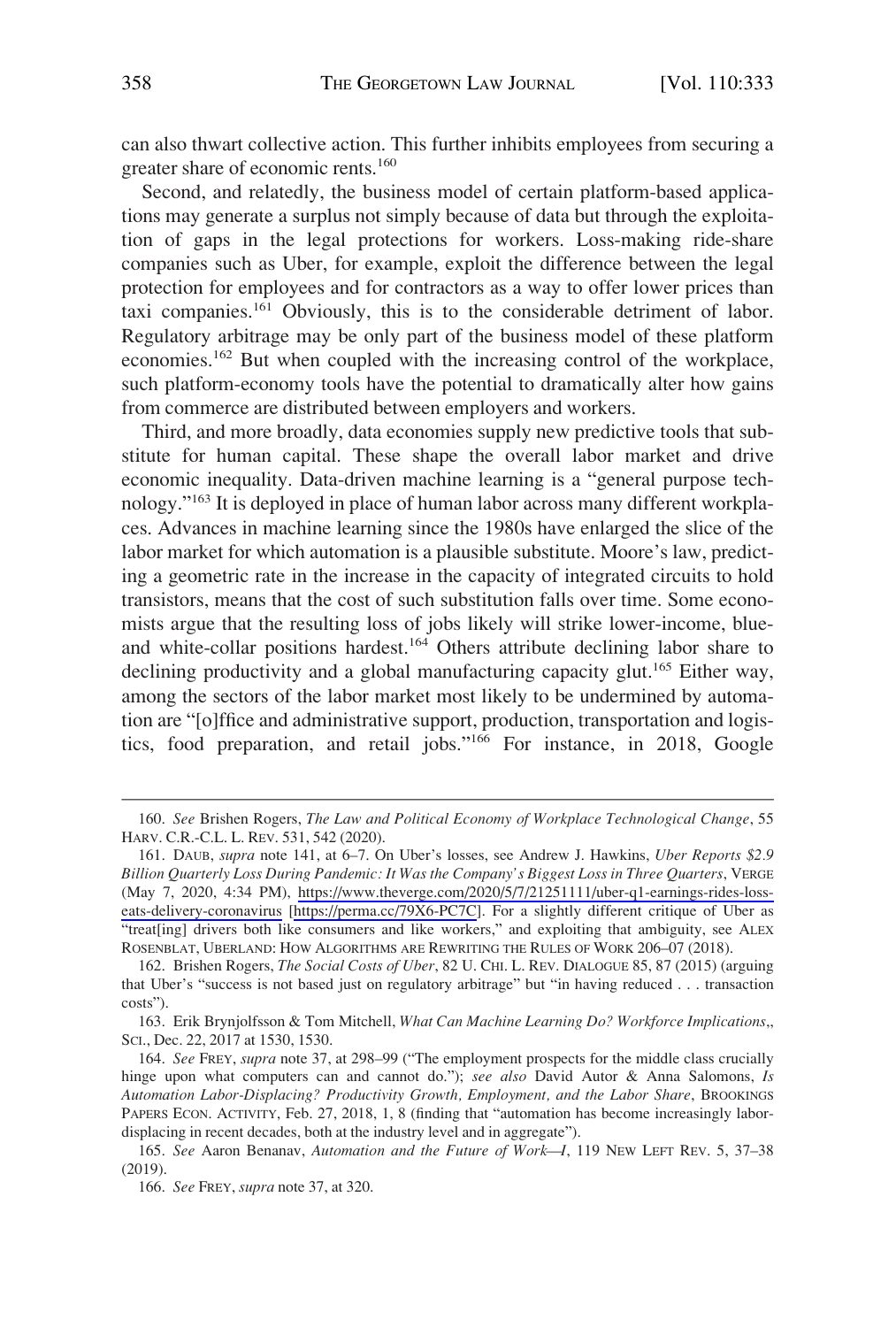announced its development of technology to replace call center workers.<sup>167</sup> This exacerbates a secular trend of reduced demand for blue-collar and low-skill positions, coupled to greater demand for professional and managerial positions.<sup>168</sup> Slimmer opportunities for middle-skilled workers, along with a greater demand for more skilled labor, polarizes incomes—at least without a social wage.<sup>169</sup> Income and wealth polarization have further ramifications. For example, wealth increasingly provides a way to opt out of the personal data economies run by platform economies and data brokers.<sup>170</sup>

In summary, all three dynamics surfaced here "set the terms that structure an engagement" in which information is first acquired.<sup>171</sup> The affective labor of social connection upon which Facebook rests, or the critical engagement with goods and services that are reflected in Yelp and Amazon reviews, yields little or no direct return.<sup>172</sup> Where participation in a data economy allows a firm like Facebook or Google to acquire information beyond an immediate consumer or user interaction—for example, by tracking activity on third-party websites—the payoff to consumers is slight. Instead, platforms, data brokers, and device manufacturers shape the conditions in which users generate personal data, their awareness of doing so, and their expectations about how such data will be used. This maximizes revenue for firms while suppressing payouts to users. All this allows firms to mold how and when consumers disclose personal data without demanding a payoff. An asymmetry in the distribution of rents is thereby baked into the architecture of personal data economies as presently structured.

Putting these three arguments together reveals an overarching structural dynamic that echoes Thomas Piketty's more general critique of contemporary economic arrangements.173 According to Piketty's now-famous formulation, the return to capital under contemporary conditions has tended to exceed the growth rate.174 A result of this imbalance is a steady increase in the economic inequality within many Western nations thanks to accelerating increases in high-end wealth

<sup>167.</sup> *Id.* at 306–07.

<sup>168.</sup> CARLES BOIX, DEMOCRATIC CAPITALISM AT THE CROSSROADS: TECHNOLOGICAL CHANGE AND THE FUTURE OF POLITICS 102-08 (2019).

<sup>169.</sup> *Id.* at 118–23; *see also* Cynthia Estlund, *What Should We Do After Work? Automation and Employment Law*, 128 YALE L.J. 254, 280 (2018) ("Workers without in-demand skills will compete, and drive down wages, for the jobs that machines cannot do as well or as cheaply but that most humans can do. The winners—those who make or own the technology or whose scarce skills are augmented by technology—will win access to private enclaves of privilege fortified against the rage and resentment of the losers.").

<sup>170.</sup> Joseph W. Jerome, *Buying and Selling Privacy: Big Data's Different Burdens and Benefits*, 66 STAN. L. REV. ONLINE 47, 48 (2013) (describing "social networks where users join for a fee and the rise of reputation vendors that protect users' privacy online").

<sup>171.</sup> Crain, *supra* note 77, at 99.

<sup>172.</sup> Consumers and users, it might be argued, participate in the production of a collective epistemic or social good and benefit insofar as they derive some value from that good.

<sup>173.</sup> THOMAS PIKETTY, CAPITAL IN THE TWENTY-FIRST CENTURY 1 (Arthur Goldhammer trans., The Belknap Press of Harvard Univ. Press 2014) (2013).

<sup>174.</sup> *Id.* at 1, 26.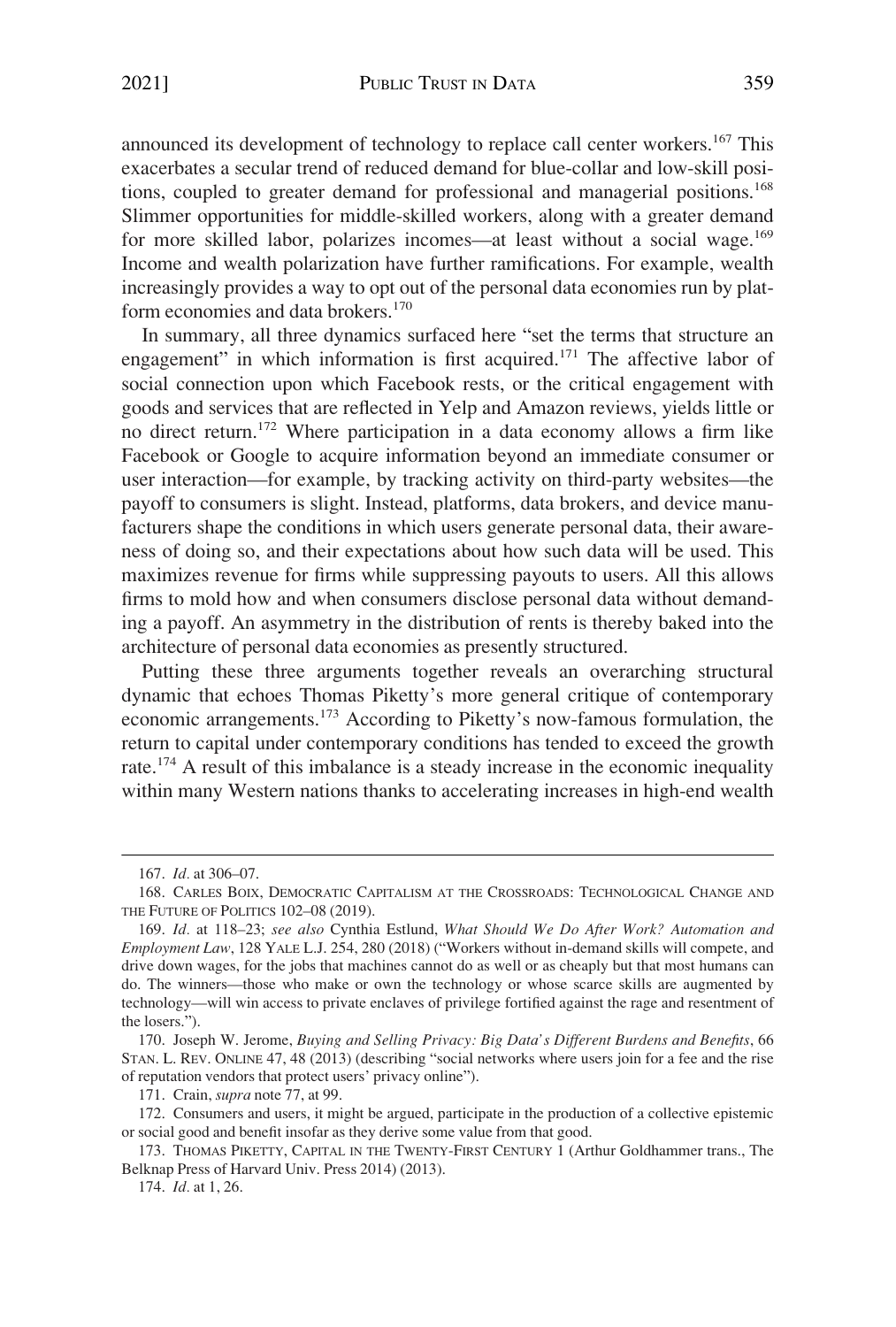concentrations.175 The three structural critiques of personal data economies developed above reinforce Piketty's observation that technology, among other factors, "influence[s] the relative power of different social groups."176 Although his analysis places greater weight on non-technological factors, the parallel suggests that personal data economies are likely to follow, and inscribe more deeply, wealth hierarchies accreting during the last half century.

The structural critique developed here might be parried by noticing that firms in the data economy offer consumers services that are worth as much, or more, than the profits accruing to firms. Facebook's 2019 revenues exceeded seventy billion dollars.<sup>177</sup> Although Facebook does not charge an access fee, experimental tests of consumers' willingness to abandon the social network offer a glimpse of its value. One experimental study of American liberal arts college students and MTurk participants (all American) found participants asked for around \$2,000 to deactivate Facebook for a year.<sup>178</sup> That study concluded that "the most conservative . . . estimates, if applied to Facebook's 214 million U.S. users, suggests an annual value of over \$240 billion to users."<sup>179</sup>

Yet this single result does not defeat the arguments from structural economic inequality. To begin with, there is no consensus on how much value Facebook is creating for users. Other studies, beyond the undergraduate context, find a range of valuations, including ones that undermine the conclusion that Facebook creates net social benefits.180 Some suggest that users' willingness to pay for Facebook is much smaller than their willingness to accept payoffs for deactivating Facebook.181 In addition, there is some evidence that quitting Facebook has positive effects on both physical and mental health.<sup>182</sup> That is, people may value Facebook but it makes them hedonically worse off. It is not clear that studies of Facebook's self-reported value to users capture these spillovers. Pending better evidence, the welfare analysis remains inconclusive.

<sup>175.</sup> *Id.* at 26.

<sup>176.</sup> *Id.* at 305 ("[I]f the supply of skills does not increase at the same pace as the needs of technology, then groups whose training is not sufficiently advanced will earn less and be relegated to devalued lines of work . . . .").

<sup>177.</sup> Facebook Reports Fourth Quarter and Year-End Results, FACEBOOK: INV. RELS. (Jan. 29, 2020), [https://investor.fb.com/investor-news/press-release-details/2020/Facebook-Reports-Fourth-](https://investor.fb.com/investor-news/press-release-details/2020/Facebook-Reports-Fourth-Quarter-and-Full-Year-2019-Results/default.aspx)[Quarter-and-Full-Year-2019-Results/default.aspx](https://investor.fb.com/investor-news/press-release-details/2020/Facebook-Reports-Fourth-Quarter-and-Full-Year-2019-Results/default.aspx) [\[https://perma.cc/3YNA-Z8DG\]](https://perma.cc/3YNA-Z8DG).

<sup>178.</sup> Jay R. Corrigan, Saleem Alhabash, Matthew Rousu & Sean B. Cash, *How Much Is Social Media Worth? Estimating the Value of Facebook by Paying Users to Stop Using It*, PLOS ONE, Dec. 19, 2018, at 1, 7.

<sup>179.</sup> *Id.*; *see also* Bodo Herzog, *Valuation of Digital Platforms: Experimental Evidence for Google and Facebook*, INT'L J. FIN. STUD., Oct. 17, 2018, at 1, 5 (finding a "weighted average willingness-topay (WTP) of  $28.26 \text{ } \in$  for Facebook per week").

<sup>180.</sup> Erik Brynjolfsson, Avinash Collis & Felix Eggers, *Using Massive Online Choice Experiments to Measure Changes in Well-Being*, 116 PROC. NAT'L ACAD. SCI. U.S. 7250, 7252 (2019) (estimating willingness to accept two to three hundred dollars a year to abandon Facebook).

<sup>181.</sup> Cass R. Sunstein, *Valuing Facebook*, 4 BEHAV. PUB. POL'Y 370, 370–71 (2020).

<sup>182.</sup> Roberto Mosquera, Mofioluwasademi Odunowo, Trent McNamara, Xiongfei Guo & Ragan Petrie, *The Economic Effects of Facebook*, 23 EXPERIMENTAL ECON. 575, 592–93 (2020) (finding, based on an experimental study of more than 1,700 users, that "a one-week Facebook restriction decreased feelings of depression and increased engagement in healthier activities").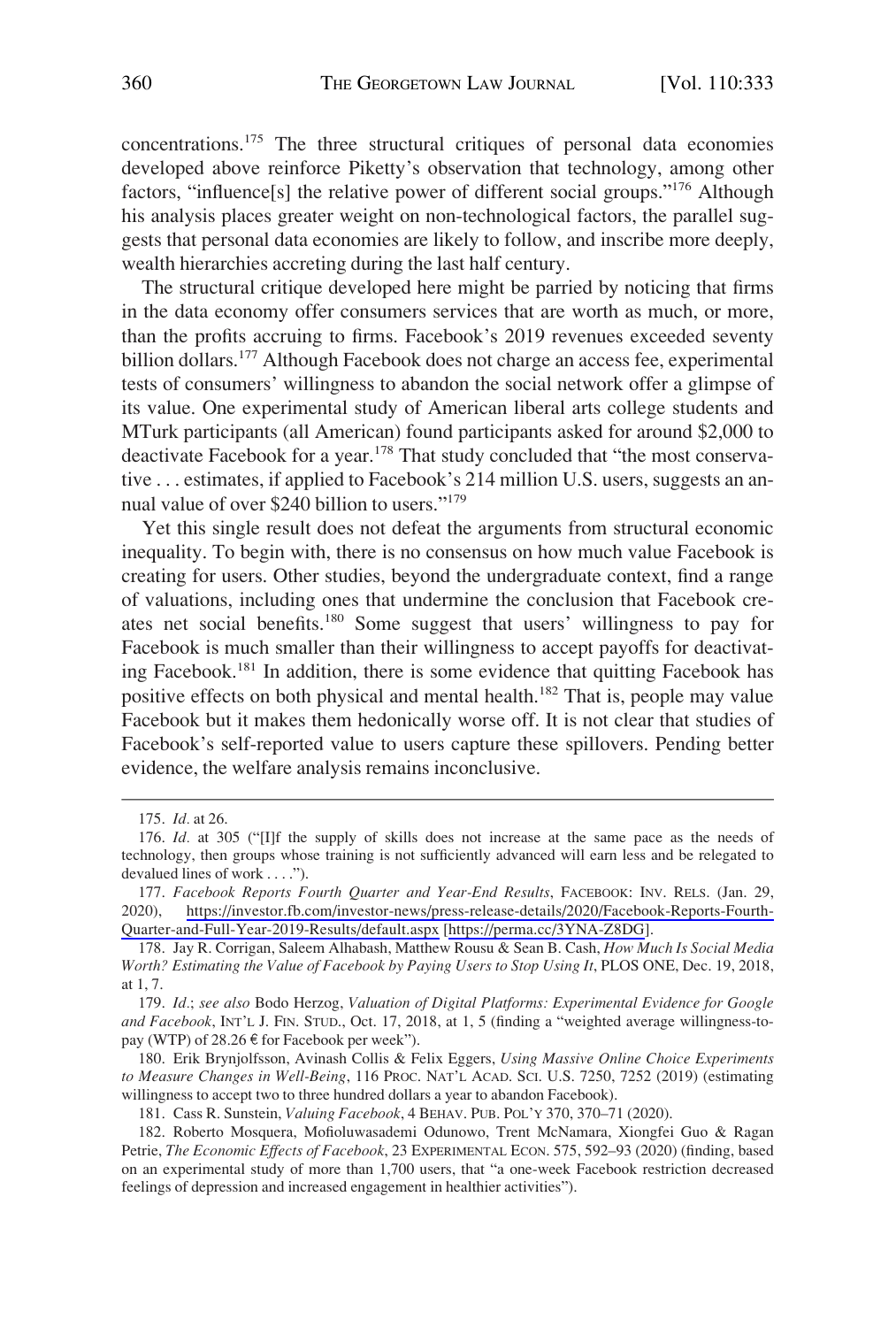<span id="page-28-0"></span>2021] PUBLIC TRUST IN DATA 361

More importantly, the arguments from structural economic inequality apply here even if data economies are Pareto efficient. Even if a particular data economy can be justified as a boost to overall welfare, it might still shift the distribution of entitlements in a society in undesirable ways. Creating slightly more wealth overall at the cost of substantially greater economic inequality is a tradeoff that many view as regrettable.<sup>183</sup>

## E. DEMOCRATIC BACKSLIDING

Can personal data economies erode democratic norms? Since the November 2016 election, much public and political concern has focused on the possibility that personal data generated by platform economies can be used to foster polarization and political extremism.<sup>184</sup> Worries about "fake news" arise against a context of rising "political sectarianism," in which "out-party hate" has become a leading predictor of voting behavior.<sup>185</sup> The politics of enmity, engorged by misinformation-filled platform economies, is viewed as a serious destabilizing risk to a democratic system. As the January 2021 attack on the U.S. Capitol graphically illustrated, if people believe that a loss at the polls will lead to the irreparable calamity of an opposition's victory, they will pursue extreme, anti-democratic measures to head off that prospect.

Platform economies arguably contribute to processes of democratic backsliding in three ways. First, Facebook and Twitter enable "junk news circulation."<sup>186</sup> After the 2016 presidential election, for example, a set of 569 sites known to reliably disseminate false news stories received some 60 million Facebook engagements per month.<sup>187</sup> This dissemination undermines the epistemic predicate of effectual democratic choice. It can also exacerbate racist, xenophobic, and anti-Semitic ideas and movements.<sup>188</sup>

<sup>183.</sup> *See* ANTHONY B. ATKINSON, INEQUALITY: WHAT CAN BE DONE? 11–14 (1st prtg. 2015) (summarizing both instrumental and intrinsic reasons for concern about high levels of economic inequality within a nation).

<sup>184.</sup> For summaries of these concerns, see COHEN, *supra* note 50, at 76–77, 83–89, 96 and Michael J. Abramowitz, Opinion, *Stop the Manipulation of Democracy Online*, N.Y. TIMES (Dec. 11, 2017), <https://www.nytimes.com/2017/12/11/opinion/fake-news-russia-kenya.html>(detailing the role of online manipulation tactics in influencing elections).

<sup>185.</sup> *See* Eli J. Finkel, Christopher A. Bail, Mina Cikara, Peter H. Ditto, Shanto Iyengar, Samara Klar, Lilliana Mason, Mary C. McGrath, Brendan Nyhan, David G. Rand, Linda J. Skitka, Joshua A. Tucker, Jay J. Van Bavel, Cynthia S. Wang & James N. Druckman, *Political Sectarianism in America: A Poisonous Cocktail of Othering, Aversion, and Moralization Poses a Threat to Democracy*, SCI., Oct. 30, 2020, at 533, 533.

<sup>186.</sup> PHILIP N. HOWARD, LIE MACHINES: HOW TO SAVE DEMOCRACY FROM TROLL ARMIES, DECEITFUL ROBOTS, JUNK NEWS OPERATIONS, AND POLITICAL OPERATIVES 12 (2020); *see also* SIVA VAIDHYANATHAN, ANTISOCIAL MEDIA: HOW FACEBOOK DISCONNECTS US AND UNDERMINES DEMOCRACY 16 (2018) ("Facebook is . . . the most pervasive and powerful catalyst of information pollution and destructive nonsense.").

<sup>187.</sup> Hunt Allcott, Matthew Gentzkow & Chuan Yu, *Trends in the Diffusion of Misinformation on Social Media*, RSCH. & POL., Apr.–June 2019, at 1, 1–2.

<sup>188.</sup> Hate groups use Facebook ads as a "vehicle" for constructing narratives to justify denigration of violence against minority groups through the propagation of narratives of those groups as "separate from and hostile to American values." Megan Squire, *Network, Text, and Image Analysis of Anti-Muslim*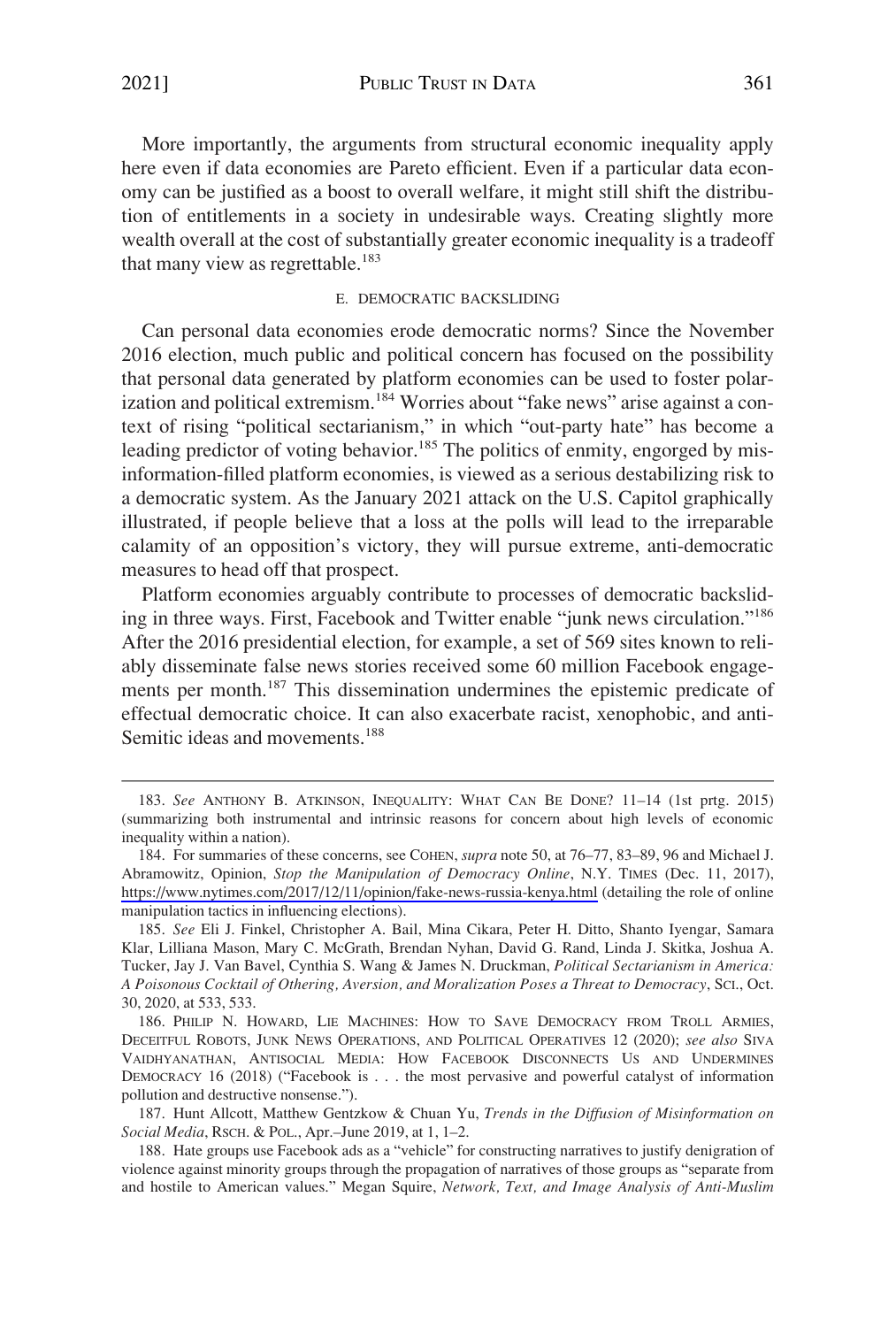Second, a platform that depends on user engagement has an economic incentive to promote polarizing content that induces users to spend more time on the site. Facebook, for example, is said to have refused to make its content less divisive for this reason.<sup>189</sup>

Third, user data harvested from platforms can be analyzed to guide misinformation campaigns.190 Precise, individual-level information, gathered without a user's knowledge, is used to guide "techniques reliant on subterfuge and opacity" with the aim of changing voting behavior.<sup>191</sup> Among the most notorious examples of political redlining is the use of Facebook data by the British firm Cambridge Analytica on behalf of the Trump campaign.<sup>192</sup>

The scale and effect of these campaigns is not well understood. Platforms are not the sole or most important driver of partisan sectarianism, which long predates the Internet.<sup>193</sup> It is "tough to estimate" the causal effect of false news or ads on voting behavior.194 The best empirical studies of Cambridge Analytica's campaign suggest that its impacts "are likely exaggerated," and that the use of tailored online advertising to change voter behavior remains "primarily an act of faith."195 At the same time, experimental evidence suggests that individual disengagement from social media is associated with both lower levels of political knowledge and reduced partisan polarization.<sup>196</sup> So perhaps the polity as a whole would be less informed but also less divided in the absence of platform economies. Moreover, domestically produced misinformation raises distinct First

189. Jeff Horwitz & Deepa Seetharaman, *Facebook Executives Shut Down Efforts to Make the Site Less Divisive: The Social-Media Giant Internally Studied How It Polarizes Users, Then Largely Shelved the Research*, WALL ST. J. (May 26, 2020, 11:38 AM), [https://www.wsj.com/articles/facebook-knows](https://www.wsj.com/articles/facebook-knows-it-encourages-division-top-executives-nixed-solutions-11590507499?mod=hp_lead_pos5)[it-encourages-division-top-executives-nixed-solutions-11590507499?mod=hp\\_lead\\_pos5.](https://www.wsj.com/articles/facebook-knows-it-encourages-division-top-executives-nixed-solutions-11590507499?mod=hp_lead_pos5)

190. Platform-generated data need not be political in nature to reveal users' policy and partisan preferences. HOWARD, *supra* note 186, at 156 ("Our credit card purchases and city travels generate data for political inferences, whether we intend to allow that or not.").

191. Zeynep Tufekci, *Engineering the Public: Big Data, Surveillance and Computational Politics*, FIRST MONDAY (July 2, 2014), <https://firstmonday.org/ojs/index.php/fm/article/view/4901/4097> [\[https://](https://perma.cc/7RMP-M837)  [perma.cc/7RMP-M837\]](https://perma.cc/7RMP-M837).

192. Carole Cadwalladr & Emma Graham-Harrison, *Revealed: 50 Million Facebook Profiles Harvested for Cambridge Analytica in Major Data Breach,* GUARDIAN (Mar. 17, 2018, 6:03 PM), <https://www.theguardian.com/news/2018/mar/17/cambridge-analytica-facebook-influence-us-election> [<https://perma.cc/462S-T2EM>].

193. The United States has experienced increasing out-party hate since the late 1980s, well before the broad availability of platform economies. *See* Finkel et al., *supra* note 185, at 534.

194. HOWARD, *supra* note 186, at 110.

195. YOCHAI BENKLER, ROBERT FARIS & HAL ROBERTS, NETWORK PROPAGANDA: MANIPULATION, DISINFORMATION, AND RADICALIZATION IN AMERICAN POLITICS 277–79 (2018); *id.* at 347–48 (underscoring the critical role of "professional, commercial, and nonprofit think tanks," especially on the political right, in amplifying political misinformation and thereby turning a "networked public sphere" into a "networked propaganda system").

196. *See* Hunt Allcott, Luca Braghieri, Sarah Eichmeyer & Matthew Gentzkow, *The Welfare Effects of Social Media*, 110 AM. ECON. REV. 629, 629 (2020).

*Groups on Facebook*, J. WEB SCI., 2019, at 1, 1–2. About half of the misogynistic and racists posts that violate Facebook's community standards are not taken down, even when they are reported to the company. Caitlin Ring Carlson & Hayley Rousselle, *Report and Repeat: Investigating Facebook's Hate Speech Removal Process*, FIRST MONDAY (Jan. 27, 2020), [https://journals.uic.edu/ojs/index.php/fm/](https://journals.uic.edu/ojs/index.php/fm/article/view/10288/8327)  [article/view/10288/8327](https://journals.uic.edu/ojs/index.php/fm/article/view/10288/8327) [\[https://perma.cc/689C-W2DH\]](https://perma.cc/689C-W2DH).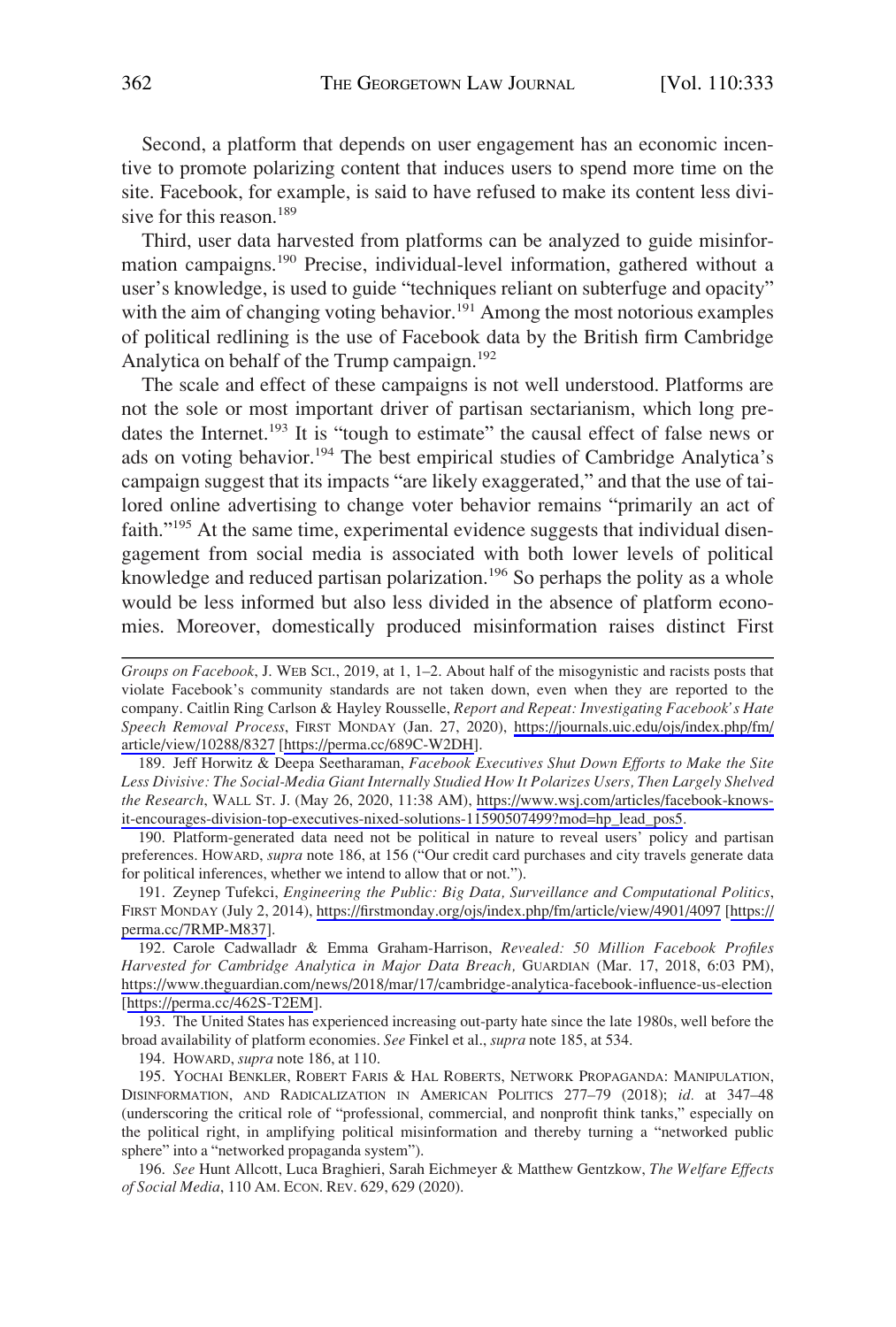<span id="page-30-0"></span>Amendment issues from misinformation caused by foreign actors. If platforms are a particularly effective way of reaching citizens—say, in particular those who ordinarily do not vote but who are motivated by false news items—should its "manipulative" potential be enough to place it beyond legal bounds for political campaigns? The case against online misinformation is more complex than first appears.

## F. STATE DOMINATION

In a recent study of democracy's history, the political scientist David Stasavage has argued that autocratic forms of government have prevailed over nascent democracies "whenever new or improved technologies reduced the information advantage that members of society had over rulers."<sup>197</sup> The same dynamic is plausibly at work today: personal data economies produce epistemic resources that can be leveraged by a state seeking to exercise undemocratic power over its citizens. Some commentators argue further that marginalized racial groups experience a greater proportion of the costs attendant on such exercises of coercive state power.<sup>198</sup>

In the United States, worry about undemocratic power focuses on how policing agencies are leveraging personal data.199 There has been a robust debate on how the content and metadata generated by telephone calls can be used by the federal government. To date, however, there has been no known repetition of the largescale surveillance of domestic political opposition that characterized the 1960s.200 Overseas, the exploitation of personal data economies for repression is more advanced. The Communist Party of China has proven adept at harnessing personal data. In the Western province of Xinjiang, pervasive digital surveillance is used to identify "the digital footprint of unauthorised Islamic practice."<sup>201</sup> Across the whole country, public surveillance cameras are integrated with facial recognition and artificial intelligence to create "a vast and unprecedented national

<sup>197.</sup> DAVID STASAVAGE, THE DECLINE AND RISE OF DEMOCRACY: A GLOBAL HISTORY FROM ANTIQUITY TO TODAY 97 (2020).

<sup>198.</sup> *See generally* Alvaro M. Bedoya, *Privacy as Civil Right*, 50 N.M. L. REV. 301 (2020) (arguing that the burdens of government surveillance fall disproportionately upon marginalized racial groups).

<sup>199.</sup> The most recent line of work concerns spatially distributed forms of data acquisition. *See, e.g.*, Andrew Guthrie Ferguson, *Structural Sensor Surveillance*, 106 IOWA L. REV. 47, 49 (2020) (asking whether "smart city sensors [are] unconstitutional because they inadvertently allow for aggregated government collection of personal data without a probable-cause search warrant"); Gabriel Bronshteyn, Note, *Searching the Smart Home*, 72 STAN. L. REV. 455, 457 (2020) ("Law enforcement and intelligence agencies have already begun taking notice of the vast quantities of profoundly intimate data being generated from within the 'smart home.'").

<sup>200.</sup> *Cf.* BRUCE SCHNEIER, DATA AND GOLIATH: THE HIDDEN BATTLES TO COLLECT YOUR DATA AND CONTROL YOUR WORLD 120–25 (1st ed. 2015) (summarizing the history of surveillance powers' usage over the last half-cenrtury); ANGWIN, *supra* note 86, at 46–50 (expressing doubt about the utility of surveillance as a national security tool).

<sup>201.</sup> Darren Byler, *China's Hi-Tech War on its Muslim Minority: Smartphones and the Internet Gave the Uighurs a Sense of Their Own Identity - but Now the Chinese State is Using Technology to Strip Them of It,* GUARDIAN (Apr. 11, 2019, 1:00 PM), [https://www.theguardian.com/news/2019/apr/11/](https://www.theguardian.com/news/2019/apr/11/china-hi-tech-war-on-muslim-minority-xinjiang-uighurs-surveillance-face-recognition)  [china-hi-tech-war-on-muslim-minority-xinjiang-uighurs-surveillance-face-recognition](https://www.theguardian.com/news/2019/apr/11/china-hi-tech-war-on-muslim-minority-xinjiang-uighurs-surveillance-face-recognition) [[https://perma.](https://perma.cc/9VYM-PHQX)  [cc/9VYM-PHQX\]](https://perma.cc/9VYM-PHQX).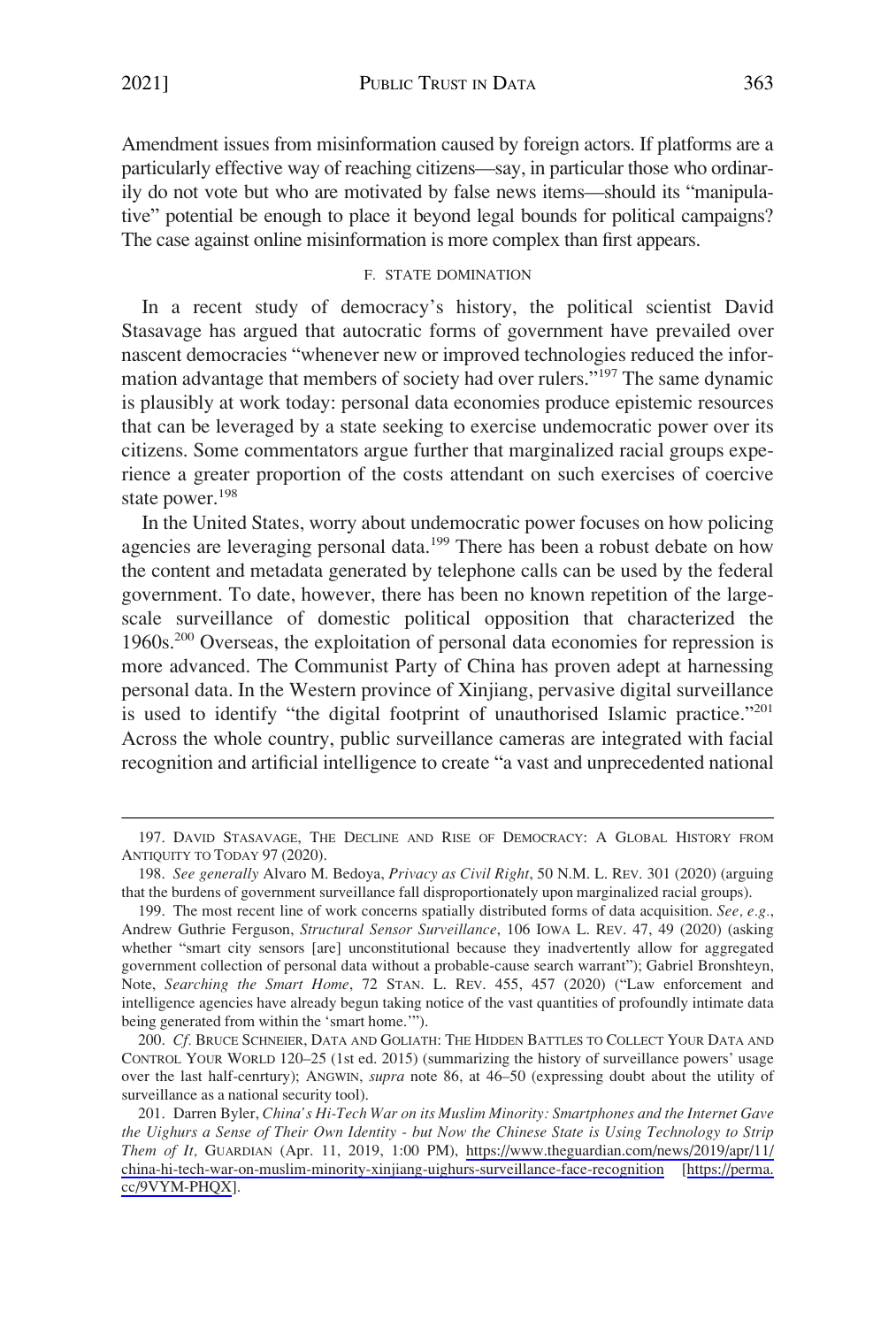<span id="page-31-0"></span>surveillance system."<sup>202</sup> China has also created a global market in the tools of digital totalitarianism.<sup>203</sup> Even democratic governments unlikely to purchase China's surveillance tools are exploiting personal data for state security. In India, the BJP government introduced in 2020 a Personal Data Protection bill that requires platform economies to engage in "data localization"—the storage of personal data within India.<sup>204</sup> The bill also exempts the Indian state from most limits on the acquisition and use of such data.<sup>205</sup> By combining data localization and unfettered state access to locally stored data, the bill exacerbates the risk of state repression.206

The problem of state repression through personal data economies, in short, is intractably entangled with privacy, autonomy, exploitation, and inequality worries. In the United States, this nexus has been more fraught for racial minorities historically targeted for greater surveillance and repression.<sup>207</sup> The more the state regulates the flows and usages of personal data, the greater its ability to leverage its regulatory authority to repressive, potentially stratifying ends.

## G. THE UNDERPRODUCTION OF PUBLIC GOODS

Critical commentary on personal data economies focuses on potential harms. Little attention is paid to the mirror-image problem of socially valuable applications of personal data being foregone or simply missed.208 Personal data economies typically realize profits via increasing precision in targeted advertising. Data produced through platform economies and sensing nets, however, might also be deployed to target resources and interventions to improve public health, to uphold environmental standards, to facilitate smooth traffic flows, and to identify and deliver much-needed public services to marginalized populations.<sup>209</sup> Making

Paul Mozur, *Inside China's Dystopian Dreams: A.I., Shame and Lots of Cameras*, N.Y. TIMES 202. (July 8, 2018), [https://www.nytimes.com/2018/07/08/business/china-surveillance-technology.html.](https://www.nytimes.com/2018/07/08/business/china-surveillance-technology.html)

<sup>203.</sup> Paul Mozur, Jonah M. Kessel & Melissa Chan, *Made in China, Exported to the World: The Surveillance State*, N.Y. TIMES (Apr. 24, 2019), [https://www.nytimes.com/2019/04/24/technology/](https://www.nytimes.com/2019/04/24/technology/ecuador-surveillance-cameras-police-government.html) [ecuador-surveillance-cameras-police-government.html](https://www.nytimes.com/2019/04/24/technology/ecuador-surveillance-cameras-police-government.html).

<sup>204.</sup> Manasi Gopalkrishnan, *India's Personal Data Privacy Law Triggers Surveillance Fears*, DW, (Nov. 11, 2020),<https://p.dw.com/p/3l8yr> [<https://perma.cc/7X7E-G83X>].

<sup>205.</sup> *Id.* 

<sup>206.</sup> *Id.* (noting recent surveillance and intimidation of political activists by the Indian government).

<sup>207.</sup> *See generally* SIMONE BROWNE, DARK MATTERS: ON THE SURVEILLANCE OF BLACKNESS (2015) (surveying the history of surveillance of Black Americans).

<sup>208.</sup> Indeed, it is more common to find the opposite claim that "databases [of personal information] have no significant public good characteristics" and instead "are the paradigmatic example of a good whose entire value is privately appropriable." Julie E. Cohen, *Examined Lives: Informational Privacy and the Subject as Object*, 52 STAN. L. REV. 1373, 1388 (2000). Even if this was true in 2000, I think it is no longer the case.

<sup>209.</sup> For examples in each of these fields, see Muin J. Khoury & John P.A. Ioannidis, *Big Data Meets Public Health: Human Well-Being Could Benefit from Large-Scale Data if Large-Scale Noise Is Minimized*, SCI., Nov. 28, 2014, at 1054, 1054–55 (identifying epidemiological problems that can be addressed using personal data); Debra Lam & John Wagner Givens, *Small and Smart: Why and How Smart City Solutions Can and Should Be Adapted to the Unique Needs of Smaller Cities*, 12 NEW GLOBAL STUD. 21, 31–32 (2018) (discussing the use of sensor nets to monitor municipal water quality); SHEKHAR & VOLD, *supra* note 96, at 14–15 (discussing Los Angeles's use of spatial computing to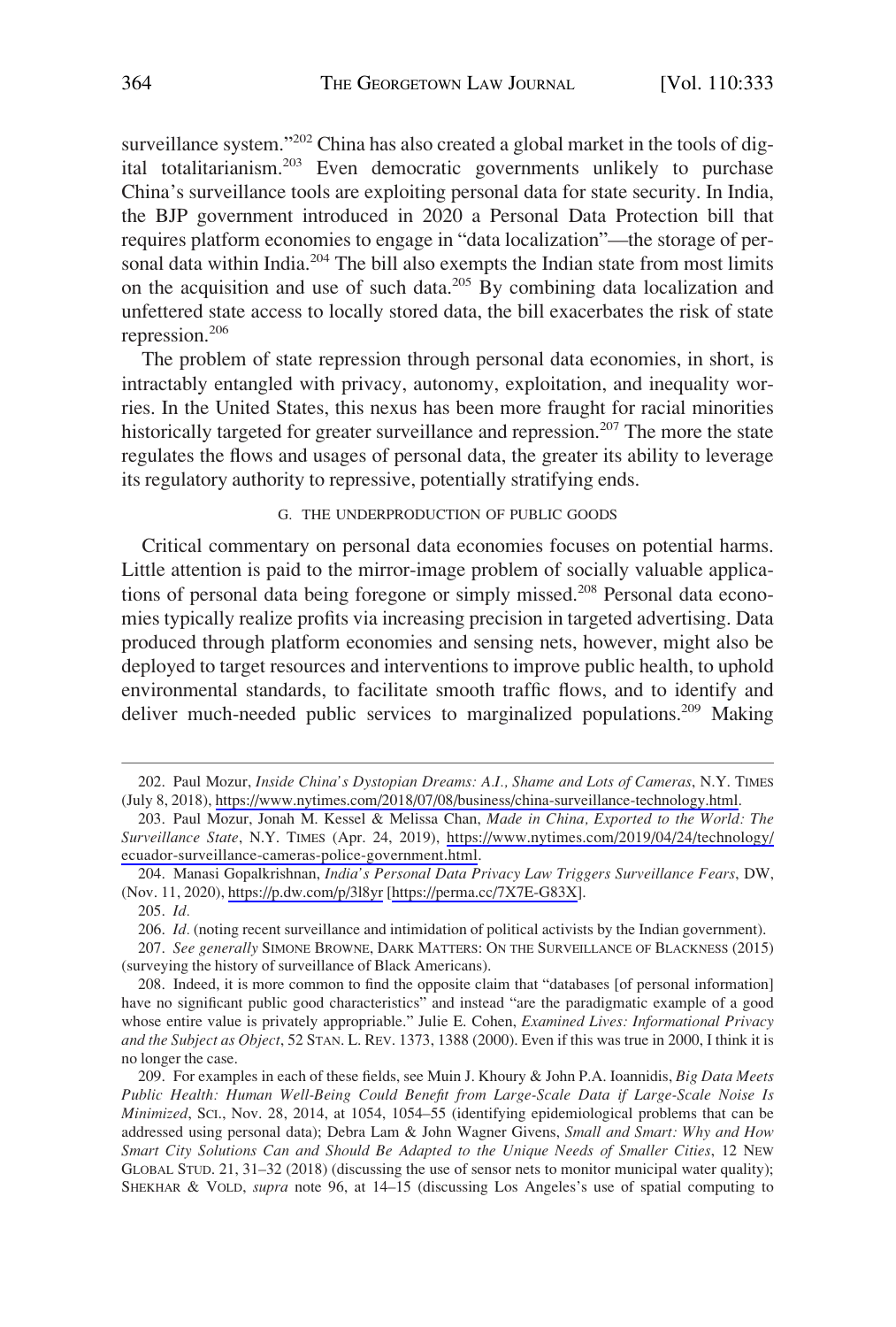2021] PUBLIC TRUST IN DATA 365

machine-learning instruments developed using personal data available for the benefit or use of the general public further "could facilitate the production of genuinely innovative products on a relatively low budget."<sup>210</sup> And personal data economies could give the public a better grasp on how well its elected representatives are performing. For many things the state does, little is known about quality or efficacy. For example, information about the efficacy and the social costs of policing is scarce.<sup>211</sup> Personal data economies can be leveraged to fill these gaps. The failure to do so has potentially steep opportunity costs.

The thwarted potential of socially beneficial uses of personal data is illustrated by the failure to use locational data generated by cell phones to map the trajectories of COVID-19 infections. "COVID-19 moves too quickly through the population to be amenable to standard [manual] contact tracing methods."212 In the time that manual tracers acquire information from an infected person, and then reach their contacts, the virus may have spread to hundreds more. To remedy this gap, digital contact tracing uses data generated by cellphones in two different ways. More ambitiously, personal data can be used to identify intersections between the movements of a specific infected person and others. It thus can facilitate the construction of a catalog of those who need to be warned of potential infection.<sup>213</sup> More modestly, locational data generated by cellphones can be used to model the population-level diffusion of the virus.<sup>214</sup> This allows public-health authorities to identify specific locations that act as high-frequency transmission nodes.<sup>215</sup> It can also help when calculating estimates of contagion rates with different

mitigate traffic blockages); and Blake E. Reid, *Internet Architecture and Disability*, 95 IND. L.J. 591, 592 (2020) (discussing the provision of services to the disabled through smart devices).

<sup>210.</sup> Evgeny Morozov, *Digital Socialism?: The Calculation Debate in the Age of Big Data*, 116 NEW LEFT REV. 33, 63 (2019). Release of the data itself would generate privacy objections.

<sup>211.</sup> Barry Friedman & Elizabeth G. Jánszky, *Policing's Information Problem*, 99 TEX. L. REV. 1, 33 (2020).

<sup>212.</sup> Michael J Parker, Christophe Fraser, Lucie Abeler-Dörner & David Bonsall, *Ethics of Instantaneous Contact Tracing Using Mobile Phone Apps in the Control of the COVID-19 Pandemic*, 46 J. MED. ETHICS 427, 427 (2020); *see also* Michelle M. Mello & C. Jason Wang, *Ethics and Governance for Digital Disease Surveillance*, SCI., May 29, 2020, at 951, 952 ("Serious doubts have been raised about whether traditional methods of contact tracing alone can arrest the COVID-19 epidemic.").

<sup>213.</sup> See ADA LOVELACE INST., EXIT THROUGH THE APP STORE?: A RAPID EVIDENCE REVIEW ON THE TECHNICAL CONSIDERATIONS AND SOCIETAL IMPLICATIONS OF USING TECHNOLOGY TO TRANSITION FROM THE COVID-19 CRISIS 22 (2020), [https://www.adalovelaceinstitute.org/wp-content/uploads/2020/](https://www.adalovelaceinstitute.org/wp-content/uploads/2020/04/Ada-Lovelace-Institute-Rapid-Evidence-Review-Exit-through-the-App-Store-April-2020-2.pdf)  [04/Ada-Lovelace-Institute-Rapid-Evidence-Review-Exit-through-the-App-Store-April-2020-2.pdf](https://www.adalovelaceinstitute.org/wp-content/uploads/2020/04/Ada-Lovelace-Institute-Rapid-Evidence-Review-Exit-through-the-App-Store-April-2020-2.pdf)  [<https://perma.cc/H6XD-3B2Z>].

<sup>214.</sup> Serina Chang, Emma Pierson, Pang Wei Koh, Jaline Geradin, Beth Redbird, David Grusky & Jure Leskovec, *Mobility Network Models of COVID-19 Explain Inequities and Inform Reopening*, 589 NATURE 82, 82 (2021).

<sup>215.</sup> *See id.* at 85. This is a particularly effective intervention for COVID-19 because a small proportion of cases seem responsible for a high proportion of infections. *See* Dyani Lewis, *Where COVID Contact-Tracing Went Wrong: Many Rich Nations Have Strunggled with a Standard Technique for Controlling Disease*, 588 NATURE 384, 386 (2020). For a discussion of how advances in data science facilitate the identification of "hot spots" where contagion frequency rises, see SHEKHAR & VOLD, *supra*  note 96, at 177–81.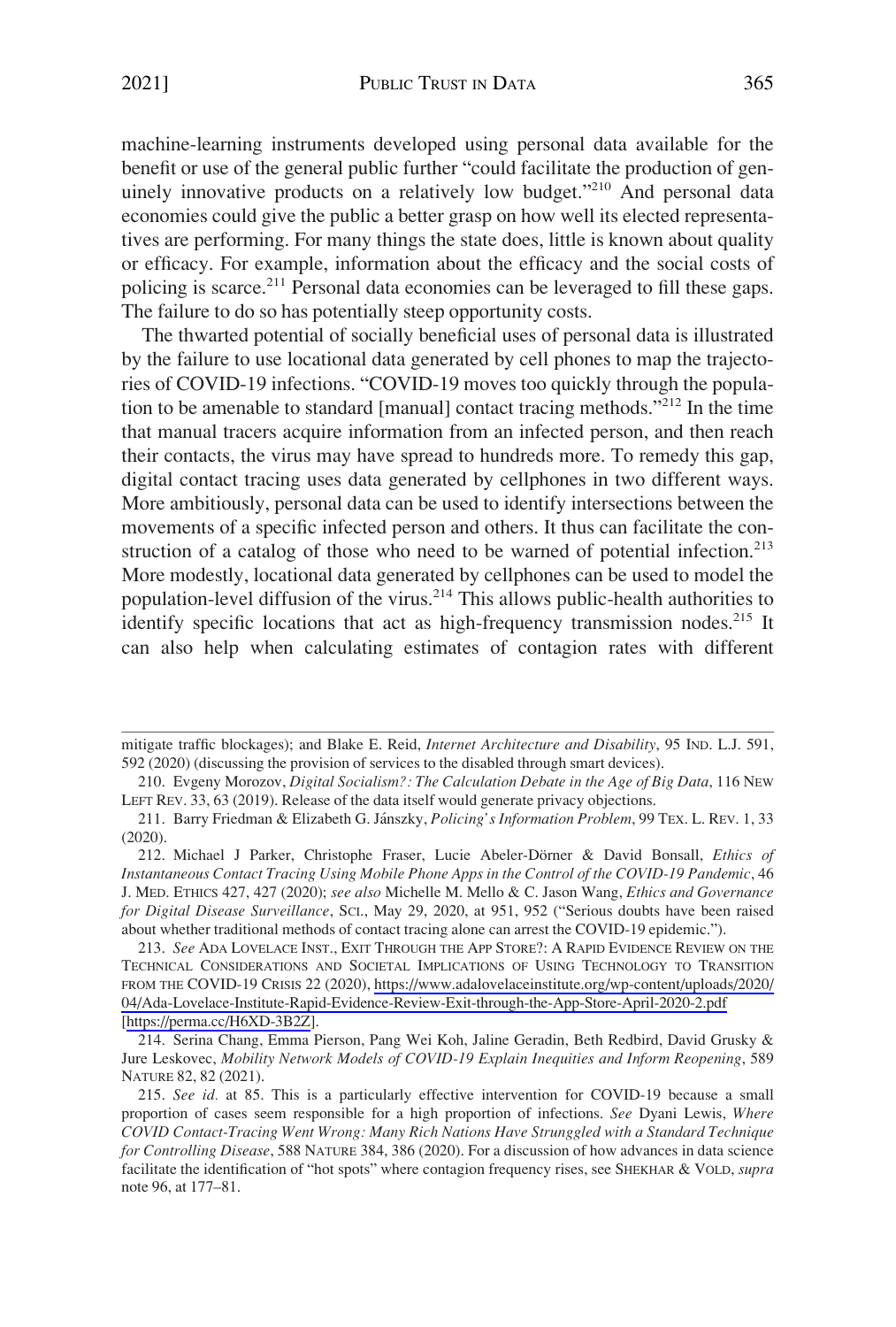combinations of closures and openings.<sup>216</sup> Digital contract tracing, however, has largely failed to take root in the United States.<sup>217</sup> Its failure is just one of the missed opportunities to exploit personal data economies to create important public goods. $218$ 

Sharing data for the production of public good raises privacy concerns, which may well explain why they fail to take off. Of course, those who suffer from the absence of such public goods may not be those who value privacy. And it is hardly clear that the privacy objection is truly overwhelming. Both Canada and the United Kingdom, though, have developed protocols for sharing data produced by state entities without compromising privacy. Under Canada's Statistics Act, for example, researchers can use a "Real Time Remote Access System" that enables data to be queried while managing privacy risk.<sup>219</sup> The United Kingdom's Digital Economy Act creates protocols for the sharing of deidentified data with accredited researchers.<sup>220</sup> Generalizing from these examples, Lisa Austin and David Lie have proposed a system of "safe sharing" whereby "a party holding raw data with [personally identifiable information] could allow another party to analyze the data in select ways, while blocking them from viewing the raw data itself."<sup>221</sup> Other data storage and protection protocols can be imagined.<sup>222</sup> But Austin and Lie's approach illustrates how epistemic public goods can be created without compromising privacy values.

Underutilization has not been a focus of scholarship on personal data economies. But cities have started to grasp data as a "public good."223 So-called smart cities that "collect and utilize an extensive range of personal and sensitive data"

<sup>216.</sup> *See* Joshua Graff Zivin & Nicholas Sanders, Commentary, *The Spread of COVID-19 Shows the Importance of Policy Coordination*, 117 PROC. NAT'L ACAD. SCI. U.S. 32842, 32844 (2020).

*See* Christie Aschwanden, *Contact Tracing, a Key Way to Slow COVID-19, Is Badly Underused*  217. *by the U.S.*, SCI. AM. (July 21, 2020), [https://www.scientificamerican.com/article/contact-tracing-a-key](https://www.scientificamerican.com/article/contact-tracing-a-key-way-to-slow-covid-19-is-badly-underused-by-the-u-s/)[way-to-slow-covid-19-is-badly-underused-by-the-u-s/.](https://www.scientificamerican.com/article/contact-tracing-a-key-way-to-slow-covid-19-is-badly-underused-by-the-u-s/)

<sup>218.</sup> For a discussion of another missed opportunity, see Laura Moy & Yael Cannon, *How to Build More Equitable Vaccine Distribution Technology*, BROOKINGS INST.: TECHSTREAM (Feb. 23, 2021), <https://www.brookings.edu/techstream/how-to-build-more-equitable-vaccine-distribution-technology/> [[https://perma.cc/9QJE-BB2D\]](https://perma.cc/9QJE-BB2D).

<sup>219.</sup> Statistics Act, R.S.C. 1985, c S-19, §§ 5(3), 6(1), 17(1), 30 (Can.) (stipulating ways in which Statistics Canada's data can be handled consistent with privacy values).

*See* Digital Economy Act 2017, c. 30, pt. 5, ch. 5 (Eng.), [http://www.legislation.gov.uk/ukpga/](http://www.legislation.gov.uk/ukpga/2017/30/contents/enacted)  220. [2017/30/contents/enacted](http://www.legislation.gov.uk/ukpga/2017/30/contents/enacted) [\[https://perma.cc/W9ZE-CMCE](https://perma.cc/W9ZE-CMCE)] (commanding that information identifying "particular person[s]" can be processed only if "it is not reasonably likely that the person's identity will be deduced" even when "taken together with other information").

<sup>221.</sup> Lisa M. Austin & David Lie, *Safe Sharing Sites*, 94 N.Y.U. L. REV. 581, 600 (2019).

<sup>222.</sup> For a discussion of some such measures, see Bryan Cunningham, John Grant & Chris Jay Hoofnagle, *Fighting Insider Abuse After* Van Buren, LAWFARE (June 11, 2021, 12:53 PM), [https://www.](https://www.lawfareblog.com/fighting-insider-abuse-after-van-buren)  [lawfareblog.com/fighting-insider-abuse-after-van-buren](https://www.lawfareblog.com/fighting-insider-abuse-after-van-buren) [\[https://perma.cc/M5BV-47GW](https://perma.cc/M5BV-47GW)].

<sup>223.</sup> *See, e.g.*, Robert M. Goerge, *Data for the Public Good: Challenges and Barriers in the Context of Cities*, *in* PRIVACY, BIG DATA, AND THE PUBLIC GOOD: FRAMEWORKS FOR ENGAGEMENT 153, 153 (Julia Lane et al. eds., 2014) ("Comprehensive, high-quality, multidimensional data has the potential to improve the services cities provide . . . .").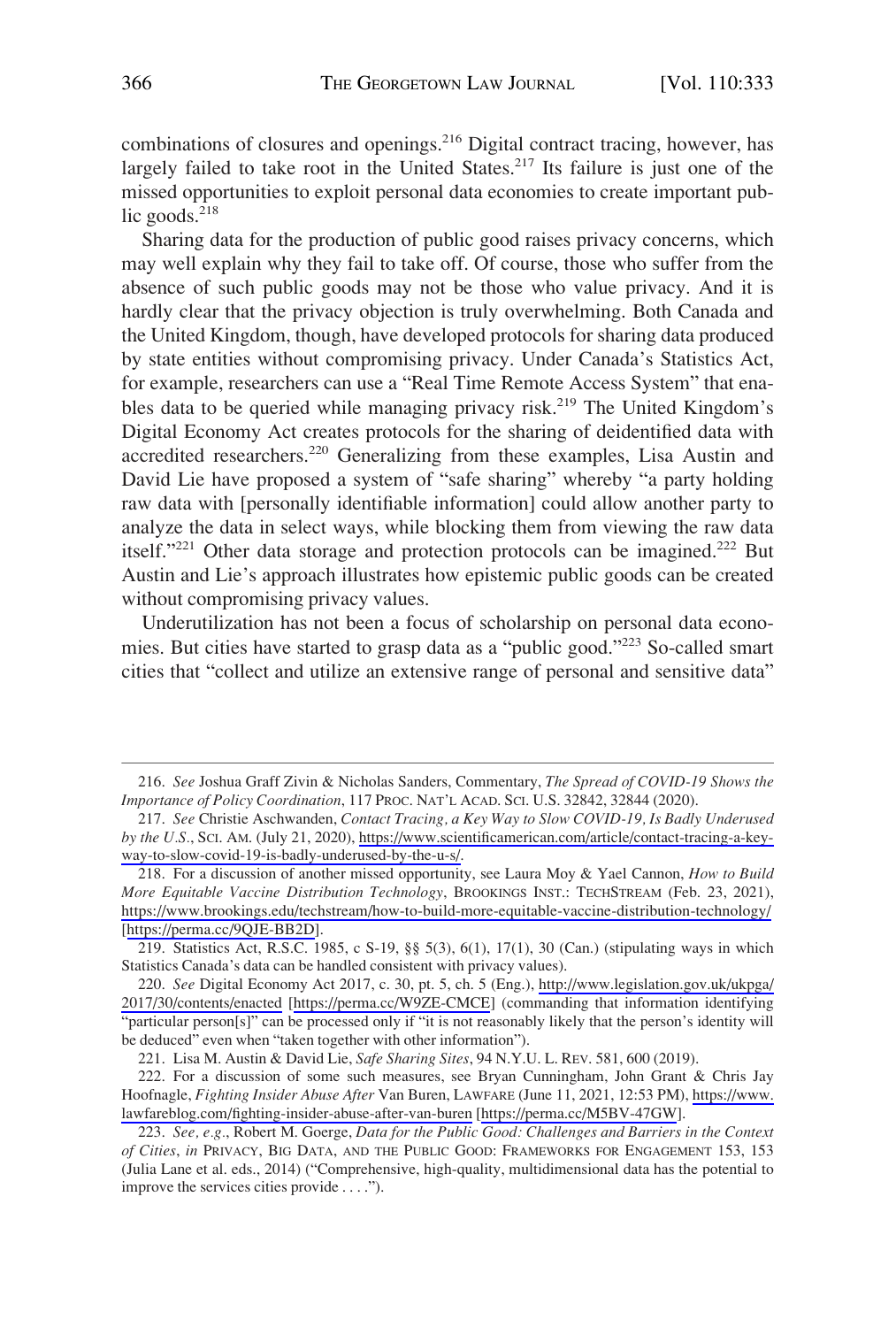<span id="page-34-0"></span>can be treated as "data stewards" responsible for wise use of that asset.<sup>224</sup> Some scholars have argued for cities to be subject to "fiduciary-like responsibilities to consider the ethical and privacy impacts of particular data activities and to act with the best interests of individuals and society in mind,"225 a recommendation that echoes the core argument developed below.

It is not at all clear whether society suffers more from the misuse of personal data or the failure to use personal data for public-good creation. Such failures are likely to be regressive. Wealthier citizens are more likely to opt out of poorly performing public services or seek alternative provision of public good.<sup>226</sup> Populations that are economically or socially marginal, in contrast, will not benefit from personal data absent public intervention.<sup>227</sup> The failure to leverage the public-good potential of personal data economies, in short, will have the dynamic effect of exacerbating existing economic disparities in ways that resonate with the critique from structural economic inequalities.

H. THE COSTS OF PERSONAL DATA ECONOMIES RECAPITULATED

Platform economies, data brokers, and sensing nets have been subject to a barrage of criticism. Some of it rests on controversial metaphysical premises. Other elements have an uncertain relationship to the empirical evidence. Yet the powerful and persuasive critiques based on privacy, exploitation, and inequality are hard to wave away. Concerns about democratic backsliding, state domination, the undersupply of public goods, in my view, have some force too. The focus of these critiques has been platform economies. Data brokers have successfully kept a lower public profile than platforms<sup>228</sup>—but there is no reason to think that these normative concerns do not bite on their doings. Legal scholars are starting to explore the sensing net. Its capacious ability to acquire behavioral data suggests that normative objections lodged against platform economies will also resonate there.

There is no single normative value at issue across these arguments. On the contrary, they rest on different theories of the relation between the self and personal data economies. Critiques sounding in autonomy (and to some extent privacy) posit a static, authentic self undermined by the capture and commodification of

<sup>224.</sup> Ira S. Rubinstein & Bilyana Petkova, *Governing Privacy in the Datafied City*, 47 FORDHAM URB. L.J. 755, 791 (2020).

<sup>225.</sup> Kelsey Finch & Omer Tene, *Smart Cities: Privacy, Transparency, and Community*, *in* THE CAMBRIDGE HANDBOOK OF CONSUMER PRIVACY 125, 126–27 (Evan Selinger et al. eds., 2018).

<sup>226.</sup> In the COVID-19 pandemic, for example, mortality rates for racial minorities have been higher than for white populations. *See* Tiffany N. Ford, Sarah Reber & Richard V. Reeves, *Race Gaps in COVID-19 Deaths Are Even Bigger than They Appear*, BROOKINGS INST. (June 16, 2020), [https://www.](https://www.brookings.edu/blog/up-front/2020/06/16/race-gaps-in-covid-19-deaths-are-even-bigger-than-they-appear/)  [brookings.edu/blog/up-front/2020/06/16/race-gaps-in-covid-19-deaths-are-even-bigger-than-they-appear/](https://www.brookings.edu/blog/up-front/2020/06/16/race-gaps-in-covid-19-deaths-are-even-bigger-than-they-appear/) [<https://perma.cc/6ZWE-5PRR>] ("In every age category, Black people are dying from COVID at roughly the same rate as white people more than a decade older.").

<sup>227.</sup> *See, e.g.*, Goerge, *supra* note 223, at 162–64 (discussing the use of spatial and personal databases to improve foster care, public housing, and poverty-eradication efforts in Chicago).

<sup>228.</sup> For work that addresses the industry, see Danielle Keats Citron & Frank Pasquale, *The Scored Society: Due Process for Automated Predictions*, 89 WASH. L. REV. 1 (2014).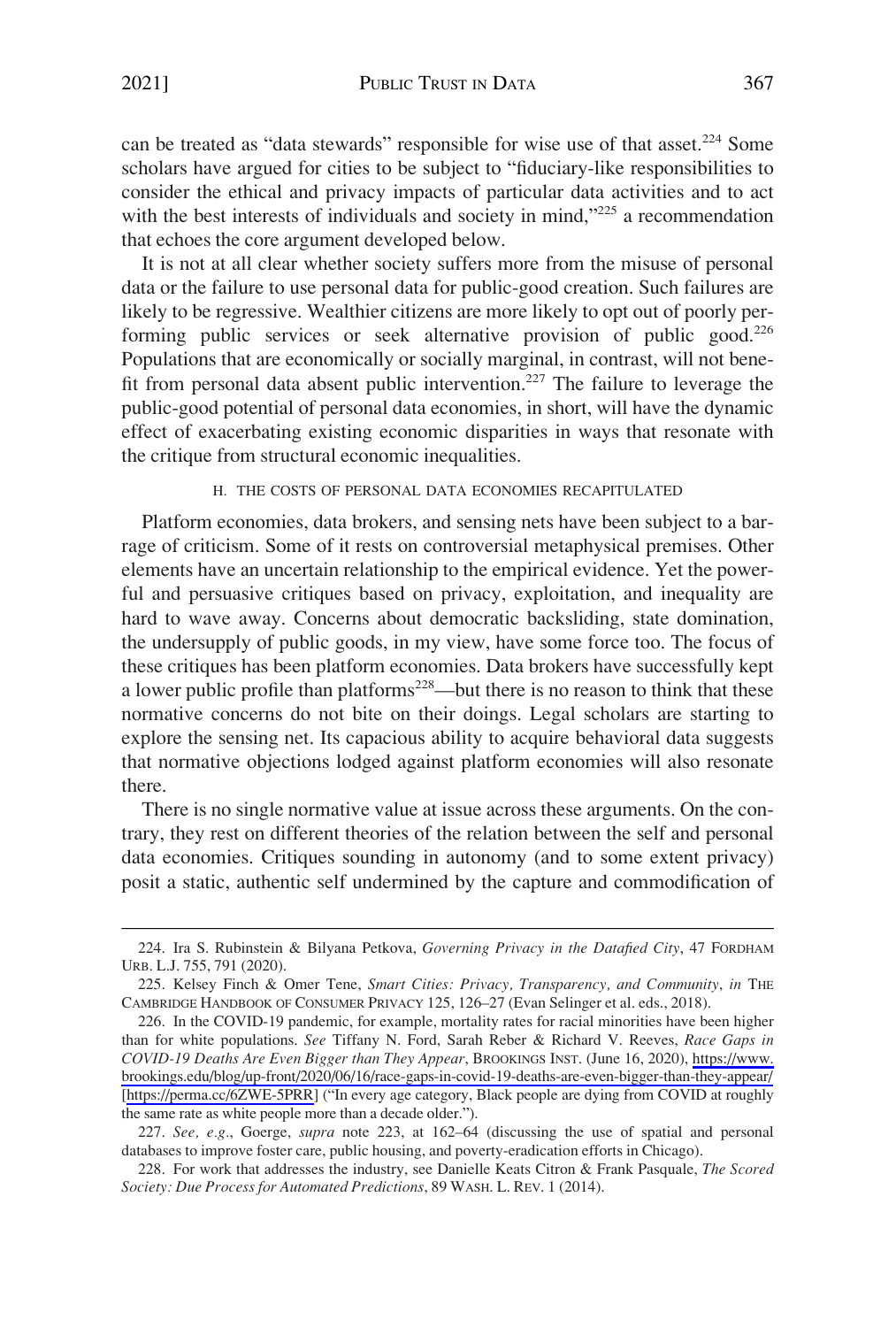personal data. In contrast, exploitation and economic inequality arguments take a dynamic view of the self as subject to economic change. Similarly, the argument from democratic backsliding assumes that data-derived interventions cause polarization of the public. Platform economies, that is, make people themselves worse.

Just as they start from divergent premises, these critiques invite different, contradictory cures. The autonomy and privacy critiques could be met if platform economies did not transform personal data into an asset without express, ex ante permission.229 This would likely entail front-end prices for search and networking services. But a switch from payment in data to payment in cash is likely to have a regressive effect. Wealthier users are more likely to be able to afford cash payments. Data acquired from wealthy users might also be more "valuable" (for example, for targeted advertising purposes) than less wealthy users' data. This would exacerbate ambient economic inequalities.

Nevertheless, it is possible to rank and organize the critiques to give them a measure of coherence. As a rough generalization, several critiques arise from disparities of information and influence. Concerns about exploitation, inequality, and the undersupply of public goods pivot on the regressive effects of personal data economies. Retail privacy worries about improper sharing, data breaches, and unanticipated affordances also have a distributive element: they are all instances in which platform economies or sensing nets extract a larger informational surplus than consumers reasonably anticipate. Concerns about democratic backsliding and state repression also hinge on the emergence or reinforcement of political hierarchies. In contrast to these distributive concerns, objections based on efficiency do not loom large in critiques of personal data economies.230

The prominence of distributive concerns, I think, follows from the basic architecture of personal data economies. Platform economies, data brokers, and sensing nets all have a one-to-many logic: all serve a vast and dispersed array of consumers/users. Collective-action costs make it difficult for users to monitor or respond to objectionable practices. Many practices, moreover, occur in a different business-to-business market and turn on quite technical details that are hard for consumers to comprehend. In contrast, personal data economies provide ample opportunities for improving efficiency. Firms have strong incentives to seek out efficiencies. Welfarist concerns can arise when platform economies such as Facebook or Google engage in monopolist practices.<sup>231</sup> But market concentration not only raises concerns of "distorted growth and high trading costs."232 It also

232. *Id.* at 65.

<sup>229.</sup> *See* ZUBOFF, *supra* note 118, at 67–70 (presenting a positive account of Google's platform economy, which did not transform personal data into an asset).

<sup>230.</sup> *But cf.* Bar-Gill, *supra* note 151, at 221 (identifying circumstances in which personalized advertising can generate inefficient outcomes).

<sup>231.</sup> *See* Dina Srinivasan, *Why Google Dominates Advertising Markets: Competition Policy Should Lean on the Principles of Financial Market Regulation*, 24 STAN. TECH. L. REV. 55, 63 (2020) ("However, the majority of advertising revenue and growth has gone to large firms like Google and Facebook that both sell their own ad space and simultaneously run an electronic marketplace.").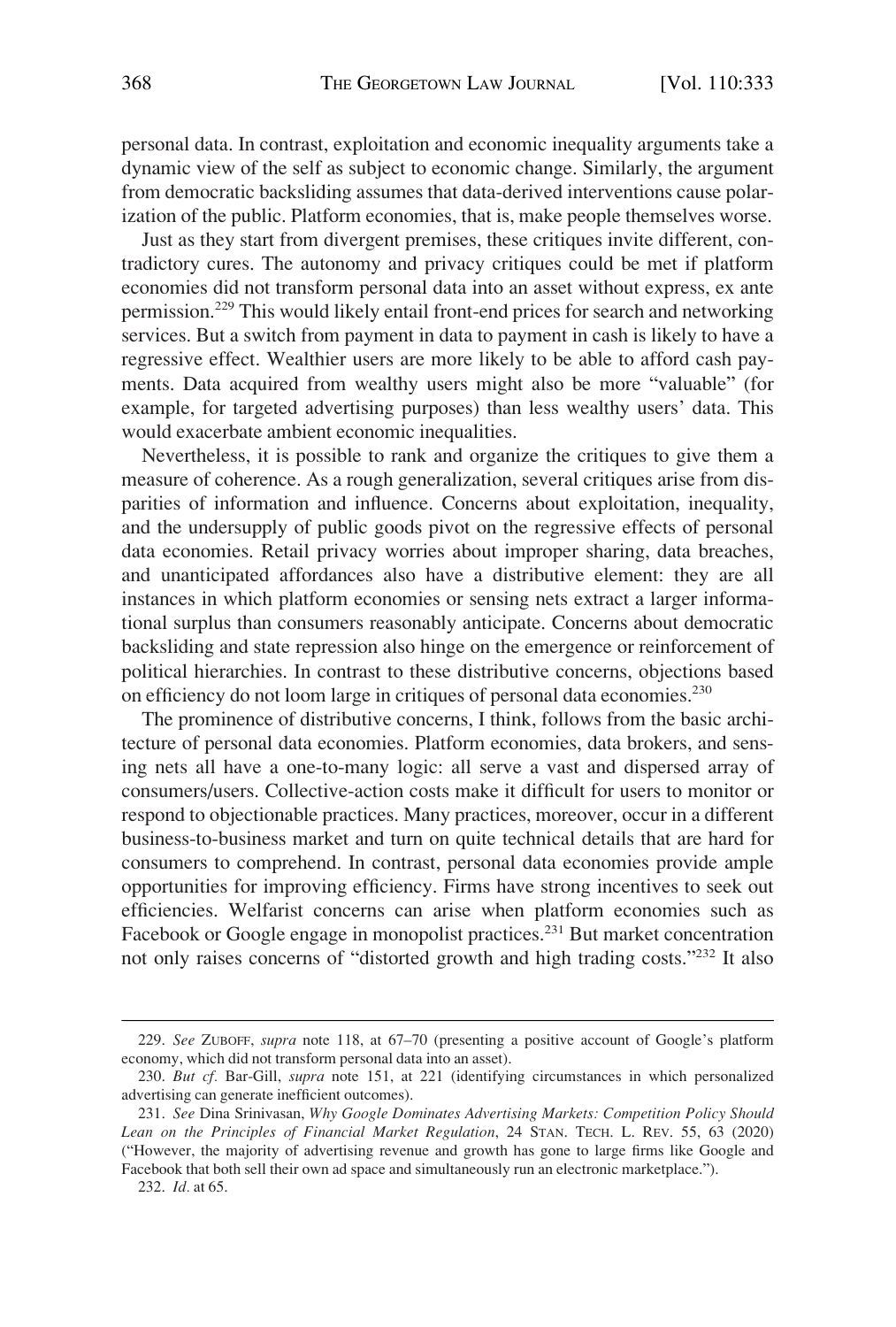<span id="page-36-0"></span>might dissolve the constraints that competition might otherwise impose on exploitative or privacy-invading practices.<sup>233</sup>

## III. GOVERNANCE REGIMES FOR PERSONAL DATA

In the origin fable of Harold Demsetz's famous property theory, the Montagne tribe living in what is now Quebec developed a system of individual property rights to hunt for beaver pelts in response to a spike in demand and overhunting.234 Like the Montagne, users and regulators of personal data economies today confront a familiar resource—information rather than furs—but unfamiliar technologies of production and use. Like the Montagne, they face a question of what governance regime—including what sort of property rights—best encourages desirable resource allocations, while limiting undesirable spillover costs.

The concerns aired in Part II have inspired a broad range of policy proposals, ranging from government control of platform moderation<sup>235</sup> to tech worker unionization.<sup>236</sup> Few change the basic structure of personal data economies. Rather, they quibble at the margins. This Part zooms in upon the boldest alternative governance proposals aimed at mitigating personal data economies' costs. The leading proposal, tracking Demsetz, involves the creation of individual ownership rights to data. A second affixes a fiduciary duty to platform economies. A third idea entails new structural antitrust remedies. This survey of structural proposals that have been put on the table illuminates a gap in the regulatory imagination: the array of governance tools commonly considered for personal data economies falls short of addressing all relevant policy concerns, particularly the mitigation of structural economic inequality and the supply of positive public goods. Other governance intervention hence seems worth considering.

Proposals for a new governance regime for personal data rarely linger on the question of what legal regime applies now. But the status of personal data as property is currently shot through with ambiguity. It is said that "the law does not presently recognize a property right in a particular piece of data."237 Yet the tort of conversion is available when data is misappropriated.238 In practice, platforms assert a "de facto if not de jure" proprietary interest in both data and algorithms.239 Trade secrets also operate as "de facto property arrangements that

<sup>233.</sup> *See* Khan, *Separation*, *supra* note 59, at 1004–05.

<sup>234.</sup> *See* Harold Demsetz, *Toward a Theory of Property Rights*, 57 AM. ECON. REV. 347, 351 (1967).

<sup>235.</sup> *See* Kyle Langvardt, *Regulating Online Content Moderation*, 106 GEO. L.J. 1353, 1363–80 (2018) (exploring the possibility of government oversight of content moderation).

*See* Kate Conger, *Hundreds of Google Employees Unionize, Culminating Years of Activism*, 236. N.Y. TIMES (Jan. 4, 2021), [https://www.nytimes.com/2021/01/04/technology/google-employees-union.](https://www.nytimes.com/2021/01/04/technology/google-employees-union.html)  [html.](https://www.nytimes.com/2021/01/04/technology/google-employees-union.html)

<sup>237.</sup> Michael C. Pollack, *Taking Data*, 86 U. CHI. L. REV. 77, 106 (2019).

<sup>238.</sup> *See* Thyroff v. Nationwide Mut. Ins. Co., 864 N.E.2d 1272, 1278 (N.Y. 2007) (holding that a claim for conversion of electronic data is cognizable because "it generally is not the physical nature of a document that determines its worth, it is the information memorialized in the document that has intrinsic value").

<sup>239.</sup> COHEN, *supra* note 50, at 44; *see also* Julie E. Cohen, *Law for the Platform Economy*, 51 U.C. DAVIS L. REV. 133, 156 (2017) (describing the "de facto propertization" of user data). For a similar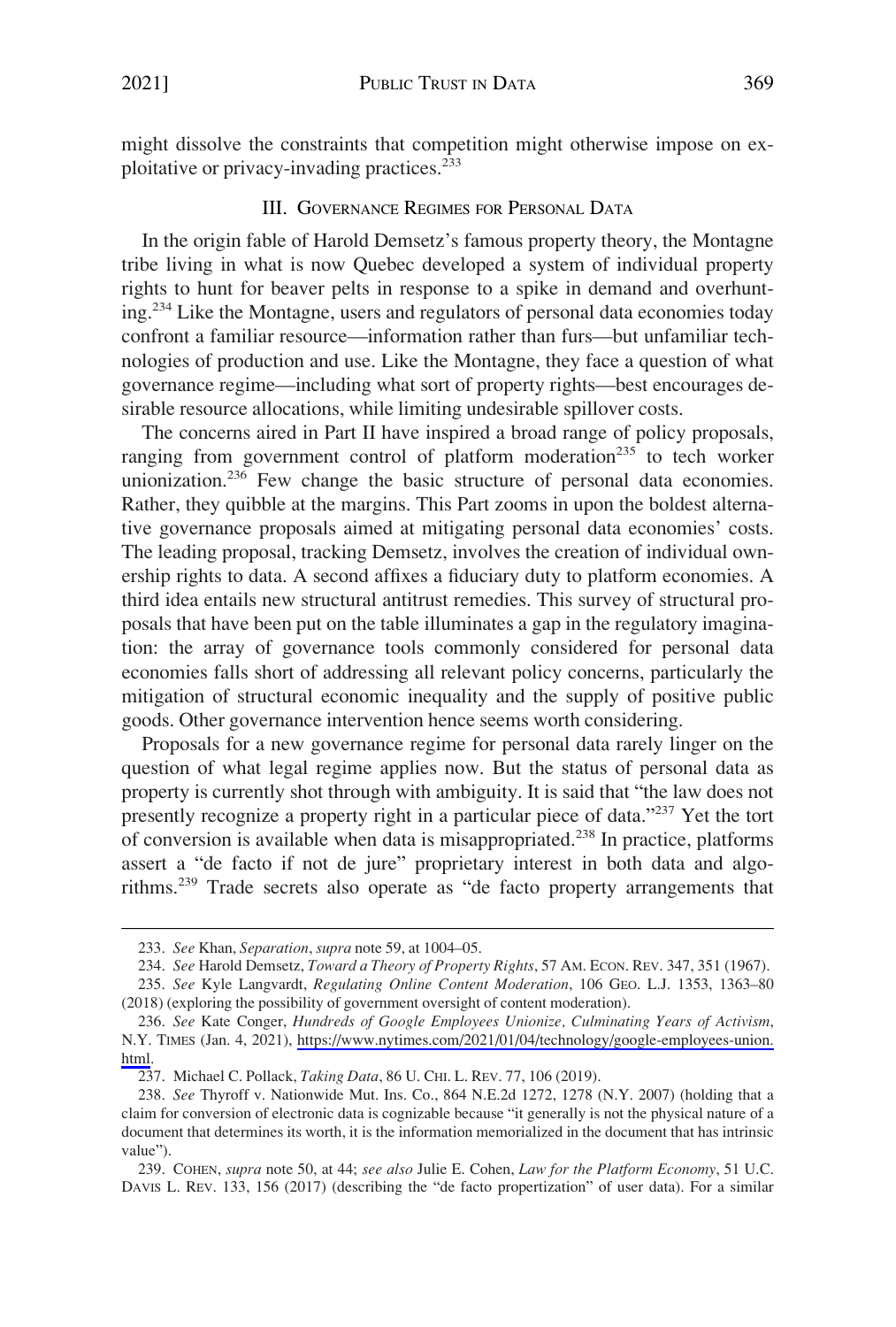<span id="page-37-0"></span>affect large numbers of people."240 Platforms or other participants in personal data economies are likely under no general obligation to share data.<sup>241</sup> The pervasive reliance on contractual arrangements is an implicit concession by firms with the most acute fiscal stake in the matter that in rem property rights are unavailable.

#### A. PERSONAL PROPERTY IN DATA

The idea of an alienable individual property interest in personal data is neither new nor uncontroversial. Although it has experienced a recent revival, the idea dates back to the emergence of the Internet. Different iterations of the idea have been crafted to appeal to different constituencies. Yet it has never been broadly accepted.242 Nor do standard justifications for a regime of individual rights squarely apply in the data context, as I explain below. The persisting allure of an individual rights framework, therefore, may reflect a lingering assumption that the standard form of property rights used for real and personal property can be extended to a new and different context—even though its justifications do not quite attach.

Proposals to treat personal data as a species of discrete property date back at least to the 1990s. In 1996, economist Harry Laudon proposed a highly regulated "National Information Market" to allow the sale and purchase of "personal information."<sup>243</sup> To enter this market, individual users and consumers would sell their data to local banks, which would bundle and sell data on national exchanges.<sup>244</sup> Responses within the legal academy to Laudon's idea were frosty. Some argued that the institutional infrastructure of a new personal data economy would be too expensive, that individuals would not be able to accurately value their data, and that propertization would distort "normative understandings about acceptable and

242. *See* Beauvisage & Mellet, *supra* note 48, at 77 (noting the "repeated and unsuccessful attempts to create a consumer-to-business . . . market for personal data").

243. Kenneth C. Laudon, *Markets and Privacy*, COMMC'NS ACM, Sept. 1996, at 92, 93. 244. *Id.* at 100.

view, see Birch et al., *supra* note 49, at 480 ("[L]egally-speaking[,] personal data are not assigned to individuals; instead, they are treated as belonging to the entity – usually a private business – that collects and processes information, mostly with our contractual consent . . . ." (citation omitted)).

<sup>240.</sup> COHEN, *supra* note 50, at 45.

<sup>241.</sup> Only two federal courts have held that competitors of a digital platform are entitled to interim injunctions that guaranteed continued access to consumer information based on state and federal law theories. *See* hiQ Labs, Inc. v. LinkedIn Corp., 938 F.3d 985, 996–1004 (9th Cir. 2019) (issuing a preliminary injunction under a state tortious interference in contract claim and a claim under the federal Computer Fraud and Abuse Act); PeopleBrowsr, Inc. v. Twitter, Inc., No. C-12-6120 EMC, 2013 WL 843032, at \*1 (N.D. Cal. Mar. 6, 2013) (noting plaintiff's temporary restraining order preventing Twitter from cutting off its access to user data). *But see* Stackla, Inc. v. Facebook Inc., No. 19-cv-05849-PJH, 2019 WL 4738288, at \*6 (N.D. Cal. Sept. 27, 2019) (denying an injunction for plaintiff access to Facebook user data, as such a remedy "would compel Facebook to permit a suspected abuser of its platform and its users' privacy to continue to access its platform and users' data . . . . [I]issuing an injunction at this stage could handicap Facebook's ability to decisively police its social-media platforms in the first instance").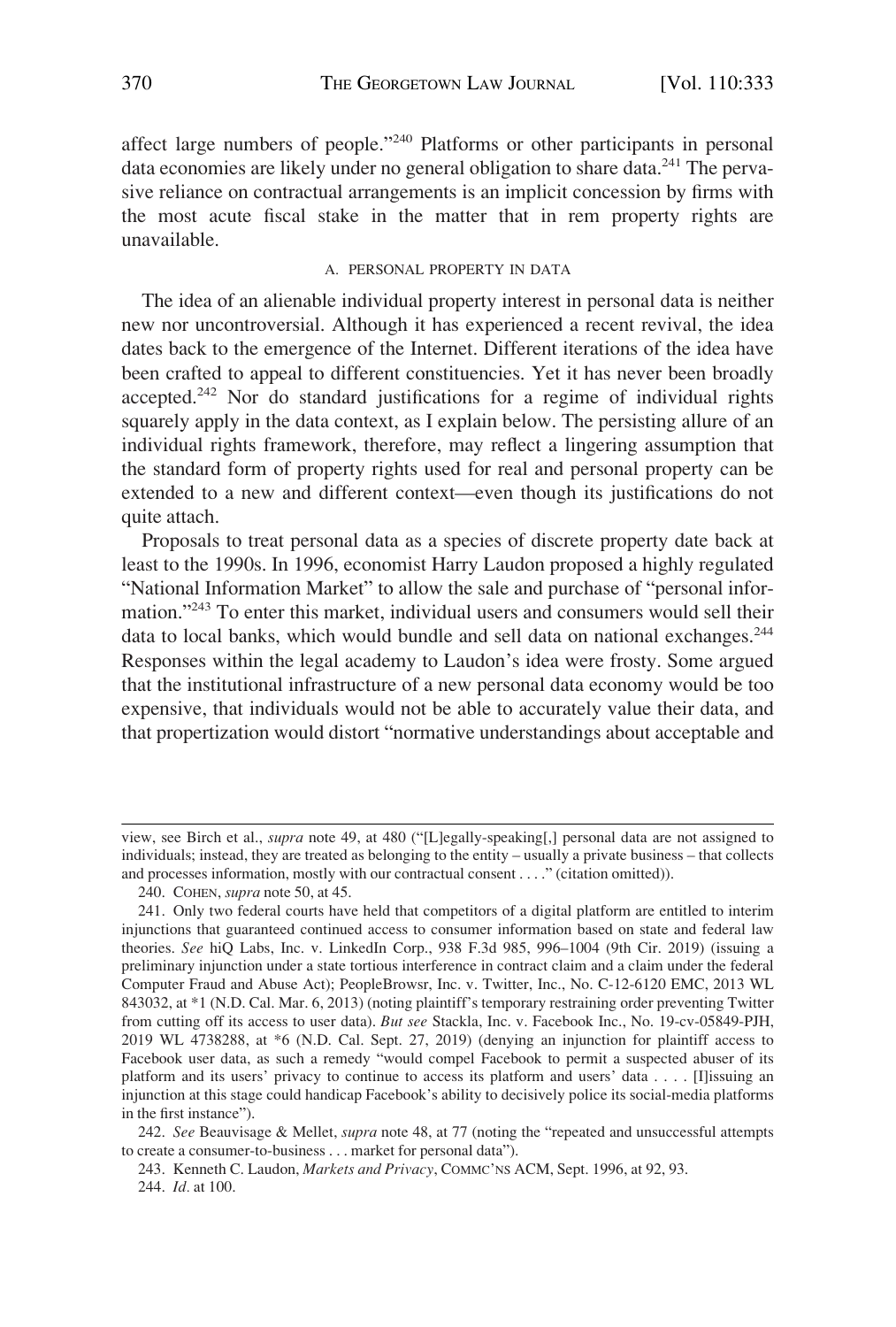unacceptable uses of personal data."245 Others were concerned that "more, not less, trade" would entail "producing less, not more, privacy."246 Markets were perceived as inconsistent with a normatively attractive level of privacy derived independently of users' expressed preferences. To these concerns might be added worries about the intermediaries that Laudon posited. The closest parallel to these entities now are data brokers. Data brokers, however, have been very successful in resisting regulation and oversight.<sup>247</sup> By baldly positing that banks will behave differently without supporting evidence, Laudon's proposed governance regime risked recreating existing dynamics.

Several efforts to realize Laudon's vision launched and then foundered in the early 2000s. Companies such as Personal, Datacoup, Handshake, and Yes Profile all stumbled because "the capture and sale of web users' traces was already a widespread practice," and none were able to press for legal changes that would have forced (say) data brokers to purchase that information from individuals.<sup>248</sup> Not all, though, were dissuaded. In one of the most prominent interventions of the era, Paul Schwartz proposed "use-transferability restrictions in conjunction with an opt-in default."<sup>249</sup> Schwartz suggested that personal data could be sold but that limits on its use and its transferability would "follow the personal information through downstream transfers and thus limit the potential third-party interest in it."250 In effect, he proposed a regime of servitudes that "run" with data and so "pass automatically to successive owners."251 He also argued that "given the right incentives and information," consumers would opt in to such a regime, and that technology would reduce the transaction costs of such contracting.<sup>252</sup> Rather than the centralized market architecture proposed by Laudon, Schwartz thus offered a decentralized array of venues, coupled to private rights of action against data breaches.<sup>253</sup>

Schwartz's model focused solely on "personal privacy," and did not account for other normative critiques of data economies.254 It placed heavy epistemic and cognitive demands on consumers. For every platform or sensing net they employ,

<sup>245.</sup> Pamela Samuelson, *Privacy As Intellectual Property?*, 52 STAN. L. REV. 1125, 1138–46 (2000); *see also* Jessica Litman, *Information Privacy/Information Property*, 52 STAN. L. REV. 1283, 1303 (2000) ("The weaknesses of the property model are, first, that it encourages transactions in data that most of us would prefer be discouraged and, second, that its reliance on alienability and easy waiver tend to vest control over personal data in the data miner rather than the data's subject.").

<sup>246.</sup> Cohen, *supra* note 208, at 1391. Conversely, there was a worry about "circumstances in which society may want to make use of information that the individual does not want to release." Mark A. Lemley, Comments, *Private Property*, 52 STAN. L. REV. 1545, 1553 (2000). Lemley advocated for "government regulation of the behavior of data collectors" in lieu of a property rights regimes. *Id.* at 1554.

<sup>247.</sup> *See supra* notes 80–88 and accompanying text.

<sup>248.</sup> Beauvisage & Mellet, *supra* note 48, at 81–82.

<sup>249.</sup> Schwartz, *supra* note 105, at 2094 (emphases omitted).

<sup>250.</sup> *Id.* at 2097.

<sup>251.</sup> RESTATEMENT (THIRD) OF PROP.: SERVITUDES § 1.1 (AM. L. INST. 2000).

<sup>252.</sup> Schwartz, *supra* note 105, at 2105.

<sup>253.</sup> *See id.* at 2111–12.

<sup>254.</sup> *Id.* at 2125–26; *see supra* Part II.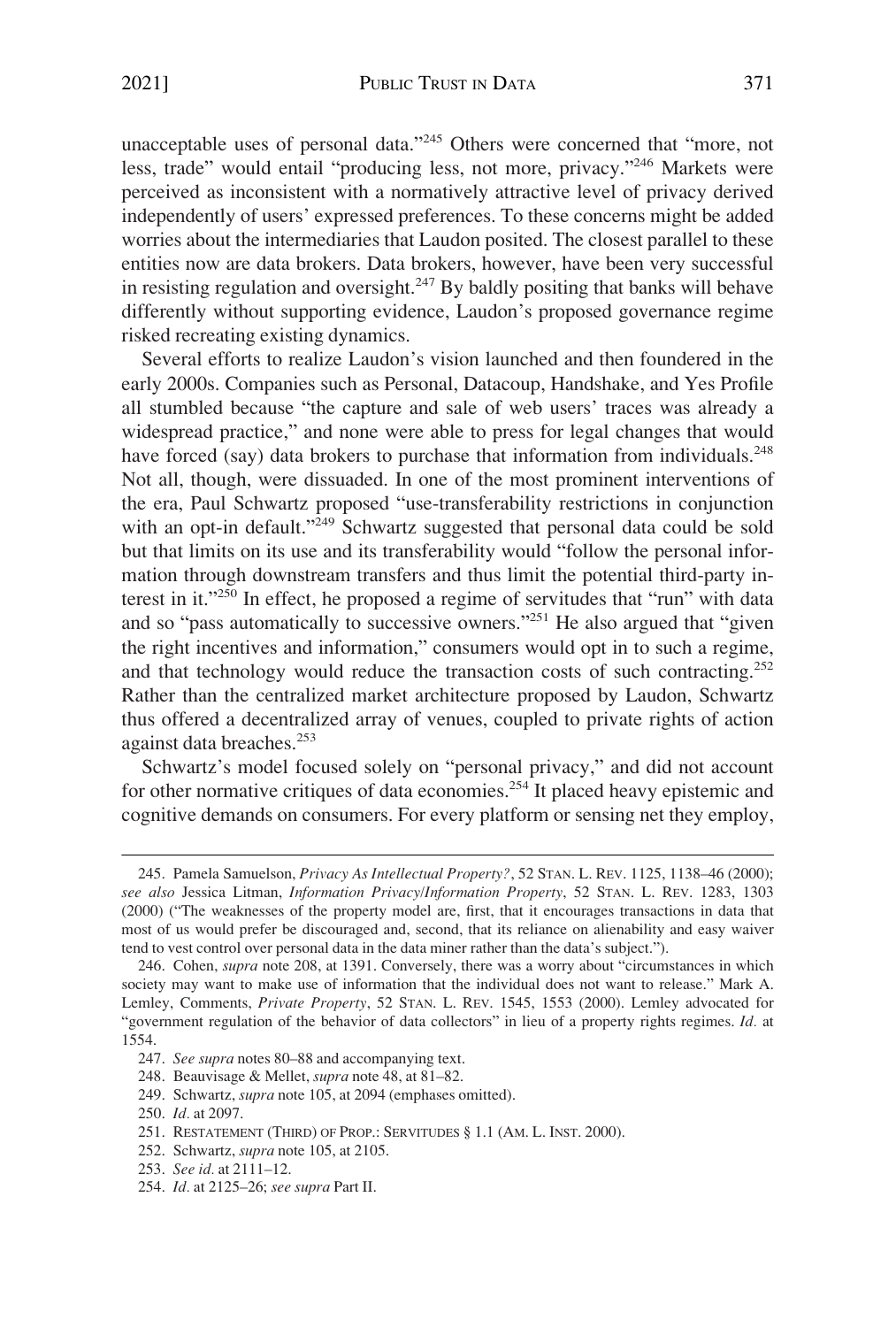they must provide detailed schedules of preferences. At the time Schwartz wrote, the number of such choices would have been manageable. But as the number of apps and tools that harvest personal data has risen, it may well become less tractable.255 Today, Schwartz's proposal would likely have regressive effects given the scarcity of time and decisionmaking support in low-income communities. Just as common law lawyers resisted the system of servitudes in land because of the risk of excessively complex encumbrances, so too might participants in personal data economies resist Schwarz's proposal because of high transaction costs. Among the "features . . . especially likely to make servitudes problematic" are "the remote relationship between the burdened and benefited parties, the durability and ubiquity of the restrictions imposed, the fragmentation of rights to control use of a single resource, [and] the potential lack of salience to purchasers."<sup>256</sup> Similarly, the "friction and disruption" from Schwartz's proposal would be greater than he allows.<sup>257</sup> In this light, it seems unlikely that Schwartz's proposal would be entertained now—except by those who value privacy and autonomy to the extent that they wish to preclude most or all of the personal data economy.

A second wave of proposals for individual property rights broke in the late 2000s. In a popular book, technologist Jaron Lanier argued that users should have compensation for "information taken from them."258 In 2009, prominent computational scientist Alex Pentland presented a paper at the World Economic Forum in Davos calling for individual property rights in personal data.<sup>259</sup> Pentland argued for transposing "three basic tenets of ownership" to the data context: "possession, use, and disposal."<sup>260</sup> He also called for "the combination of massive amounts of anonymous data to promote the Common Good."261 Pentland assumed a clear division between personal (identified) data and anonymous (nonidentifiable) data. But by the time he wrote, research on deanonymization had demonstrated that any such crisp distinction was already implausible.<sup>262</sup> His proposal was thus out of date already at the time it was launched.

More recently, the Laudon-Pentland proposal has been taken up and expanded in several high-profile treatments. In 2019, Senator John Kennedy (R-LA)

258. JARON LANIER, WHO OWNS THE FUTURE? 50–51 (2013).

<sup>255.</sup> While consumers are unlikely to develop standardized schedules for privacy preferences, a default prompt to make privacy-related choices, as Apple's smartphone operating system now allows, at least mitigates this concern.

<sup>256.</sup> Molly Shaffer Van Houweling, *The New Servitudes*, 96 GEO. L.J. 885, 890 (2008).

*See* Cameron F. Kerry & John B. Morris, Jr., *Why Data Ownership Is the Wrong Approach to*  257. *Protecting Privacy*, BROOKINGS INST. (June 26, 2019), [https://www.brookings.edu/blog/techtank/2019/](https://www.brookings.edu/blog/techtank/2019/06/26/why-data-ownership-is-the-wrong-approach-to-protecting-privacy/)  [06/26/why-data-ownership-is-the-wrong-approach-to-protecting-privacy/](https://www.brookings.edu/blog/techtank/2019/06/26/why-data-ownership-is-the-wrong-approach-to-protecting-privacy/) [<https://perma.cc/KAT7-3MMN>].

<sup>259.</sup> Alex Pentland, *Reality Mining of Mobile Communications: Toward a New Deal on Data, in The* GLOBAL INFORMATION TECHNOLOGY REPORT 2008–2009: MOBILITY IN A NETWORKED WORLD 75 (Soumitra Dutta & Irene Mia eds., 2009),<https://perma.cc/XUH4-ZS3V>.

<sup>260.</sup> *Id.* at 79. On the context in which Pentland presented his paper, see Morozov, *supra* note 210, at 33–34.

<sup>261.</sup> Pentland, *supra* note 259, at 79.

<sup>262.</sup> *See, e.g.*, Arvind Narayanan & Vitaly Shmatikov, *Robust De-Anonymization of Large Sparse Datasets*, PROC. 2008 IEEE SYMP. SEC. & PRIV., May 18-21, 2008, at 111, 111.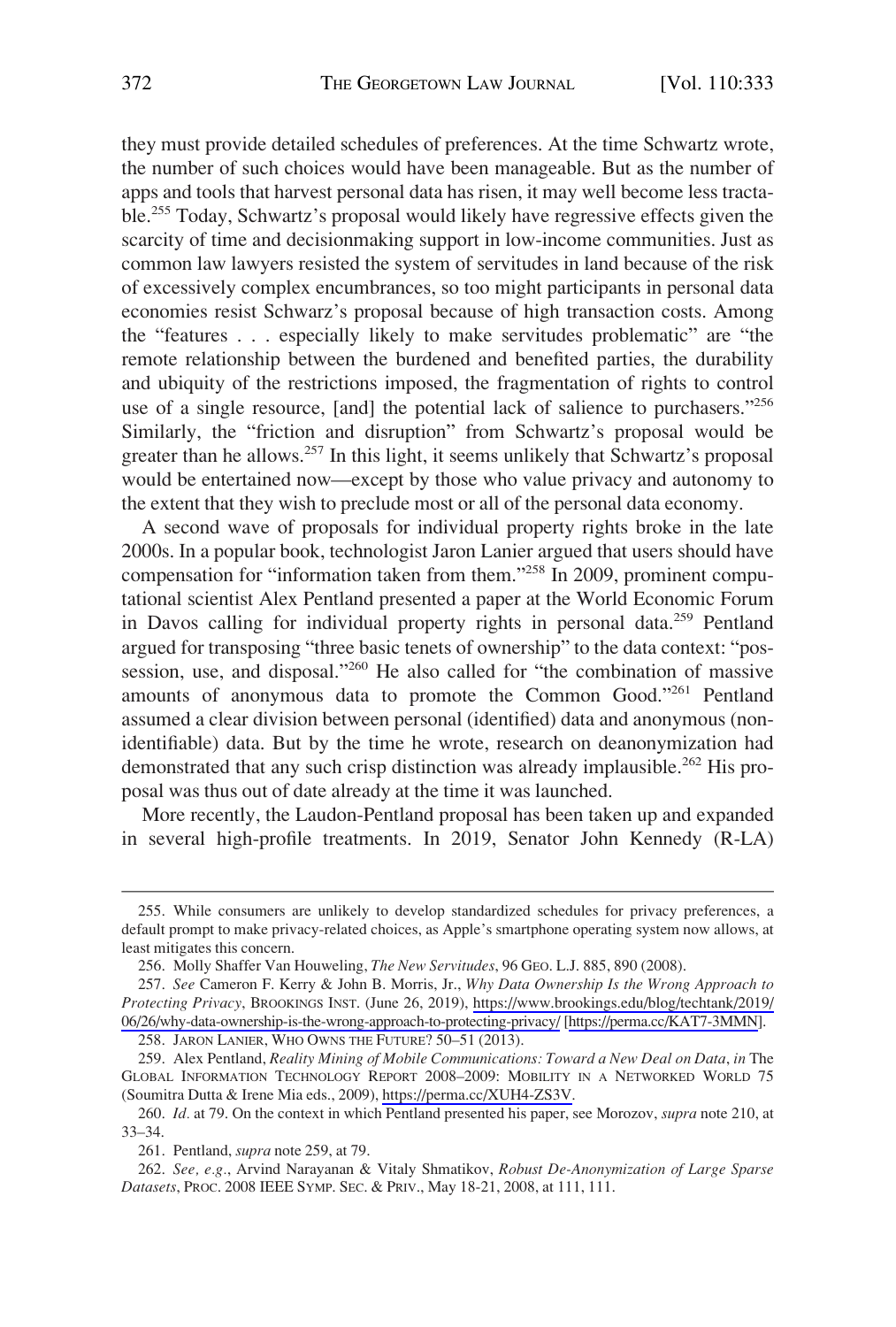introduced the Own Your Own Data Act of 2019, which stipulated that "[e]ach individual owns and has an exclusive property right in the data that an individual generates on the internet."263 At three pages, the Act is long on sentiment but short on implementing detail. And harkening back to the 2014 World Economic Forum, the musician will.i.am has taken to the pages of the *Economist* to argue that control of data is "a central human value. The data itself should be treated like property and people should be fairly compensated for it."<sup>264</sup> In October 2017, the European Commission proposed a data producer's right to nonpersonal, anonymized machine-generated data.<sup>265</sup> In 2021, Internet originator Tim Berners-Lee proposed the use of "pods," or individualized data safes in the cloud, to house personal data about "websites visited, credit card purchases, workout routines, [and] music streamed."<sup>266</sup> In the United Kingdom, a pod system, which will "give caregivers access to a broader view of patients' health, needs[,] and preferences" is indeed being tested with dementia patients who may not be able to retain this information themselves given deteriorations in their mental condition.<sup>267</sup>

Eric Posner and E. Glen Weyl have recently identified a concern about structural economic inequality. They argue that the creation of personal data is a "form of labor" meriting compensation.<sup>268</sup> They frame a personal property interest in personal data as a mechanism to alleviate structural economic inequalities exacerbated by automation.<sup>269</sup> Conceding that today most users would earn "only a few hundred dollars a year" from the sale of their data, they argue that once jobs have been destroyed by automation, "people will have plenty of time to supply that data."<sup>270</sup> Doing so, Posner and Weyl suggest, will "make them feel like more useful members of society."<sup>271</sup> Like Laudon, they recognize that a market in

266. Steve Lohr, *He Created the Web. Now He's Out to Remake the Digital World*, N.Y. TIMES (Jan. 10, 2021),<https://www.nytimes.com/2021/01/10/technology/tim-berners-lee-privacy-internet.html>.

<sup>263.</sup> Own Your Own Data Act, S. 806, 116th Cong. (2019).

<sup>264.</sup> will.i.am, We Need to Own Our Data As a Human Right—and Be Compensated for It, ECONOMIST (Jan. 21, 2019), [https://www.economist.com/open-future/2019/01/21/we-need-to-own-our](https://www.economist.com/open-future/2019/01/21/we-need-to-own-our-data-as-a-human-right-and-be-compensated-for-it)[data-as-a-human-right-and-be-compensated-for-it.](https://www.economist.com/open-future/2019/01/21/we-need-to-own-our-data-as-a-human-right-and-be-compensated-for-it)

<sup>265.</sup> *Communication from the Commission to the European Parliament, the Council, the European Economic and Social Committee and the Committee of the Regions: "Building a European Data Economy*,*"* at 13, COM (2017) 9 final (Jan. 10, 2017); *see also* P. Bernt Hugenholtz, *Against "Data Property*,*" in* 3 KRITIKA: ESSAYS ON INTELLECTUAL PROPERTY 48, 48, 51–52 (Hanns Ullrich et al. eds., 2018) (explaining the European proposal as a response to the "demands of the automotive industry").

<sup>267.</sup> *Id.* 

<sup>268.</sup> Eric A. Posner & E. Glen Weyl, *Want Our Personal Data? Pay for It*, WALL ST. J. (Apr. 20, 2018, 11:19 AM), <https://www.wsj.com/articles/want-our-personal-data-pay-for-it-1524237577>. For an argument that markets in personal data is developed, see ERIC A. POSNER & E. GLEN WEYL, RADICAL MARKETS: UPROOTING CAPITALISM AND DEMOCRACY FOR A JUST SOCIETY 243–49 (2018).

<sup>269.</sup> *See* Posner & Weyl, *supra* note 268.

*Id.*; *see also* Eduardo Porter, *Your Data Is Crucial to a Robotic Age. Shouldn't You Be Paid for*  270. *It?*, N.Y. TIMES (Mar. 6, 2018), [https://www.nytimes.com/2018/03/06/business/economy/user-data-pay.](https://www.nytimes.com/2018/03/06/business/economy/user-data-pay.html)  [html](https://www.nytimes.com/2018/03/06/business/economy/user-data-pay.html) (broadly endorsing this proposal, but noting "transition" costs).

<sup>271.</sup> POSNER & WEYL, *supra* note 268, at 248.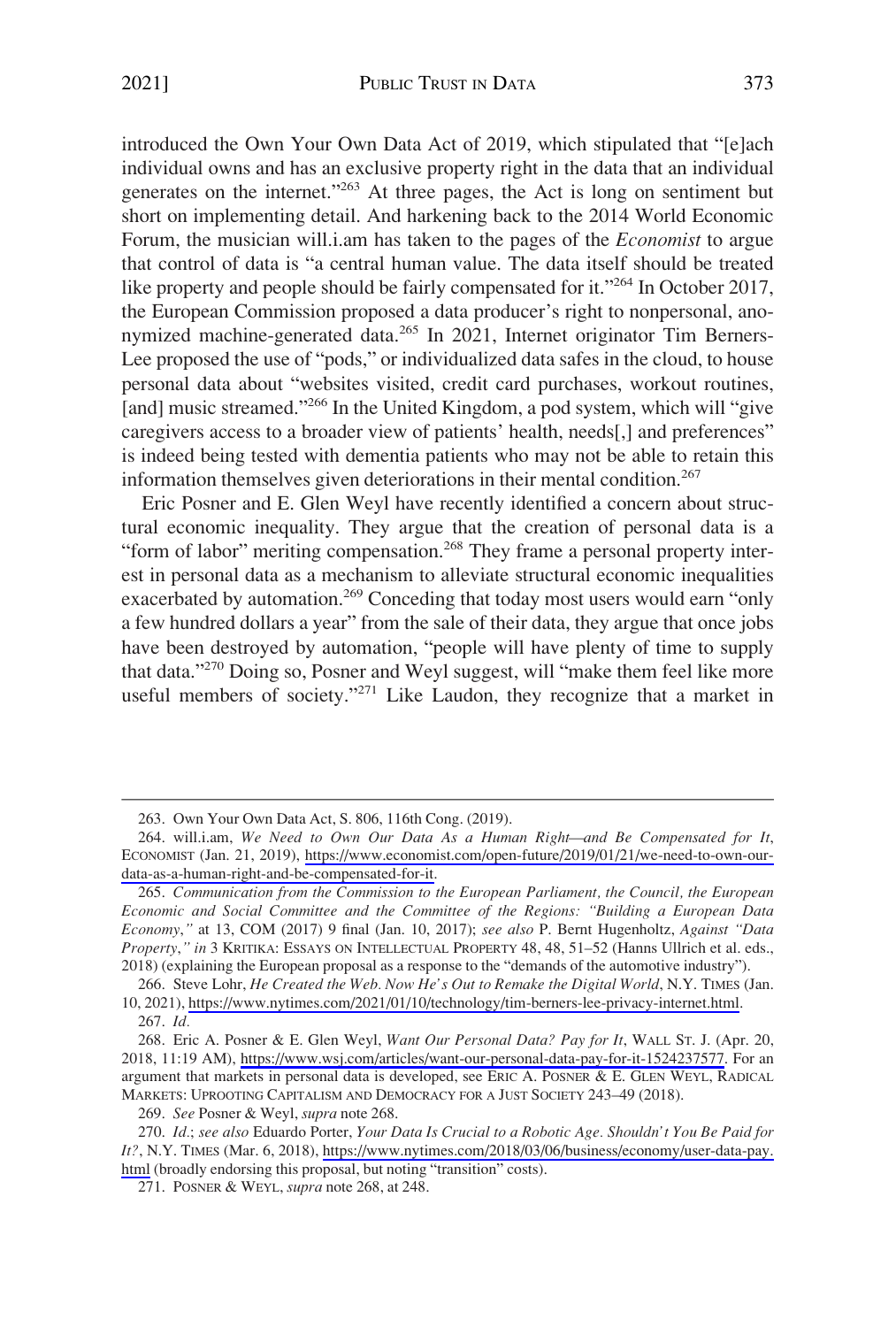<span id="page-41-0"></span>personal data would entail both new regulatory infrastructure<sup>272</sup> and intermediary institutions to bundle together individuals' contributions—called "data labor union $[s]$ <sup>"273</sup> or "data . . . vaults" depending on their audience.<sup>274</sup>

The Posner–Weyl proposal invites some of the same objections as earlier iterations of individual property proposals and raises a few new concerns of its own.275 Posner and Weyl's proposal is unlikely, in addition, to mitigate structural economic inequalities. At present, "personally-identified data is not scarce,"<sup>276</sup> and hence will rarely produce significant value. Although they acknowledge this, their solution of hoping for a "broader range of niches" for data production seems implausible.277 It does nothing to mitigate a future labor market characterized by underemployment, "wage stagnation and worsening conditions."<sup>278</sup> No less unpersuasive is their hypothesized future in which "data as labor" produces "supplemental earning opportunities."279 The data-as-labor proposal would increase demand in the low-wage, low-skill segment of the labor market only marginally. And it does nothing to make up for the middle-income positions actually lost to automation. Posner and Weyl imagine that demand for data will grow over time because of its growing utility for training machine-learning tools.<sup>280</sup> However, they pay little attention to the exponential growth of data as platforms and sensing nets grow.281 In spite of their optimism, therefore, it is possible to imagine a future in which data about so many forms of behavior is so cheap to acquire and store that the marginal benefit of anything consciously produced via intentional labor is vanishingly small. Their predictions of progressive economics effects from a data-as-labor economy in the future, therefore, seem fragile.

## B. DATA GOVERNANCE THROUGH FIDUCIARY DUTIES

A second popular proposal to mitigate the costs of personal data markets uses not property law but fiduciary principles. The most prominent iteration, tendered by Jack Balkin and Jonathan Zittrain in 2016, focuses on platform economies

279. POSNER & WEYL, *supra* note 268, at 223.

<sup>272.</sup> *Id.* at 245.

<sup>273.</sup> POSNER & WEYL, *supra* note 268, at 241.

<sup>274.</sup> Posner & Weyl, *supra* note 268.

<sup>275.</sup> Peter Yu, for example, has noted the risk that an individualized property right for data producers may lead to an inefficient anticommons. Peter K. Yu, *Data Producer's Right and the Protection of Machine-Generated Data*, 93 TUL. L. REV. 859, 889 (2019).

<sup>276.</sup> Cohen, *supra* note 208, at 1387.

<sup>277.</sup> POSNER & WEYL, *supra* note 268, at 247.

<sup>278.</sup> Aaron Benanav, *Automation and the Future of Work—2*, 120 NEW LEFT REV. 117, 123 (2019).

<sup>280.</sup> Indeed, they posit increasing marginal returns as the supply of data rises. *See* POSNER & WEYL, *supra* note 268, at 227–29.

<sup>281.</sup> Consider a recent trend in data management: the creation of "data management platforms" that can "merg[e] heterogeneous data sources into one single place" for a firm, and thereby "drive business actions toward consumers in the wild." Beauvisage & Mellet, *supra* note 48, at 89. The ensuing profusion of "data lakes" indexes the futility of insisting on the meaningful financial value of single items of data. *Id.*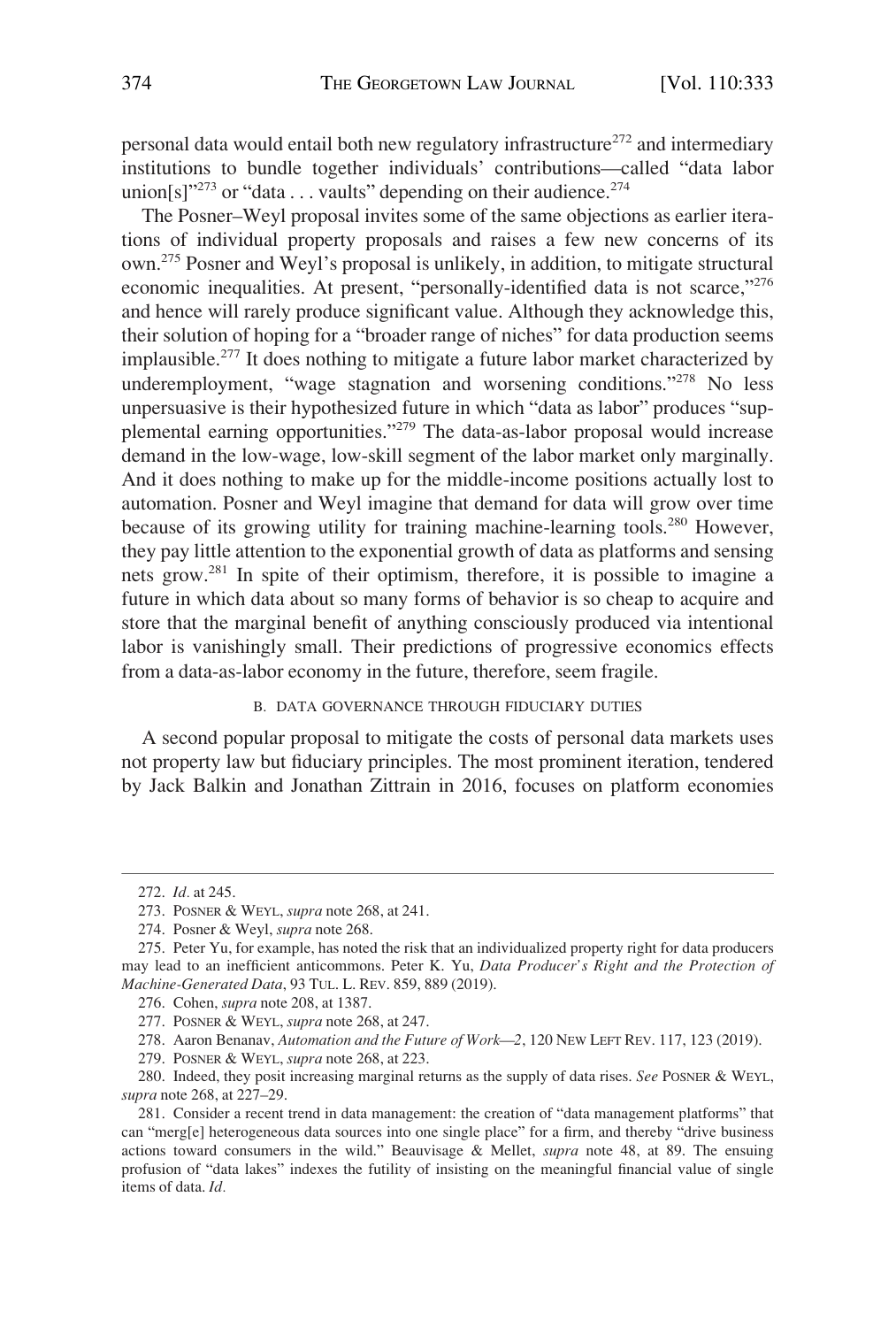such as Google, Facebook, and Uber as "information fiduciaries."<sup>282</sup> Elaborating on the idea in subsequent work, Balkin has argued that "certain types of online service providers [should] take on fiduciary responsibilities" towards their users because they hold themselves out as trustworthy recipients of personal data.283 This fiduciary duty was initially characterized as a way "to encourage creativity without facilitating betrayal" of consumers' trust.<sup>284</sup> In practice, the fiduciary model would leave much of platform economies' business model intact.<sup>285</sup> In a more recent writing, Balkin has clarified the content of fiduciary "duties of care, confidentiality, and loyalty."286 Echoing Schwartz, he has explained that these would "run with the data."<sup>287</sup> He has also suggested that at least certain forms of behavioral advertising would be impermissible, so one should "not take existing business models as given."288 The fiduciary model, that is, can be interpreted in both narrow and broad ways.

Balkin's model has been critiqued for failing to account for existing market structures. Platform economies are not merely passive recipients of data; they also leverage their monopoly status to promote the "loss of privacy and control" over personal data.<sup>289</sup> Lina Khan and David Pozen argue that because Balkin's "user-centric" model fails to address structural problems of concentration and market power, it "is bound to be at best highly incomplete."<sup>290</sup> They see no utility in reforms without a radical transformation of market structures. Their objection to the information fiduciary model turns on the empirical question whether a revenue model based on targeted advertising can be cabined in morally acceptable ways.<sup>291</sup>

286. Jack M. Balkin, *The Fiduciary Model of Privacy*, 134 HARV. L. REV. F. 11, 14 (2020).

287. *Id.* (quoting Jack M. Balkin, Essay, *Free Speech Is a Triangle*, 118 COLUM. L. REV. 2011, 2051 (2018)).

288. *Id.* at 29. This concession came in response to a critical account in Lina M. Khan & David E. Pozen*, A Skeptical View of Information Fiduciaries*, 133 HARV. L. REV. 497 (2019).

289. Khan & Pozen, *supra* note 288, at 517–18. Confusingly, Khan and Pozen argue both that the information-fiduciary principle largely tracks existing state law, *id.* at 521–24, and also that it would overwhelm courts' dockets within new cases, *id.* at 524. How can both of these things be true?

290. *Id.* at 528; *see also id.* at 534 (criticizing the information fiduciary framework because it "characterizes Facebook, Google, Twitter, and other online platforms as fundamentally trustworthy actors who put their users' interests first").

291. *Compare id.* at 513 & n.74 (no), *with* Balkin, *supra* note 286, at 27–28 (yes).

Jack M. Balkin & Jonathan Zittrain, *A Grand Bargain to Make Tech Companies Trustworthy*, 282. ATLANTIC (Oct. 3, 2016), [https://www.theatlantic.com/technology/archive/2016/10/information](https://www.theatlantic.com/technology/archive/2016/10/information-fiduciary/502346/)[fiduciary/502346/;](https://www.theatlantic.com/technology/archive/2016/10/information-fiduciary/502346/) *see also* Jack M. Balkin, *Information Fiduciaries and the First Amendment*, 49 U.C. DAVIS L. REV. 1183 (2016) (developing the information fiduciary account). For a variant on this idea, see Neil M. Richards & Woodrow Hartzog, *A Duty of Loyalty for Privacy Law*, 99 WASH. U. L. REV. (forthcoming 2021).

<sup>283.</sup> Balkin, *supra* note 282, at 1221.

<sup>284.</sup> *Id.* at 1224.

<sup>285.</sup> *See id.* at 1227 ("Because personal data is a key source of wealth in the digital economy, information fiduciaries should be able to monetize some uses of personal data, and our reasonable expectations of trust must factor that expectation into account. What information fiduciaries may not do is use the data in unexpected ways to the disadvantage of people who use their services or in ways that violate some other important social norm.").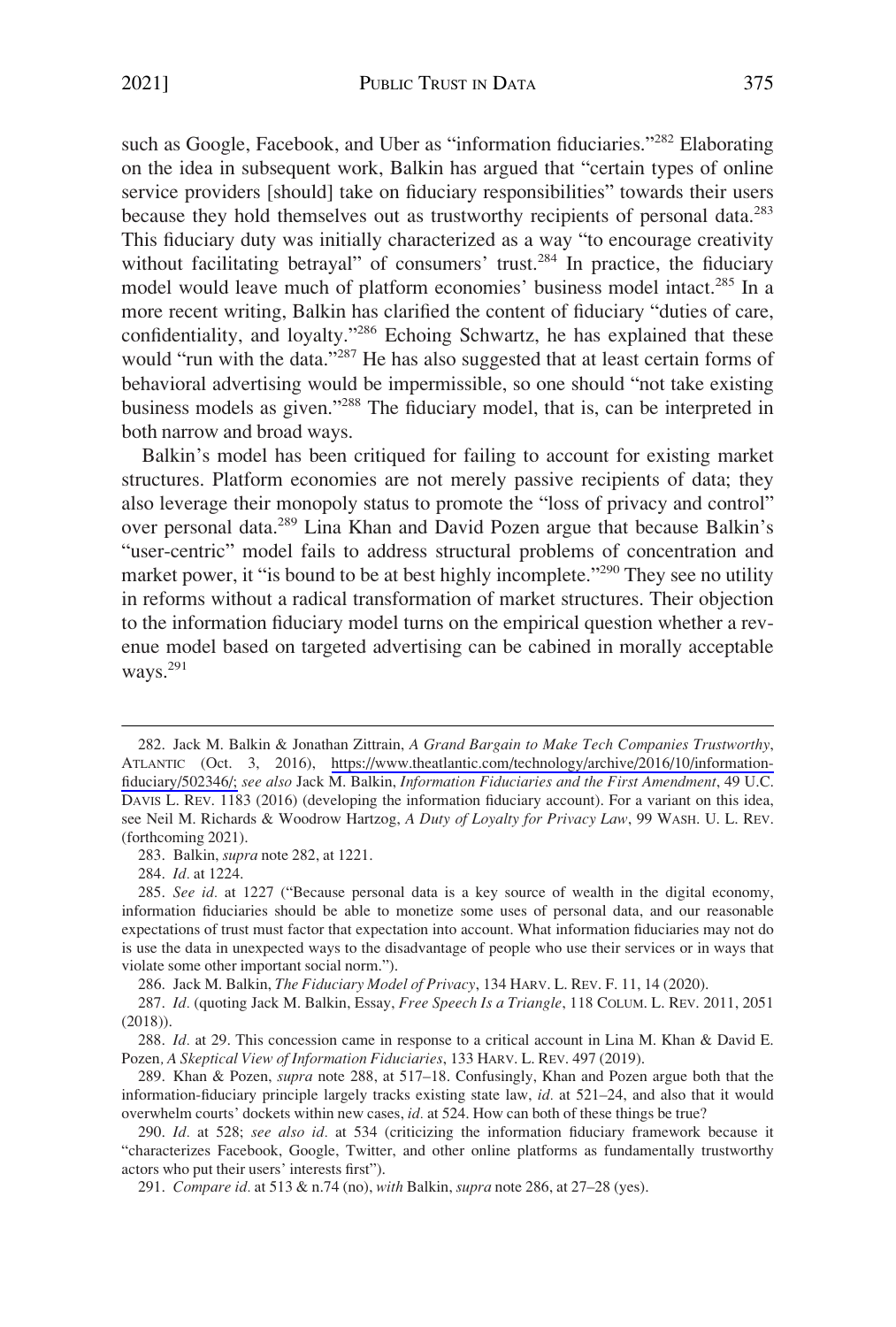Even putting aside Khan and Pozen's criticisms, the information fiduciary model provides limited traction for managing the panoply of harms canvassed in Part II. Its advocates frame it as an intervention against platform economies, not against data brokers and sensing nets. Indeed, the fiduciary obligation attaches to an entity "because of [its] relationship with another."292 But for much personal data entering commercial circulation beyond the platform, there is no such relationship. Consider sensors that capture images and speech in public and private places, monitors that track activity in physical locations, and cookies that track activity on third-party websites on Facebook's behalf.<sup>293</sup> All lack the dyadic relationship Balkin posits as necessary to a fiduciary duty. Worse, inferences about specific individuals can be drawn not only from data gathered from them, but also from third parties.<sup>294</sup> To encompass the larger personal data economy, Balkin's model would need to be unmoored from its starting analogy to the fiduciary obligations of doctors and lawyers. It would have to become, that is, a more freefloating, miasmatic duty of trustworthiness and constraint: in short, a coat cut from a different doctrinal cloth altogether.

Even in that reimagined form, moreover, a fiduciary principle would remain focused on the "user-centric"<sup>295</sup> concern of privacy. As we have seen, a governance regime that mitigates privacy concerns is not one that will equally address objections from structural economic inequalities or the underproduction of public goods.296 At best, therefore, the fiduciary intervention proposed by Balkin and others with respect to platform economies is a partial response to the problems of personal data economies.

A variant on the idea of fiduciary obligations is worth mentioning as a step toward the public trust model explored in Part IV.<sup>297</sup> Michele Loi, Paul-Olivier Dehaye, and Ernst Hafen have proposed the creation of "personal data platform cooperatives" as vehicles through which individuals could make "collective choices" about "what data to share and with whom," and how the surplus from such exploitation should be used.<sup>298</sup> Sylvie Delacroix and Neil Lawrence have similarly proposed a "bottom-up" trust mechanism in which data subjects are

<sup>292.</sup> Balkin, *supra* note 282, at 1209.

<sup>293.</sup> *See supra* notes 89–104 and accompanying text; *see also* Srinivasan, *supra* note 64 (describing Facebook's business relationships with third parties).

<sup>294.</sup> *See* Michele Loi, *The Digital Phenotype: A Philosophical and Ethical Exploration*, 32 PHIL. & TECH. 155, 162 (2019) ("[T]he possibility of discrimination harm due to generalizable knowledge, for persons who are not identified by the data, which the data protection framework is not equipped to solve.").

<sup>295.</sup> Khan & Pozen, *supra* note 288, at 528.

<sup>296.</sup> *See supra* Sections II.D and II.G.

<sup>297.</sup> For the linkage between fiduciary proposals and data trusts, see Anna Artyushina, *Is Civic Data Governance the Key to Democratic Smart Cities? The Role of the Urban Data Trust in Sidewalk Toronto*, TELEMATICS & INFORMATICS, July 6, 2020, at 1, 5.

<sup>298.</sup> Michele Loi, Paul-Olivier Dehaye & Ernst Hafen, *Towards Rawlsian 'Property-Owning Democracy' Through Personal Data Platform Cooperatives*, CRITICAL REV. INT'L SOC. & POL. PHIL. (June 16, 2020),<https://www.tandfonline.com/doi/full/10.1080/13698230.2020.1782046>[[https://perma.](https://perma.cc/A276-YT7T];)  [cc/A276-YT7T\];](https://perma.cc/A276-YT7T];) *see also* Pistor, *supra* note 156, at 118–22 (positing a similar idea).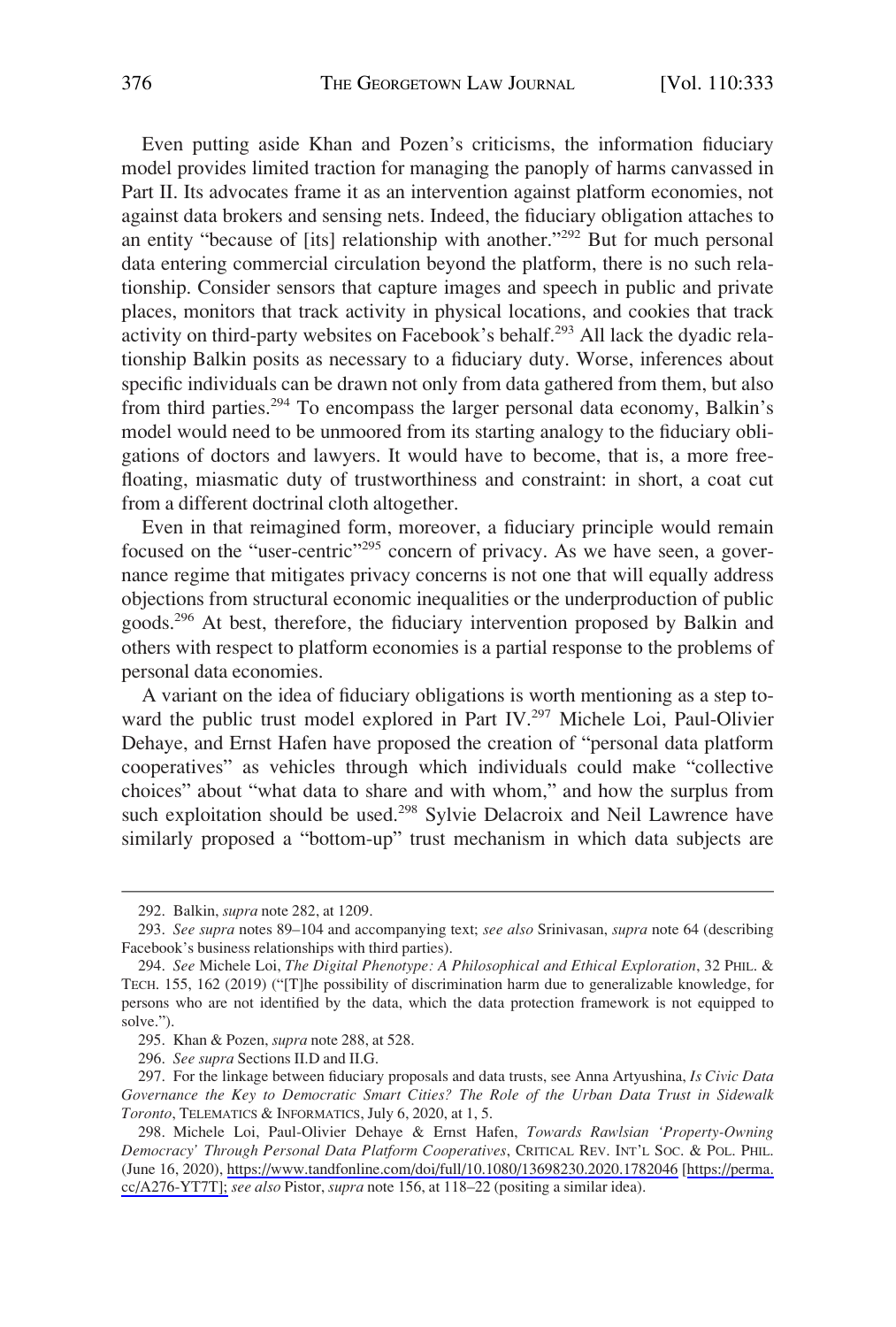<span id="page-44-0"></span>both settlers and beneficiaries of trusts that manage data in their name.<sup>299</sup> In a related vein, the Alphabet subsidiary Sidewalk Labs proposed the creation of a data trust to govern data gathered as part of an ambitious "smart city" initiative in Toronto.<sup>300</sup> The Information and Privacy Commissioner of Ontario, however, raised concerns about the proposed trust's "lack of independent oversight."<sup>301</sup> In effect, the Commissioner worried that the trust would exercise "exceptional regulatory powers" without itself being a public entity amenable to democratic control.302 The Sidewalk project was canceled in March 2020, so the data trust idea was never implemented.<sup>303</sup> Hence, it is unclear whether a private data trust model that is distinct from a fiduciary model, or indeed, the intermediaries first imagined in 1996 by Harry Laudon, is in fact feasible.

# C. STRUCTURAL ANTITRUST REMEDIES

Finally, a wave of scholarship has challenged the concentration of market power in a small number of platforms such as Facebook, Google, and Amazon. That literature has elicited proposals aimed at fundamentally altering market structure for platform economies. Lina Khan, for example, has argued for structural remedies that "proscribe certain organizational structures," such that "platform activity and commercial activity [would] be undertaken through separate corporations with distinct ownership and management."<sup>304</sup> Alphabet, on this view, might be split into firms that supply search services and firms that produce content.305 Sanjukta Paul has criticized antitrust doctrine's assumption that the "business firm is the central locus of economic coordination," and suggested instead making more "space for more democratic, horizontal forms of economic coordination."306 Sabeel Rahman has argued that "Google, Facebook, and Amazon" should be treated as "foundational utilities" and regulated as such.<sup>307</sup>

This neo-Brandeisian approach, unlike proposals to install individual rights or fiduciary duties, is laser-focused on the term "power," and in particular private

<sup>299.</sup> Sylvie Delacroix & Neil D. Lawrence, *Bottom-Up Data Trusts: Disturbing the 'One Size Fits All' Approach to Data Governance,* 9 INT'L DATA PRIV. L. 236, 240 (2019).

Sean McDonald, *Reclaiming Data Trusts*, CTR. INT'L GOVERNANCE INNOVATION (Mar. 5, 300. 2019),<https://www.cigionline.org/articles/reclaiming-data-trusts/> [\[https://perma.cc/JPV9-2673](https://perma.cc/JPV9-2673)].

<sup>301.</sup> Letter from Brian Beamish, Info. & Priv. Comm'r of Ontario, to Stephen Diamond, Chairman of the Bd. of Dirs., Waterfront Toronto (Sept. 24, 2019), [https://www.ipc.on.ca/wp-content/uploads/2019/](https://www.ipc.on.ca/wp-content/uploads/2019/09/2019-09-24-ltr-stephen-diamond-waterfront_toronto-residewalk-proposal.pdf)  [09/2019-09-24-ltr-stephen-diamond-waterfront\\_toronto-residewalk-proposal.pdf](https://www.ipc.on.ca/wp-content/uploads/2019/09/2019-09-24-ltr-stephen-diamond-waterfront_toronto-residewalk-proposal.pdf). [\[https://perma.cc/7QN5-](https://perma.cc/7QN5-JEGT)  [JEGT](https://perma.cc/7QN5-JEGT)].

<sup>302.</sup> Artyushina, *supra* note 297, at 10. Among the broader public, Sidewalk's proposal to establish "consent through signage" (for example, treating a pedestrian's observation of a sign detailing what data was being collected for the trust as consent) roused particular ire. *Id.* 

<sup>303.</sup> *See id.* at 2.

<sup>304.</sup> Khan, *Separation*, *supra* note 59, at 980, 1084.

<sup>305.</sup> *See id*. at 1084.

<sup>306.</sup> Sanjukta Paul, *Antitrust as Allocator of Coordination Rights*, 67 UCLA L. REV. 378, 430 (2020).

<sup>307.</sup> K. Sabeel Rahman, *The New Utilities: Private Power, Social Infrastructure, and the Revival of the Public Utility Concept*, 39 CARDOZO L. REV. 1621, 1669–70 (2018).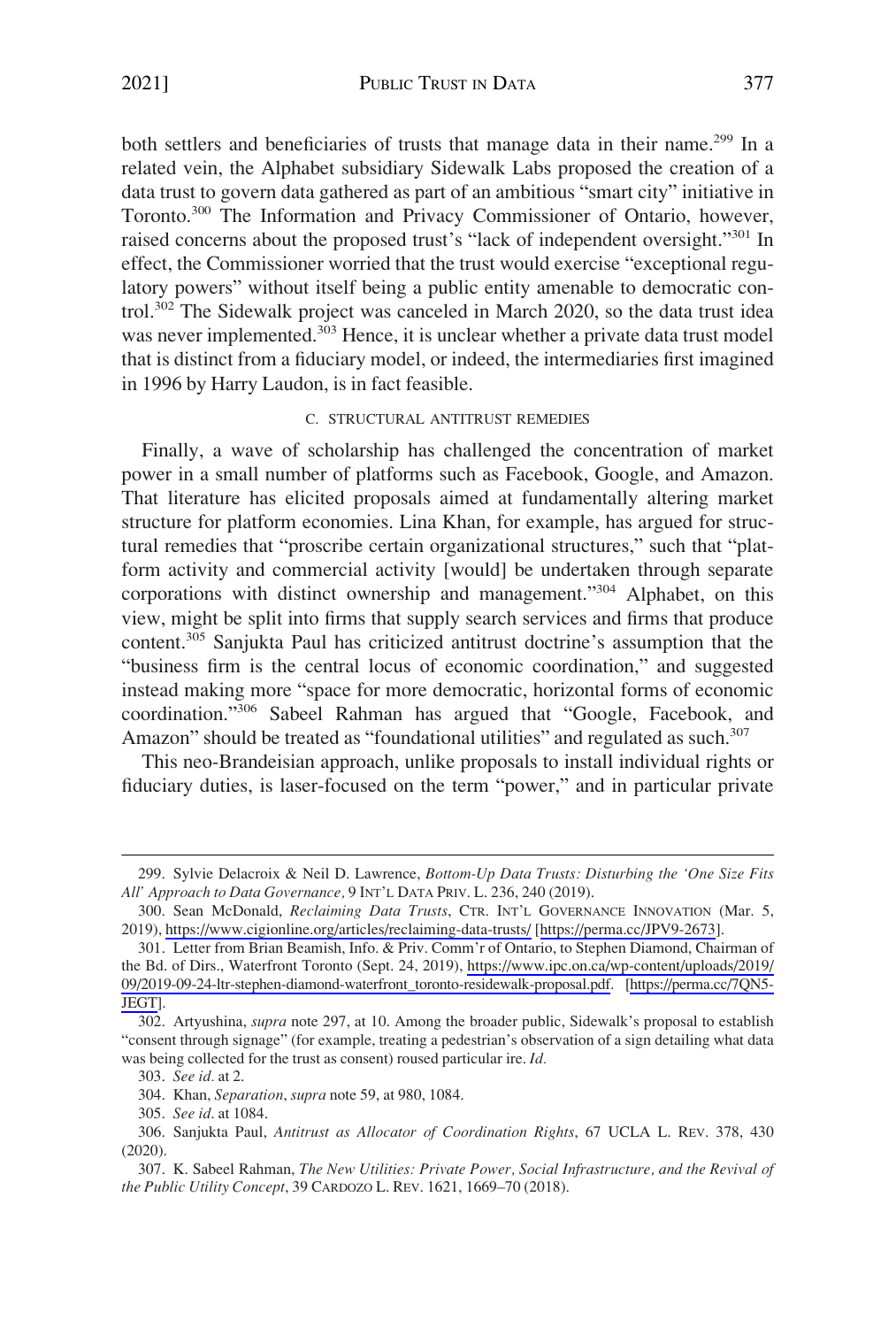power, rather than privacy or consumer welfare.<sup>308</sup> Concentrated private power is perceived as antithetical to "true democracy and liberty in our political sphere."<sup>309</sup> Large platforms, it is suggested, wield excessive influence not just by shaping flows of information and public debate,<sup>310</sup> but also more directly by wielding disproportionate influence as lobbyists in legislatures.311 Interventions aimed at fracturing platforms therefore rest on the (controversial and typically unsupported) normative premise that a desirable understanding of democracy requires a specific diffusion of both private and public power. $312$ 

These structural remedies may well have substantial effects on privacy, innovation, and digital flows of speech and information. But there are reasons for resisting the temptation to view them as panaceas. First, as this approach's leading proponents candidly admit, it is far from clear that *federal* agencies and courts have the political will necessary to execute a neo-Brandesian program.<sup>313</sup> This leaves space for other actors, such as cities, to take legislative action to protect data privacy. But it is not clear from this power-focused literature what form municipal action would take.

Second, arguments for new antitrust enforcement are focused almost exclusively upon platform economies. No argument has been advanced that data broker and sensing net parts of the economy are overly concentrated.<sup>314</sup> Indeed, available evidence suggests that neither market is presently characterized by concentration of the kind that might trigger Sherman Act liability.<sup>315</sup> Since many of the harms canvassed in Part II are plausibly thought to arise as a consequence of data brokers and sensing nets, an antitrust-only approach will leave them unchanged. Third, competition may be consistent with exploitation, massive privacy losses, and economic inequality. E-commerce platforms in China, for example, are characterized by "fierce competition" even though there is not always a dominant firm akin to Amazon.<sup>316</sup> Further, these platforms abound with "group deals, social media, gaming, instant messaging, short-form videos and live-

312. *See id.* 

314. Platforms such as Google and Amazon have considerable market power, however, in certain sections of the sensing net economy, such as personal assistants.

315. *See supra* notes 77–104 and accompanying text.

*Why Retailers Everywhere Should Look to China*, ECONOMIST (Jan. 2, 2021), [https://www.](https://www.economist.com/leaders/2021/01/02/why-retailers-everywhere-should-look-to-china)  316. [economist.com/leaders/2021/01/02/why-retailers-everywhere-should-look-to-china](https://www.economist.com/leaders/2021/01/02/why-retailers-everywhere-should-look-to-china) (noting also that Alibaba's market capitalization fell from eighty-one percent to fifty-five percent in 2021).

<sup>308.</sup> *See* Lina Khan, Editorial, *The New Brandeis Movement: America's Antimonopoly Debate*, 9 J. EUR. COMPETITION L. & PRAC. 131, 131–32 (2018); *see also* TIM WU, THE CURSE OF BIGNESS: ANTITRUST IN THE NEW GILDED AGE 15–19 (2018) (asserting that the "Curse of Bigness" is now "a profound threat to democracy itself").

<sup>309.</sup> Khan, *Separation*, *supra* note 59, at 1061.

<sup>310.</sup> *See id.* at 1071.

<sup>311.</sup> *See* Zephyr Teachout & Lina Khan, *Market Structure and Political Law: A Taxonomy of Power*, 9 DUKE J. CONST. L. & PUB. POL'Y 37, 72 (2014).

<sup>313.</sup> *See* Khan, *Separation*, *supra* note 59, at 1065 (noting the "enfeebling of antitrust"). States, however, also have the "ability to bring suit under federal antitrust law and the . . . ability to enact and enforce their own state antitrust laws." Note, *Antitrust Federalism, Preemption, and Judge-Made Law*, 133 HARV. L. REV. 2557, 2560 (2020). The latter are "heterogeneous themselves." *Id.* at 2561.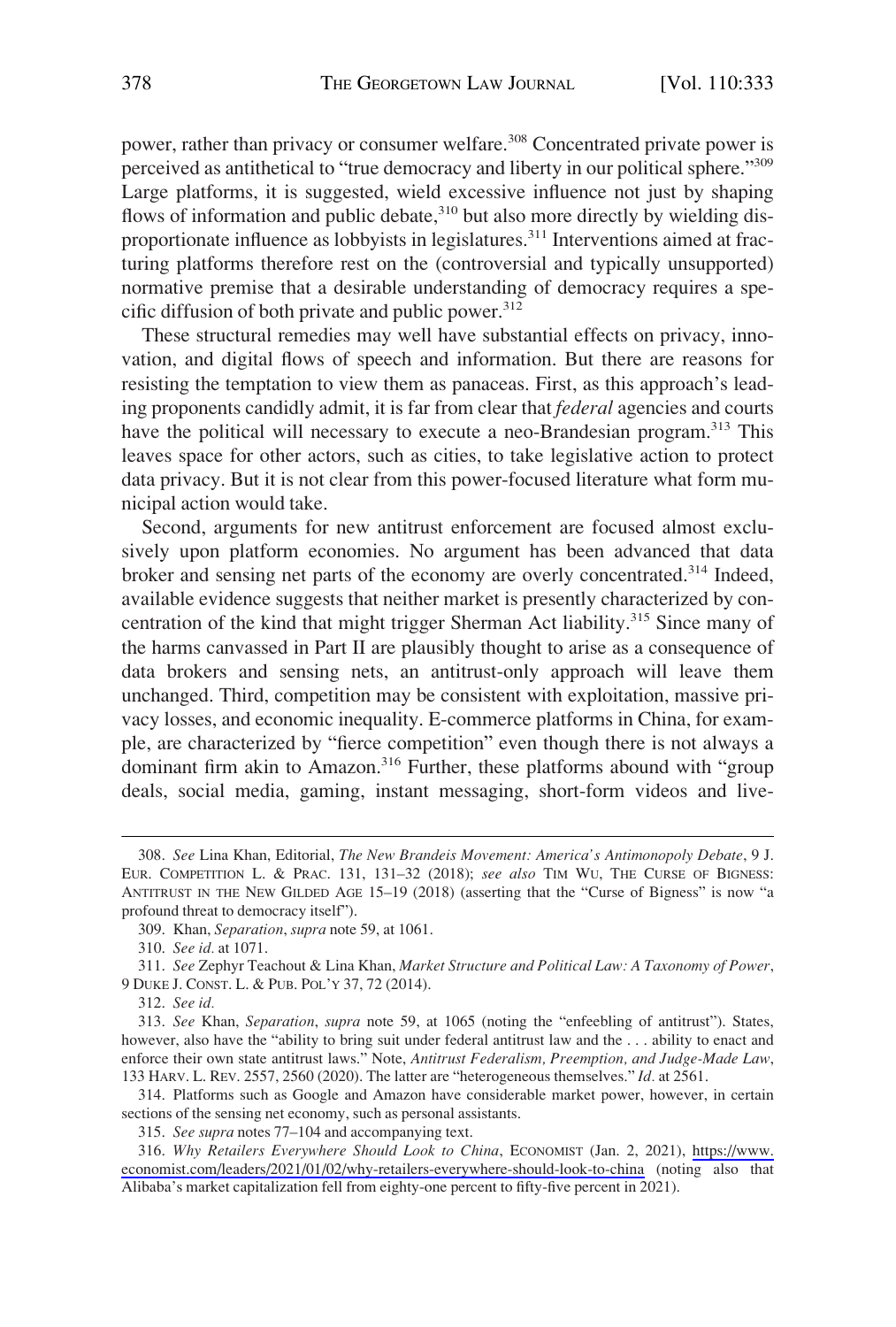streaming celebrities" that together may cast shadows on privacy, equality, and autonomy.317 Competition may thus be consistent with many of the concerns raised by personal data economies and adumbrated in Part II.

Finally, the effect of antitrust remedies upon the larger labor market will vary dramatically. Breaking up platforms with large workforces (for example, Amazon and Uber) would mitigate monopoly effects.<sup>318</sup> But most of the interventions proposed—such as separating search from content—are unlikely to have labor market effects because the ratio of market value to firm size has "exploded" for firms such as Apple, Google, and Facebook.<sup>319</sup> The historical record also suggests reasons for caution. Looking back at the significant antitrust remedies issued against AT&T and IBM, it is still "hard to know exactly how much" the antitrust suits "shaped" product markets.<sup>320</sup> It seems wise to maintain some modesty about the ramifications of complex structural interventions by constrained government actors in the dynamic context of technological and social change.

If antitrust succeeds in breaking up large platforms, the effect on national politics is also indeterminate. The empirical literature on campaign finance contributions by individuals and corporations suggests a more complex story than the neo-Brandeisian account. For the past two decades, corporate expenditures have been less ideological and more focused on incumbents than the spending of individual executives of the same company.<sup>321</sup> Spending has aimed at influencing policy outcomes, not electoral outcomes. The largest tech firms did not build up "a large lobbying presence" in Washington, D.C. until after 2010, when they perceived a rising risk of regulation.322 They have since focused on "immigration, net neutrality, rules governing advertising, and company-specific issues."<sup>323</sup>

The idea that corporate spending represents a failure of democracy rests on the assumption that such policy outcomes are themselves democratically problematic.324 Indeed, because corporate spending flows to established rather than insurgent candidates, it may buffer partisan sectarianism in ways that have positive

323. *Id.* at 260.

<sup>317.</sup> *Id.* 

<sup>318.</sup> *See* Suresh Naidu, Eric A. Posner & Glen Weyl, *Antitrust Remedies for Labor Market Power*, 132 HARV. L. REV. 536, 600–01 (2018).

<sup>319.</sup> *See* BOIX, *supra* note 168, at 186 (noting that in mid-2017, Apple had 116,000 employees, Google had 61,000, and Facebook had 23,000, despite all having market capitalizations in the hundreds of billions).

<sup>320.</sup> Randal C. Picker, *The Arc of Monopoly: A Case Study in Computing*, 87 U. CHI. L. REV. 523, 548 (2020).

<sup>321.</sup> *See* Adam Bonica, *Avenues of Influence: On the Political Expenditures of Corporations and Their Directors and Executives*, 18 BUS. & POL. 367, 367–78 (2016); Val Burris, *The Two Faces of Capital: Corporations and Individual Capitalists as Political Actors*, 66 AM. SOCIO. REV. 361, 362, 364–65 (2001) (finding that individual spending is aimed at changing the outcomes of elections, whereas corporate spending aims to influence the regulatory decisions of incumbents regardless of party).

<sup>322.</sup> THOMAS PHILIPPON, THE GREAT REVERSAL: HOW AMERICA GAVE UP ON FREE MARKETS 260– 62 (4th prtg. 2019).

<sup>324.</sup> Especially with respect to immigration, this seems hard to know for sure: perhaps pro-migration lobbying by tech firms is a useful and happy counter to xenophobic political movements. In the abstract, it is hard to know.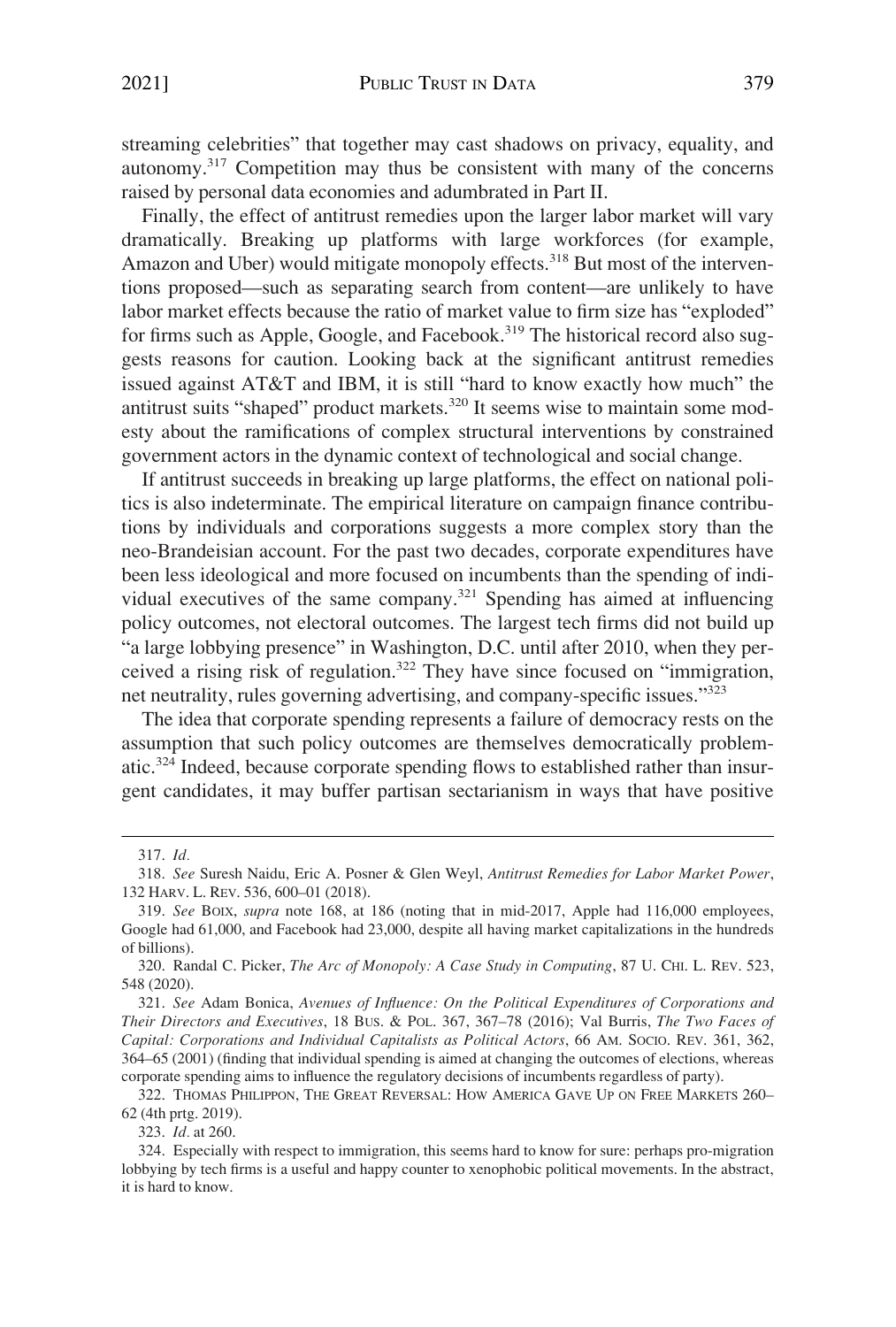<span id="page-47-0"></span>system-level effects even if it impedes certain regulatory reforms. A world in which Amazon, Facebook, and Google are spending less on political influence is not necessarily a world in which policy outcomes are more tightly linked to popular preferences. Or, it might be that ramping up antitrust scrutiny on firms in the personal data economies in effect increases the relative influence of other corporate actors. Where Amazon steps back, for example, Blackrock may simply gain more influence. It is premature to assume that this sort of outcome is more "democratic."

More intensive antitrust enforcement in the personal data economy may well have salutary effects on privacy, innovation, and perhaps certain kinds of democratic dysfunction. For these reasons, while it may be part of an effective regulator's toolkit, it is also unlikely to be a cure-all for the problems canvassed in Part II.

#### D. THE REGULATORY GAP IN PERSONAL DATA ECONOMIES

The leading proposals for regulation of personal data economies are not likely to address all of the pressing normative concerns raised by their operation. Proposals to create individual entitlements to data, now more than two decades old, have never successfully addressed their considerable logistical and practical impediments. They lean on implausible assumptions about individuals' capacity for knowing and controlling their own data use. They are also unlikely to mitigate the regressive effects of commodifying personal data; instead, they are prone to exacerbating privacy losses.

The imposition of a fiduciary duty upon platform economies, in contrast, would reach only a portion of the firms trading personal data as an asset. Its impact would depend on the uncertain extent to which platforms' business models would have to change. While the scope of those obligations in familiar contexts is tolerably clear, how they would apply in new digital environments remains up in the air.

Finally, structural antitrust remedies would accomplish important goals, including perhaps better privacy arrangements. But they too would be partial in scope, uncertain in effect, and largely targeted at welfarist goals that are orthogonal to the critiques lodged in Part II.

All these interventions, in short, rest on powerful motivating justifications. Yet none takes up all structural economic effects of personal data economies. Nor does any mitigate the absence of positive public good production. There is therefore still room in the regulatory toolkit for something more when it comes to new personal data economies.

## IV. THE PUBLIC TRUST IN DATA

The repertoire of structural responses to personal data's pathologies can be enriched, surprisingly, by reaching back to a common law doctrine of property crafted in a nineteenth century society only passingly familiar with the perils and pleasures of commodifying information. The doctrine in question is called the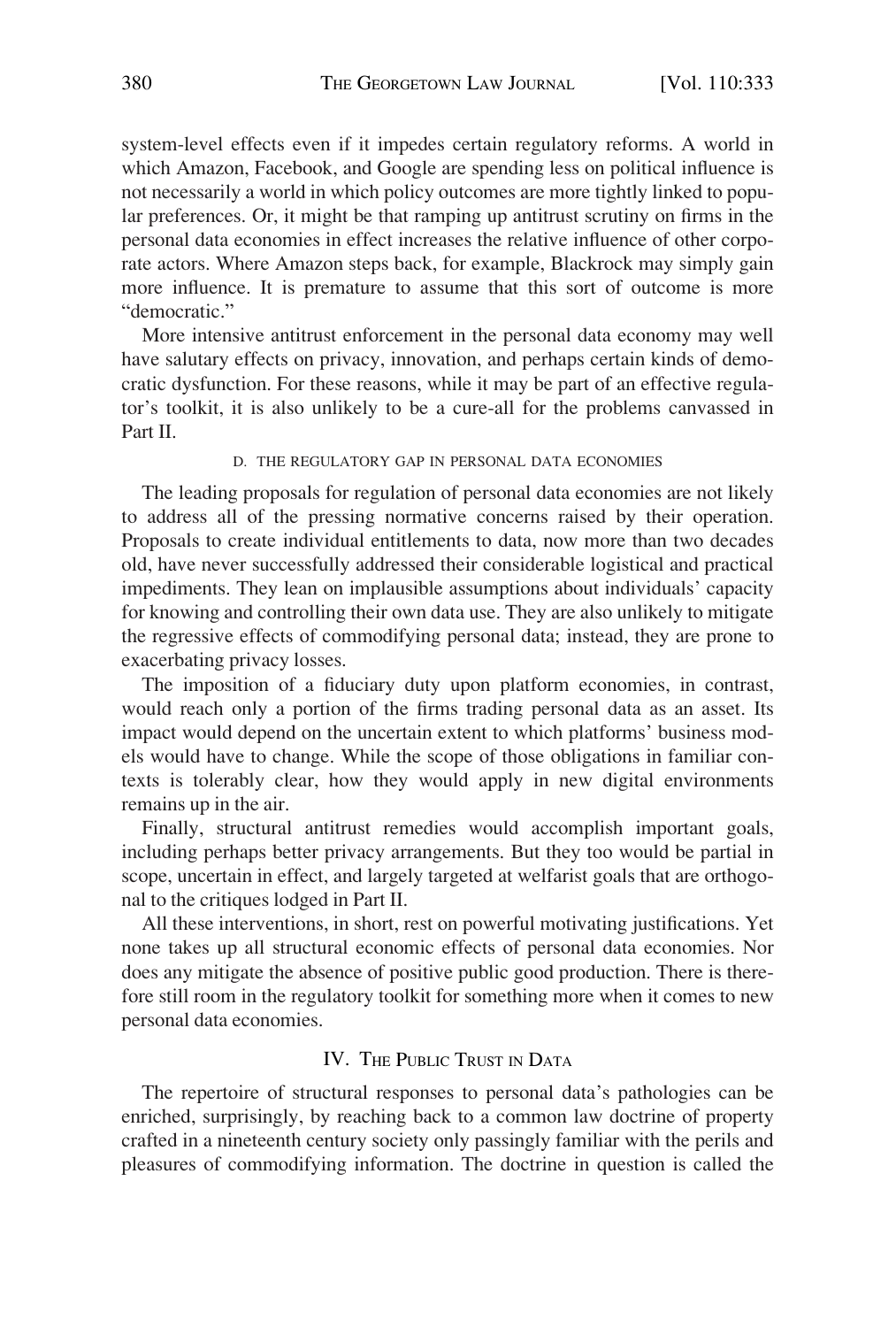<span id="page-48-0"></span>public trust. This Part explores the possibility of a public trust in data as an instrument that states and localities can deploy to address some of the harms arising from personal data economies.

To develop the case for a public trust in personal data, I begin by setting out the doctrine's common law origins and American applications. I then explain why there is a close fit along several axes between earlier uses of the public trust and its proposed deployment in the digital age. Parallels exist between the kinds of resources subject to management under public trust doctrine in the past and personal data. They also run between past and present justifications for the creation of public trust. Finally, I suggest that the public trust form can be adapted to address the specific distributional and public good related problems of personal data economies. That is, a public trust is a way of durably bundling together solutions to several problems created by data economies. Through user fees, limits on permissible data deployments, and mandates to create public goods, a public trust can mitigate some of the power asymmetries and regressive effects of present data economies. At the same time, the trust can employ safeguards to foreclose governmental misuses of information, much as the rich personal data disclosed to social security and tax authorities is shielded from misuse. And through a trustee or public enforcement mechanism, all these constraints can simultaneously be given durable effect.

What follows is not intended as a comprehensive account of public data trusts. There are too many kinds of data, and too many local specificities, to allow for that. Rather, the aim of this Article is to provide a proof of concept for a generally applicable legal idea. I hence close by offering general suggestions about how a public trust for data might be implemented by state or local governments with respect to sensing net data and extensions into platform economies.

## A. THE PUBLIC TRUST DOCTRINE AS A RESOURCE FOR GOVERNANCE

The core ambition of public trust doctrine is to facilitate long-term management of assets to benefit a broad cross section of the public.<sup>325</sup> An asset in "public" trust" is owned and managed by the state. At the same time, it is not physically controlled by the state, and no state official needs to have direct access to the asset. Yet the public trust doctrine differs from the idea of "public land" owned by the state free of any supervening obligation.<sup>326</sup> Instead, when an asset is owned in public trust, the state has obligations of trusteeship "to protect the people's common heritage."327 These constrain its ability to authorize wholesale private

<sup>325.</sup> *See* Ryan, *supra* note 4.

<sup>326.</sup> *See, e.g.*, 43 U.S.C. § 1702(e) (defining "public lands" as "any land and interest in land owned by the United States within the several States and administered by the Secretary of the Interior through the Bureau of Land Management"). *But see* 43 U.S.C. § 1702(e)(2) (excluding from definition of public lands those "lands held for the benefit of Indians, Aleuts, and Eskimos"). Under the Property Clause of Article IV of the Constitution, "Congress exercises the powers both of a proprietor and of a legislature over the public domain" without caveats or limitations. Kleppe v. New Mexico, 426 U.S. 529, 540 (1976) (citation omitted).

<sup>327.</sup> Nat'l Audubon Soc'y v. Superior Ct., 658 P.2d 709, 724 (Cal. 1983) (en banc).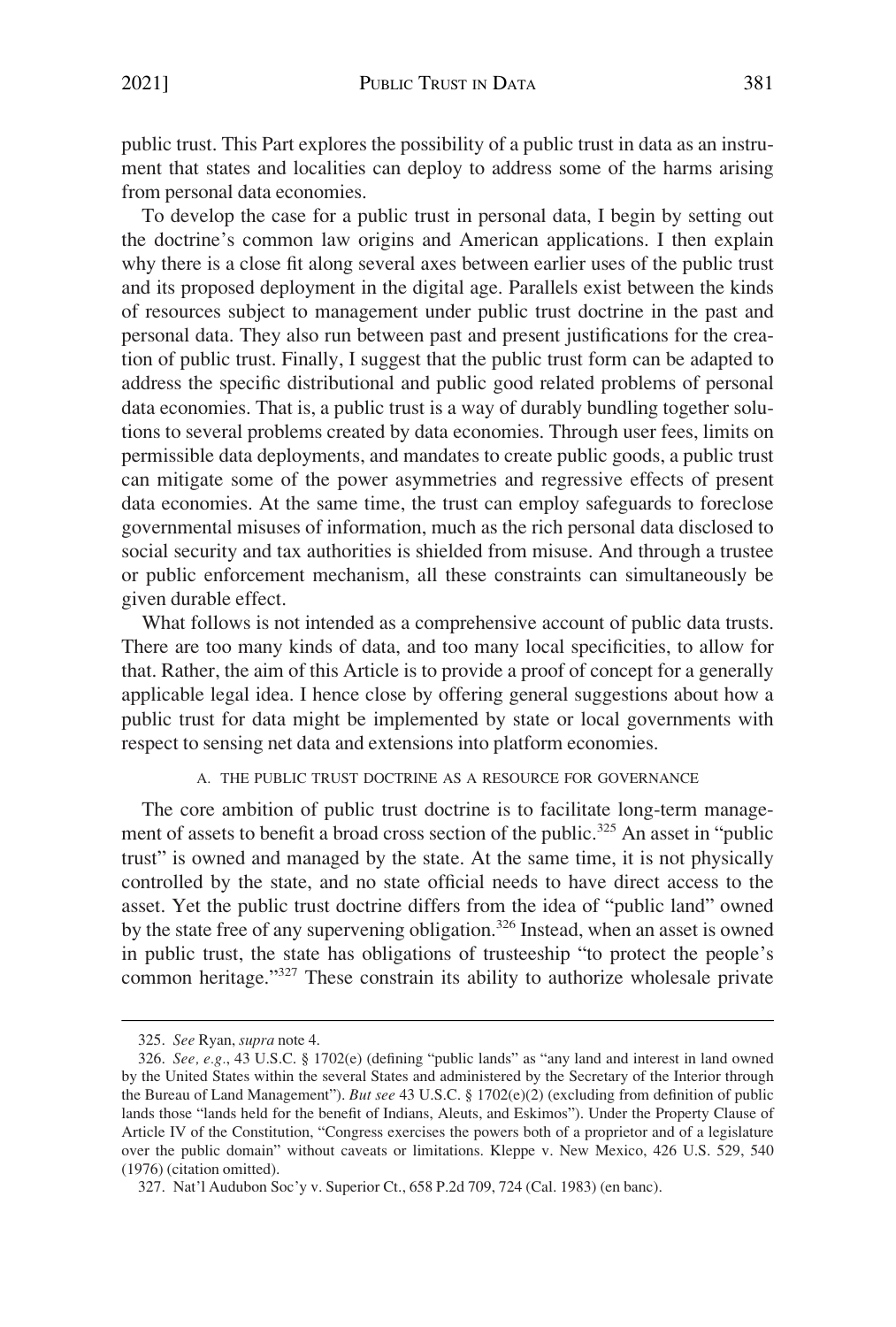exploitation of a public trust asset. $328$  At the same time, certain controlled forms of commercial exploitation, including the alienation of some "sticks" of the property bundle, may be allowed. Importantly, the balance struck between public and private uses of a trust asset must account for both the risk that a resource enjoyed by a broad public may be spoiled or exhausted through commercial exploitation, and also the possibility that state actors fail to meet their obligations to ensure public resources are properly husbanded and available to the public as a whole.<sup>329</sup> A further advantage of the public trust established through either legislation or state constitutional text is that it creates a durable platform for democratic deliberation and decision about an asset's mix of uses. Post hoc judicial review locks in democratic choices and guards against later defection in the wake of elections or even generational change.

Nevertheless, like any other doctrinal tool used to further important policy goals, the public trust doctrine is no panacea. On the one hand, its promise in the digital context derives from its combination of rules meant to preserve an asset for common enjoyment and the possibility of controlled commercial exploitation. Even as it would allow the continued commercial use of personal information, therefore, a public trust in data could be used for promoting privacy, dampening regressive distributional effects, enabling democracy, and eliciting the production of public goods.

On the other hand, while a public trust in data can be easily established at a state or local level, a national-level trust would face practical and legal impediments as a consequence of gridlock in Congress and the specter of legal challenges under federal administrative law. The public trust model, furthermore, might only fit certain kinds of data. Still, it would be premature to allow these barriers to preempt experimentation. It is only by pursuing its possibilities through trial and error that the doctrine's potential might be realized. This sort of experimental process is more readily available through state and local, rather than national, channels.

The idea of a public trust in a common asset, under public ownership and control but subject to controlled public usage and limited private exploitation, has a long history. It can be traced back to Roman law.<sup>330</sup> Folded into English common

330. *See* THE INSTITUTES OF JUSTINIAN 78 (J. T. Abdy & Bryan Walker trans., Cambridge, University Press 1876) ("By the law of nature then the following things are common to all men; air, running water, the sea, and consequently the shores of the sea.").

<sup>328.</sup> *See* Sax, *supra* note 3 (enumerating specific limits in the use of a public trust asset).

<sup>329.</sup> *Cf. id.* at 521 ("The 'public trust' [doctrine] has no life of its own and no intrinsic content. It is no more—and no less—than a name courts give to their concerns about the insufficiencies of the democratic process."). Concerns have been raised about the "democra[tic] deficit" created by judicial enforcement of the public trust doctrine. *See* Thomas W. Merrill, *The Public Trust Doctrine: Some Jurisprudential Variations and Their Implications*, 38 U. HAW. L. REV. 261, 284 (2016). This argument rests on the fallacy of composition: it assumes a polity cannot be democratic unless all its constituent elements are democratically responsive. But this is false. No one thinks that elected leaders should have plenary power over police forces, election management, or the regulation of speech to ensure democratic responsiveness. The public trust doctrine is simply another way of promoting democracy by assuring some minimum level of security (here of assets) as against public misuse of private capture.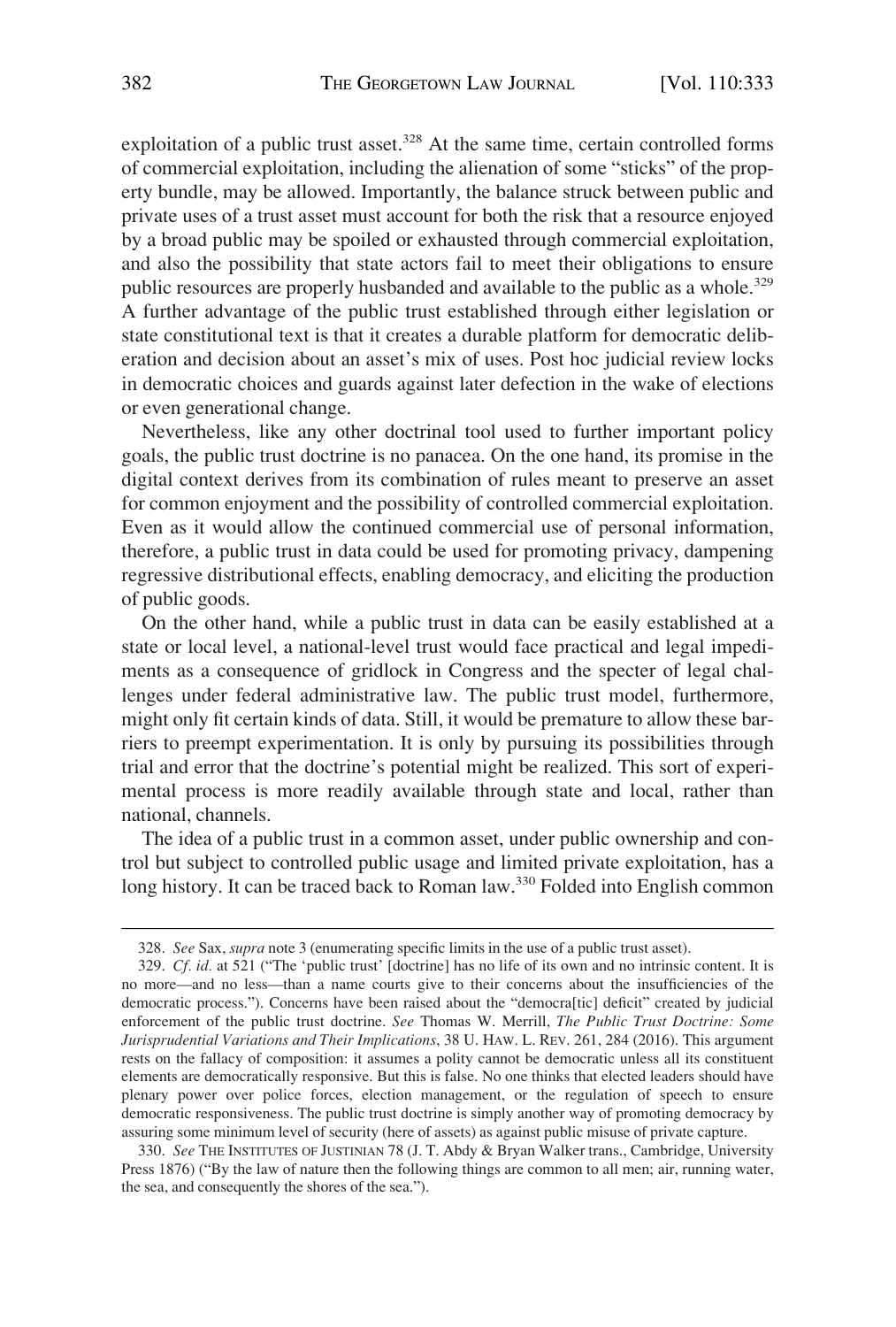law, it has been part of American jurisprudence since the Republic began.<sup>331</sup> Its active use, however, traces back to the Progressive Era, when it was deployed as a prophylactic against legislative defalcation of resources enjoyed by the people in common. The ensuing history of public trust doctrine, summarized here, testifies to its adaptability and its capacity for handling shifting mixes of public and private usages.

Early American cases identified a public trust in resources such as oysters and fish. In the 1821 case of *Arnold v. Mundy*, for example, the New Jersey Supreme Court held that navigable waters were "common to all the people, and that each has a right to use them according to his pleasure," and so the public could not be excluded from oyster picking in the tidal Raritan River.<sup>332</sup> Two decades later, Chief Justice Roger Taney wrote for the U.S. Supreme Court—again in a case about the Raritan River in New Jersey—that "a public trust [existed] for the benefit of the whole community, to be freely used by all for navigation and fishery."<sup>333</sup> This public trust doctrine, the Court ruled four years later in a case about navigable tributaries, applied as background law to states other than the thirteen original colonies.334 In these early cases, the Court rejected private claims to exclude the public from a resource, such as a navigable way or an oyster bed, while also underscoring a positive obligation on the state to maintain the resource's availability.

The leading American case on the public trust doctrine emphasizes the judiciary's obligation to protect a resource from the corrupt deployment of state power.335 At issue in *Illinois Central Railroad Co. v. Illinois* was the Lake Front Act, an 1869 state legislative measure granting the eponymous railroad a portion of the Chicago lakeshore and over one thousand acres of submerged land for a

<sup>331.</sup> Gann v. Free Fishers of Whitstable (1865) 11 Eng. Rep. 1305, 1316–17 (Eng.) (holding, as a matter of the common law, that the sovereign held title to the bed of all tidal rivers, estuaries, and territorial seas for the benefit of the subjects); *see also* 2 BRACTON: ON THE LAWS AND CUSTOMS OF ENGLAND 39–40 (Samuel E. Thorne trans., 1968) (describing the shores of the sea as "common to all" and inalienable).

<sup>332. 6</sup> N.J.L. 1, 12 (1821); *see also* Carson v. Blazer, 2 Binn. 475, 478 (Pa. 1810) (recognizing a "right to fisheries" in tidal waters that is "vested in the state, and open to all").

<sup>333.</sup> Martin v. Lessee of Waddell, 41 U.S. (16 Pet.) 367, 413 (1842).

<sup>334.</sup> Pollard v. Hagan, 44 U.S. (3 How.) 212, 215–16 (1845) ("A right to the shore between high and low water-mark is a sovereign right, not a proprietary one.... Why? Because rivers do not pass by grant, but as an attribute of sovereignty. The right passes in a peculiar manner; it is held in trust for every individual proprietor in the state or the United States, and requires a trustee of great dignity."); *id.* at 228–29 (explaining that common law doctrines of land applied to newly admitted states, such as Alabama); *see also* Ryan, *supra* note 4, at 153–55 (providing background to *Pollard*).

<sup>335.</sup> *See* Sax, *supra* note 3, at 489 (describing the *Illinois Central* case as "[t]he most celebrated public trust case in American law"); *see also* Joseph D. Kearney & Thomas W. Merrill, *The Origins of the American Public Trust Doctrine: What Really Happened in* Illinois Central, 71 U. CHI. L. REV. 799, 802–03 (2004) (discussing the prominence of the *Illinois Central* decision); Carol Rose, *The Comedy of the Commons: Custom, Commerce, and Inherently Public Property*, 53 U. CHI. L. REV. 711, 737 (1986) (describing *Illinois Central* as the "most famous assertion of the public trust theory"); Protect Our Parks, Inc. v. Chi. Park Dist., 971 F.3d 722, 729 (7th Cir. 2020) (Barrett, J.) (underscoring *Illinois Central* as central to public trust doctrine).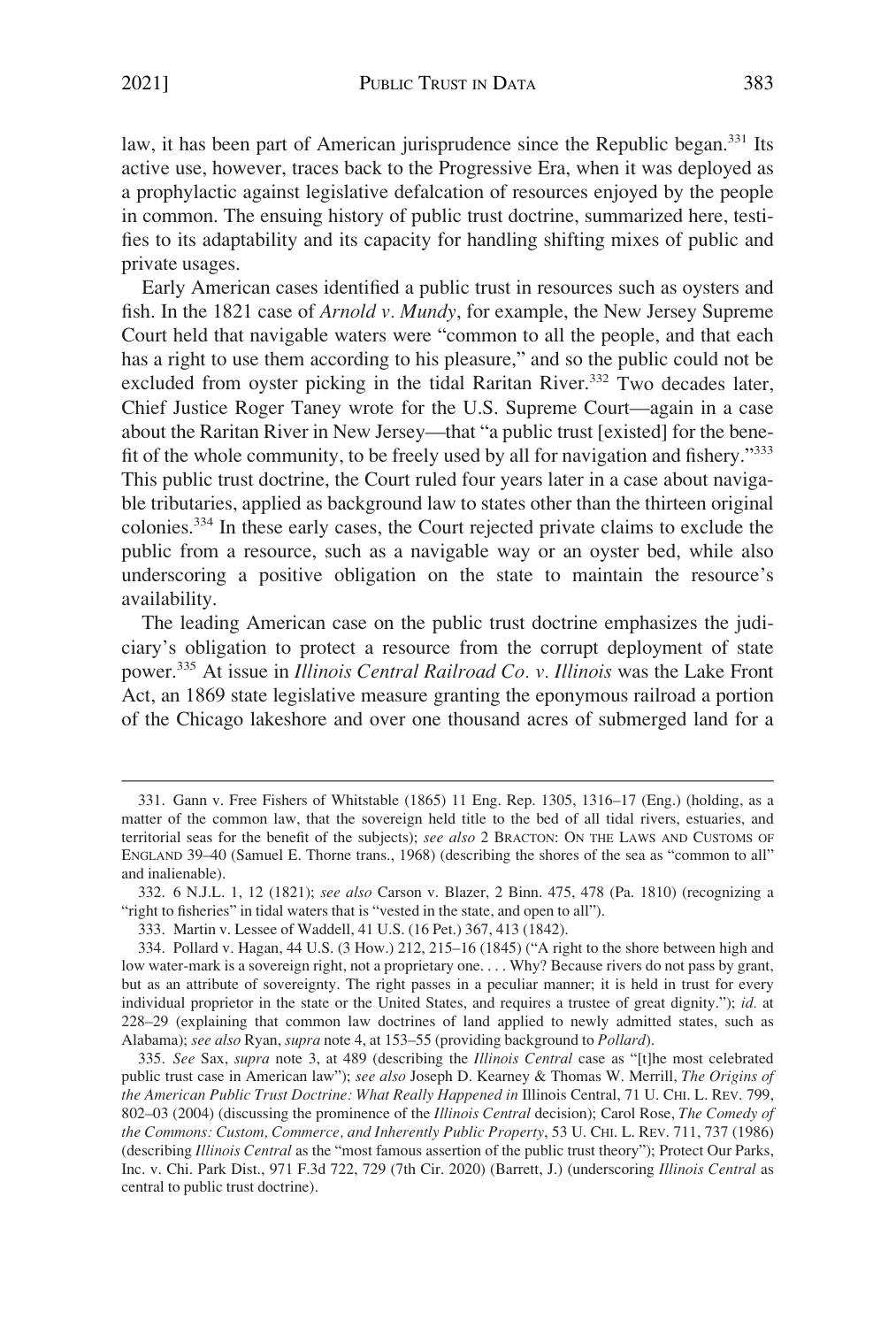new depot.336 Four years later, the state legislature revoked the grant. The railroad, of course, sued, alleging (among other things) that the Act violated the rights that it had obtained in lakebed property. The resulting lawsuit ended in a split judgment from the U.S. Supreme Court. Key to the majority's ultimate holding was its conclusion that the 1869 transfer of submerged land had never been valid—and thus the railroad had not been deprived of any such right—because of the public trust doctrine.<sup>337</sup>

Writing for the Court's majority, Justice Stephen Field held that the state might hold title in the land, but such title was "held in trust for the people of the State that they may enjoy the navigation of the waters, carry on commerce over them, and have liberty of fishing therein freed from the obstruction or interference of private parties."338 He went on to explain that the state could neither "abdicate its trust over property in which the whole people are interested, like navigable waters and soils under them," nor "leave them entirely under the use and control of private parties."339 Hence, the land could only be alienated if doing so promoted "the interests of the public" and had no "substantial impairment of the public interest in the lands and waters remaining."<sup>340</sup>

*Illinois Central*'s holding reflects a mistrust of concentrated private power, whether manifesting as an interest group lobby or as the monopolistic owner of an asset that would otherwise avail a broad swathe of the public. How did such a decision come to pass? To constitutional law scholars today, Justice Field is notorious as a "pioneer and prophet" of the "substantive," or laissez-faire, interpretation of the Fourteenth Amendment's Due Process Clause.<sup>341</sup> But Field was also a Jacksonian Democrat willing to "summarily . . . divest a major American corporation of [an] exceedingly valuable property" to forestall "corruption and special privilege."342 Whether the Lake Front Act was in fact induced through corrupt means,<sup>343</sup> the Court's ruling hinged on its perception of interest group capture. *Illinois Central* thus embodies bilateral constraints, arising out of the public trust doctrine, upon the state as owner and manager, and also upon private firms and individuals as potential owners and users. Its inalienability rule reflects a commitment to preserving public ownership and hence democratic control. That is, it affirms democracy, just as it keeps a beady eye on its derailment. Finally, it is much like the arguments for new public-utilities regulation and the broad reading

<sup>336.</sup> *See* 146 U.S. 387, 449–54 (1892).

<sup>337.</sup> *See id.* at 453–55.

<sup>338.</sup> *Id.* at 452.

<sup>339.</sup> *Id.* at 453.

<sup>340.</sup> *Id.* Now-Justice Amy Coney Barrett's recent discussion of the public trust doctrine emphasized these constraints on alienation. *See Protect Our Parks*, 971 F.3d at 729.

<sup>341.</sup> Charles W. McCurdy, *Justice Field and the Jurisprudence of Government-Business Relations: Some Parameters of Laissez-Faire Constitutionalism, 1863-1897*, 61 J. AM. HIST. 970, 971 (1975).

<sup>342.</sup> *Id.* at 994.

<sup>343.</sup> *See* Kearney & Merrill, *supra* note 335, at 893 ("[A]lthough the documentary record from 1869 cannot be said definitely to establish that the Illinois Central used corrupt means to facilitate the enactment of the Lake Front Act, it probably leans in that direction.").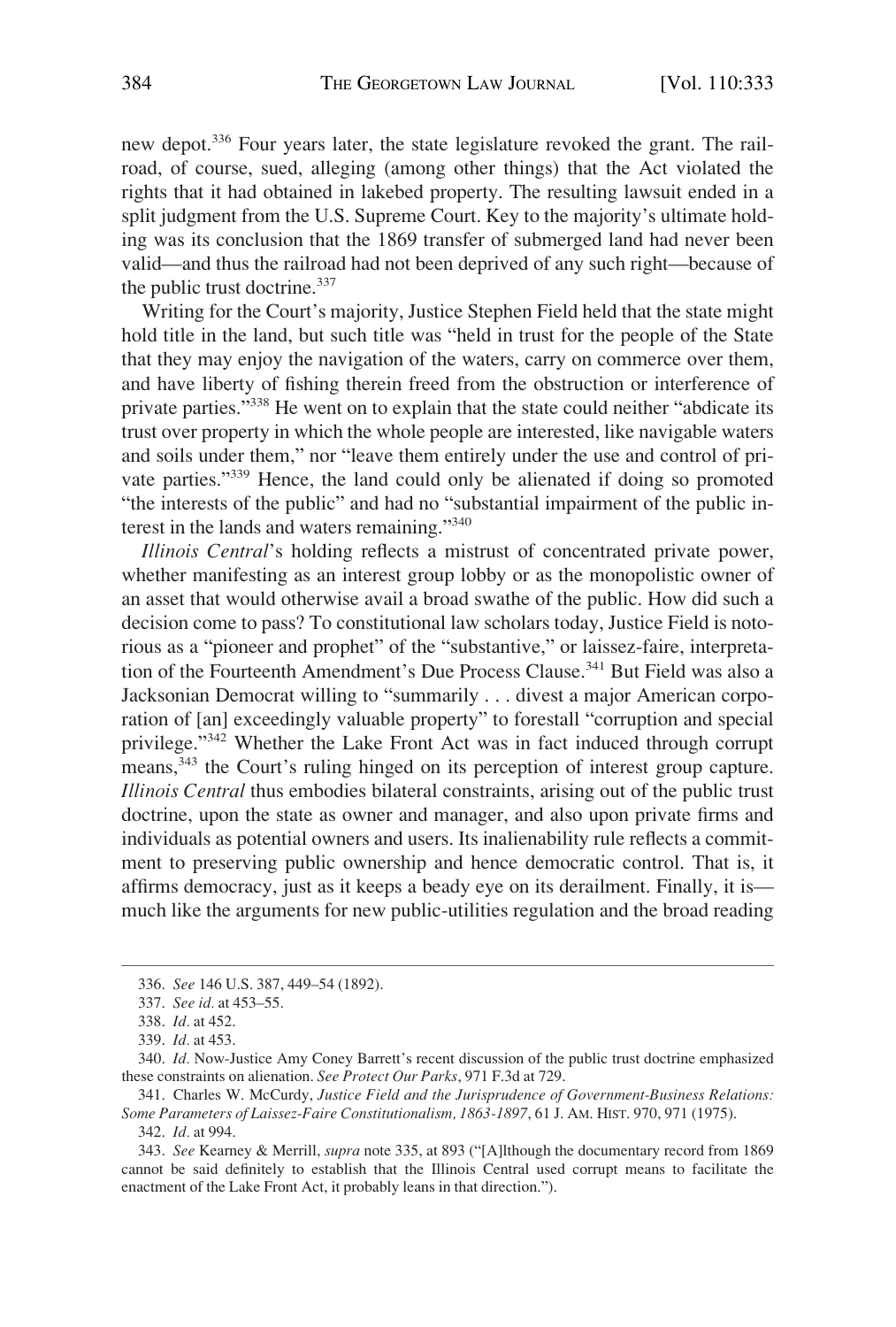2021] PUBLIC TRUST IN DATA 385

of the Sherman Act other contemporary scholars are recovering—a Progressive Era effort to manage concentrated private power by endowing the state with power and still shackling the manner in which such power is exercised.<sup>344</sup> Hence, it is a rule concerned with power and oriented toward democratic ends through a mix of public control and ex post judicial safeguards.<sup>345</sup>

Before the end of that century, the U.S. Supreme Court went on to endorse applications of the public trust doctrine to riverine resources $346$  and wildlife. $347$ The *Illinois Central* decision also prodded state courts to till independently the same jurisprudential field.<sup>348</sup> The Minnesota Supreme Court, for instance, extended the public trust to recreational uses of lakes, such as "sailing, rowing, fishing, fowling, skating, [and] taking water."349 In a famous series of twentiethcentury cases, the New Jersey Supreme Court identified a public trust in Atlantic beach access,<sup>350</sup> while Pennsylvania's high court found the "ambient air" to be subject to trust duties.<sup>351</sup> In the wake of Joseph Sax's influential scholarship recovering the doctrine in the  $1970s$ ,<sup>352</sup> lawyers in the nascent environmental movement deployed it aggressively across a range of new contexts.<sup>353</sup>

States differed in how they implemented the public trust doctrine. In some, a public trust meant simply that "the state's title to certain resources is impressed by a trust in favor of particular public uses" or that "that certain resources are subject to a presumption that they will be devoted to particular public uses unless the state legislature specifically legislates to the contrary."354 In yet other states, the doctrine has been constitutionalized.<sup>355</sup> More recently, lower federal courts have

347. *See* Geer v. Connecticut, 161 U.S. 519, 527, 529 (1896).

348. *See* Rose, *supra* note 335, at 738 ("*Illinois Central* sparked a new line of state 'public trust' jurisprudence.").

349. Lamprey v. Metcalf, 53 N.W. 1139, 1143 (Minn. 1893).

351. Robinson Twp. v. Commonwealth, 83 A.3d 901, 955 (Pa. 2013).

352. *See* Rose, *supra* note 3, at 352.

353. For a summary of such litigation efforts, see Richard J. Lazarus, *Changing Conceptions of Property and Sovereignty in Natural Resources: Questioning the Public Trust Doctrine*, 71 IOWA L. REV. 631, 643–56 (1986).

354. Merrill, *supra* note 329, at 261.

<sup>344.</sup> Ryan, *supra* note 4, at 161–62 (noting that the public trust doctrine operates both as a constraint upon and a grant of sovereign authority).

<sup>345.</sup> Concerns have been raised about the "democra[tic] deficit" created by judicial enforcement of the public trust doctrine. Merrill, *supra* note 329. See *supra* note 329, for a discussion of these misplaced concerns.

<sup>346.</sup> *See* Shively v. Bowlby, 152 U.S. 1, 14–25 (1894).

<sup>350.</sup> *See, e.g.*, Matthews v. Bay Head Improvement Ass'n, 471 A.2d 355, 363 (N.J. 1984) (public easement to access beach); Borough of Neptune City v. Borough of Avon-by-the-Sea, 294 A.2d 47, 55 (N.J. 1972) (public use of beach).

<sup>355.</sup> *See, e.g.*, Pa. Env't Def. Found. v. Commonwealth, 161 A.3d 911, 933 (Pa. 2017) (finding state constitutional obligations to "prohibit the degradation, diminution, and depletion of our public natural resources" and "act affirmatively via legislative action to protect the environment" (citation omitted)); Chelan Basin Conservancy v. GBI Holding Co., 413 P.3d 549, 558 (Wash. 2018) (noting the public trust doctrine's "constitutional underpinning").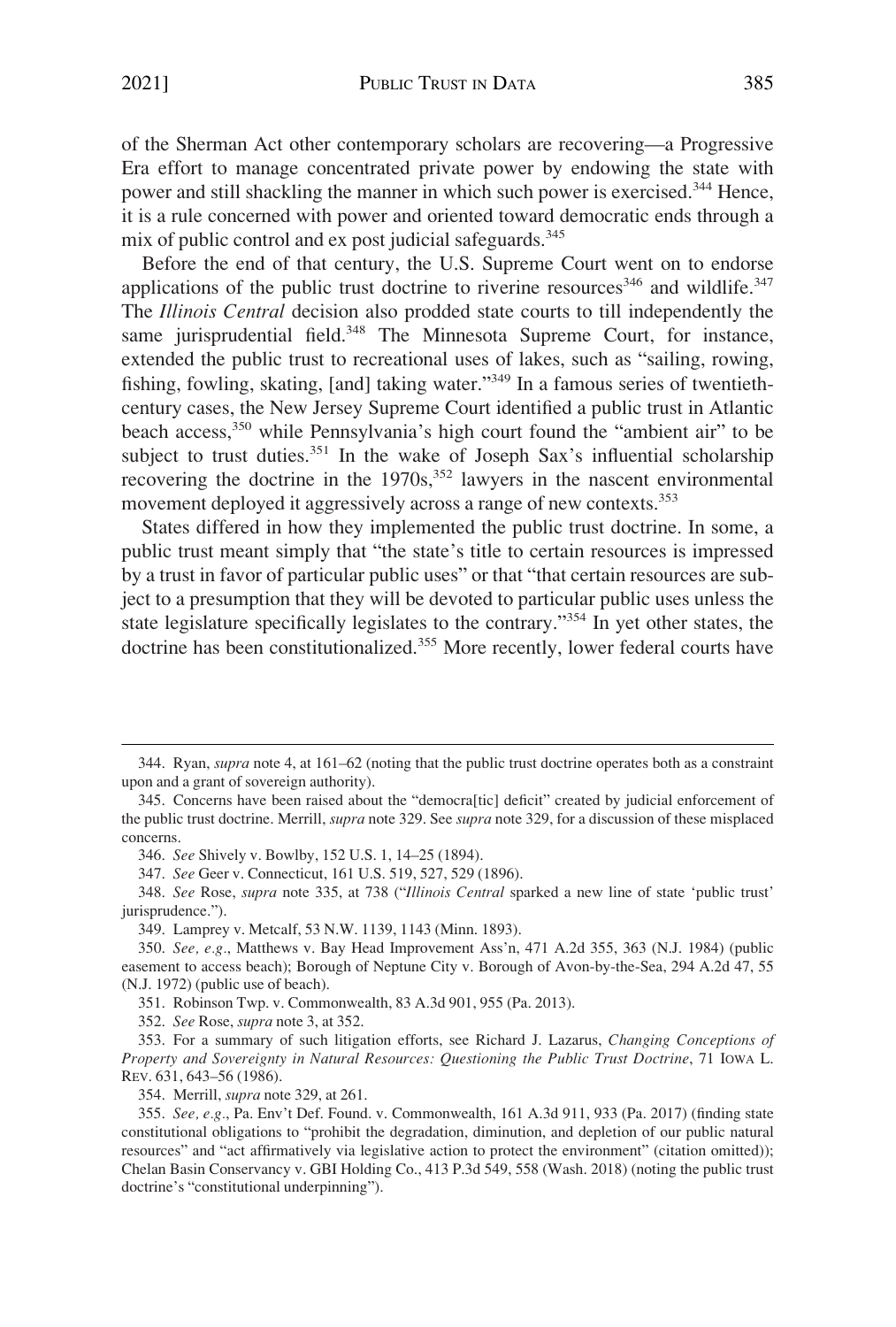divided over whether the public trust doctrine could extend to federal government assets.356

The public trust doctrine can be put into play by ex post review of how an asset is used, or analysis of the interest group dynamics around how the asset is used. Taking the second tack, *Illinois Central* limited the alienation of public trust assets by asking whether a sale furthered "the interests of the public" and had no "substantial impairment of the public interest in the lands and waters remaining."<sup>357</sup>

But this has not locked reviewing courts into a single modality of review. As a recent federal district court case about the use of Chicago public trust land for the Obama presidential library explains, there are several ways of implementing and enforcing a public trust.<sup>358</sup> The district court noted that where a public trust is statutorily designed over land that has never been submerged, a reviewing court using Illinois law applies a minimal form of review; it asks only whether the law creating the trust "'is sufficiently broad, comprehensive and definite to allow the diversion' at issue."<sup>359</sup> Where submerged land is at issue, though, the reviewing court engages in more intensive review. It asks "whether the 'primary purpose' of a legislative grant is 'to benefit a private interest.'"360 In a similar vein, the Hawaii Supreme Court has held that courts should take a "close look" at decisions taken by public authorities respecting a public trust asset.<sup>361</sup> This last approach is akin to the "'hard look' that federal courts have said is required in reviewing important decisions by environmental and consumer safety regulatory" authorities. $362$  Courts in Idaho, North Dakota, and California take the same tack. $363$  In Wisconsin, the hard look approach to public trust assets has congealed into a more substantive form, with courts considering five factors, including the extent of public control, the existence of a public purpose, and the disappointment of

<sup>356.</sup> *Compare* Alec L. v. Jackson, 863 F. Supp. 2d 11, 15 (D.D.C. 2012) (no), *with* Juliana v. United States, 217 F. Supp. 3d 1224, 1259 (D. Or. 2016), *rev'd on other grounds*, 947 F.3d 1159 (9th Cir. 2020) (yes).

<sup>357.</sup> Ill. Cent. R.R. Co. v. Illinois, 146 U.S. 387, 453 (1892).

<sup>358.</sup> The district court in that case denied relief on public trust ground, a holding that was reversed on appeal by the Seventh Circuit Court of Appeals, with then-Judge Barrett writing, on Article III standing grounds. *See* Protect Our Parks, Inc. v. Chi. Park Dist., 385 F. Supp. 3d 662, 686–87 (N.D. Ill. 2019), *aff'd in part, vacated in part, remanded by* 971 F.3d 722, 738 (7th Cir. 2020).

<sup>359.</sup> *Id.* at 678 (citation omitted).

<sup>360.</sup> *Id.* at 682 (citation omitted).

<sup>361.</sup> *In re* Water Use Permit Applications, 93 P.3d 643, 650 (Haw. 2004) (emphasis and citation omitted). For other uses of the "close look" doctrine, see *In re* 'Iao Ground Water Mgmt. Area High-Level Source Water Use Permit Applications, 287 P.3d 129, 139 (Haw. 2012); *In re* Wai'Ola O Moloka'I, Inc., 83 P.3d 664, 685 (Haw. 2004).

<sup>362.</sup> Merrill, *supra* note 329, at 281.

<sup>363.</sup> *See, e.g.*, Kootenai Env't All., Inc. v. Panhandle Yacht Club, Inc., 671 P.2d 1085, 1091–94 (Idaho 1983) (requiring a "close look" at conveyance of trust property); *In re* Stone Creek Channel Improvements, 424 N.W.2d 894, 902–03 (N.D. 1988) (closely examining administrative record of public trust's disposal); Nat'l Audubon Soc'y v. Superior Ct., 658 P.2d 709, 713–18 (Cal. 1983) (en banc) (same).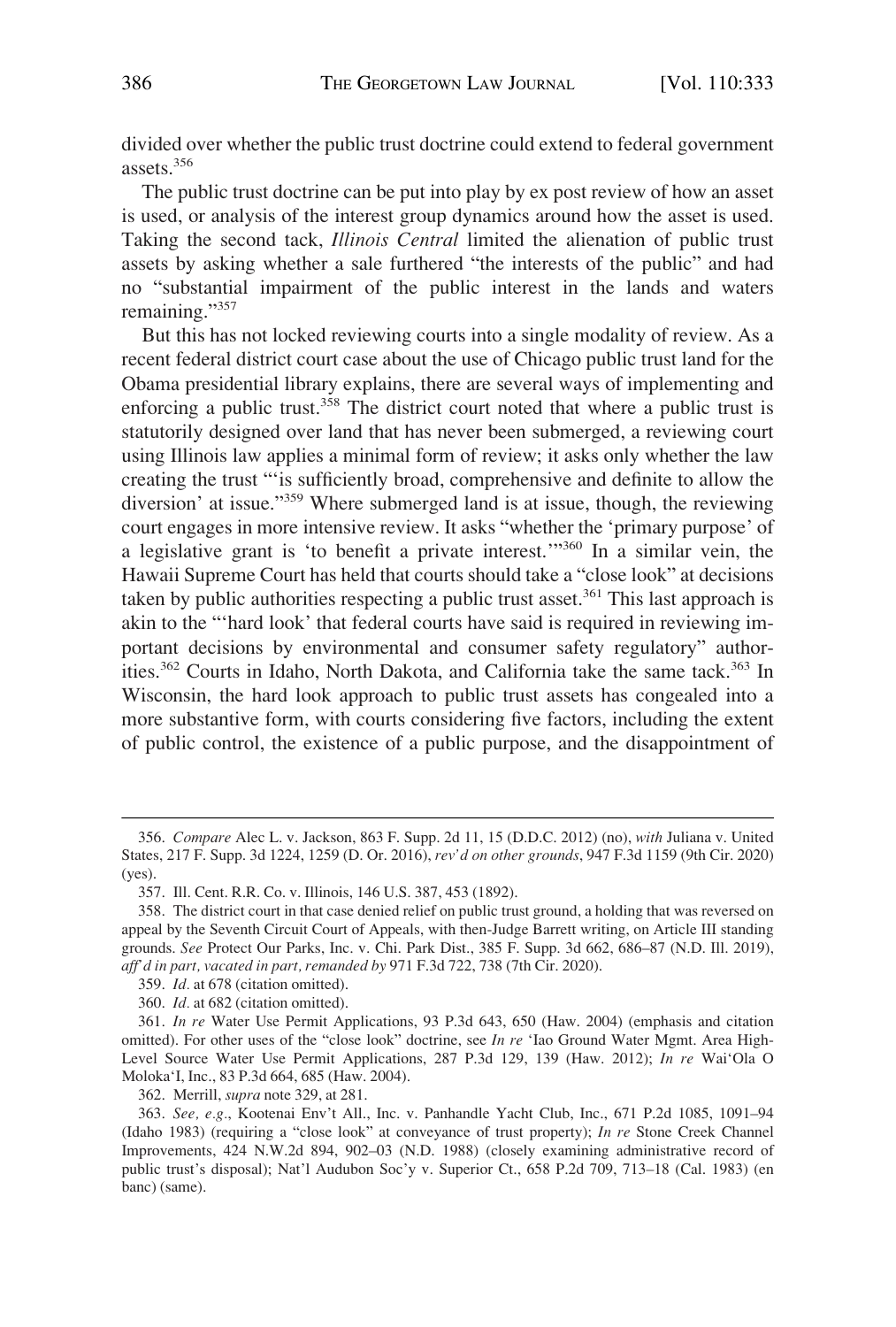<span id="page-54-0"></span>those previously using the public asset.364 Like *Illinois Central*, these decisions reflect a substantive commitment to democratic control coupled to an awareness of democracy's frailties.

A virtue of the public trust doctrine, in sum, is that it is very ductile and so capable of flexing to fit over many different kinds of assets—from oysters and fish to navigable passage to fresh water to parkland—that are shared by the public. Its overriding touchstone is democratic control of common resources tempered toward the preservation of the resources as assets.<sup>365</sup> It is also durable: it provides a way to entrench a persisting governance framework for an asset. The question today is whether it can be adapted to the personal data context.

B. FITTING DATA WITHIN A PUBLIC TRUST FRAMEWORK

The public trust form has potential in the personal data context because of congruities of form and function. First, there is a fit between the formal qualities of data as an asset and the formal qualities of other assets subject to the public trust doctrine. Second, there is a close match between the jurisprudential ambitions baked into the public trust and the desirable mix of public and commercial uses of personal data.

1. Data Is an Archetypal Public Trust Asset

Let us start with a negative: there is a profound mismatch between the standard, individualized form into which property is usually sliced, and the way in which personal data is circulated and exploited. This incongruity emerges in doctrine. It can also be seen in the misalignment between the leading justification for creating discrete, fungible property interests and the manner in which value is in fact extracted from personal data.

Supreme Court precedent on property in information strongly suggests that there is no individualized property interest in personal data. At least as a matter of black-letter law, therefore, the aggregations of data that comprise the most important asset in the personal data economy are simply not within the private property system.

The leading decision on information aggregations is Justice O'Connor's 1991 opinion Feist Publications, Inc. v. Rural Telephone Service Co.<sup>366</sup> Feist concerned a copyright claim to the compilation of names, addresses, and telephone numbers in a white-pages directory.<sup>367</sup> Taking originality as a constitutional floor, the Court held that the "selection, coordination, and arrangement of . . . white pages do not satisfy the minimum constitutional standards for copyright

<sup>364.</sup> *See* Paepcke v. Pub. Bldg. Comm'n of Chi., 263 N.E.2d 11, 19 (Ill. 1970) (summarizing and adopting Wisconsin law).

<sup>365.</sup> *See* Kadish v. Ariz. State Land Dep't, 747 P.2d 1183, 1186 (Ariz. 1987) ("The duties imposed upon the state [are] the duties of a trustee and not simply the duties of a good business manager." (citation omitted)).

<sup>366. 499</sup> U.S. 340 (1991).

<sup>367.</sup> *Id.* at 342–43.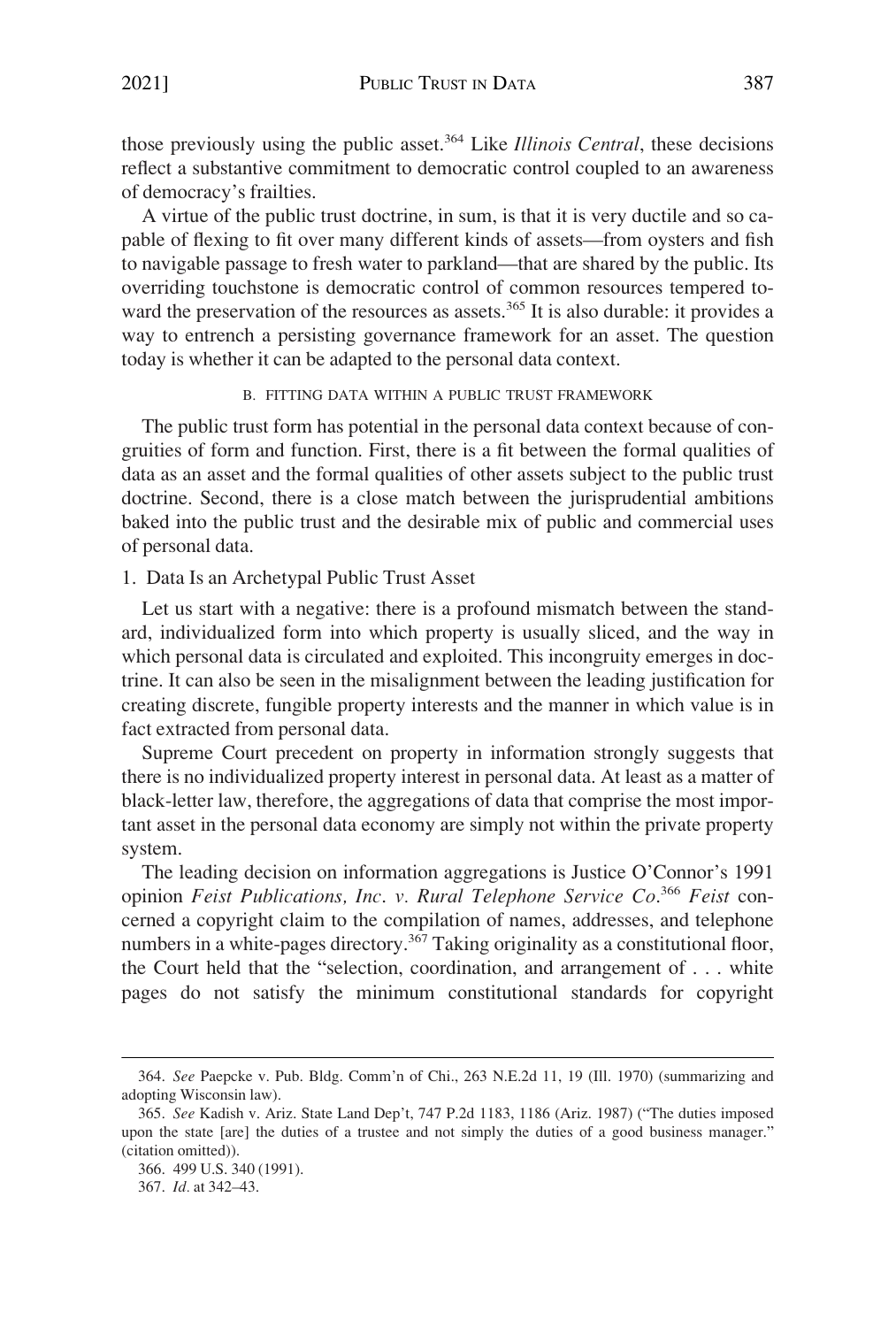protection."368 Mere "facts" are "uncopyrightable."369 After *Feist*, lower courts have found compilations to be copyrightable only when they evince some "judgment" about divisions within data or summary statistics.<sup>370</sup> Whether a particular aggregation created through personal data economies reflects sufficient creativity depends, of course, on its particular facts. But in at least one lower-court decision, locational data generated through a sensing net has been characterized as beyond copyright's constitutional domain.<sup>371</sup> So even when a given database architecture can be copyrighted, the actual data within it will not thereby become property.<sup>372</sup> Although contract, trade secret, antitrust, privacy, and other bodies of law may inflect how information can be alienated or used, constitutional basics dictate that data is "largely free from property rights"<sup>373</sup> defined in terms of private ownership.

This absence of an individualized property interest in information means that there can be no objection from prior owners to the recognition of a common, aggregate form of property in personal data. In particular, it vitiates objections on Fifth Amendment grounds pursuant to the Takings Clause.<sup>374</sup> It does not supply, though, a positive reason for *adopting* a public trust for data.

Yet from another perspective, the economic logic of property rights does conduce well to an aggregative, common governance regime. An individualized, granular, and standardized mode of property is appropriate when social value is realized through the *partition* of assets. In the personal data economy, however,

*See* Cyrus Farivar, *Judge, Siding with Google, Refuses to Shut Down Waze in Wake of Alleged*  371. *Theft*, ARS TECHNICA (Dec. 22, 2015, 9:00 AM), [https://arstechnica.com/tech-policy/2015/12/judge](https://arstechnica.com/tech-policy/2015/12/judge-siding-with-google-refuses-to-shut-down-waze-in-wake-of-alleged-theft/)[siding-with-google-refuses-to-shut-down-waze-in-wake-of-alleged-theft/](https://arstechnica.com/tech-policy/2015/12/judge-siding-with-google-refuses-to-shut-down-waze-in-wake-of-alleged-theft/) (describing this outcome in an unpublished opinion).

372. *See* Assessment Techs. of WI, LLC v. WIREdata, Inc., 350 F.3d 640, 641 (7th Cir. 2003) (Posner, J.) (rejecting the idea that "a copyright owner [could] use copyright law to block access to data that not only are neither copyrightable nor copyrighted, but were not created or obtained by the copyright owner"); Hutchins v. Zoll Med. Corp., 492 F.3d 1377, 1385 (Fed. Cir. 2007) ("Although the compilation of public information may be subject to copyright in the form in which it is presented, the copyright does not bar use by others of the information in the compilation." (citation omitted)).

373. Lothar Determann, *No One Owns Data*, 70 HASTINGS L.J. 1, 5 (2018). For example, of particular relevance to the sensing net, "manufacturers . . . generally cannot claim trade secret ownership rights in the data and information generated by the devices they sell to customers." *Id.* at 16.

374. What other constitutional objections? States have broad authority to grant or deny access to their own data and even to discriminate against citizens of other states in so doing. *See* McBurney v. Young, 569 U.S. 221, 224 (2013). A public trust is likely to make distinctions between users but is unlikely to engage in discrimination by citizenship. The First Amendment bars laws that impose content- and speaker-based restrictions on data usage. *See* Sorrell v. IMS Health Inc., 564 U.S. 552, 567 (2011). The public trust, however, involves the state acting as owner rather than regulator. Although the state cannot discriminate between different purchasers of data when it acts as a regulator consistent with *Sorrell*, there is no requirement that it treat all purchasers even-handedly when it acts as a vendor of its own data—as *McBurney* shows. The shift from a regulation to an ownership model, therefore, may bring some valuable flexibility when it comes to First Amendment constraints on data regulation.

<sup>368.</sup> *Id.* at 362.

<sup>369.</sup> *Id.*; *see also* Int'l News Serv. v. Associated Press, 248 U.S. 215, 235 (1918) (rejecting the idea of "property interest in the news").

<sup>370.</sup> *See, e.g.*, CCC Info. Servs., Inc. v. Maclean Hunter Mkt. Reps., Inc., 44 F.3d 61, 67 (2d Cir. 1994).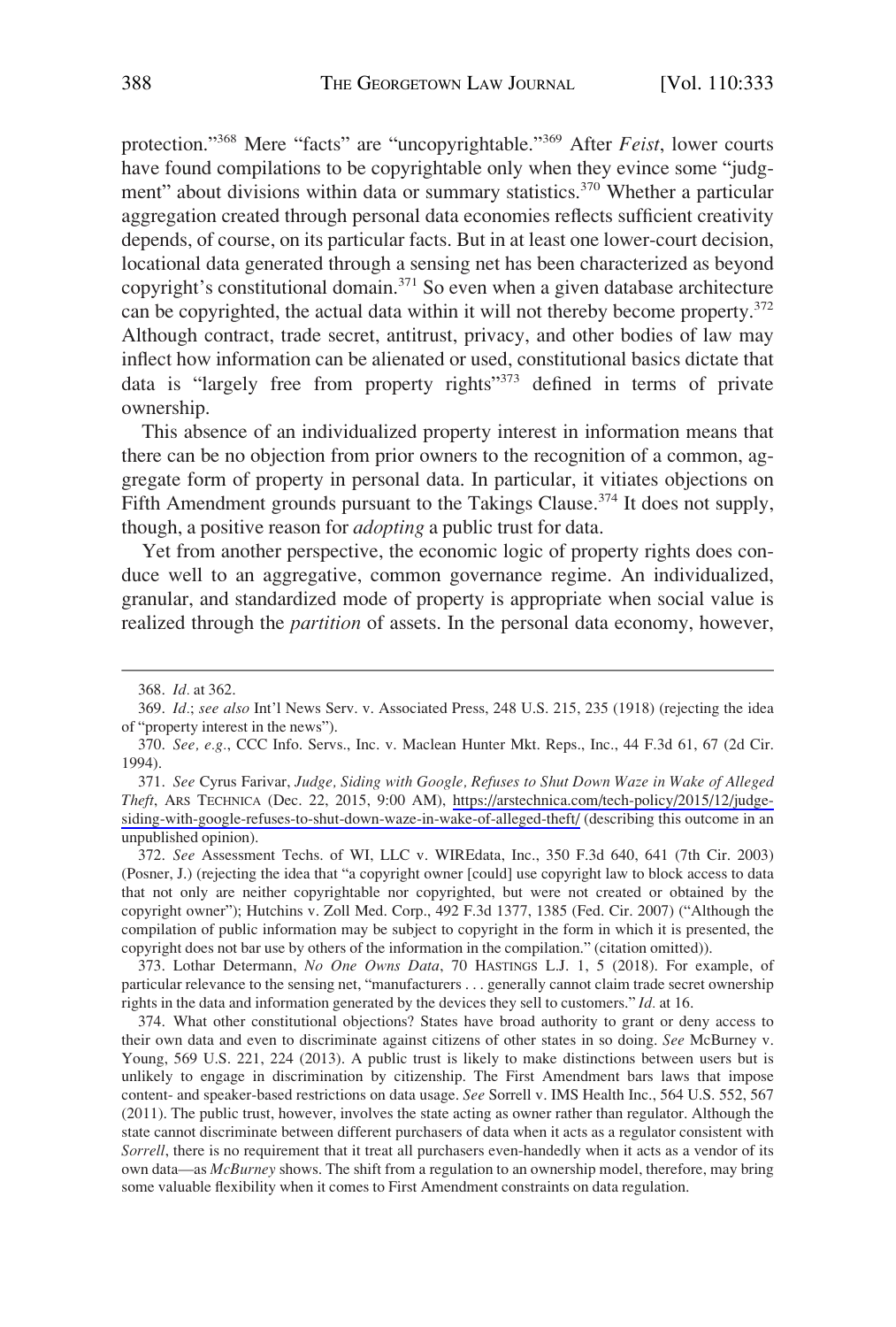value is created through *aggregation*. 375 A single data point is rarely of much value on its own, at least unless it concerns a celebrity or public figure. This means that the commercial value of personal data emerges only when it has been lumped together. It also means that while a few harms associated with personal data economies concern individualized data, many emerge only after aggregation. As a rough first cut, privacy, dignity, and exploitation worries attach to discrete items of data without regard to aggregation. In contrast, economic inequality, democratic backsliding, state dominance, and the underproduction of public goods are associated with data aggregates. To the extent the law seeks to mitigate the latter as well as the former, it should intervene with respect to data aggregates, not target the flow of discrete bits of information.

The public trust is commonly deployed for assets that are hard to slice up into discrete, individualized assets. These include clean ambient air, $376$  navigable waters, $377$  ground water, $378$  the recreational use of a lake, $379$  and beach access.  $380$ Divisible resources, such as oysters and fish, might be parceled out by quota systems, but their component items are fungible and better considered as aggregates. As such, the public trust has been developed for assets with the same relation to aggregation as personal data.

Further, while the harms of personal data economies cannot be captured without an accounting of data in its aggregate form, the individuation of data as property does not yield the payoffs associated with other discrete and parceled forms of data. In a leading economic account of individual property rights schemes, Thomas Merrill and Henry Smith argue that the transaction costs of trading in property are a function of information costs third-parties experience when trying to evaluate a good.381 "As a consequence, property is required to come in standardized packages that the layperson can understand at low cost."<sup>382</sup> Because these information costs "impinge upon a very large and open-ended class of third persons"<sup>383</sup> in market contexts, standardization is necessary to trade's viability. Merrill and Smith point out that even though items of personal property can vary

<sup>375.</sup> KELLEHER & TIERNEY, *supra* note 31, at 56–58 (describing a widely used process of "data capture and generation through data preprocessing and aggregation" called "CRISP-DM").

<sup>376.</sup> Robinson Twp. v. Commonwealth, 83 A.3d 901, 955 (Pa. 2013).

<sup>377.</sup> Martin v. Lessee of Waddell, 41 U.S. (16 Pet.) 367, 413 (1842).

<sup>378.</sup> Env't L. Found. v. State Water Res. Control Bd., 237 Cal. Rptr. 3d 393, 399–403 (Cal. Ct. App. 2018) (holding that the public trust doctrine protected groundwater tributaries of navigable waters).

<sup>379.</sup> Nat'l Audubon Soc'y v. Superior Ct., 658 P.2d 709, 711, 724 (Cal. 1983) (en banc).

<sup>380.</sup> *See, e.g.*, Matthews v. Bay Head Improvement Ass'n, 471 A.2d 355, 363 (N.J. 1984).

<sup>381.</sup> *See* Thomas W. Merrill & Henry E. Smith, Essay, *What Happened to Property in Law and Economics?*, 111 YALE L.J. 357, 359 (2001) ("[P]roperty imposes an informational burden on large numbers of people, a burden that goes far beyond the need for nonparties to a contract to understand the rights and duties of contractual partners.").

<sup>382.</sup> *Id.*; *see also* Thomas W. Merrill & Henry E. Smith, *Optimal Standardization in the Law of Property: The* Numerus Clausus *Principle*, 110 YALE L.J. 1, 38 (2000) (arguing that "the objective [in designing property rights] should be to minimize the sum of measurement (and error) costs, frustration costs, and administrative costs" through "optimal standardization").

<sup>383.</sup> *See* Thomas W. Merrill & Henry E. Smith, *The Property/Contract Interface*, 101 COLUM. L. REV. 773, 802 (2001) (describing in rem rights).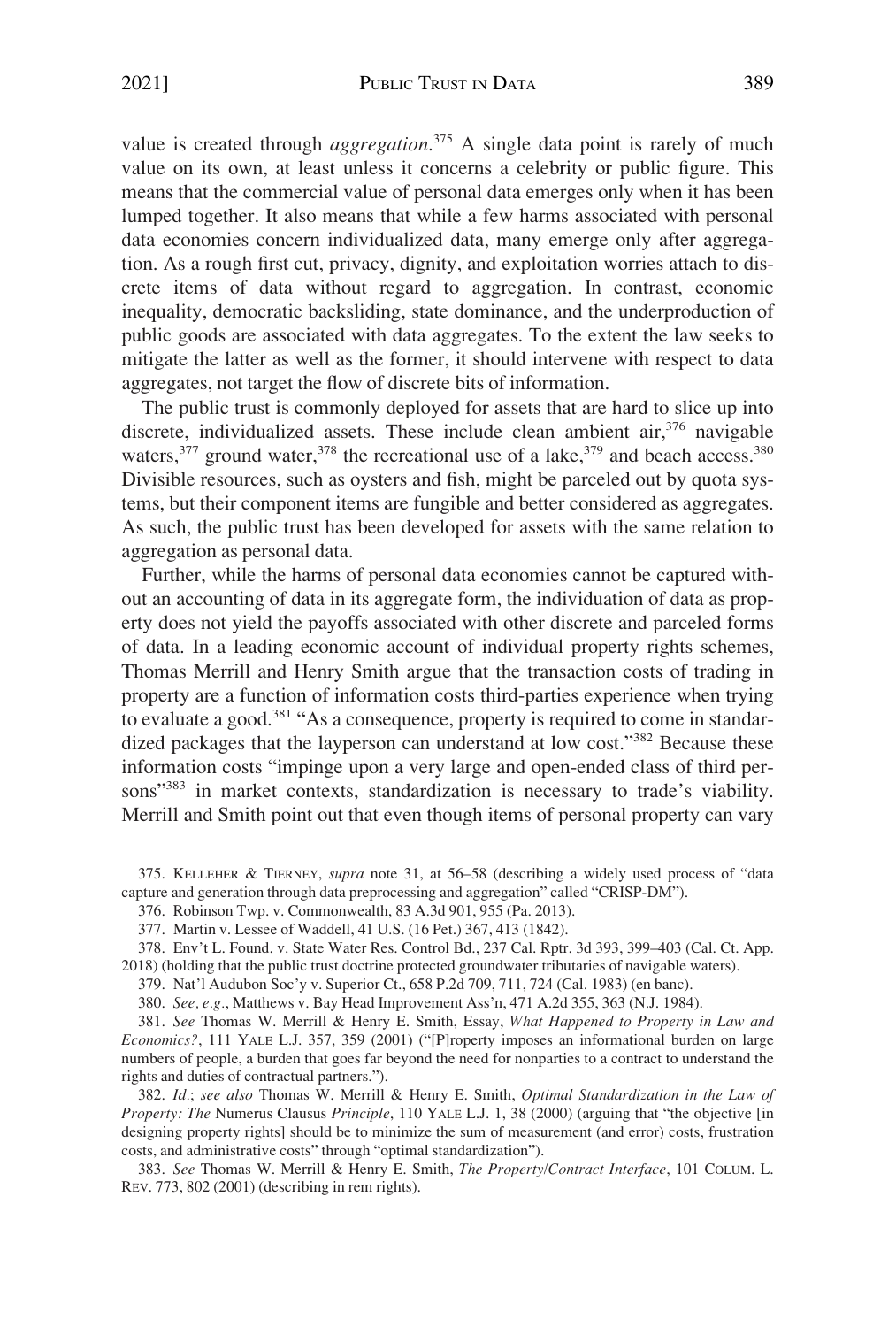in multitudinous ways, legal standardization is most useful "in connection with the dimensions of property rights that are least visible, and hence the most difficult for ordinary observers to measure."384

This logic does not translate well into the personal data context. The standardization of data does not have the same payoffs as the standardization of land and chattels. Rather, it presents different and sharper challenges. Personal data is much more difficult to standardize than goods. Data from the varied digital tributaries feeding the larger personal data economy will be as varied as personal property, but will lack the manifest and observable qualities of "size, shape, color, or texture" that obviate certain forms of standardization.<sup>385</sup> Data will vary in nature and content depending on whether it comes from a cellphone, a vacuum cleaner, a dating app, an artificial pancreas, or a public surveillance camera.<sup>386</sup> It will not reliably have "complementary attributes," while the "information-hiding and limited interfaces" used to standardize land and chattels may be available only by losing precisely that which creates value in the first instance—the informational content of the data.<sup>387</sup> Standardizing will often both require large investments in computation and come with heavy informational losses.

This is not to say that data is on all fours with assets historically subject to a public trust. The latter commonly preexist man-made action or commercial investments and can easily be seen to require protection from such investments. Yet this distinction, while real, is easy to overdo. A public trust asset—such as lakebed property close to Chicago or fresh water near Los Angeles—merits protection not because it is valuable in isolation. To the contrary, it has value—and needs legal shelter—because of commercial investments in proximate real property. The noncommercial interactions swept into social media networks can, similarly, be thought of as a "natural" phenomenon that accrued value because of a shift in locus.

A possible distinction between assets traditionally subject to a public trust and data is the former's rivalrous quality. That is: a public trust is established when an asset is capable of exhaustion. Data, however, cannot be exhausted: it is nonrivalrous. There are traces of this idea in some cases.<sup>388</sup> But reported decisions do not reflect a purely instrumental account of what is and what is not a public trust. An asset is subject to public trust not because it is rivalrous in use, but for fear that it

<sup>384.</sup> Merrill & Smith, *supra* note 382, at 34.

<sup>385.</sup> *Id.* 

<sup>386.</sup> An exception is locational data, which will be possible to standardize.

<sup>387.</sup> Henry E. Smith, *Property as the Law of Things*, 125 HARV. L. REV. 1691, 1703 (2012); *see also id.* at 1705 ("Because delineation costs are greater than zero, which strategy one uses and when one uses it will be dictated in part by the costs of delineation — not just the benefits that correspond to the usebased purposes of property.").

<sup>388.</sup> *See, e.g.*, Nat'l Audubon Soc'y v. Superior Ct., 658 P.2d 709, 719 (Cal. 1983) (en banc) ("There is a growing public recognition that one of the most important public uses of the tidelands . . . is the preservation of those lands . . . so that they may serve as ecological units for scientific study, as open space, and as environments which provide food and habitat for birds and marine life . . . ." (citation omitted)). If the tidelands were nonrivalrous, presumably such preservation would be unnecessary.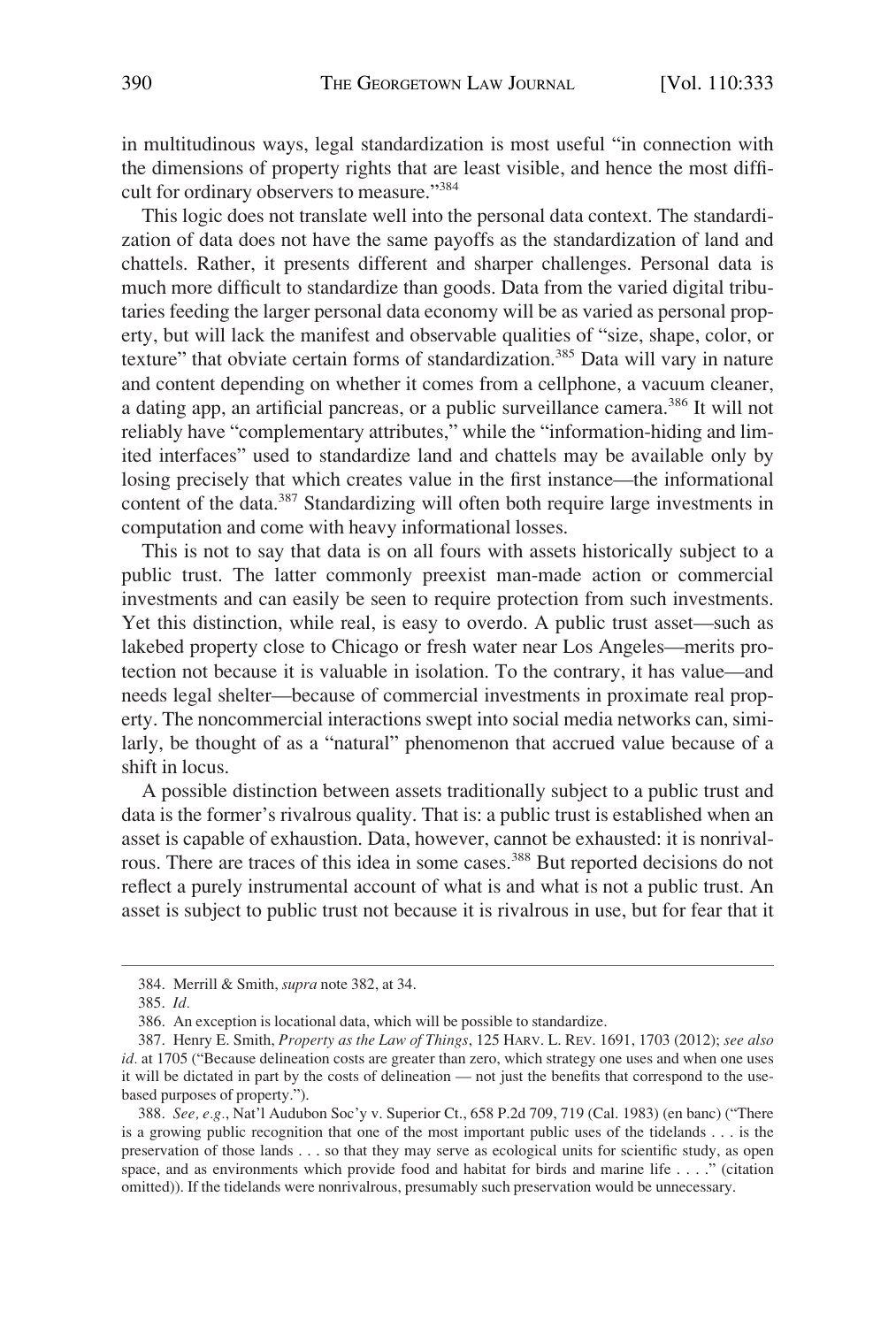<span id="page-58-0"></span>will somehow be spoiled by exclusively private use. The decision to use a public trust reflects a normative understanding reflecting a sense of what ought to be in the public as opposed to the private domain. Even if data is nonrivalrous in the sense that it cannot be exhausted, many of its benefits (and harms) arise from the manner in which its uses affect collectives rather than individuals. Its effects on inequality and democracy, in particular, are aggregate rather than individual in scope. This collective impact makes a public trust regime desirable even if data itself is nonrivalrous.

The public trust form, when all is said and done, is well fitted in theory to the governance and management of personal data. Information is not personal property. It comes in aggregates that are poor fits for the day-to-day system of sliced up, discrete property entitlements for chattels and land. And the principal justification for cleanly individuated and sharply distinguished property is mostly inapposite in modern data economies.

2. The Justifications for the Public Trust Doctrine Apply to Personal Data

At its core, the public trust is a governance regime designed "to protect the people's common heritage" from public and private misuse.389 An asset fit for public trusteeship, accordingly, is a "common" one in the sense that it can be enjoyed by an economically and sociologically varied public. Fishing for trout or oysters, larking about on a sandy Atlantic beach, or enjoying fresh potable water—all these are goods enjoyed by the public at large. A rule of common access is markedly progressive in its distributional effect. Moreover, in each case, the asset in question is durable: it is a resource that has historically been enjoyed from one generation to the next—and is therefore a legitimate object of people's expectations.<sup>390</sup>

At a high level of generality, there are five parallels between the justifications for a public trust and the regulatory gaps to be found in public data economies. To begin with, the pools of information created through engagement with platform economies and sensing nets are the product of common labor. Their value exists thanks to the mutual expression of our "natural compulsion to reciprocate" and "existing solidaristic bond[s]."391 On familiar Lockean grounds, that endows their collective creator—not one single person, but a networked assemblage of all with a collectively held title.<sup>392</sup> The public trust hence puts ownership in the hands of those who deserve it, and allows them to reap a fair return via user fees.

<sup>389.</sup> *Id.* at 724.

<sup>390.</sup> *See* Paepcke v. Pub. Bldg. Comm'n of Chi., 263 N.E.2d 11, 19 (Ill. 1970) (noting the role of public expectations in justifying a public trust).

<sup>391.</sup> Fourcade & Kluttz, *supra* note 144.

<sup>392.</sup> *See* JOHN LOCKE, SECOND TREATISE OF GOVERNMENT 19 (C. B. Macpherson ed., Hackett Publ'g Co., Inc. 1980) (1690) ("Whatsoever then he removes out of the state that nature hath provided, and left it in, he hath mixed his *labour* with, and joined to it something that is his own, and thereby makes it his *property*."). Locke justified the individual's ownership right by the tendency of individual ownership to conduce to more productive uses of land, which "does not lessen, but increase the common stock of mankind." *Id.* at 23. By crude analogy, the assetization of aggregate data serves the same net welfarist end. Conscripting Locke for the cause of common property in information is not as odd as it might first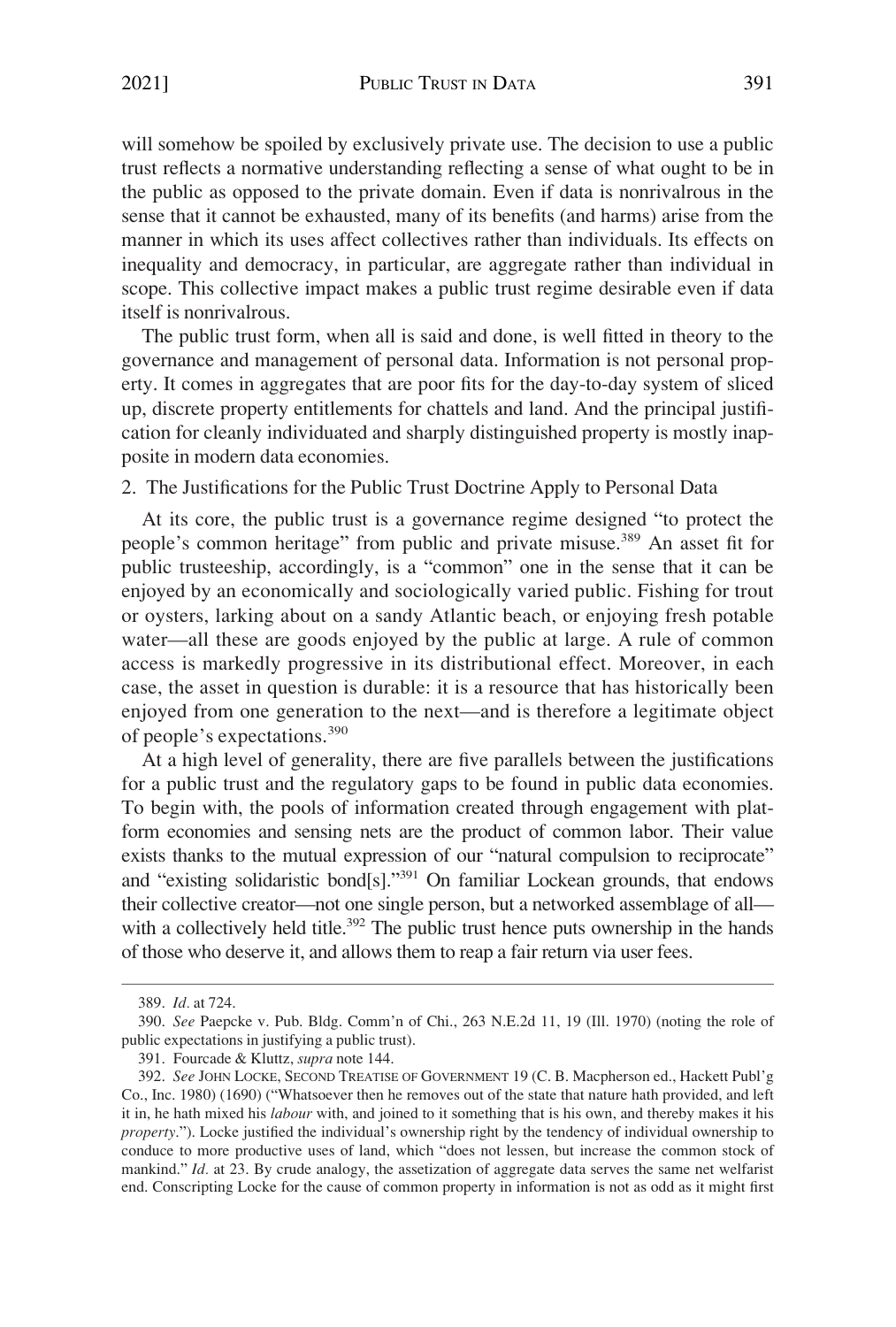Second, personal data is not only created by common, albeit uncoordinated, action. It could also be designed for the enjoyment and benefit of all, rather than for the benefit of a narrow coterie of monopsonistic purchasers and brokers. That is, personal data economies as they exist now imply a choice: should it be exploited for the good of the few or titrated for the benefit of the many? The public trust in data is a way to create democratic control over a resource's use—barring undesirable effects and eliciting public goods.

Third, personal data as an asset is durable. It cannot be exhausted (although its misuse can yield spoilage of the public square). It endures for generations, and it affects many parts of human life.<sup>393</sup> The reservoirs of personal data being filled now are thus as much a kind of common heritage as the air we breathe. It is worth emphasizing again that what is spoiled is less the resource, and more the ambient social conditions of equality and adequate resources for all that make personal data economies useful in the first instance.

Fourth, several of the most penetrating normative challenges of personal data economies arise from disparities of information and influence between firms and the public. Across varied fronts, the concentration of profits and knowledge in a small number of firms is a fulcrum of normative concern. Platform economies and sensing nets extract data that firms value in ways users cannot. This many-toone character of many platform economies, which is baked into both design and technological detail, spills over into another asymmetry: even if Facebook yields substantial gains for individual users, the sheer gap between their numerosity and Facebook's unity has distributive effects. Small per-person profits captured by a single firm from millions of people daily generates a large, lopsided concentration of both wealth and influence. Technical and legal complexity allowing firms to exploit workers' and users' cognitive weak spots only exacerbates this tilt.<sup>394</sup> The public trust doctrine changes this many-to-one dynamic into a one-to-one contest. It hence levels the playing field.

This leveling means that the public trust can directly respond to many of the critiques lodged against data economies. Concerns about exploitation, inequality, and the undersupply of public goods are all best understood as objections to the regressive dynamics layered into personal data economies. Retail privacy worries about improper sharing, data breaches, and unanticipated affordances also have a distributive character: in addition to the first-order objection to privacy losses,

seem. In the informational domain, Locke opposed the Licensing Act of 1662 because of the chill it cast on "authors' abilities to create derivative works, inhibiting communal knowledge and progress." Alexander D. Northover, *"Enough and as Good" in the Intellectual Commons: A Lockean Theory of Copyright and the Merger Doctrine*, 65 EMORY L.J. 1363, 1374 (2016). He urged a "limited copyright term that promote[d] a robust public domain." *Id.* at 1375.

<sup>393.</sup> *See* Anya E.R. Prince & Daniel Schwarcz, *Proxy Discrimination in the Age of Artificial Intelligence and Big Data*, 105 IOWA L. REV. 1257, 1273–74 (2020) (describing the range of available data).

<sup>394.</sup> *Cf.* ROSENBLAT, *supra* note 161, at 199 (explaining how Uber would not supply a handbook to drivers, leaving them in the dark and having to figure out work-related rules by networking with fellow drivers).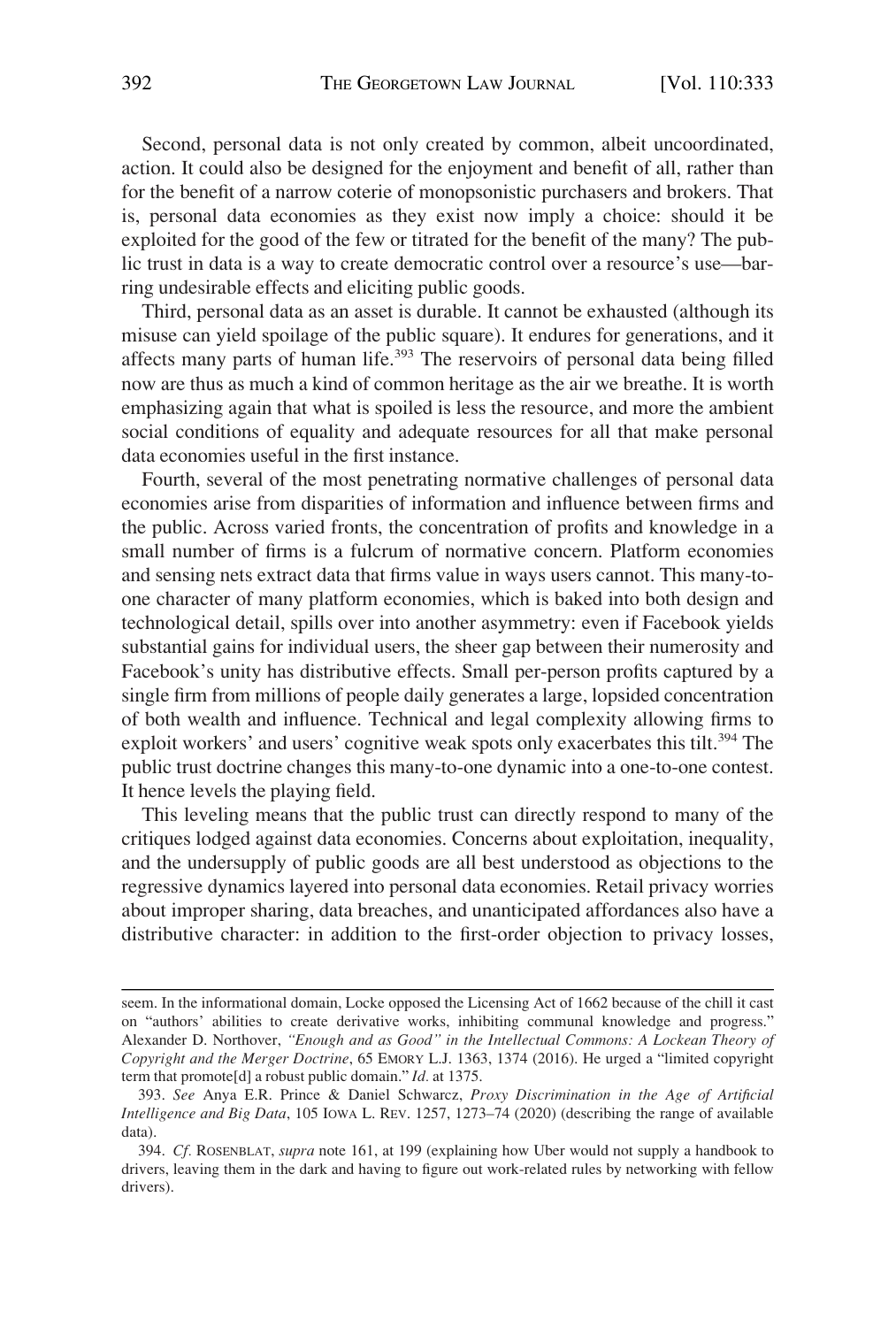they are instances in which platform economies or sensing nets extract a greater informational surplus than consumers reasonably anticipate. Concerns about democratic backsliding and state repression are also objections to certain kinds of asymmetrical arrangements focused on political rather than economic hierarchies. The American public trust doctrine as revived and rearticulated by *Illinois Central* provides a well-tailored vehicle for addressing those redistributive concerns. From its inception, it was understood as a means of curbing the influence of powerful interest groups over important common assets.395 The *Illinois Central* Court conceived of the problem presented by the Lake Front Act in terms of legislative corruption, resulting in the improper transfer of assets to the company.396

The state today may not act corruptly in the same raw way as the Illinois legislature circa 1880. It is instead more likely to fail, either by negligence or undue influence, to prevent immediate harms or larger structural imbalances from materializing. As with the Lake Front Act, the effect is to allow an undue part of the value created by a public resource to flow to small number of firms. The data public trust corrects for that.

Fifth and finally, at the remedial end, the public trust harnesses "checks and balances of government" to prevent an asset's misuse, but at the same time reposes no "blind" trust in the state. $397$  It accounts for both market and government failures. Hence, from Justice Field's opinion in *Illinois Central* onward, the public trust doctrine has been organized around the creation of judicial mechanisms to ward off various ways in which government might connive with interest groups to spoil or alienate an asset to the detriment of the public at large.<sup>398</sup> It is a means to regulate the "collective ownership . . . [of] public property" through a mix of "inalienab[ility]" rules and other restraints.399 Although the *Illinois Central* Court enforced an inalienability rule to void the transfer of Chicago's lakefront, the doctrinal entailments of a public trust can be more subtle and varied, extending from a light review of the formal qualities of an asset's use to a hard look at the motives and justifications for a particular arrangement.<sup>400</sup> A public trust might also be a semicommons—an arrangement in which common usages are mixed with extractive private uses.<sup>401</sup> In addition, a public trust in data can be hedged around with rules to prevent the government's misuse of its contents, such as the kind of limits on disclosure and sharing that apply to social

<sup>395.</sup> *See supra* notes 340–45 and accompanying text.

<sup>396.</sup> *See* Ill. Cent. R.R. Co. v. Illinois, 146 U.S. 387, 451–52 (1892) (noting concerns about the Lake Front Act); Kearney & Merrill, *supra* note 335, at 806 (arguing that Justice Field's opinion offered "a narrative of monopoly privilege subverting the public interest").

<sup>397.</sup> Robinson Twp. v. Commonwealth, 83 A.3d 901, 956 (Pa. 2013).

<sup>398.</sup> *See supra* notes 340–45 and accompanying text.

<sup>399.</sup> Richard A. Epstein, *The Public Trust Doctrine*, 7 CATO J. 411, 419–20 (1987).

<sup>400.</sup> *See supra* text accompanying notes 356–64.

<sup>401.</sup> Henry E. Smith, *Semicommon Property Rights and Scattering in the Open Fields*, 29 J. LEGAL STUD. 131, 131 (2000).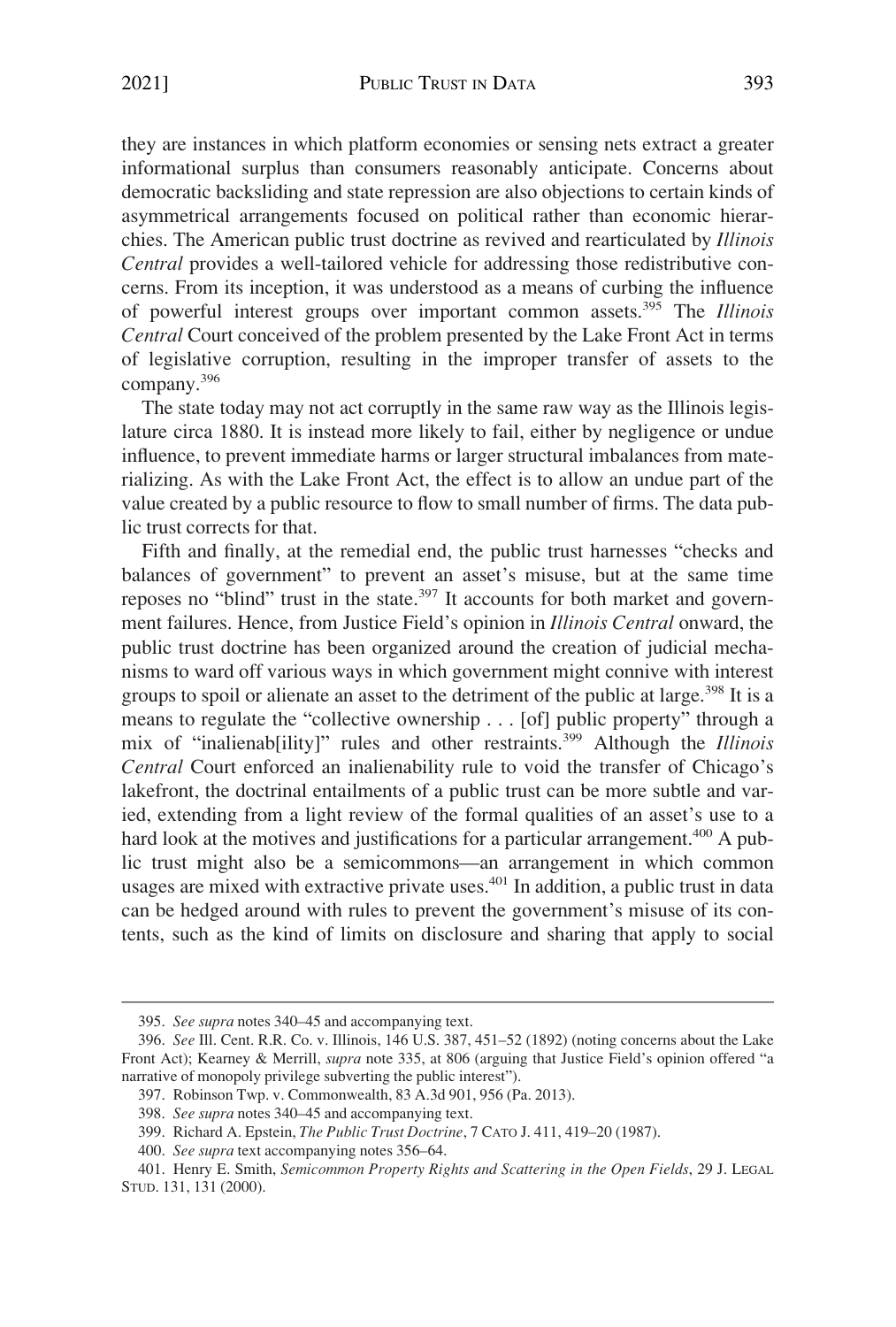<span id="page-61-0"></span>security and taxing authorities.<sup>402</sup> Public ownership need not therefore mean transparency with respect to state officials.

## C. IMAGINING THE PUBLIC TRUST IN DATA

What would this mean in practice? It is possible to imagine the implementation of various public trust regimes that specifically accounted for and mitigated harms detailed in Part II. Without being exhaustive, I sketch here one way in which a governance arrangement of this sort might be deployed. I first explain why it would be wise to focus upon cities and states as the font of such regulation. Next, I offer a sketch of how a public trust in data might work on the ground.

1. Jurisdictional Choice for a Public Trust in Data

Subnational jurisdictions, and in particular cities, are the most promising starting point for a public trust in data. A "majority of the world's population lives in cities."403 Cities are hence directly accountable to the vast agglomerations of individuals now generating most locational, behavioral, and location-specific social data. Moreover, they tend to be geographically compact. "Cities develop because they . . . provide residents with the advantages of big, diverse, and productive markets and creative ferment."404 Cities are also responsible for addressing many, if not all, of the social harms spilling over from personal data economies.405 Hence it is no surprise that we have already seen that cities such as Barcelona, Amsterdam, and New York experimenting with proto-trust forms and kindred regulatory strategies for platform economies and sensing nets.406 The extraterritorial reach of such regulation poses no barrier. In 2018, the U.S. Supreme Court affirmed the constitutional power of subnational jurisdictions to impose sales taxes upon out-of-state retailers.<sup>407</sup> The application of the public trust doctrine by a locality to an extraterritorial platform would, equally, be permissible and present no distinct constitutional difficulty related to extraterritorially.

Before turning to more practical details, it is worth emphasizing once more that data subject to a public trust should be stored in private hands, for instance on the cloud as it now exists, rather than public servers.<sup>408</sup> There is no reason that

<sup>402.</sup> *See supra* notes 221–327 and accompanying text.

<sup>403.</sup> Ran Hirschl, *Constitutions and the Metropolis*, 16 ANN. REV. L. & SOC. SCI. 59, 60 (2020).

<sup>404.</sup> David Schleicher, *The City as a Law and Economic Subject*, 2010 U. ILL. L. REV. 1507, 1510 (discussing literature in agglomeration economics).

<sup>405.</sup> This may be especially true of redistributive policies. *See* Richard C. Schragger, *Federalism, Metropolitanism, and the Problem of States*, 105 VA. L. REV. 1537, 1540 (2019) ("As economic activity becomes concentrated, those cities and regions have more capacity to redistribute than the standard model predicts . . . .").

<sup>406.</sup> *See supra* notes 5–10 and accompanying text.

<sup>407.</sup> *See* South Dakota v. Wayfair, Inc., 138 S. Ct. 2080, 2092 (2018) ("'It has long been settled' that the sale of goods or services 'has a sufficient nexus to the State in which the sale is consummated to be treated as a local transaction taxable by that State."' (quoting Okla. Tax Comm'n v. Jefferson Lines, Inc., 514 U.S. 175, 184 (1995))).

<sup>408.</sup> Hence, the creation of a public trust gives errant state officials no new or additional access to data.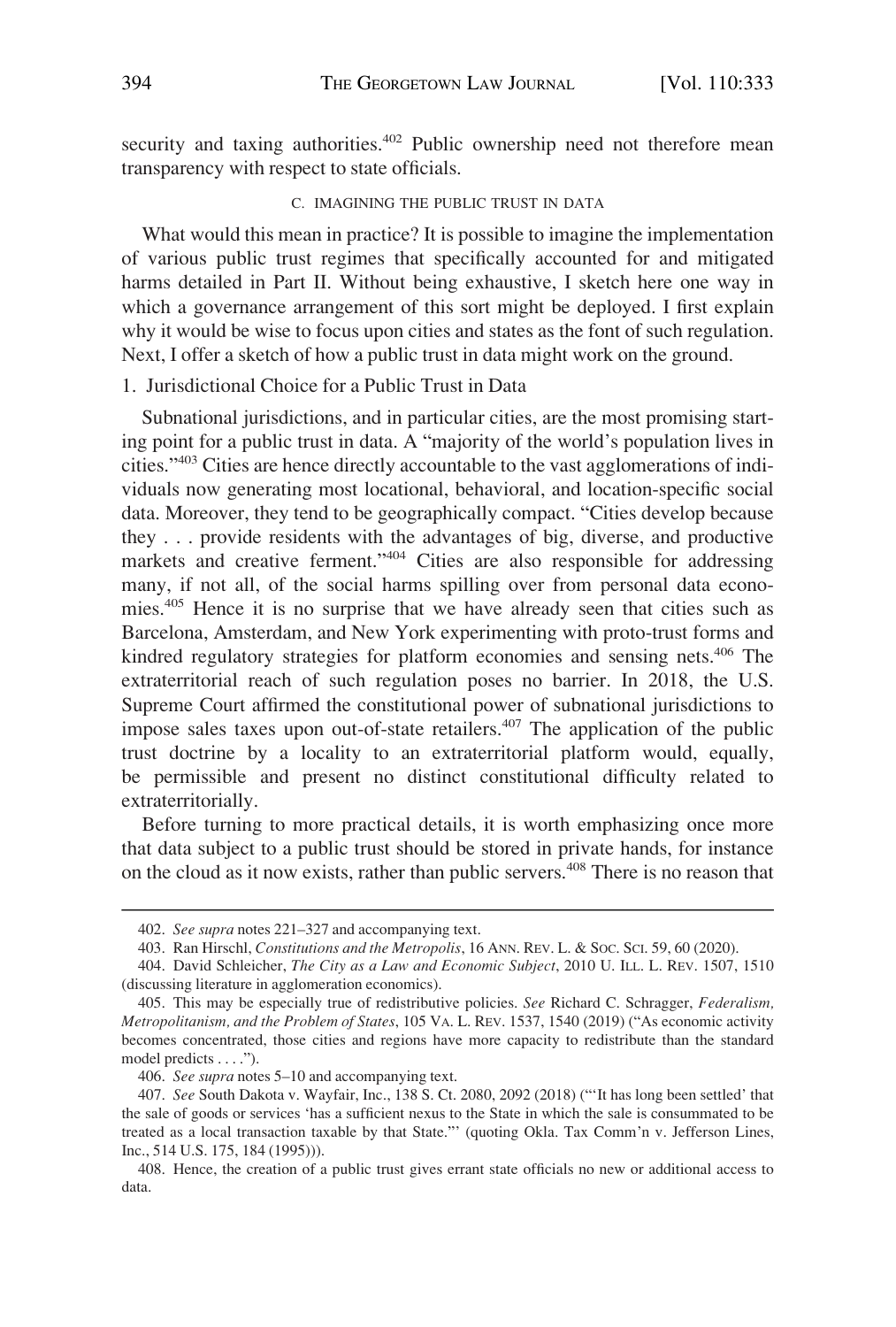<span id="page-62-0"></span>the state needs direct control or access to data. Such private ownership can be accomplished in a number of ways. It might entail the use of a single storage location or alternatively a "shard" structure whereby a "single file can be broken into components and stored in different countries, and intelligence embedded in the network decides where to send and store the data."409 A municipal public trust regime would not necessarily even require that data be held locally.<sup>410</sup> It would, though, demand that when data falling within a public trust was stored elsewhere, it would continue to be subject to that municipality's regulation. A data storage regime that located data in a jurisdiction with conflicting or inconsistent regulation would therefore be a violation of the public trust.

The choice of a subnational unit also ensures that a public trust can more precisely correct distributive pathologies of the data economy. Such a trust can impose user fees on firms that wish to exploit data and then direct their proceeds to the populations producing the latter. At the national level, there is a greater chance that such funds might be repurposed to benefit those who did not produce the data in the first instance.

## 2. Creating a Public Trust in Data

What would a public trust in data look like? Its establishment would have three basic steps. Having gotten a public trust going, a number of substantive objections would have to be faced and addressed. I address first the start-up and then potential objections.

To begin with, a state or local government would by legislation or ordinance establish a public trust in the data created by its citizens within its geographical ambit. Unlike older public trusts established through case law, this one would be created and grounded in a law or an ordinance. It would hence have a threshold imprimatur of democratic deliberation and choice.<sup>411</sup> Indeed, one of the advantages of a public trust structure is the possibility of subjecting personal data aggregations to greater degrees of democratic control. The legislation would begin with a declaration that beneficial ownership of the data resided with the public at large. Meanwhile, the state would hold legal ownership of the data in the public trust, without regard to where the data was physically housed. Ideally, different jurisdictions would coordinate to impose mutually compatible rules. But cities could negotiate standardization to mitigate objections from regulated firms.

A jurisdiction would next have to decide what data to include. A logical place to begin, and the starting point for Barcelona's Decidim platform,<sup>412</sup> is the locational data created by public and private sensing nets within the jurisdiction. Pursuant to the Decidim platform, for example, the winner of a contract to supply a citywide bike share system would "have to give the city back all the information

<sup>409.</sup> Paul M. Schwartz, *Legal Access to the Global Cloud*, 118 COLUM. L. REV. 1681, 1695 (2018).

<sup>410.</sup> *See* Andrew Keane Woods, *Against Data Exceptionalism*, 68 STAN. L. REV. 729, 752 (2016) (criticizing data localization rules on efficiency grounds).

<sup>411.</sup> *See* Araiza, *supra* note 14 (noting criticism of judicial discretion in public trust doctrine).

<sup>412.</sup> *See* Lewin, *supra* note 5.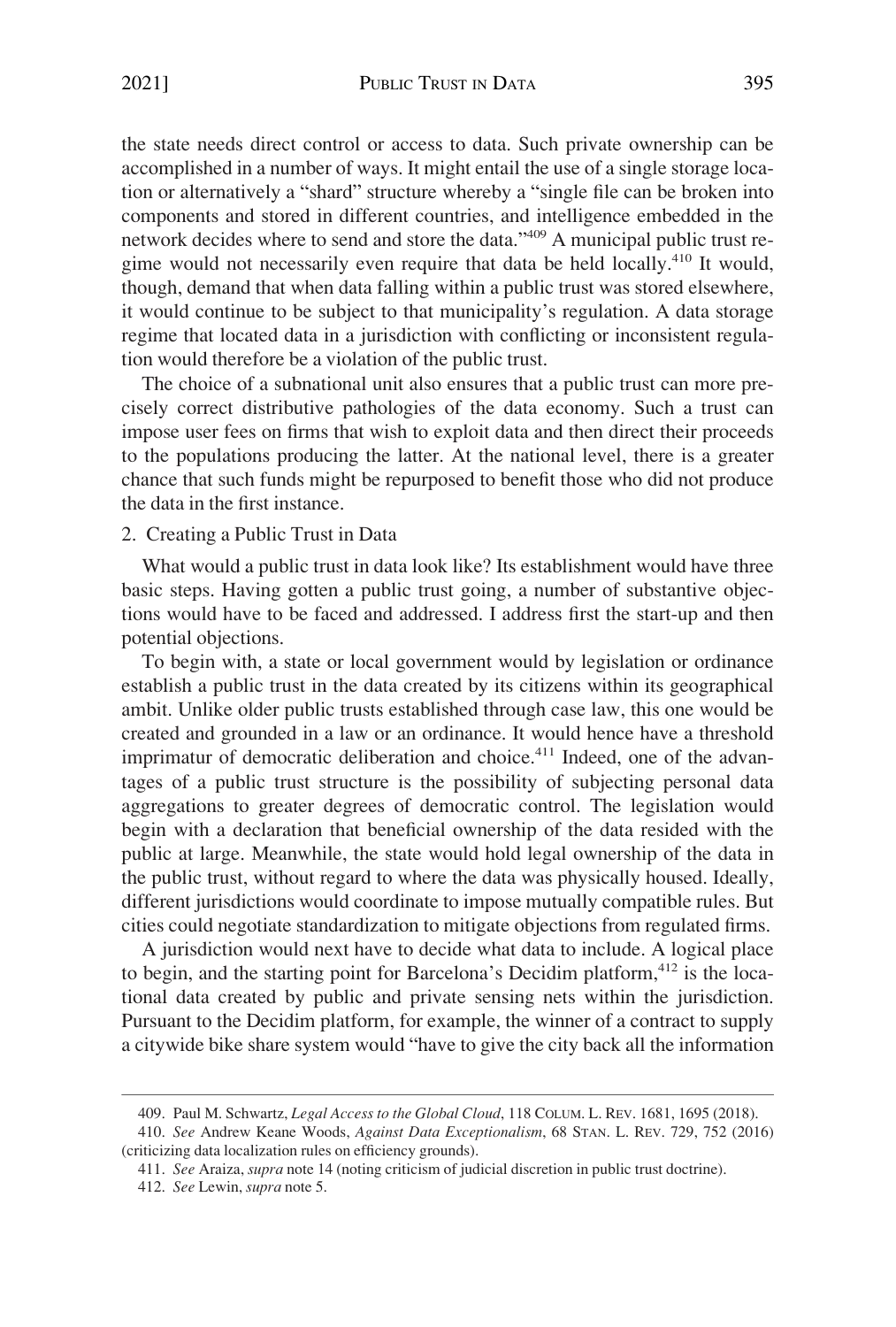it collects about how citizens are using the service."413 More generally, data that is location-specific, such as the information produced by ride shares, navigation apps, and sensing nets directed at public places, can be included in a public trust without much difficulty. Extending the public trust model to platforms would require some way to link data to specific people at a given time and place.

Decidim is not the only initiative to focus on locational data. In 2018, Washington, D.C. partnered with a not-for-profit called SharedStreets to give the city pickup and drop-off data from Uber.<sup>414</sup> This data is then used "to understand whether . . . drivers are too often blocking traffic to pick up passengers" and even to "reconsider . . . street designs or traffic patterns to accommodate the new ways of getting around."415 A step toward the public trust form, SharedStreets is a nonprofit rather than a legislative creation.<sup>416</sup> Uber's participation is voluntary.<sup>417</sup> Yet this is easy to change. Indeed, a year later, New York City mandated the disclosure of the same data by ride-sharing companies to "learn more about what's happening on the streets," "ponder how to beat traffic and improve road safety," "monitor the number of wheelchair-accessible vehicles picking up passengers," and "enforce its new minimum wage rule for app-based drivers."418 In other words, New York is using a public quasi-ownership strategy for data both as a means of creating public goods that would otherwise go unrealized and also to prevent drivers' exploitation. Nevertheless, the New York initiative is limited in that it does not give the municipality actual title to the data or make the public its beneficial owner. That step would not only allow for the creation of public goods but also the conditioning of firm access upon the avoidance of harms documented in Part II.

There is no reason to limit the public trust to the obvious and intuitive example of locational data. Rather, these applications might be stepping stones for more aggressive applications—to other sensing net data and to locally acquired platform economy data. Indeed, the public trust for data would not reach its full potential without these latter applications. Hence, a public trust could be extended to all sensing net devices within a jurisdiction. This might include, as an initial matter, all such devices operating in public spaces. It could then be extended to data from devices that operate within domestic spaces, such as Alexa. It could further be applied to the data generated through commercial transactions (such as Amazon) and through social networks.

There is a further question of whose data would fall within a trust. A city has a plausible claim to data locally produced by a local resident through interactions on a platform economy. When a resident of the municipality logs on from a local

<sup>413.</sup> *Id.* 

Aarian Marshall, *Uber Makes Peace with Cities By Spilling Its Secrets*, WIRED (Apr. 16, 2018, 414. 7:00 AM),<https://www.wired.com/story/uber-nacto-data-sharing/>.

<sup>415.</sup> *Id.* 

<sup>416.</sup> SHAREDSTREETS, <https://sharedstreets.io/> [<https://perma.cc/9N8A-W56K>] (last visited Oct. 28, 2021).

<sup>417.</sup> *See* Marshall, *supra* note 414.

<sup>418.</sup> Marshall, *supra* note 8.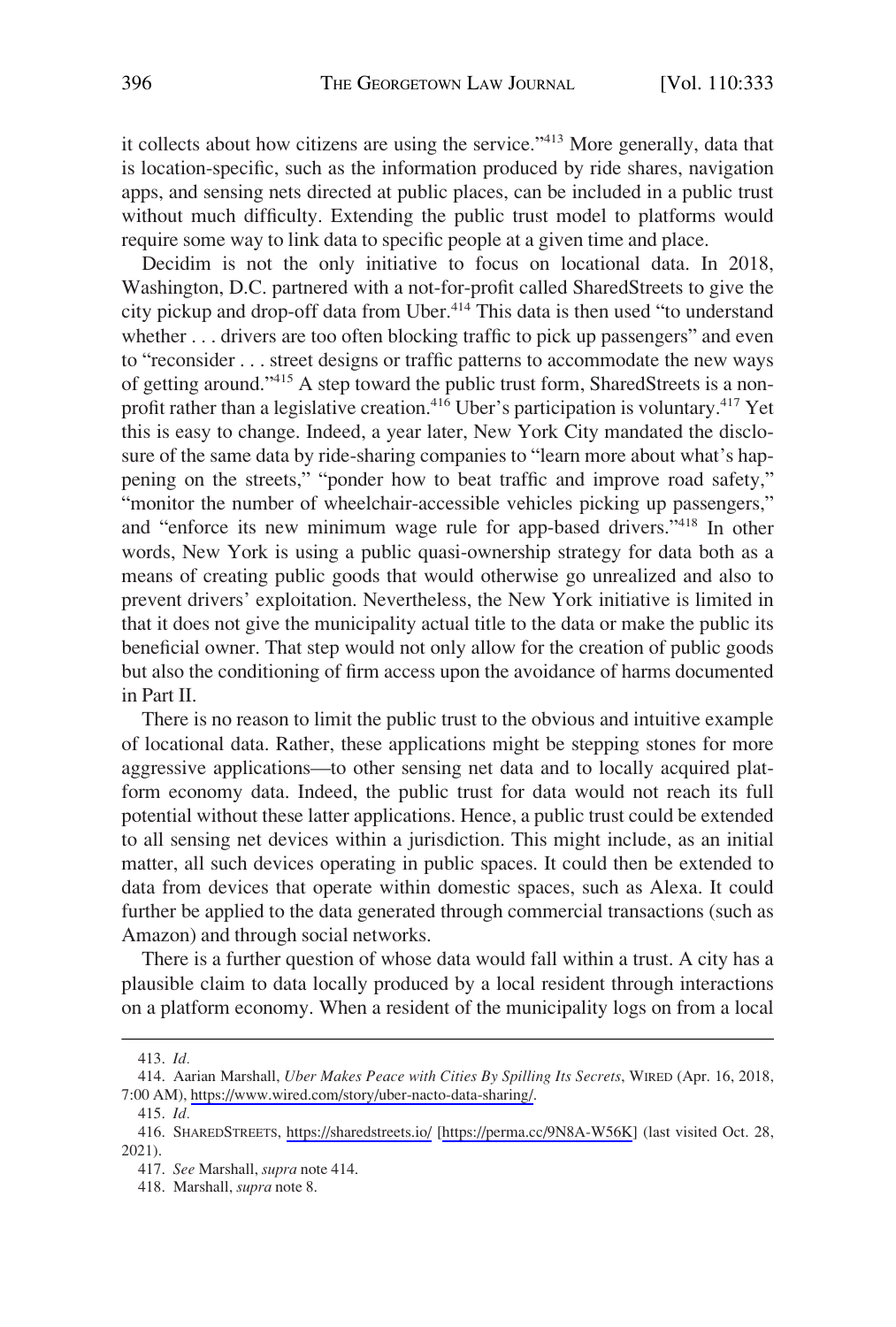<span id="page-64-0"></span>IP address, accessing a social network, they are creating valuable data for aggregation and circulation. They are also risking the harms listed in Part II. A city that asserts an interest in the data thereby created and seeks to subject that data to regulation through the vehicle of a public trust is properly acting in its citizens' interests. It is a closer case whether the same is true for visitors' data—but the difficulty of distinguishing between residents and visitors might counsel for treating both as subjects of the public trust. Moreover, recall that platforms such as Facebook install cookies on users' cellphones and computers that capture both call data and traffic to other websites.<sup>419</sup> This data, which does not directly serve users, is also generated by local activity and has commercial value. It too presents sharp normative concerns about privacy and exploitation. Accordingly, a municipality has an interest in this data too.

#### 3. Use Limitations Under a Public Trust

Assume, then, that a trust over some class of data has been determined. The third step in fashioning a public trust is the fashioning of fiduciary obligations so as to constrain state and private handling of data to promote broad public benefits rather than narrowly channeled private profits. To this end, legislation would describe the terms and conditions for private exploitation of the data, either directly or in combination with other databases. A schedule of permitted and impermissible uses should be determined by democratic means, albeit within the broad limits imposed by the public trust's fiduciary framing. Overall, the goal would be to continue to allow commercial exploitation while constraining externalities and structural harms. Further, the trust should establish rules to prevent misuse of the data by the state itself.

Substantive obligations could then take either positive or negative forms. Consider four ways in which the public trust doctrine could be crafted to mitigate harms. Again, what follows is preliminary—with more details turning on the specifics of the kinds of data subject to trust control and the particulars of the jurisdiction.

*First*, the fact of state ownership of data on behalf of the public constrains the private exploitation of informational and market inequalities. States can condition access and use of personal data on rules that minimize discrete privacy losses and acts of individual exploitation.420 A company such as Uber that gathers and exploits individual locational data, for example, might be required to follow labor policies and pricing strategies that did not merely maximize private profits.<sup>421</sup> A company such as Facebook, which "does not disclose information about its uses of data . . . at all" would at a minimum be required to offer up details of its commercial strategies, and the ways in which it planned to gather or use data, before

<sup>419.</sup> Srinivasan, *supra* note 64, at 71–72.

<sup>420.</sup> *Cf.* COHEN, *supra* note 50, at 65 (describing how platforms are designed to "maximize opportunities for behavioral data extraction").

<sup>421.</sup> *See* Marshall, *supra* note 8 (noting that data will be used to enforce the city's minimum wage rule).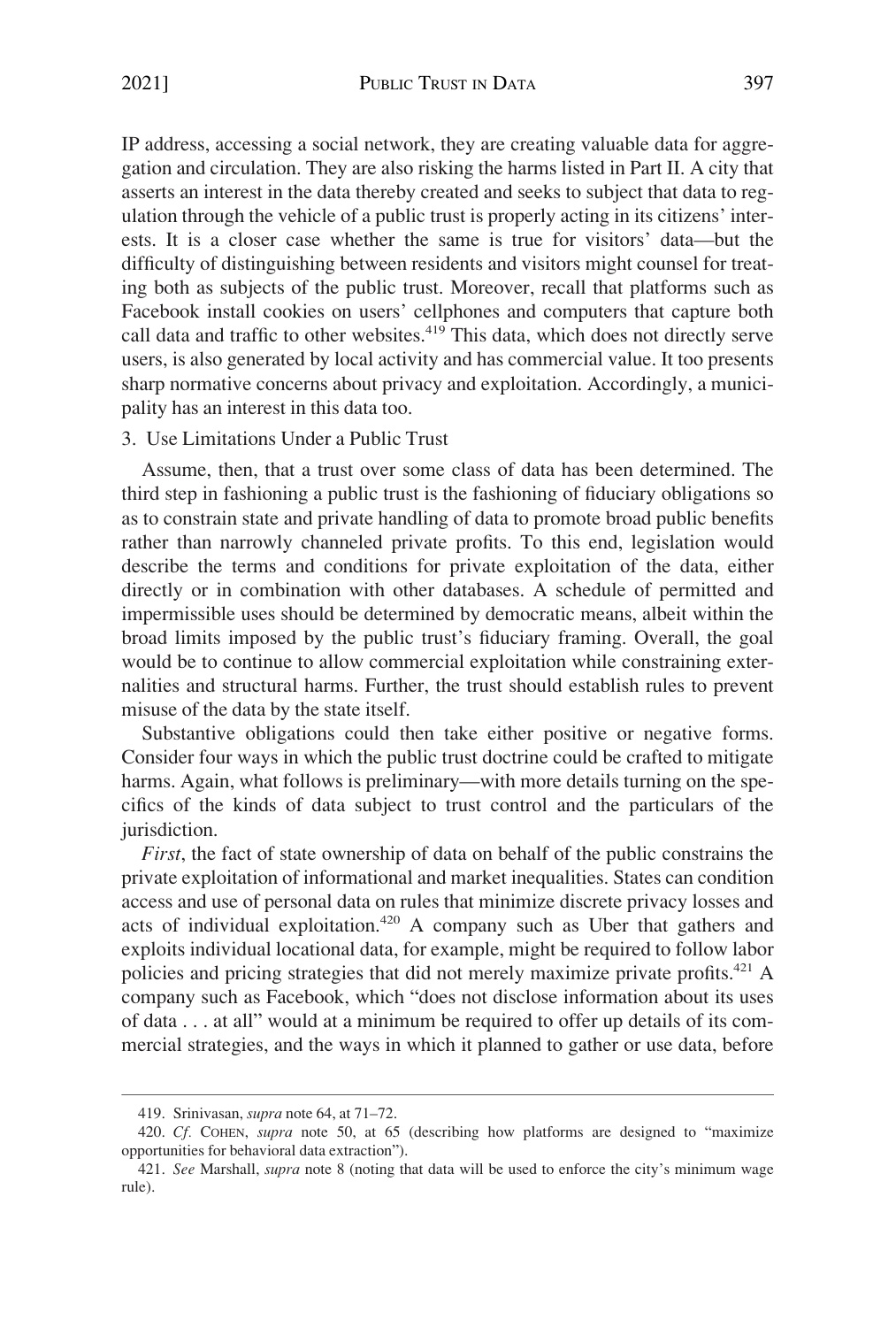operating in a jurisdiction.422 A sensing net that produced visual data that included faces might be restricted from allowing these to be used as training data for controversial facial recognition instruments.

*Second*, private uses of personal data could be conditioned on agreeing to share a fraction of a firm's profits with the trust. In effect, use taxes would ensure that those creating data benefit from its transformation into an asset. Rather than a mechanism for paying individuals for data upfront, a public trust is a way to recoup a return from the emotional, intellectual, and even physical labor that allowed its creation on the back end. The trust would be legally obliged to apply its funds to the general benefit of a city or state's residents. Local labor hence becomes a fiscal foundation for local public goods.

*Third*, access to data for commercial use could be conditioned on an agreement to forego certain harmful transformations. For example, a social media platform subject to the public trust regiment might be required to demonstrate that its network architecture did not facilitate the dissemination of false political information or deliberately polarizing propaganda.<sup>423</sup> It might be compelled to show that it did not, even inadvertently, present different interfaces to men and women or between different racial and ethnic groups.<sup>424</sup> It would have to demonstrate that its algorithm was designed not merely to maximize engagement as such but to elicit forms of social media activity that are consistent with democratic norms.

*Fourth*, a public trust need not engage only in constraint. Like the Silicon Valley Data Trust,<sup>425</sup> it might also aim at the positive production of needful public goods. Hence, a condition of access to personal data might be the generation of public goods that would otherwise be difficult to create. For example, a ridesharing company or a traffic app that generated locational data for vehicles might be allowed to operate only if it could certify that its recommendation apps minimized traffic and air pollution. An individual locational service such as FourSquare might be allowed to operate only if it also committed to sharing data with public health authorities to identify "hotspots" during pandemics (or, indeed, the flu season). $426$  A two-sided platform for consumers and merchants such as Amazon might be required to place data on usage patterns into a trust, where it

425. *See supra* notes 9–10 and accompanying text.

<sup>422.</sup> COHEN, *supra* note 50, at 61.

<sup>423.</sup> Leading proposals focus on deepening transparency by requiring "transparency, education, and 'nudges.'" Abby K. Wood & Ann M. Ravel, *Fool Me Once: Regulating "Fake News" and Other Online Advertising*, 91 S. CAL. L. REV. 1223, 1253 (2018). The public trust form would allow more aggressive regulatory interventions going to network architecture.

<sup>424.</sup> For an example of how this happens thanks to algorithm design and not designer bias, see Anja Lambrecht & Catherine Tucker, *Algorithmic Bias? An Empirical Study of Apparent Gender-Based Discrimination in the Display of STEM Career Ads*, 65 MGMT. SCI. 2966, 2967 (2019).

<sup>426.</sup> For an example of this application, see Thomas Varsavsky, Mark S Graham, Liane S Canas, Sajaysurya Ganesh, Joan Capdevila Pujol, Carole H Sudre, Benjamin Murray, Marc Modat, M Jorge Cardoso, Christina M Astley, David A Drew, Long H Nguyen, Tove Fall, Maria F Gomez, Paul W Franks, Andrew T Chan, Richard Davies, Jonathan Wolf, Claire J Steves, Tim D Spector & Sebastien Ourselin, *Detecting COVID-19 Infection Hotspots in England Using Large-Scale Self-Reported Data from a Mobile Application: A Prospective, Observational Study*, 6 LANCET PUB. HEALTH, e21 (2020).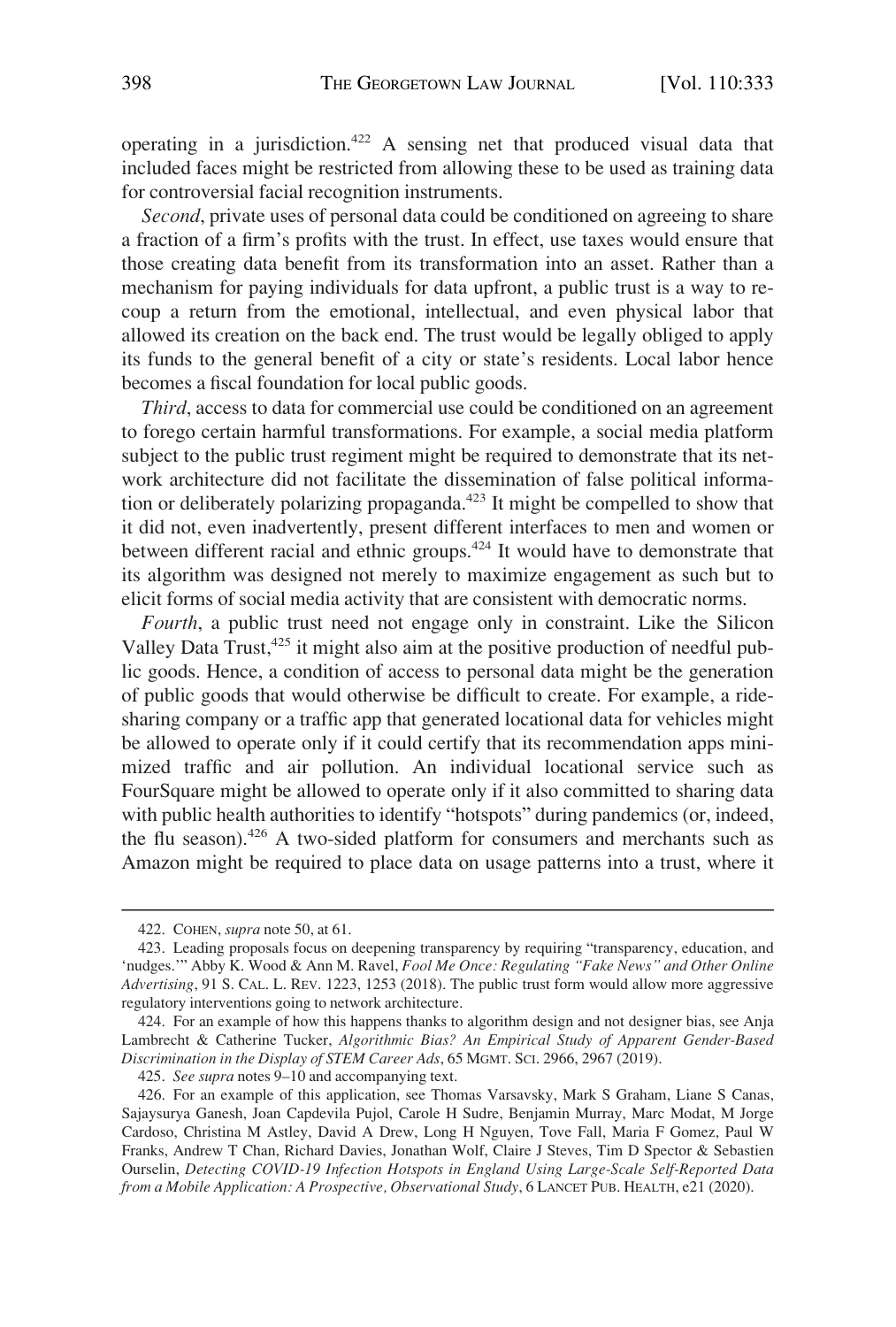<span id="page-66-0"></span>could be tapped by individuals looking to build new platforms and products.427 A social network might commit to providing timely information on the diffusion of anti-democratic messaging, such as the speech and mobilization that led to the January 6, 2021, Capitol siege. At present, there is "no financial or political incentive to look for the evidence [of misinformation and conspiracies being spread]."<sup>428</sup> By conditioning access to personal data on a network's willingness to diligently root out misinformation, the public trust doctrine yields the beginning of a solution. The production of public goods may be part of the quid pro quo reached with firms in allowing them access to personal data.

It is worth noting here that the effect of municipal public trust regulation of this sort holds the promise of catalyzing more extensive reforms. Imagine a city such as New York, Chicago, or Los Angeles imposing constraints on the use of its residents' personal data. These metropolises are so large, and so globally important in the digital economy, that firms would have little choice but to comply. In effect, a version of the "California [e]ffect" might take hold.<sup>429</sup> To be sure, municipal-level data-use regimes would make regulatory conflict possible. But regulatory conflict already exists due to the variance in European and American regimes and the growing possibility of state-level interventions.<sup>430</sup> To mitigate the risk of conflicting rules, cities could coordinate policy approaches, as they have done recently with respect to global migration policies.<sup>431</sup> It seems likely that American cities, which tend to have similar partisan leans, will have similar preferences over many issues and so would be able to coordinate in ways that conduced to a generally harmonious regulatory environment.

## 4. Enforcing a Public Trust

What of the enforcement of public trust limitations on data use or alienation? One possibility is that a jurisdiction could require that information held in the global cloud—whether sharded or localized—have a local "[d]ata [t]rustee" with

<sup>427.</sup> This may also yield changes to market structure. *Cf.* Morozov, *supra* note 210, at 65 ("Democratizing access to [an] information infrastructure, so that all producers can build on . . . emerging product insights, would surely result in a system that is far less centralized than today's . . . .").

<sup>428.</sup> Zack Stanton, 'The Internet Is a Crime Scene,' POLITICO (Jan. 14, 2021, 7:11 PM) (alteration in original), [https://www.politico.com/news/magazine/2021/01/14/us-capitol-disinformation-online-qanon](https://www.politico.com/news/magazine/2021/01/14/us-capitol-disinformation-online-qanon-trump-insurrection-459505)[trump-insurrection-459505](https://www.politico.com/news/magazine/2021/01/14/us-capitol-disinformation-online-qanon-trump-insurrection-459505) [[https://perma.cc/VP77-LPF6\]](https://perma.cc/VP77-LPF6).

<sup>429.</sup> DAVID VOGEL, TRADING UP: CONSUMER AND ENVIRONMENTAL REGULATION IN A GLOBAL ECONOMY 248–70 (1995) (emphasis omitted).

*See, e.g.*, CAL. CIV. CODE §§ 1798.100–1799.199.100 (2021) (exemplifying extensive state 430. privacy law); *see also* Carol Li, *A Repeated Call for Omnibus Federal Cybersecurity Law*, 94 NOTRE DAME L. REV. 2211, 2227 (2019) ("With California's recent data privacy legislation, companies who deal with the personal data of California residents will be forced 'to decide whether to overhaul all their data collecting operations or build in-certain operations solely for their California clients.'" (quoting Rhys Dipshan, *Corporate Compliance Efforts in the Dark with California Privacy Law*, LAW.COM: LEGALTECH NEWS (July 11, 2018, 10:00 AM), [https://www.law.com/legaltechnews/2018/07/11/](https://www.law.com/legaltechnews/2018/07/11/corporate-compliance-efforts-in-the-dark-with-california-privacy-law/)  [corporate-compliance-efforts-in-the-dark-with-california-privacy-law/\)](https://www.law.com/legaltechnews/2018/07/11/corporate-compliance-efforts-in-the-dark-with-california-privacy-law/)).

*See* METROPOLIS WORLD ASSOCIATION OF MAJOR METROPOLISES, POSITION PAPER SUBMITTED 431. AS A CONTRIBUTION TO THE UNITED NATIONS GLOBAL COMPACT FOR SAFE, ORDERLY AND REGULAR MIGRATION, AND TO THE GLOBAL COMPACT ON REFUGEES 1–4 (2017), [https://www.metropolis.org/sites/](https://www.metropolis.org/sites/default/files/20171201_metropolis_decl_eng_final_declaration.pdf)  [default/files/20171201\\_metropolis\\_decl\\_eng\\_final\\_declaration.pdf](https://www.metropolis.org/sites/default/files/20171201_metropolis_decl_eng_final_declaration.pdf) [\[https://perma.cc/BZ2P-HW8C](https://perma.cc/BZ2P-HW8C)].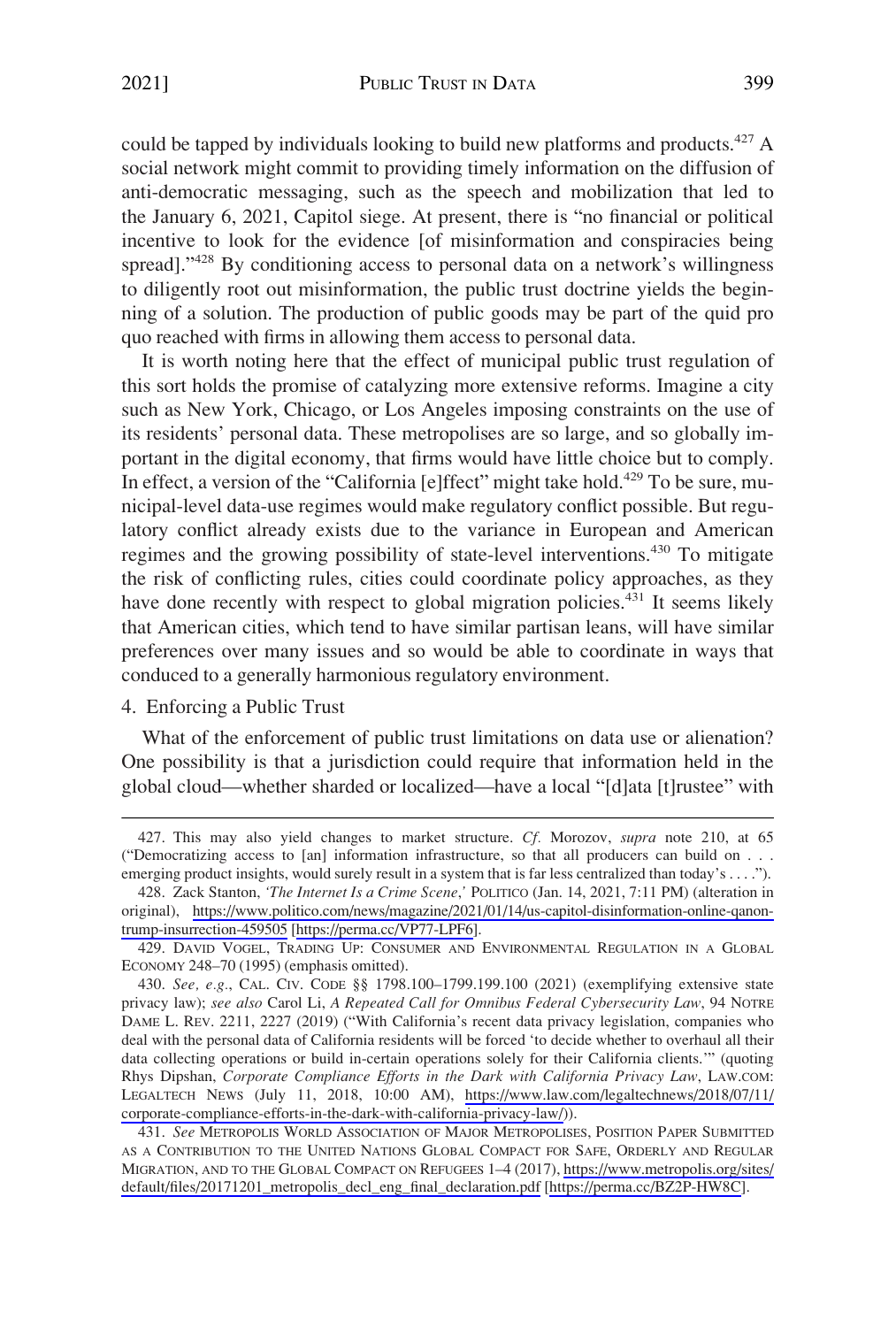"the exclusive ability to access the data" regardless of where physical storage occurred.432 This would mitigate conflict-of-law problems that might arise from the globalization of storage capacities. It would also provide the city with a focal point for regulation and oversight. By fortunate coincidence, both Facebook and Google have announced that they are moving legal responsibility for their data from Dublin to California "as a consequence of Brexit."<sup>433</sup> This lowers one barrier to the creation of a public trust in data.

The data trustee would be a state official (like a public advocate or an attorney general) charged with the technical implementation of trust rules: it would, to that effect, monitor *both* private and public uses of the data to guard against misuse on either side. A trustee should have a number of legal powers. These would include: the power to seek judicial intervention to enjoin impermissible dissemination or use of public trust data; the power to demand an accounting of how a trust's data is being used; and the power to claw back data from those improperly using it. It should further be able to seek fines for past conduct, even though the sheer scale of certain platforms makes this approach to deterrence somewhat less than effective. In extreme cases, a trustee might seek to permanently enjoin a firm from using or benefiting from data under the trust—or even to dissolve the firm.

A trustee should also have the power to intervene against improper state action, although that risk is not quite as great as it appears at first blush. The state, even absent a public trust, already has access to much personal data because it operates social security and tax systems. (Think here of how much information is disclosed in a standard Form 1040 for federal taxes.) And the public trust framework does not require that the state have physical control or even access to the data. Control and ownership, that is, need not be directly aligned. It is hence far from clear that a public data trust presents any new or insurmountable privacy concern. In any event, a public trust can be designed to stymie improper state action, including improper access. Several state courts, as noted, have developed a form of "hard look" review of licenses and alienations of a public trust asset to guard against the risk of interest group capture leading to improper spoilage of a public trust asset.<sup>434</sup> For example, drawing on state environmental regulation for a basic template, the California Supreme Court has required the state's Water Resources Control Board to look closely at how water diversions to Los Angeles impact nearby Mono Lake, and to "protect public trust uses whenever feasible."435 Like the trans-substantive hard look doctrine of federal administrative law, this approach can be extended beyond its original sphere of application. The ex post examination of the justifications for how public trust data is employed provides

<sup>432.</sup> Schwartz, *supra* note 409, at 1697.

*Chlorinated Data: Why Google and Facebook Are Shifting British Data to America*, 433. ECONOMIST (Jan. 7, 2021), [https://www.economist.com/britain/2021/01/07/why-google-and-facebook](https://www.economist.com/britain/2021/01/07/why-google-and-facebook-are-shifting-british-data-to-america)[are-shifting-british-data-to-america](https://www.economist.com/britain/2021/01/07/why-google-and-facebook-are-shifting-british-data-to-america).

<sup>434.</sup> *See* cases cited *supra* note 363.

<sup>435.</sup> Nat'l Audubon Soc'y v. Superior Ct., 658 P.2d 709, 728 (Cal. 1983) (en banc).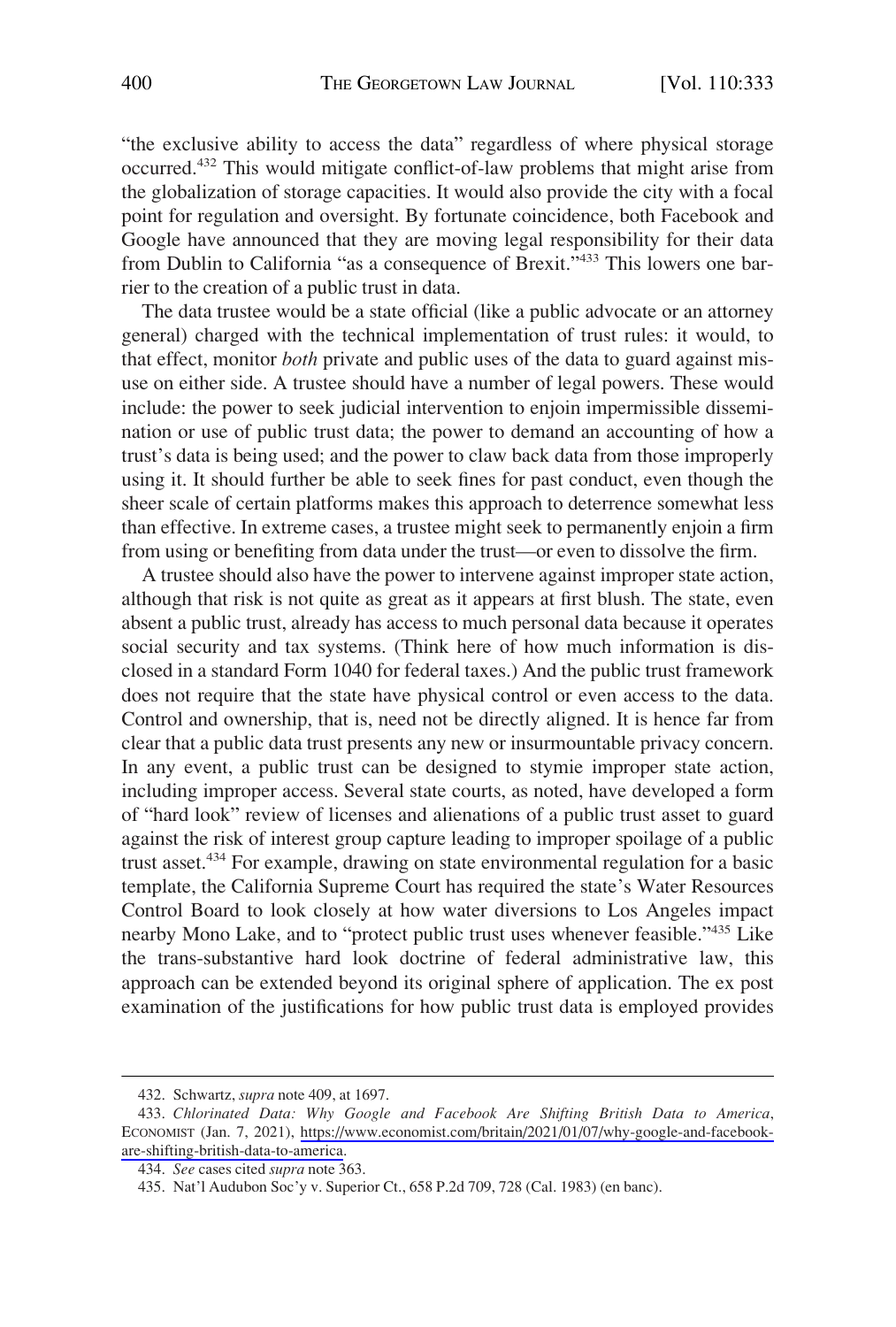perhaps the most fine-grained instrument for evaluating the integrity of public decisionmaking about these uses.

Another enforcement model would depend on private rights of action. From the early Republic onward, federal and state courts have enforced public trust limits against the state at the behest of individuals.436 Unconstrained by the demands of Article III standing doctrine, state courts in particular have done so even when a plaintiff could not show some distinctive stake in an asset's deployment.437 A basic enforcement mechanism would involve ex post review at a private party's request of a license to use data, or a permission to acquire data within a jurisdiction, as consistent with the public trust. The private party could seek an injunction or declaratory relief, as well as the rescission of an improper sale.

This trusteeship element of the public trust distinguishes it from other feasible regulatory interventions in private data economies. A state or municipality in theory already has the power to impose limits on how data is collected or used. But it lacks instruments of ongoing supervision and management to ensure that downstream uses do not violate its rules. A trustee fulfills that role by using the traditional tools of judicial enforcement related to trusts, including injunctions, orders to give an accounting for how the trust is used, and the like. Further, in the context of data economies, both public and private action present a risk of harm. A trusteeship mechanism could combine limits on private action with a constraint on improper state action. Finally, the public trust mechanism is a means of bundling together—legislating in one fell swoop—a wide and varied array of constraints. It is far more likely that a defensible set of measures will be adopted if this bundled approach is taken than if regulation is pursued piecemeal.

\* \* \*

The history of the public trust doctrine provides a deep repository of legal duties and remedies for the management of common-pool assets. On the one hand, this means that mere invocation of the term "public trust" does little analytic work on its own.438 But for a jurisdiction wishing to exercise a richer measure of democratic control over personal data economies, the doctrine can be a robust storeroom of ideas. I have outlined one way of appropriating these doctrinal resources for the new information economy. My aim, however, has not been to develop a definitive blueprint. It has rather been to demonstrate the plausibility, and value, of the project.

<sup>436.</sup> *See supra* notes 332–33 and accompanying text.

<sup>437.</sup> *See, e.g.*, Paepcke v. Pub. Bldg. Comm'n of Chi., 263 N.E.2d 11, 18 (Ill. 1970) (holding that private individuals have standing to sue to enforce a public trust in parks).

<sup>438.</sup> Sax, *supra* note 3, at 521 ("The 'public trust' [doctrine] has no life of its own and no intrinsic content. It is no more—and no less—than a name courts give to their concerns about the insufficiencies of the democratic process.").